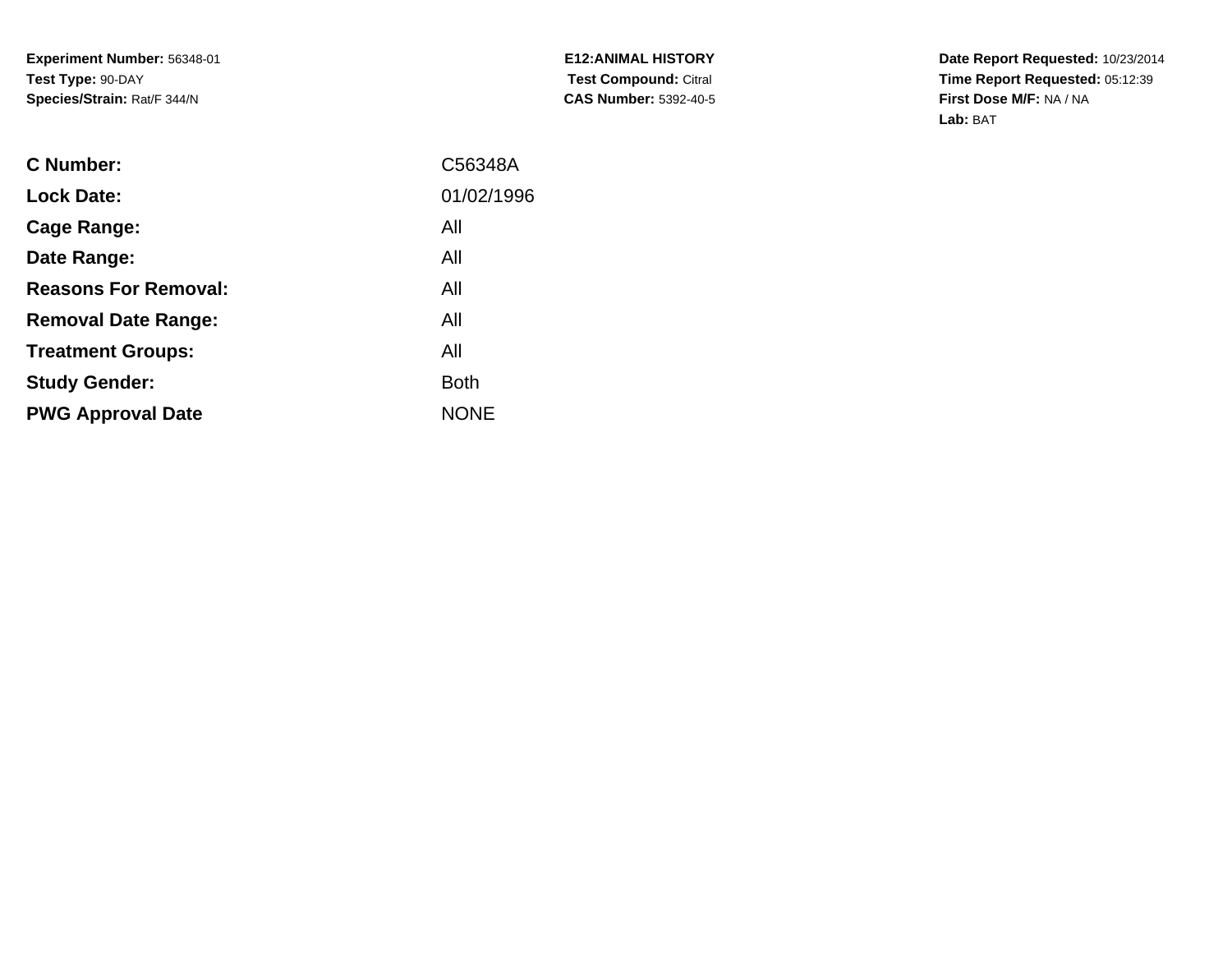### **E12:ANIMAL HISTORY Test Compound:** Citral **CAS Number:** 5392-40-5

| <b>CAGE: 1</b><br><b>ANIMAL ID: 1</b> |                                        | <b>SEX: Male</b> |                  |                    | <b>TRT#:</b> 1 |                                | <b>TRT: UNTREAT CONTROL</b> |                     |  |
|---------------------------------------|----------------------------------------|------------------|------------------|--------------------|----------------|--------------------------------|-----------------------------|---------------------|--|
| <b>DAY</b>                            | <b>DATE</b>                            | OP ID            | <b>DOSE TIME</b> | <b>WEIGHT TIME</b> | WT(g)          | <b>WEIGHT</b><br><b>STATUS</b> | <b>OBS TIME</b>             | <b>OBSERVATIONS</b> |  |
| $\mathbf{1}$                          | 06/05/95                               | 23               |                  | 08:46:36           | 80.0           |                                |                             |                     |  |
| 8                                     | 06/12/95                               | 23               |                  | 09:15:32           | 113.4          |                                | 09:15:32                    | Unremarkable        |  |
| 15                                    | 06/19/95                               | 23               |                  | 09:33:36           | 152.5          |                                | 09:33:36                    | Unremarkable        |  |
| 22                                    | 06/26/95                               | 23               |                  | 11:02:18           | 192.0          |                                | 11:02:18                    | Unremarkable        |  |
| 29                                    | 07/03/95                               | 75               |                  | 08:05:54           | 226.5          |                                | 08:05:54                    | Unremarkable        |  |
| 36                                    | 07/10/95                               | 23               |                  | 08:51:10           | 250.2          |                                | 08:51:10                    | Unremarkable        |  |
| 43                                    | 07/17/95                               | 23               |                  | 08:17:30           | 258.3          |                                | 08:17:30                    | Unremarkable        |  |
| 50                                    | 07/24/95                               | 23               |                  | 07:58:50           | 284.8          |                                | 07:58:50                    | Unremarkable        |  |
| 57                                    | 07/31/95                               | 23               |                  | 08:28:50           | 296.5          |                                | 08:28:50                    | Unremarkable        |  |
| 64                                    | 08/07/95                               | 23               |                  | 09:26:54           | 308.9          |                                | 09:26:54                    | Unremarkable        |  |
| 71                                    | 08/14/95                               | 23               |                  | 08:25:24           | 318.5          |                                | 08:25:24                    | Unremarkable        |  |
| 78                                    | 08/21/95                               | 23               |                  | 07:53:32           | 328.3          |                                | 07:53:32                    | Unremarkable        |  |
| 85                                    | 08/28/95                               | 23               |                  | 08:11:50           | 334.4          |                                | 08:11:50                    | Unremarkable        |  |
|                                       | REMOVED ** REASON - TERMINAL SACRIFICE |                  |                  |                    |                |                                |                             |                     |  |
| 93                                    | 09/05/95                               | 23               |                  | 06:39:48           | 335.5          |                                | 06:39:48                    | Unremarkable        |  |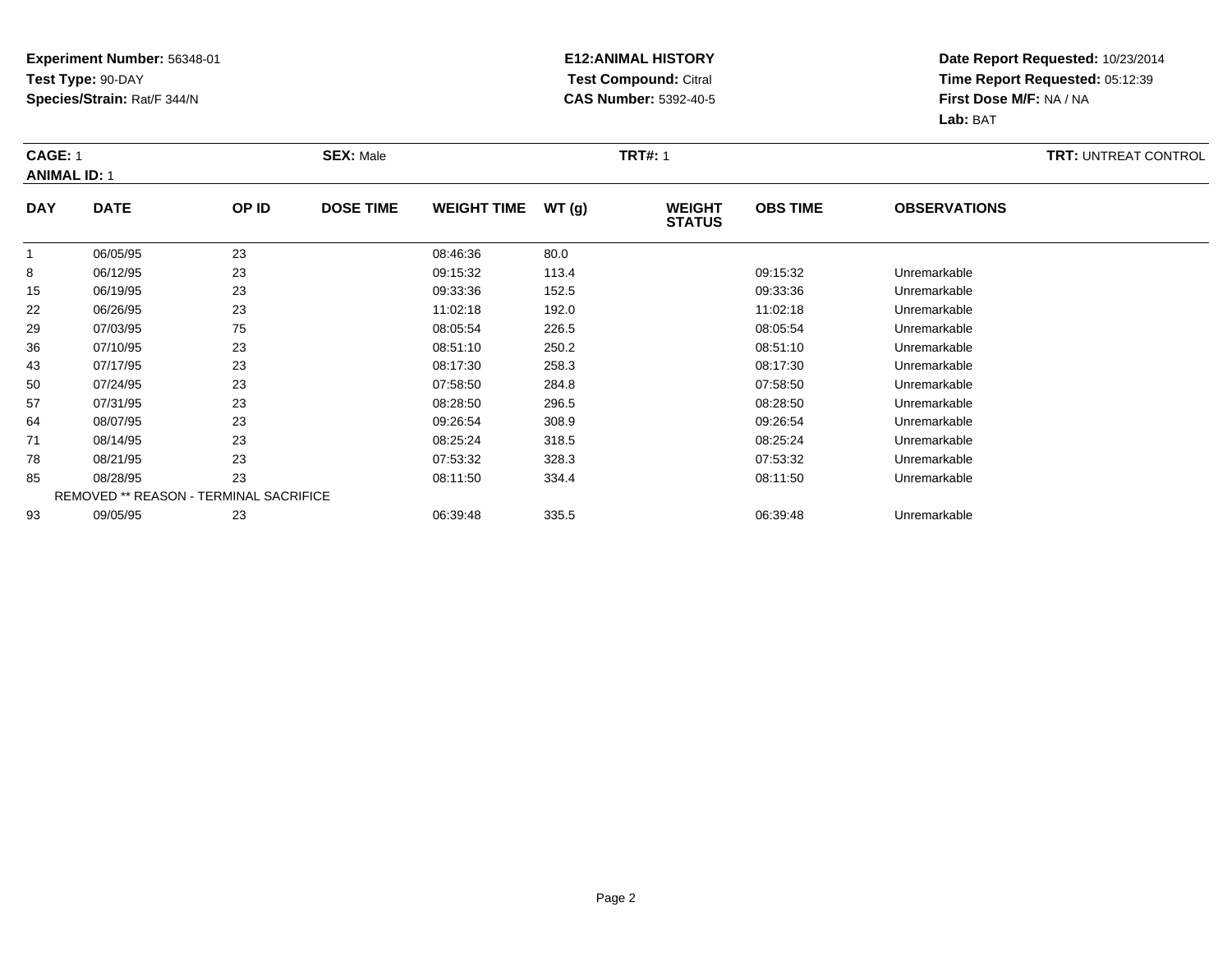### **E12:ANIMAL HISTORY Test Compound:** Citral **CAS Number:** 5392-40-5

| CAGE: 1    | <b>ANIMAL ID: 2</b>                    |       | <b>SEX: Male</b> |                    |       |                                |                 |                     | <b>TRT: UNTREAT CONTROL</b> |
|------------|----------------------------------------|-------|------------------|--------------------|-------|--------------------------------|-----------------|---------------------|-----------------------------|
| <b>DAY</b> | <b>DATE</b>                            | OP ID | <b>DOSE TIME</b> | <b>WEIGHT TIME</b> | WT(g) | <b>WEIGHT</b><br><b>STATUS</b> | <b>OBS TIME</b> | <b>OBSERVATIONS</b> |                             |
|            | 06/05/95                               | 23    |                  | 08:46:36           | 84.3  |                                |                 |                     |                             |
| 8          | 06/12/95                               | 23    |                  | 09:15:32           | 118.7 |                                | 09:15:32        | Unremarkable        |                             |
| 15         | 06/19/95                               | 23    |                  | 09:33:36           | 157.8 |                                | 09:33:36        | Unremarkable        |                             |
| 22         | 06/26/95                               | 23    |                  | 11:02:18           | 194.8 |                                | 11:02:18        | Unremarkable        |                             |
| 29         | 07/03/95                               | 75    |                  | 08:05:54           | 230.9 |                                | 08:05:54        | Unremarkable        |                             |
| 36         | 07/10/95                               | 23    |                  | 08:51:10           | 255.2 |                                | 08:51:10        | Unremarkable        |                             |
| 43         | 07/17/95                               | 23    |                  | 08:17:30           | 268.4 |                                | 08:17:30        | Unremarkable        |                             |
| 50         | 07/24/95                               | 23    |                  | 07:58:50           | 288.3 |                                | 07:58:50        | Unremarkable        |                             |
| 57         | 07/31/95                               | 23    |                  | 08:28:50           | 301.7 |                                | 08:28:50        | Unremarkable        |                             |
| 64         | 08/07/95                               | 23    |                  | 09:26:54           | 319.7 |                                | 09:26:54        | Unremarkable        |                             |
| 71         | 08/14/95                               | 23    |                  | 08:25:24           | 331.5 |                                | 08:25:24        | Unremarkable        |                             |
| 78         | 08/21/95                               | 23    |                  | 07:53:32           | 343.9 |                                | 07:53:32        | Unremarkable        |                             |
| 85         | 08/28/95                               | 23    |                  | 08:11:50           | 353.7 |                                | 08:11:50        | Unremarkable        |                             |
|            | REMOVED ** REASON - TERMINAL SACRIFICE |       |                  |                    |       |                                |                 |                     |                             |
| 93         | 09/05/95                               | 23    |                  | 06:39:48           | 357.8 |                                | 06:39:48        | Unremarkable        |                             |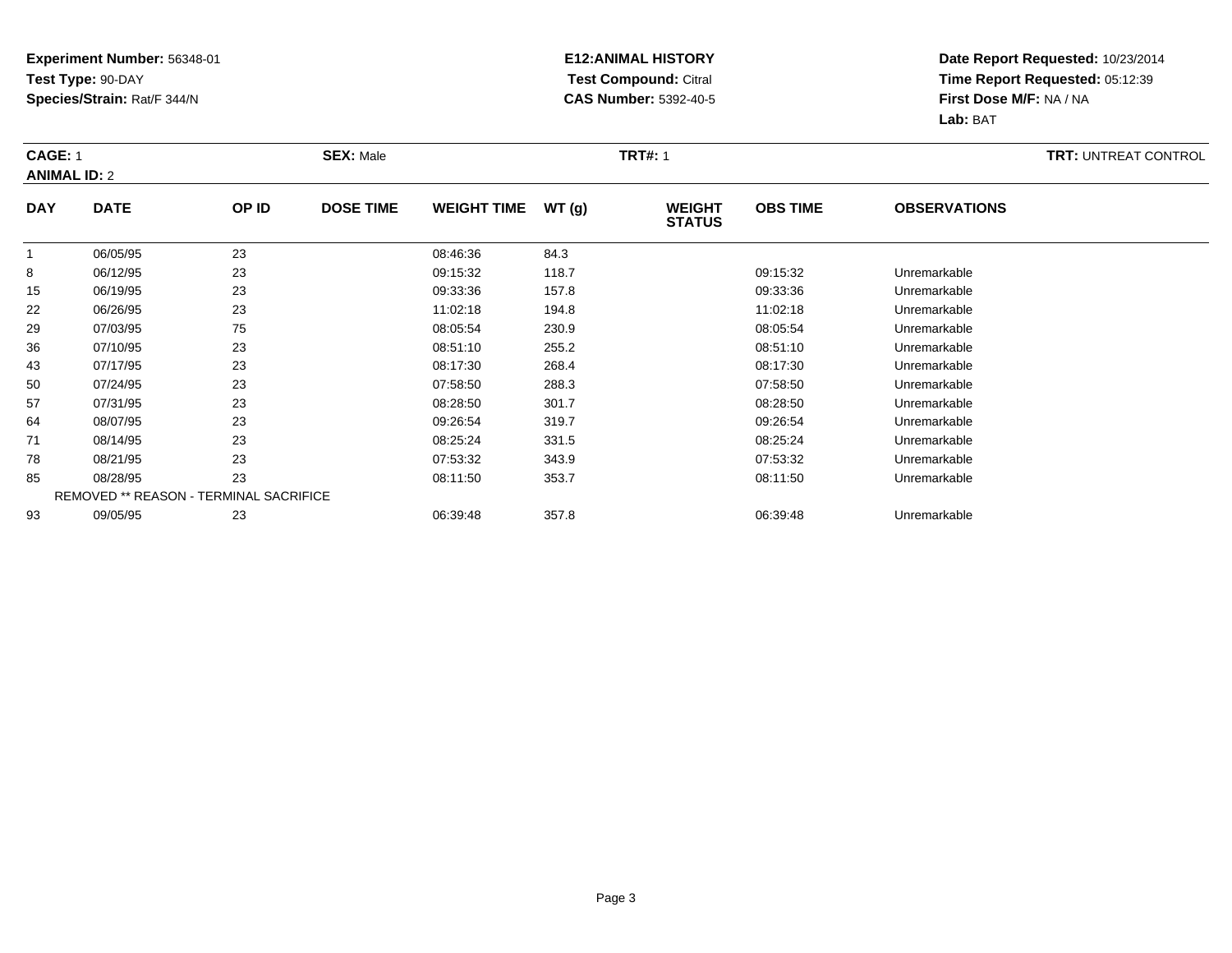### **E12:ANIMAL HISTORY Test Compound:** Citral **CAS Number:** 5392-40-5

|                | <b>CAGE: 1</b><br><b>ANIMAL ID: 3</b> |                                        | <b>SEX: Male</b> |                    |       | <b>TRT#: 1</b>                 |                 | <b>TRT: UNTREAT CONTROL</b> |  |
|----------------|---------------------------------------|----------------------------------------|------------------|--------------------|-------|--------------------------------|-----------------|-----------------------------|--|
| <b>DAY</b>     | <b>DATE</b>                           | OP ID                                  | <b>DOSE TIME</b> | <b>WEIGHT TIME</b> | WT(g) | <b>WEIGHT</b><br><b>STATUS</b> | <b>OBS TIME</b> | <b>OBSERVATIONS</b>         |  |
| $\overline{1}$ | 06/05/95                              | 23                                     |                  | 08:46:36           | 76.9  |                                |                 |                             |  |
| 8              | 06/12/95                              | 23                                     |                  | 09:15:32           | 104.9 |                                | 09:15:32        | Unremarkable                |  |
| 15             | 06/19/95                              | 23                                     |                  | 09:33:36           | 140.0 |                                | 09:33:36        | Unremarkable                |  |
| 22             | 06/26/95                              | 23                                     |                  | 11:02:18           | 172.4 |                                | 11:02:18        | Unremarkable                |  |
| 29             | 07/03/95                              | 75                                     |                  | 08:05:54           | 201.1 |                                | 08:05:54        | Unremarkable                |  |
| 36             | 07/10/95                              | 23                                     |                  | 08:51:10           | 221.7 |                                | 08:51:10        | Unremarkable                |  |
| 43             | 07/17/95                              | 23                                     |                  | 08:17:30           | 229.2 |                                | 08:17:30        | Unremarkable                |  |
| 50             | 07/24/95                              | 23                                     |                  | 07:58:50           | 245.5 |                                | 07:58:50        | Unremarkable                |  |
| 57             | 07/31/95                              | 23                                     |                  | 08:28:50           | 250.7 |                                | 08:28:50        | Unremarkable                |  |
| 64             | 08/07/95                              | 23                                     |                  | 09:26:54           | 258.2 |                                | 09:26:54        | Unremarkable                |  |
| 71             | 08/14/95                              | 23                                     |                  | 08:25:24           | 269.5 |                                | 08:25:24        | Unremarkable                |  |
| 78             | 08/21/95                              | 23                                     |                  | 07:53:32           | 281.8 |                                | 07:53:32        | Unremarkable                |  |
| 85             | 08/28/95                              | 23                                     |                  | 08:11:50           | 288.5 |                                | 08:11:50        | Unremarkable                |  |
|                |                                       | REMOVED ** REASON - TERMINAL SACRIFICE |                  |                    |       |                                |                 |                             |  |
| 93             | 09/05/95                              | 23                                     |                  | 06:39:48           | 292.8 |                                | 06:39:48        | Unremarkable                |  |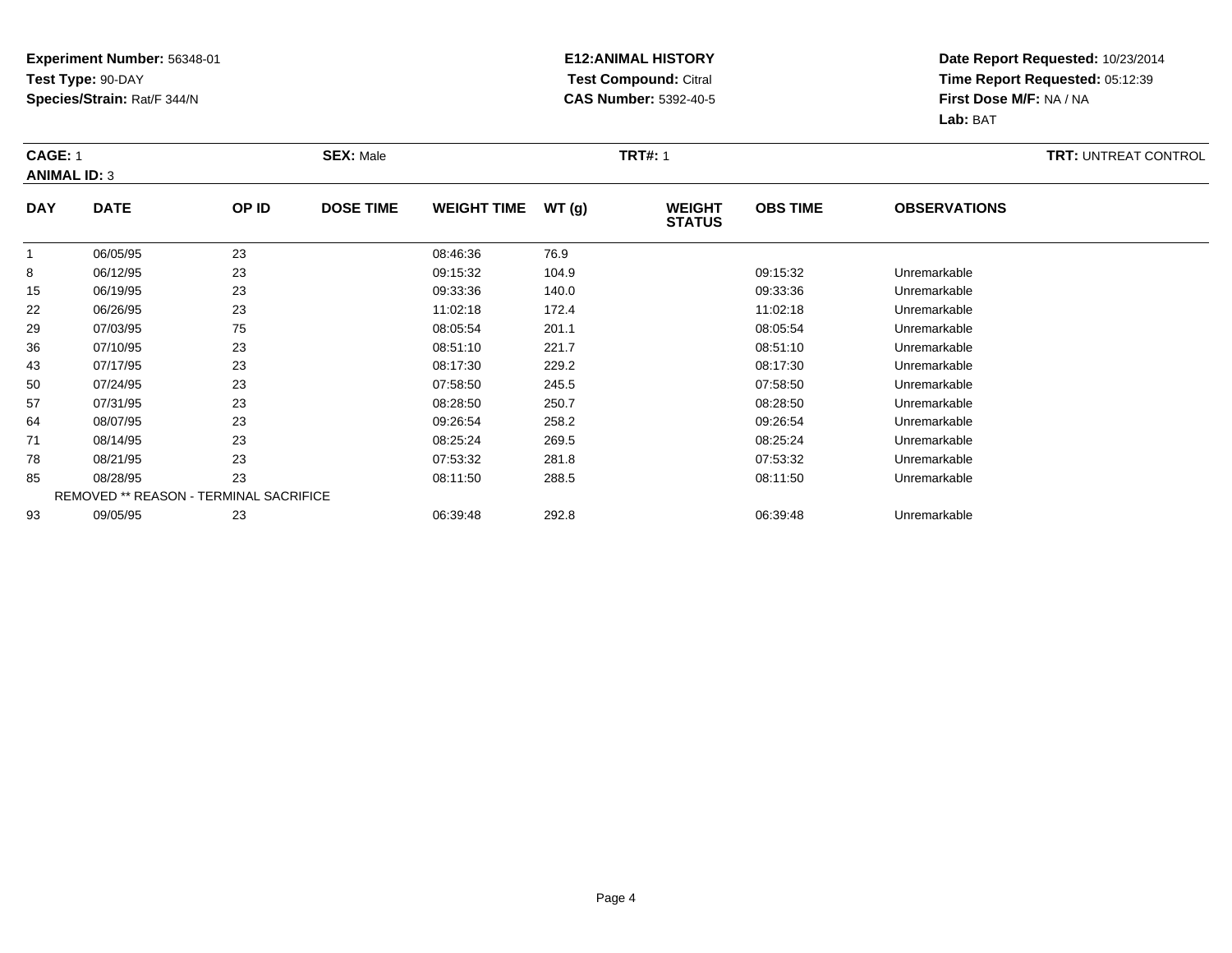### **E12:ANIMAL HISTORY Test Compound:** Citral **CAS Number:** 5392-40-5

| <b>CAGE: 1</b> | <b>ANIMAL ID: 4</b> |                                        | <b>SEX: Male</b> |                    |       |                                | <b>TRT#: 1</b>  |                     |  |  |  |
|----------------|---------------------|----------------------------------------|------------------|--------------------|-------|--------------------------------|-----------------|---------------------|--|--|--|
| <b>DAY</b>     | <b>DATE</b>         | OP ID                                  | <b>DOSE TIME</b> | <b>WEIGHT TIME</b> | WT(g) | <b>WEIGHT</b><br><b>STATUS</b> | <b>OBS TIME</b> | <b>OBSERVATIONS</b> |  |  |  |
| $\mathbf{1}$   | 06/05/95            | 23                                     |                  | 08:46:36           | 73.4  |                                |                 |                     |  |  |  |
| 8              | 06/12/95            | 23                                     |                  | 09:15:32           | 109.7 |                                | 09:15:32        | Unremarkable        |  |  |  |
| 15             | 06/19/95            | 23                                     |                  | 09:33:36           | 150.0 |                                | 09:33:36        | Unremarkable        |  |  |  |
| 22             | 06/26/95            | 23                                     |                  | 11:02:18           | 189.6 |                                | 11:02:18        | Unremarkable        |  |  |  |
| 29             | 07/03/95            | 75                                     |                  | 08:05:54           | 223.4 |                                | 08:05:54        | Unremarkable        |  |  |  |
| 36             | 07/10/95            | 23                                     |                  | 08:51:10           | 247.1 |                                | 08:51:10        | Unremarkable        |  |  |  |
| 43             | 07/17/95            | 23                                     |                  | 08:17:30           | 259.4 |                                | 08:17:30        | Unremarkable        |  |  |  |
| 50             | 07/24/95            | 23                                     |                  | 07:58:50           | 274.8 |                                | 07:58:50        | Unremarkable        |  |  |  |
| 57             | 07/31/95            | 23                                     |                  | 08:28:50           | 289.9 |                                | 08:28:50        | Unremarkable        |  |  |  |
| 64             | 08/07/95            | 23                                     |                  | 09:26:54           | 306.4 |                                | 09:26:54        | Unremarkable        |  |  |  |
| 71             | 08/14/95            | 23                                     |                  | 08:25:24           | 317.8 |                                | 08:25:24        | Unremarkable        |  |  |  |
| 78             | 08/21/95            | 23                                     |                  | 07:53:32           | 324.7 |                                | 07:53:32        | Unremarkable        |  |  |  |
| 85             | 08/28/95            | 23                                     |                  | 08:11:50           | 334.3 |                                | 08:11:50        | Unremarkable        |  |  |  |
|                |                     | REMOVED ** REASON - TERMINAL SACRIFICE |                  |                    |       |                                |                 |                     |  |  |  |
| 93             | 09/05/95            | 23                                     |                  | 06:39:48           | 336.9 |                                | 06:39:48        | Unremarkable        |  |  |  |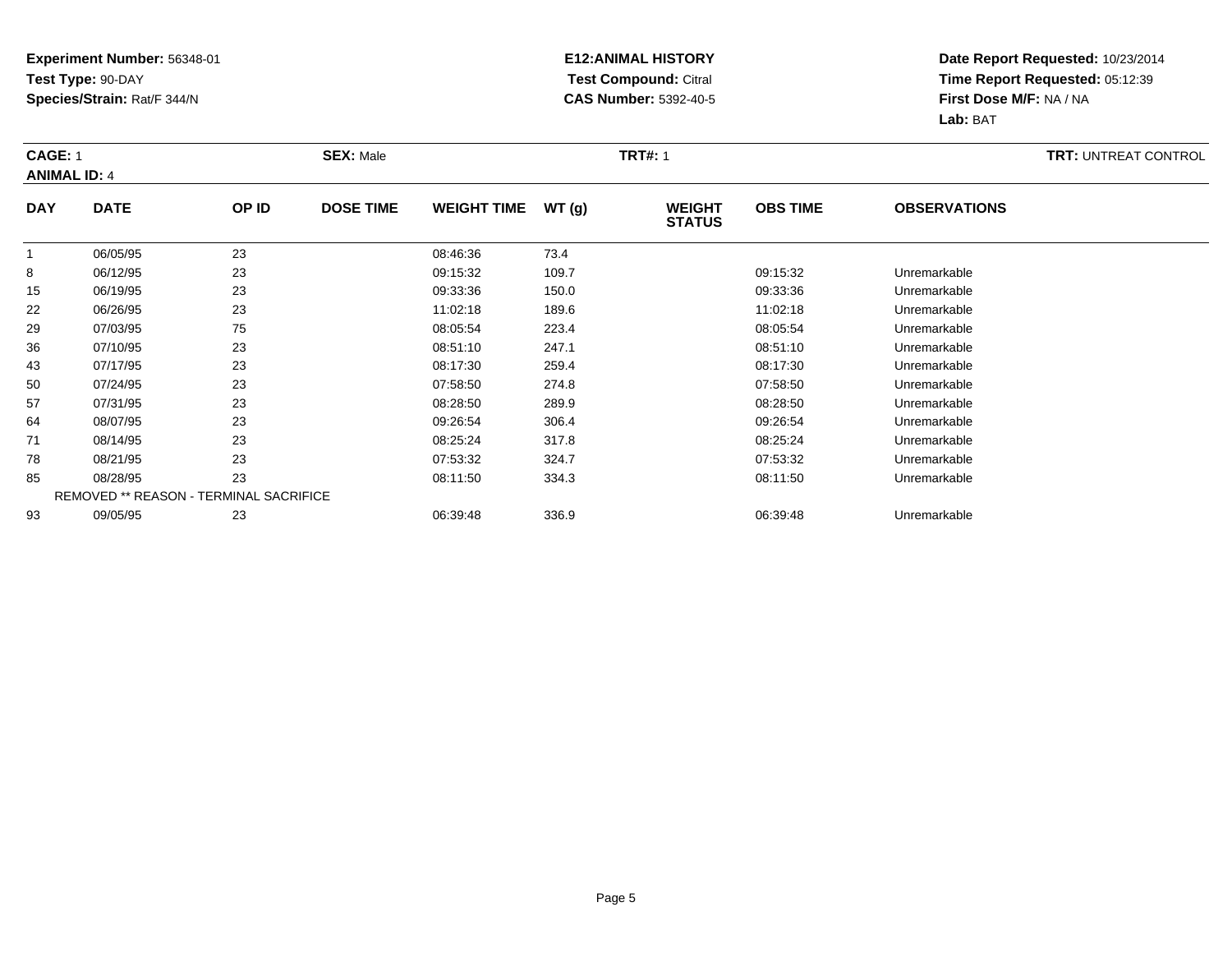### **E12:ANIMAL HISTORY Test Compound:** Citral **CAS Number:** 5392-40-5

|                | <b>CAGE: 1</b><br><b>ANIMAL ID: 5</b> |                                        | <b>SEX: Male</b> |                    |       | <b>TRT#: 1</b>                 |                 | <b>TRT: UNTREAT CONTROL</b> |  |
|----------------|---------------------------------------|----------------------------------------|------------------|--------------------|-------|--------------------------------|-----------------|-----------------------------|--|
| <b>DAY</b>     | <b>DATE</b>                           | OP ID                                  | <b>DOSE TIME</b> | <b>WEIGHT TIME</b> | WT(g) | <b>WEIGHT</b><br><b>STATUS</b> | <b>OBS TIME</b> | <b>OBSERVATIONS</b>         |  |
| $\overline{1}$ | 06/05/95                              | 23                                     |                  | 08:46:36           | 72.1  |                                |                 |                             |  |
| 8              | 06/12/95                              | 23                                     |                  | 09:15:32           | 104.5 |                                | 09:15:32        | Unremarkable                |  |
| 15             | 06/19/95                              | 23                                     |                  | 09:33:36           | 143.4 |                                | 09:33:36        | Unremarkable                |  |
| 22             | 06/26/95                              | 23                                     |                  | 11:02:18           | 179.1 |                                | 11:02:18        | Unremarkable                |  |
| 29             | 07/03/95                              | 75                                     |                  | 08:05:54           | 212.8 |                                | 08:05:54        | Unremarkable                |  |
| 36             | 07/10/95                              | 23                                     |                  | 08:51:10           | 236.8 |                                | 08:51:10        | Unremarkable                |  |
| 43             | 07/17/95                              | 23                                     |                  | 08:17:30           | 256.5 |                                | 08:17:30        | Unremarkable                |  |
| 50             | 07/24/95                              | 23                                     |                  | 07:58:50           | 275.4 |                                | 07:58:50        | Unremarkable                |  |
| 57             | 07/31/95                              | 23                                     |                  | 08:28:50           | 284.6 |                                | 08:28:50        | Unremarkable                |  |
| 64             | 08/07/95                              | 23                                     |                  | 09:26:54           | 301.3 |                                | 09:26:54        | Unremarkable                |  |
| 71             | 08/14/95                              | 23                                     |                  | 08:25:24           | 310.3 |                                | 08:25:24        | Unremarkable                |  |
| 78             | 08/21/95                              | 23                                     |                  | 07:53:32           | 317.8 |                                | 07:53:32        | Unremarkable                |  |
| 85             | 08/28/95                              | 23                                     |                  | 08:11:50           | 320.7 |                                | 08:11:50        | Unremarkable                |  |
|                |                                       | REMOVED ** REASON - TERMINAL SACRIFICE |                  |                    |       |                                |                 |                             |  |
| 93             | 09/05/95                              | 23                                     |                  | 06:39:48           | 324.3 |                                | 06:39:48        | Unremarkable                |  |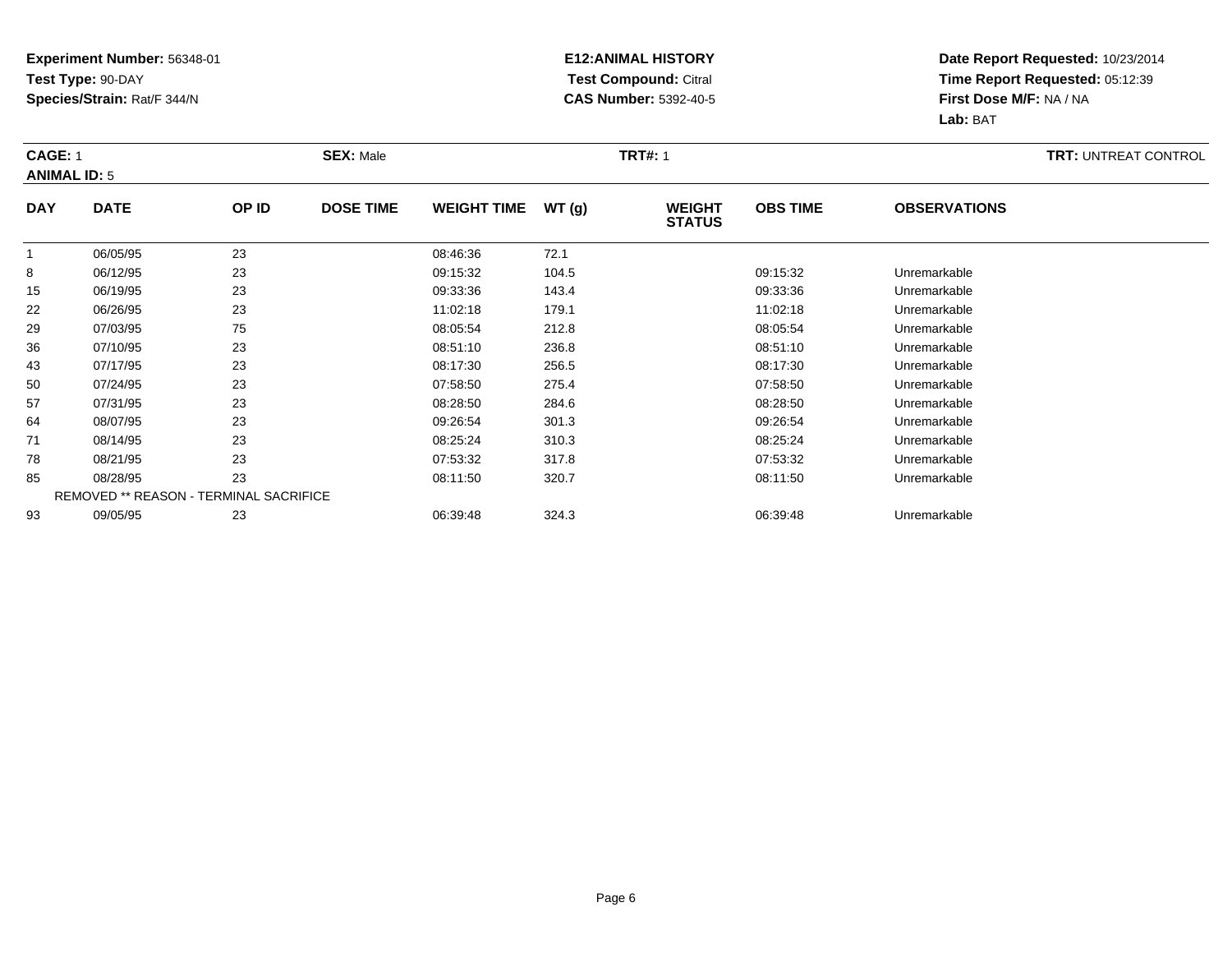### **E12:ANIMAL HISTORY Test Compound:** Citral **CAS Number:** 5392-40-5

|            | CAGE: 2<br><b>ANIMAL ID: 6</b>         |       | <b>SEX: Male</b> |                    |       |                                | <b>TRT#: 1</b>  |                     |  |  |  |
|------------|----------------------------------------|-------|------------------|--------------------|-------|--------------------------------|-----------------|---------------------|--|--|--|
| <b>DAY</b> | <b>DATE</b>                            | OP ID | <b>DOSE TIME</b> | <b>WEIGHT TIME</b> | WT(g) | <b>WEIGHT</b><br><b>STATUS</b> | <b>OBS TIME</b> | <b>OBSERVATIONS</b> |  |  |  |
|            | 06/05/95                               | 23    |                  | 08:48:56           | 95.8  |                                |                 |                     |  |  |  |
| 8          | 06/12/95                               | 23    |                  | 09:11:00           | 132.5 |                                | 09:11:00        | Unremarkable        |  |  |  |
| 15         | 06/19/95                               | 23    |                  | 09:31:00           | 170.8 |                                | 09:31:00        | Unremarkable        |  |  |  |
| 22         | 06/26/95                               | 23    |                  | 11:05:30           | 213.3 |                                | 11:05:30        | Unremarkable        |  |  |  |
| 29         | 07/03/95                               | 75    |                  | 08:08:20           | 249.0 |                                | 08:08:20        | Unremarkable        |  |  |  |
| 36         | 07/10/95                               | 23    |                  | 08:54:08           | 269.7 |                                | 08:54:08        | Unremarkable        |  |  |  |
| 43         | 07/17/95                               | 23    |                  | 08:20:50           | 291.5 |                                | 08:20:50        | Unremarkable        |  |  |  |
| 50         | 07/24/95                               | 23    |                  | 08:01:48           | 309.3 |                                | 08:01:48        | Unremarkable        |  |  |  |
| 57         | 07/31/95                               | 23    |                  | 08:32:00           | 326.2 |                                | 08:32:00        | Unremarkable        |  |  |  |
| 64         | 08/07/95                               | 23    |                  | 09:23:38           | 341.3 |                                | 09:23:38        | Unremarkable        |  |  |  |
| 71         | 08/14/95                               | 23    |                  | 08:21:52           | 348.6 |                                | 08:21:52        | Unremarkable        |  |  |  |
| 78         | 08/21/95                               | 23    |                  | 07:56:30           | 357.7 |                                | 07:56:30        | Unremarkable        |  |  |  |
| 85         | 08/28/95                               | 23    |                  | 08:14:46           | 374.1 |                                | 08:14:46        | Unremarkable        |  |  |  |
|            | REMOVED ** REASON - TERMINAL SACRIFICE |       |                  |                    |       |                                |                 |                     |  |  |  |
| 93         | 09/05/95                               | 23    |                  | 06:44:40           | 377.2 |                                | 06:44:40        | Unremarkable        |  |  |  |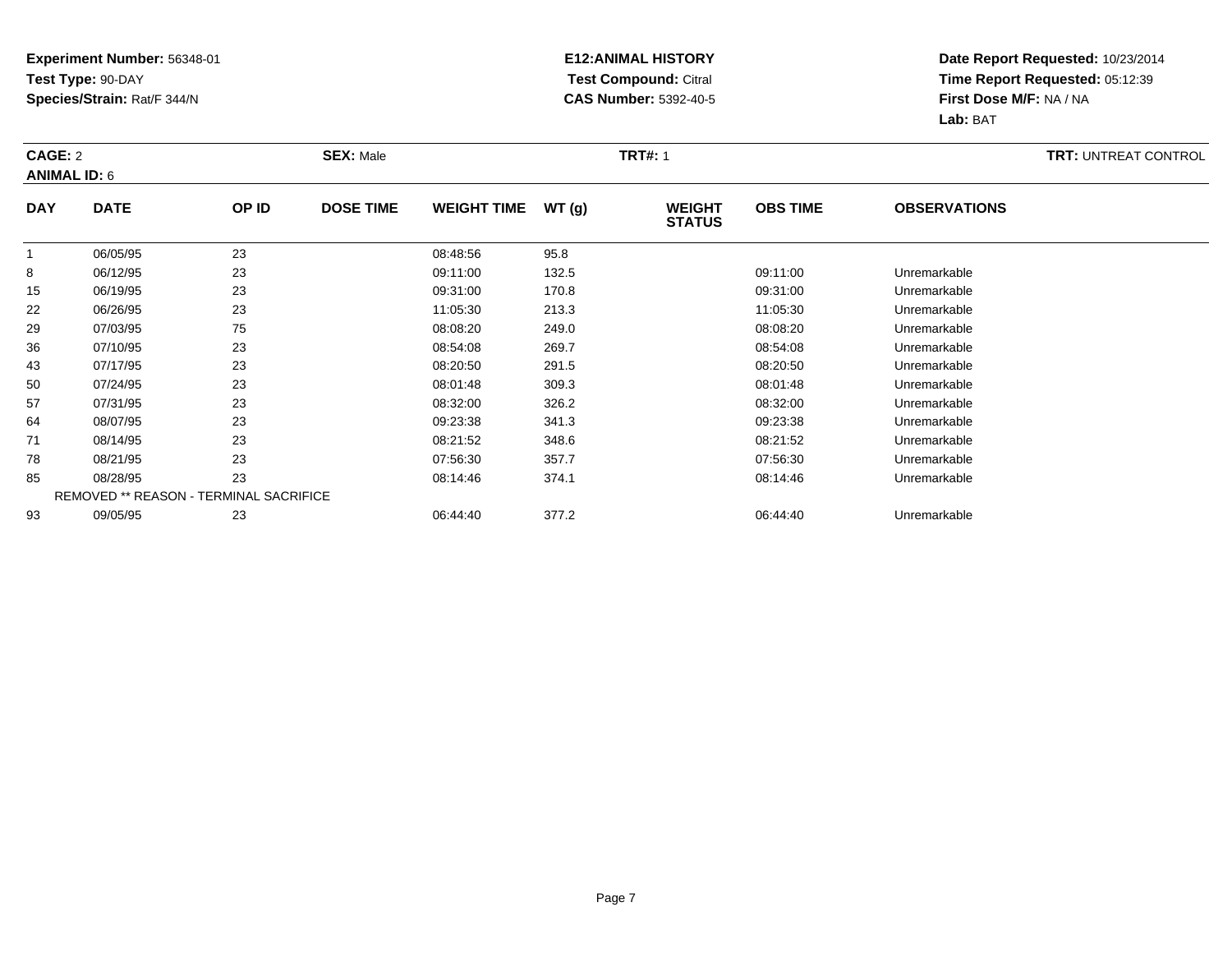### **E12:ANIMAL HISTORY Test Compound:** Citral **CAS Number:** 5392-40-5

|              | CAGE: 2<br><b>ANIMAL ID: 7</b>         |       | <b>SEX: Male</b> |                    |       |                                | <b>TRT#: 1</b>  |                     |  |  |  |
|--------------|----------------------------------------|-------|------------------|--------------------|-------|--------------------------------|-----------------|---------------------|--|--|--|
| <b>DAY</b>   | <b>DATE</b>                            | OP ID | <b>DOSE TIME</b> | <b>WEIGHT TIME</b> | WT(g) | <b>WEIGHT</b><br><b>STATUS</b> | <b>OBS TIME</b> | <b>OBSERVATIONS</b> |  |  |  |
| $\mathbf{1}$ | 06/05/95                               | 23    |                  | 08:48:56           | 86.5  |                                |                 |                     |  |  |  |
| 8            | 06/12/95                               | 23    |                  | 09:11:00           | 123.4 |                                | 09:11:00        | Unremarkable        |  |  |  |
| 15           | 06/19/95                               | 23    |                  | 09:31:00           | 161.6 |                                | 09:31:00        | Unremarkable        |  |  |  |
| 22           | 06/26/95                               | 23    |                  | 11:05:30           | 203.6 |                                | 11:05:30        | Unremarkable        |  |  |  |
| 29           | 07/03/95                               | 75    |                  | 08:08:20           | 238.3 |                                | 08:08:20        | Unremarkable        |  |  |  |
| 36           | 07/10/95                               | 23    |                  | 08:54:08           | 257.8 |                                | 08:54:08        | Unremarkable        |  |  |  |
| 43           | 07/17/95                               | 23    |                  | 08:20:50           | 283.3 |                                | 08:20:50        | Unremarkable        |  |  |  |
| 50           | 07/24/95                               | 23    |                  | 08:01:48           | 298.0 |                                | 08:01:48        | Unremarkable        |  |  |  |
| 57           | 07/31/95                               | 23    |                  | 08:32:00           | 315.0 |                                | 08:32:00        | Unremarkable        |  |  |  |
| 64           | 08/07/95                               | 23    |                  | 09:23:38           | 328.2 |                                | 09:23:38        | Unremarkable        |  |  |  |
| 71           | 08/14/95                               | 23    |                  | 08:21:52           | 339.3 |                                | 08:21:52        | Unremarkable        |  |  |  |
| 78           | 08/21/95                               | 23    |                  | 07:56:30           | 345.1 |                                | 07:56:30        | Unremarkable        |  |  |  |
| 85           | 08/28/95                               | 23    |                  | 08:14:46           | 360.7 |                                | 08:14:46        | Unremarkable        |  |  |  |
|              | REMOVED ** REASON - TERMINAL SACRIFICE |       |                  |                    |       |                                |                 |                     |  |  |  |
| 93           | 09/05/95                               | 23    |                  | 06:44:40           | 360.5 |                                | 06:44:40        | Unremarkable        |  |  |  |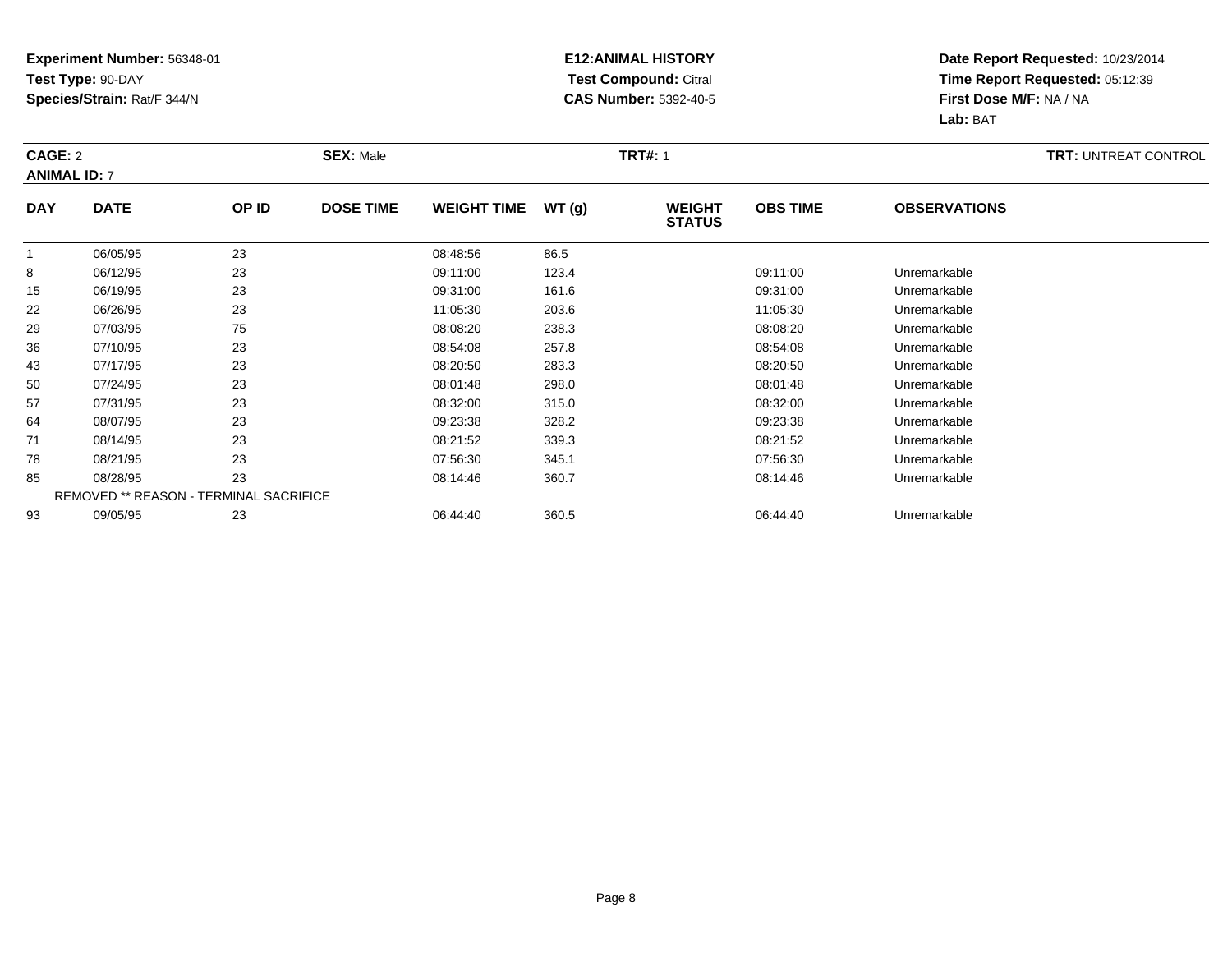### **E12:ANIMAL HISTORY Test Compound:** Citral **CAS Number:** 5392-40-5

|              | CAGE: 2<br><b>ANIMAL ID: 8</b>         |       | <b>SEX: Male</b> |                    |       |                                |                 |                     | <b>TRT: UNTREAT CONTROL</b> |
|--------------|----------------------------------------|-------|------------------|--------------------|-------|--------------------------------|-----------------|---------------------|-----------------------------|
| <b>DAY</b>   | <b>DATE</b>                            | OP ID | <b>DOSE TIME</b> | <b>WEIGHT TIME</b> | WT(g) | <b>WEIGHT</b><br><b>STATUS</b> | <b>OBS TIME</b> | <b>OBSERVATIONS</b> |                             |
| $\mathbf{1}$ | 06/05/95                               | 23    |                  | 08:48:56           | 74.6  |                                |                 |                     |                             |
| 8            | 06/12/95                               | 23    |                  | 09:11:00           | 104.9 |                                | 09:11:00        | Unremarkable        |                             |
| 15           | 06/19/95                               | 23    |                  | 09:31:00           | 144.5 |                                | 09:31:00        | Unremarkable        |                             |
| 22           | 06/26/95                               | 23    |                  | 11:05:30           | 185.8 |                                | 11:05:30        | Unremarkable        |                             |
| 29           | 07/03/95                               | 75    |                  | 08:08:20           | 221.2 |                                | 08:08:20        | Unremarkable        |                             |
| 36           | 07/10/95                               | 23    |                  | 08:54:08           | 238.7 |                                | 08:54:08        | Unremarkable        |                             |
| 43           | 07/17/95                               | 23    |                  | 08:20:50           | 256.5 |                                | 08:20:50        | Unremarkable        |                             |
| 50           | 07/24/95                               | 23    |                  | 08:01:48           | 268.9 |                                | 08:01:48        | Unremarkable        |                             |
| 57           | 07/31/95                               | 23    |                  | 08:32:00           | 286.8 |                                | 08:32:00        | Unremarkable        |                             |
| 64           | 08/07/95                               | 23    |                  | 09:23:38           | 299.3 |                                | 09:23:38        | Unremarkable        |                             |
| 71           | 08/14/95                               | 23    |                  | 08:21:52           | 306.4 |                                | 08:21:52        | Unremarkable        |                             |
| 78           | 08/21/95                               | 23    |                  | 07:56:30           | 316.5 |                                | 07:56:30        | Unremarkable        |                             |
| 85           | 08/28/95                               | 23    |                  | 08:14:46           | 327.6 |                                | 08:14:46        | Unremarkable        |                             |
|              | REMOVED ** REASON - TERMINAL SACRIFICE |       |                  |                    |       |                                |                 |                     |                             |
| 93           | 09/05/95                               | 23    |                  | 06:44:40           | 332.2 |                                | 06:44:40        | Unremarkable        |                             |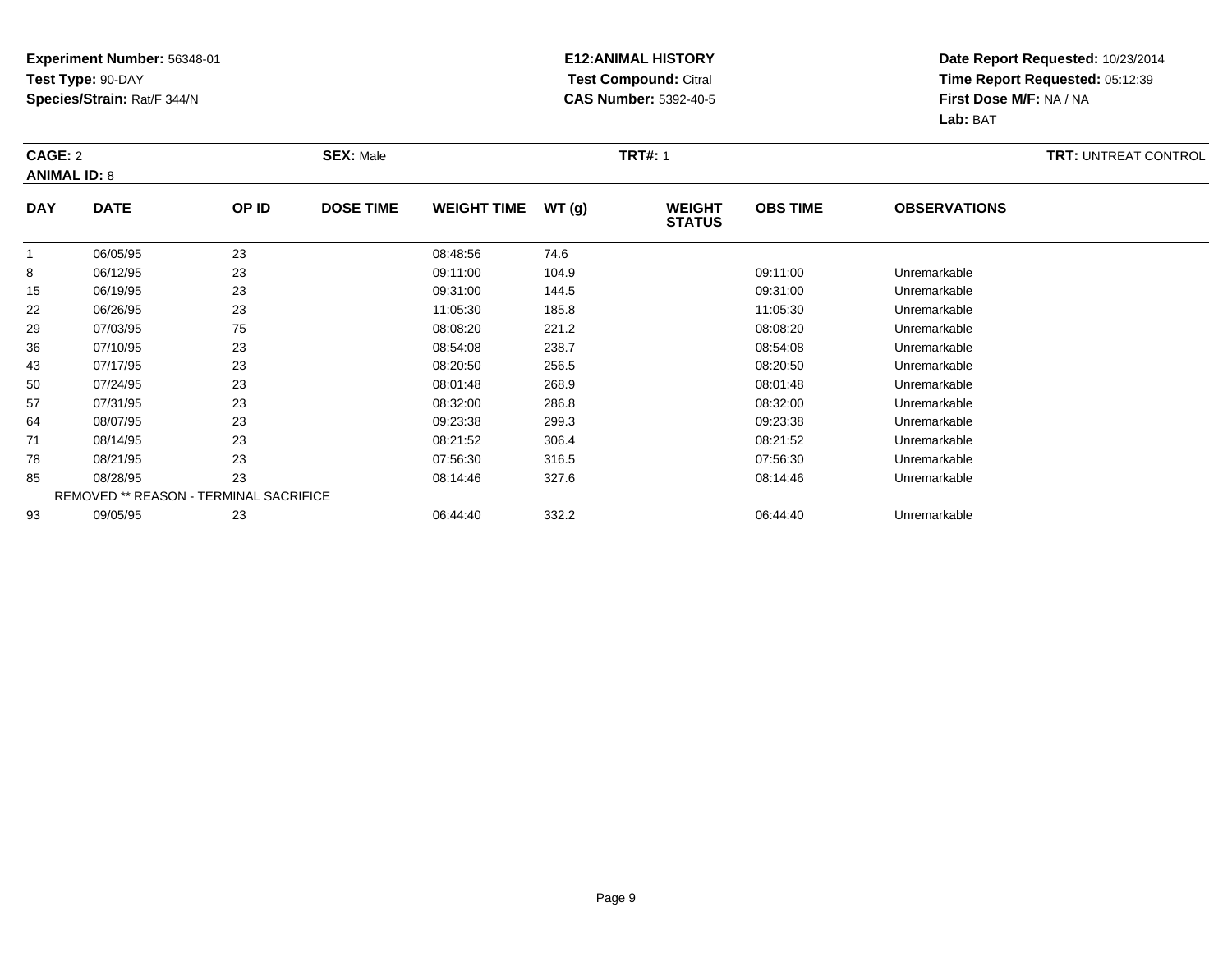### **E12:ANIMAL HISTORY Test Compound:** Citral **CAS Number:** 5392-40-5

|                | CAGE: 2<br><b>ANIMAL ID: 9</b> |                                               | <b>SEX: Male</b> |                    |       | <b>TRT#: 1</b>                 |                 | <b>TRT: UNTREAT CONTROL</b> |  |
|----------------|--------------------------------|-----------------------------------------------|------------------|--------------------|-------|--------------------------------|-----------------|-----------------------------|--|
| <b>DAY</b>     | <b>DATE</b>                    | OP ID                                         | <b>DOSE TIME</b> | <b>WEIGHT TIME</b> | WT(g) | <b>WEIGHT</b><br><b>STATUS</b> | <b>OBS TIME</b> | <b>OBSERVATIONS</b>         |  |
| $\overline{1}$ | 06/05/95                       | 23                                            |                  | 08:48:56           | 85.9  |                                |                 |                             |  |
| 8              | 06/12/95                       | 23                                            |                  | 09:11:00           | 120.3 |                                | 09:11:00        | Unremarkable                |  |
| 15             | 06/19/95                       | 23                                            |                  | 09:31:00           | 156.8 |                                | 09:31:00        | Unremarkable                |  |
| 22             | 06/26/95                       | 23                                            |                  | 11:05:30           | 195.0 |                                | 11:05:30        | Unremarkable                |  |
| 29             | 07/03/95                       | 75                                            |                  | 08:08:20           | 229.6 |                                | 08:08:20        | Unremarkable                |  |
| 36             | 07/10/95                       | 23                                            |                  | 08:54:08           | 250.6 |                                | 08:54:08        | Unremarkable                |  |
| 43             | 07/17/95                       | 23                                            |                  | 08:20:50           | 274.7 |                                | 08:20:50        | Unremarkable                |  |
| 50             | 07/24/95                       | 23                                            |                  | 08:01:48           | 285.2 |                                | 08:01:48        | Unremarkable                |  |
| 57             | 07/31/95                       | 23                                            |                  | 08:32:00           | 300.4 |                                | 08:32:00        | Unremarkable                |  |
| 64             | 08/07/95                       | 23                                            |                  | 09:23:38           | 311.4 |                                | 09:23:38        | Unremarkable                |  |
| 71             | 08/14/95                       | 23                                            |                  | 08:21:52           | 321.6 |                                | 08:21:52        | Unremarkable                |  |
| 78             | 08/21/95                       | 23                                            |                  | 07:56:30           | 331.5 |                                | 07:56:30        | Unremarkable                |  |
| 85             | 08/28/95                       | 23                                            |                  | 08:14:46           | 341.3 |                                | 08:14:46        | Unremarkable                |  |
|                |                                | <b>REMOVED ** REASON - TERMINAL SACRIFICE</b> |                  |                    |       |                                |                 |                             |  |
| 93             | 09/05/95                       | 23                                            |                  | 06:44:40           | 346.8 |                                | 06:44:40        | Unremarkable                |  |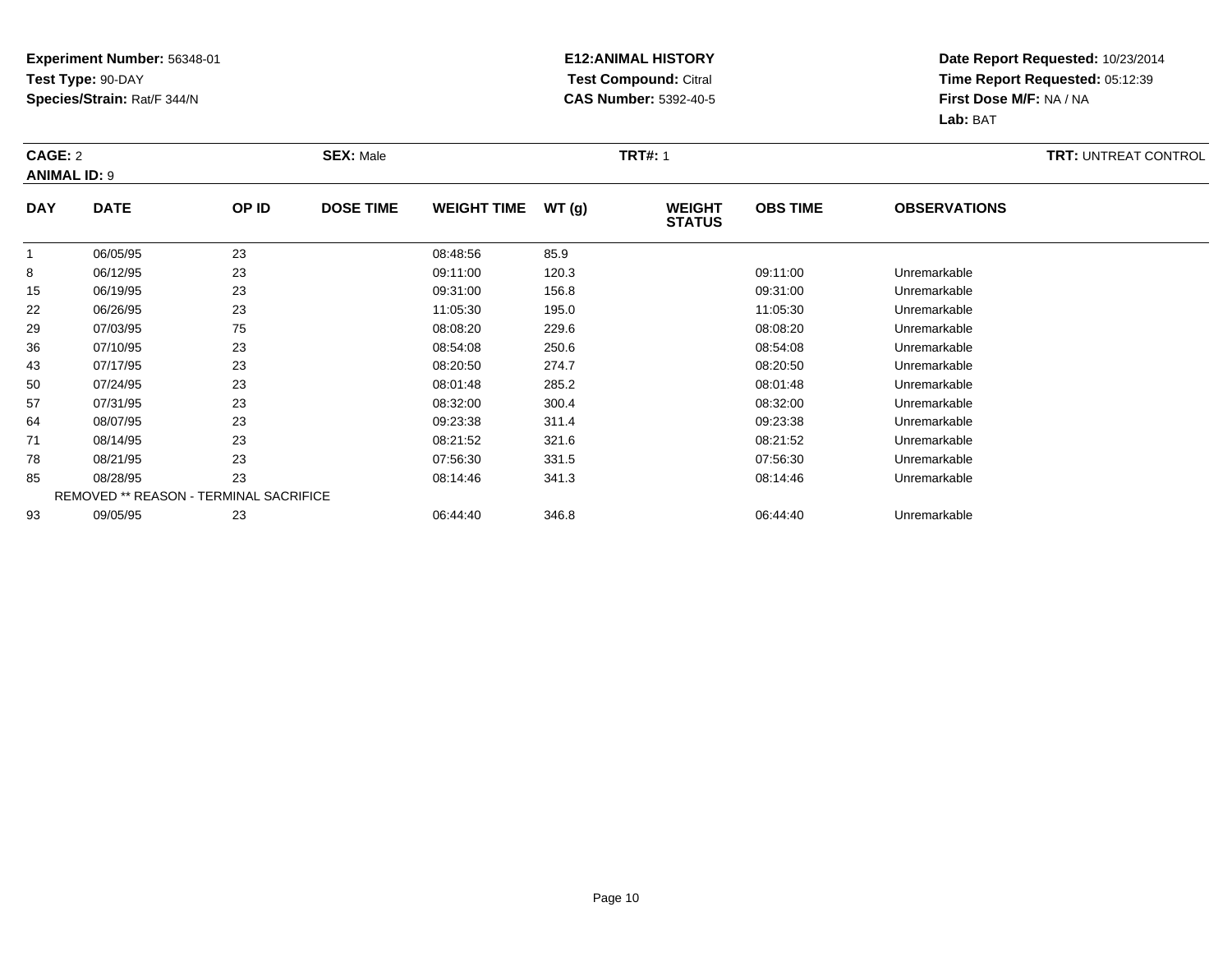### **E12:ANIMAL HISTORY Test Compound:** Citral **CAS Number:** 5392-40-5

|            | CAGE: 2<br><b>ANIMAL ID: 10</b>        |       | <b>SEX: Male</b> |                    |       |                                |                 |                     | <b>TRT: UNTREAT CONTROL</b> |
|------------|----------------------------------------|-------|------------------|--------------------|-------|--------------------------------|-----------------|---------------------|-----------------------------|
| <b>DAY</b> | <b>DATE</b>                            | OP ID | <b>DOSE TIME</b> | <b>WEIGHT TIME</b> | WT(g) | <b>WEIGHT</b><br><b>STATUS</b> | <b>OBS TIME</b> | <b>OBSERVATIONS</b> |                             |
|            | 06/05/95                               | 23    |                  | 08:48:56           | 80.5  |                                |                 |                     |                             |
| 8          | 06/12/95                               | 23    |                  | 09:11:00           | 115.9 |                                | 09:11:00        | Unremarkable        |                             |
| 15         | 06/19/95                               | 23    |                  | 09:31:00           | 156.6 |                                | 09:31:00        | Unremarkable        |                             |
| 22         | 06/26/95                               | 23    |                  | 11:05:30           | 195.7 |                                | 11:05:30        | Unremarkable        |                             |
| 29         | 07/03/95                               | 75    |                  | 08:08:20           | 226.4 |                                | 08:08:20        | Unremarkable        |                             |
| 36         | 07/10/95                               | 23    |                  | 08:54:08           | 239.2 |                                | 08:54:08        | Unremarkable        |                             |
| 43         | 07/17/95                               | 23    |                  | 08:20:50           | 262.1 |                                | 08:20:50        | Unremarkable        |                             |
| 50         | 07/24/95                               | 23    |                  | 08:01:48           | 277.3 |                                | 08:01:48        | Unremarkable        |                             |
| 57         | 07/31/95                               | 23    |                  | 08:32:00           | 292.9 |                                | 08:32:00        | Unremarkable        |                             |
| 64         | 08/07/95                               | 23    |                  | 09:23:38           | 302.9 |                                | 09:23:38        | Unremarkable        |                             |
| 71         | 08/14/95                               | 23    |                  | 08:21:52           | 310.8 |                                | 08:21:52        | Unremarkable        |                             |
| 78         | 08/21/95                               | 23    |                  | 07:56:30           | 320.9 |                                | 07:56:30        | Unremarkable        |                             |
| 85         | 08/28/95                               | 23    |                  | 08:14:46           | 331.0 |                                | 08:14:46        | Unremarkable        |                             |
|            | REMOVED ** REASON - TERMINAL SACRIFICE |       |                  |                    |       |                                |                 |                     |                             |
| 93         | 09/05/95                               | 23    |                  | 06:44:40           | 337.6 |                                | 06:44:40        | Unremarkable        |                             |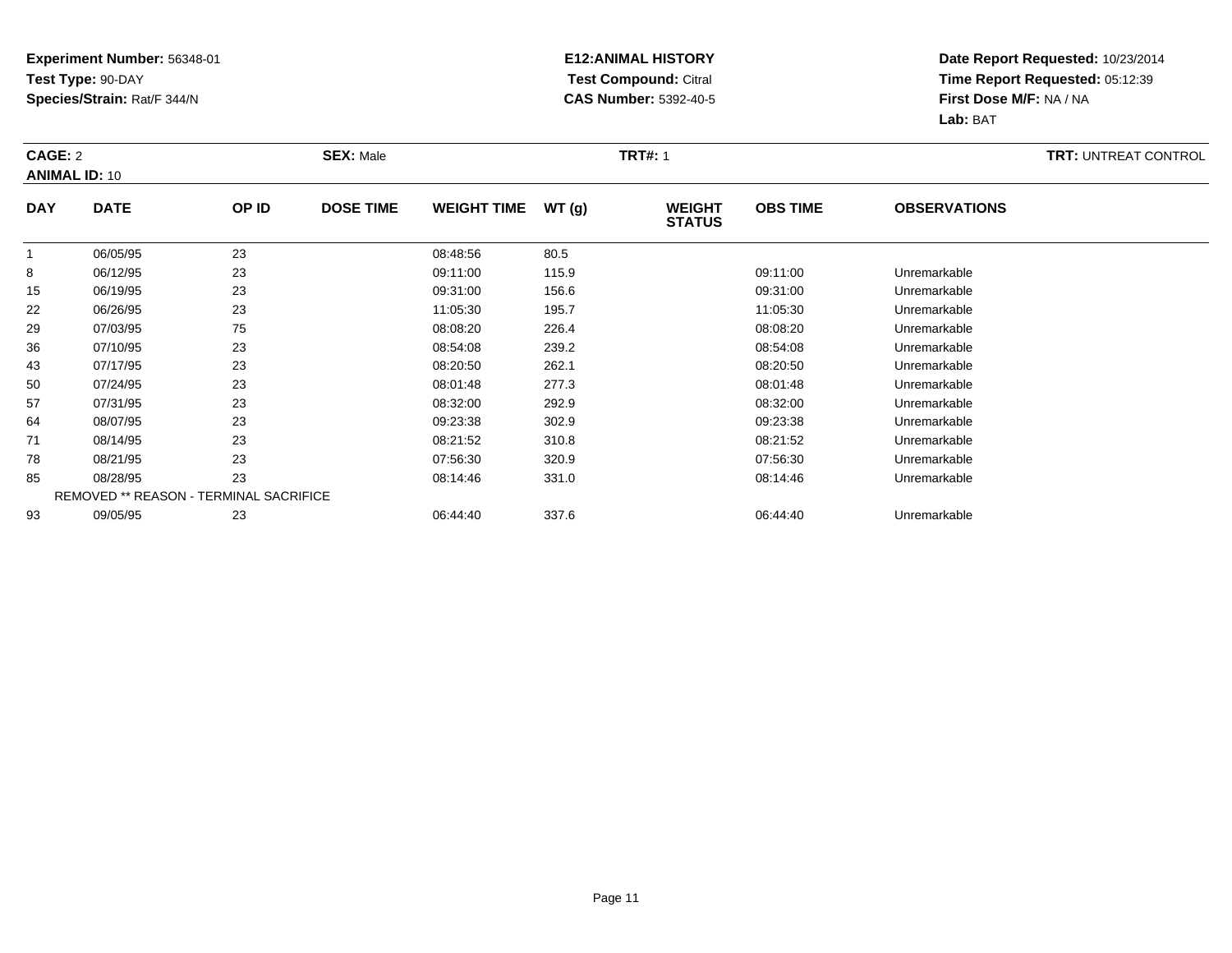### **E12:ANIMAL HISTORY Test Compound:** Citral **CAS Number:** 5392-40-5

| CAGE: 3<br><b>ANIMAL ID: 11</b> |             |                                        | <b>SEX: Male</b> |                    |       | <b>TRT#: 3</b>                 |                 |                     | <b>TRT: VEHICLE CONTROL</b> |
|---------------------------------|-------------|----------------------------------------|------------------|--------------------|-------|--------------------------------|-----------------|---------------------|-----------------------------|
| <b>DAY</b>                      | <b>DATE</b> | OP ID                                  | <b>DOSE TIME</b> | <b>WEIGHT TIME</b> | WT(g) | <b>WEIGHT</b><br><b>STATUS</b> | <b>OBS TIME</b> | <b>OBSERVATIONS</b> |                             |
| $\overline{1}$                  | 06/05/95    | 23                                     |                  | 08:37:30           | 88.2  |                                |                 |                     |                             |
| 8                               | 06/12/95    | 23                                     |                  | 09:26:20           | 124.4 |                                | 09:26:20        | Unremarkable        |                             |
| 15                              | 06/19/95    | 23                                     |                  | 09:40:04           | 163.2 |                                | 09:40:04        | Unremarkable        |                             |
| 22                              | 06/26/95    | 23                                     |                  | 11:09:54           | 201.3 |                                | 11:09:54        | Unremarkable        |                             |
| 29                              | 07/03/95    | 75                                     |                  | 08:10:48           | 239.1 |                                | 08:10:48        | Unremarkable        |                             |
| 36                              | 07/10/95    | 23                                     |                  | 08:57:26           | 264.2 |                                | 08:57:26        | Unremarkable        |                             |
| 43                              | 07/17/95    | 23                                     |                  | 08:25:46           | 283.0 |                                | 08:25:46        | Unremarkable        |                             |
| 50                              | 07/24/95    | 23                                     |                  | 08:05:06           | 298.7 |                                | 08:05:06        | Unremarkable        |                             |
| 57                              | 07/31/95    | 23                                     |                  | 08:35:12           | 313.5 |                                | 08:35:12        | Unremarkable        |                             |
| 64                              | 08/07/95    | 23                                     |                  | 09:33:46           | 327.6 |                                | 09:33:46        | Unremarkable        |                             |
| 71                              | 08/14/95    | 23                                     |                  | 08:33:28           | 334.6 |                                | 08:33:28        | Unremarkable        |                             |
| 78                              | 08/21/95    | 23                                     |                  | 07:59:48           | 342.9 |                                | 07:59:48        | Unremarkable        |                             |
| 85                              | 08/28/95    | 23                                     |                  | 08:18:32           | 354.2 |                                | 08:18:32        | Unremarkable        |                             |
|                                 |             | REMOVED ** REASON - TERMINAL SACRIFICE |                  |                    |       |                                |                 |                     |                             |
| 93                              | 09/05/95    | 23                                     |                  | 06:49:14           | 363.9 |                                | 06:49:14        | Unremarkable        |                             |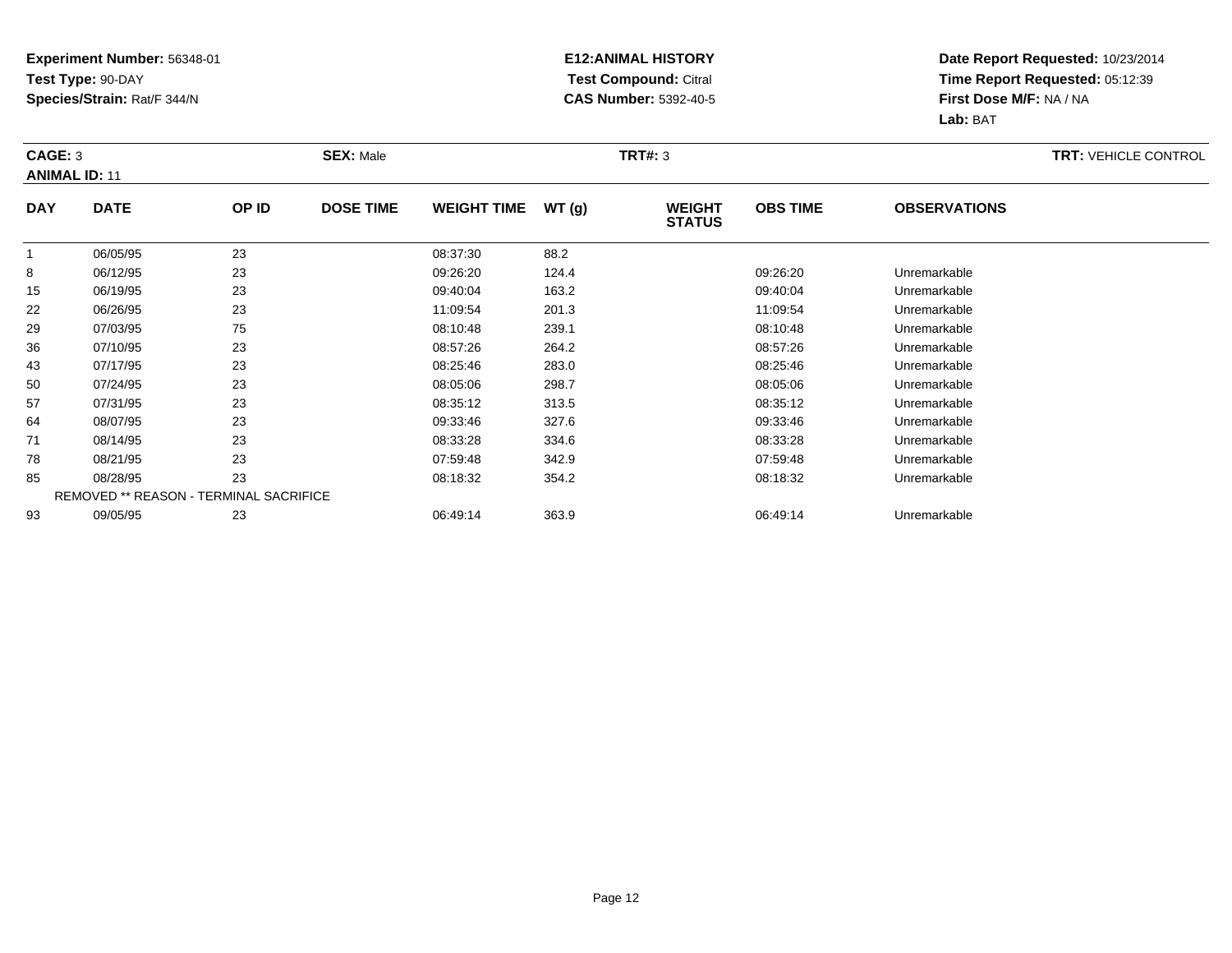### **E12:ANIMAL HISTORY Test Compound:** Citral **CAS Number:** 5392-40-5

| CAGE: 3<br><b>ANIMAL ID: 12</b> |             |                                               | <b>SEX: Male</b> |                    |       | <b>TRT#: 3</b>                 |                 |                     | <b>TRT: VEHICLE CONTROL</b> |
|---------------------------------|-------------|-----------------------------------------------|------------------|--------------------|-------|--------------------------------|-----------------|---------------------|-----------------------------|
| <b>DAY</b>                      | <b>DATE</b> | OP ID                                         | <b>DOSE TIME</b> | <b>WEIGHT TIME</b> | WT(g) | <b>WEIGHT</b><br><b>STATUS</b> | <b>OBS TIME</b> | <b>OBSERVATIONS</b> |                             |
| $\overline{1}$                  | 06/05/95    | 23                                            |                  | 08:37:30           | 78.9  |                                |                 |                     |                             |
| 8                               | 06/12/95    | 23                                            |                  | 09:26:20           | 110.4 |                                | 09:26:20        | Unremarkable        |                             |
| 15                              | 06/19/95    | 23                                            |                  | 09:40:04           | 143.4 |                                | 09:40:04        | Unremarkable        |                             |
| 22                              | 06/26/95    | 23                                            |                  | 11:09:54           | 180.0 |                                | 11:09:54        | Unremarkable        |                             |
| 29                              | 07/03/95    | 75                                            |                  | 08:10:48           | 210.9 |                                | 08:10:48        | Unremarkable        |                             |
| 36                              | 07/10/95    | 23                                            |                  | 08:57:26           | 239.6 |                                | 08:57:26        | Unremarkable        |                             |
| 43                              | 07/17/95    | 23                                            |                  | 08:25:46           | 262.8 |                                | 08:25:46        | Unremarkable        |                             |
| 50                              | 07/24/95    | 23                                            |                  | 08:05:06           | 271.5 |                                | 08:05:06        | Unremarkable        |                             |
| 57                              | 07/31/95    | 23                                            |                  | 08:35:12           | 288.7 |                                | 08:35:12        | Unremarkable        |                             |
| 64                              | 08/07/95    | 23                                            |                  | 09:33:46           | 300.9 |                                | 09:33:46        | Unremarkable        |                             |
| 71                              | 08/14/95    | 23                                            |                  | 08:33:28           | 311.3 |                                | 08:33:28        | Unremarkable        |                             |
| 78                              | 08/21/95    | 23                                            |                  | 07:59:48           | 321.0 |                                | 07:59:48        | Unremarkable        |                             |
| 85                              | 08/28/95    | 23                                            |                  | 08:18:32           | 331.7 |                                | 08:18:32        | Unremarkable        |                             |
|                                 |             | <b>REMOVED ** REASON - TERMINAL SACRIFICE</b> |                  |                    |       |                                |                 |                     |                             |
| 93                              | 09/05/95    | 23                                            |                  | 06:49:14           | 341.5 |                                | 06:49:14        | Unremarkable        |                             |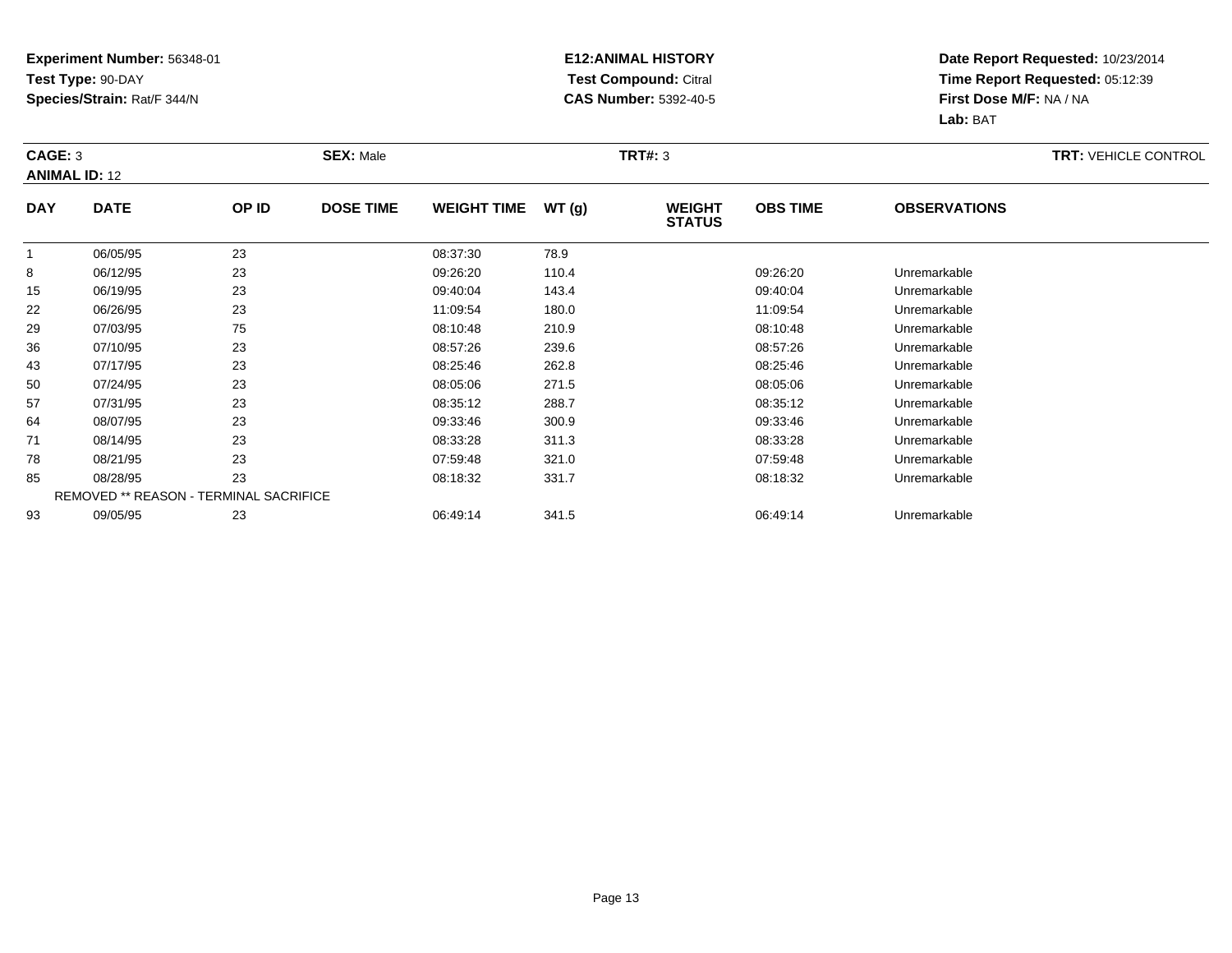### **E12:ANIMAL HISTORY Test Compound:** Citral **CAS Number:** 5392-40-5

| CAGE: 3    | <b>ANIMAL ID: 13</b>                   |       | <b>SEX: Male</b> |                    |       | <b>TRT#: 3</b>                 |                 |                     | <b>TRT: VEHICLE CONTROL</b> |
|------------|----------------------------------------|-------|------------------|--------------------|-------|--------------------------------|-----------------|---------------------|-----------------------------|
| <b>DAY</b> | <b>DATE</b>                            | OP ID | <b>DOSE TIME</b> | <b>WEIGHT TIME</b> | WT(g) | <b>WEIGHT</b><br><b>STATUS</b> | <b>OBS TIME</b> | <b>OBSERVATIONS</b> |                             |
|            | 06/05/95                               | 23    |                  | 08:37:30           | 82.9  |                                |                 |                     |                             |
| 8          | 06/12/95                               | 23    |                  | 09:26:20           | 120.1 |                                | 09:26:20        | Unremarkable        |                             |
| 15         | 06/19/95                               | 23    |                  | 09:40:04           | 158.0 |                                | 09:40:04        | Unremarkable        |                             |
| 22         | 06/26/95                               | 23    |                  | 11:09:54           | 195.4 |                                | 11:09:54        | Unremarkable        |                             |
| 29         | 07/03/95                               | 75    |                  | 08:10:48           | 227.1 |                                | 08:10:48        | Unremarkable        |                             |
| 36         | 07/10/95                               | 23    |                  | 08:57:26           | 251.7 |                                | 08:57:26        | Unremarkable        |                             |
| 43         | 07/17/95                               | 23    |                  | 08:25:46           | 276.6 |                                | 08:25:46        | Unremarkable        |                             |
| 50         | 07/24/95                               | 23    |                  | 08:05:06           | 293.0 |                                | 08:05:06        | Unremarkable        |                             |
| 57         | 07/31/95                               | 23    |                  | 08:35:12           | 305.7 |                                | 08:35:12        | Unremarkable        |                             |
| 64         | 08/07/95                               | 23    |                  | 09:33:46           | 319.6 |                                | 09:33:46        | Unremarkable        |                             |
| 71         | 08/14/95                               | 23    |                  | 08:33:28           | 325.3 |                                | 08:33:28        | Unremarkable        |                             |
| 78         | 08/21/95                               | 23    |                  | 07:59:48           | 335.1 |                                | 07:59:48        | Unremarkable        |                             |
| 85         | 08/28/95                               | 23    |                  | 08:18:32           | 347.0 |                                | 08:18:32        | Unremarkable        |                             |
|            | REMOVED ** REASON - TERMINAL SACRIFICE |       |                  |                    |       |                                |                 |                     |                             |
| 93         | 09/05/95                               | 23    |                  | 06:49:14           | 360.8 |                                | 06:49:14        | Unremarkable        |                             |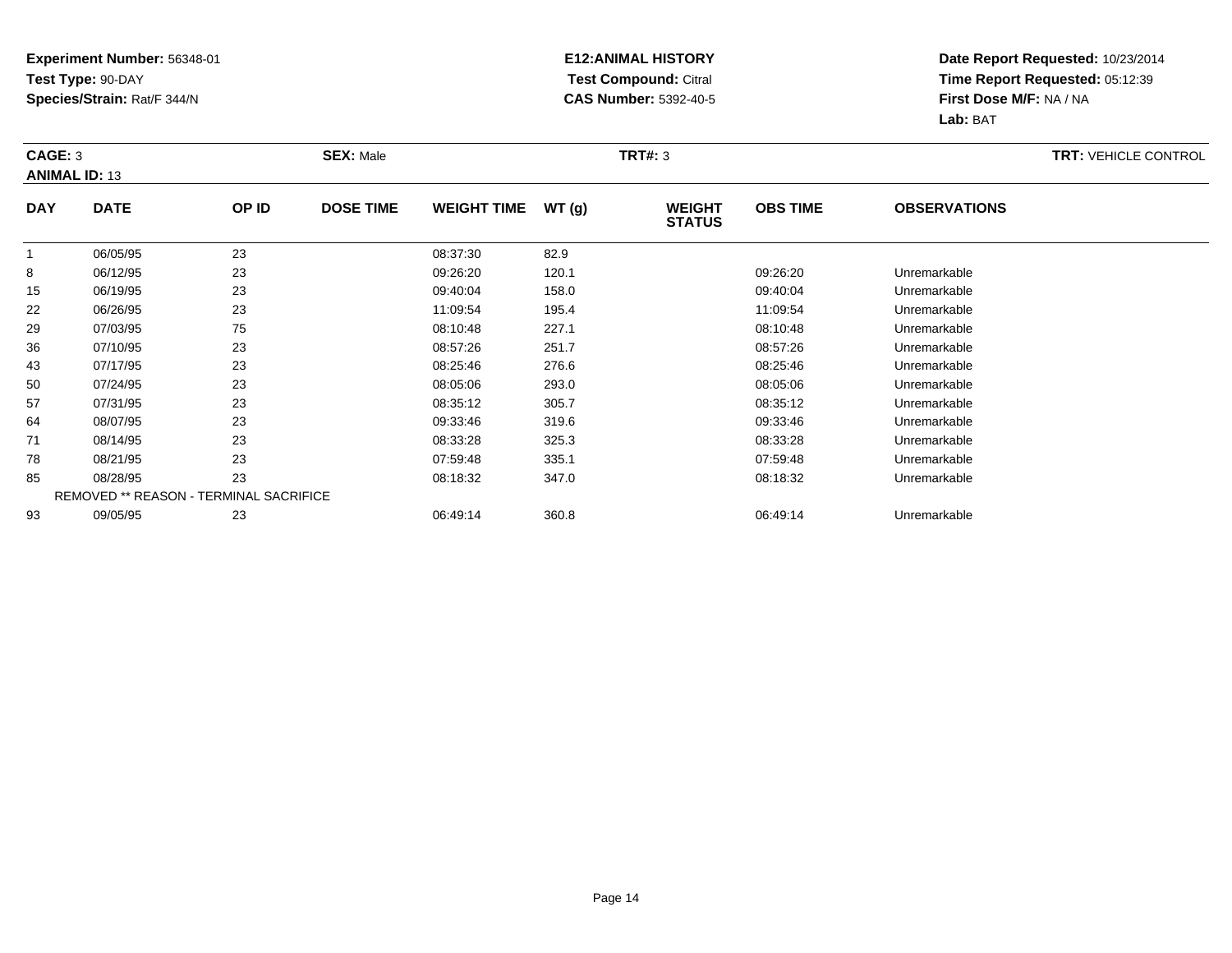### **E12:ANIMAL HISTORY Test Compound:** Citral **CAS Number:** 5392-40-5

| CAGE: 3        | <b>ANIMAL ID: 14</b>                   |       | <b>SEX: Male</b> |                    |       | <b>TRT#: 3</b>                 |                 |                     | <b>TRT: VEHICLE CONTROL</b> |
|----------------|----------------------------------------|-------|------------------|--------------------|-------|--------------------------------|-----------------|---------------------|-----------------------------|
| <b>DAY</b>     | <b>DATE</b>                            | OP ID | <b>DOSE TIME</b> | <b>WEIGHT TIME</b> | WT(g) | <b>WEIGHT</b><br><b>STATUS</b> | <b>OBS TIME</b> | <b>OBSERVATIONS</b> |                             |
| $\overline{1}$ | 06/05/95                               | 23    |                  | 08:37:30           | 76.7  |                                |                 |                     |                             |
| 8              | 06/12/95                               | 23    |                  | 09:26:20           | 109.6 |                                | 09:26:20        | Unremarkable        |                             |
| 15             | 06/19/95                               | 23    |                  | 09:40:04           | 148.1 |                                | 09:40:04        | Unremarkable        |                             |
| 22             | 06/26/95                               | 23    |                  | 11:09:54           | 185.8 |                                | 11:09:54        | Unremarkable        |                             |
| 29             | 07/03/95                               | 75    |                  | 08:10:48           | 223.2 |                                | 08:10:48        | Unremarkable        |                             |
| 36             | 07/10/95                               | 23    |                  | 08:57:26           | 248.8 |                                | 08:57:26        | Unremarkable        |                             |
| 43             | 07/17/95                               | 23    |                  | 08:25:46           | 272.1 |                                | 08:25:46        | Unremarkable        |                             |
| 50             | 07/24/95                               | 23    |                  | 08:05:06           | 287.8 |                                | 08:05:06        | Unremarkable        |                             |
| 57             | 07/31/95                               | 23    |                  | 08:35:12           | 299.5 |                                | 08:35:12        | Unremarkable        |                             |
| 64             | 08/07/95                               | 23    |                  | 09:33:46           | 313.1 |                                | 09:33:46        | Unremarkable        |                             |
| 71             | 08/14/95                               | 23    |                  | 08:33:28           | 322.9 |                                | 08:33:28        | Unremarkable        |                             |
| 78             | 08/21/95                               | 23    |                  | 07:59:48           | 331.9 |                                | 07:59:48        | Unremarkable        |                             |
| 85             | 08/28/95                               | 23    |                  | 08:18:32           | 347.1 |                                | 08:18:32        | Unremarkable        |                             |
|                | REMOVED ** REASON - TERMINAL SACRIFICE |       |                  |                    |       |                                |                 |                     |                             |
| 93             | 09/05/95                               | 23    |                  | 06:49:14           | 354.6 |                                | 06:49:14        | Unremarkable        |                             |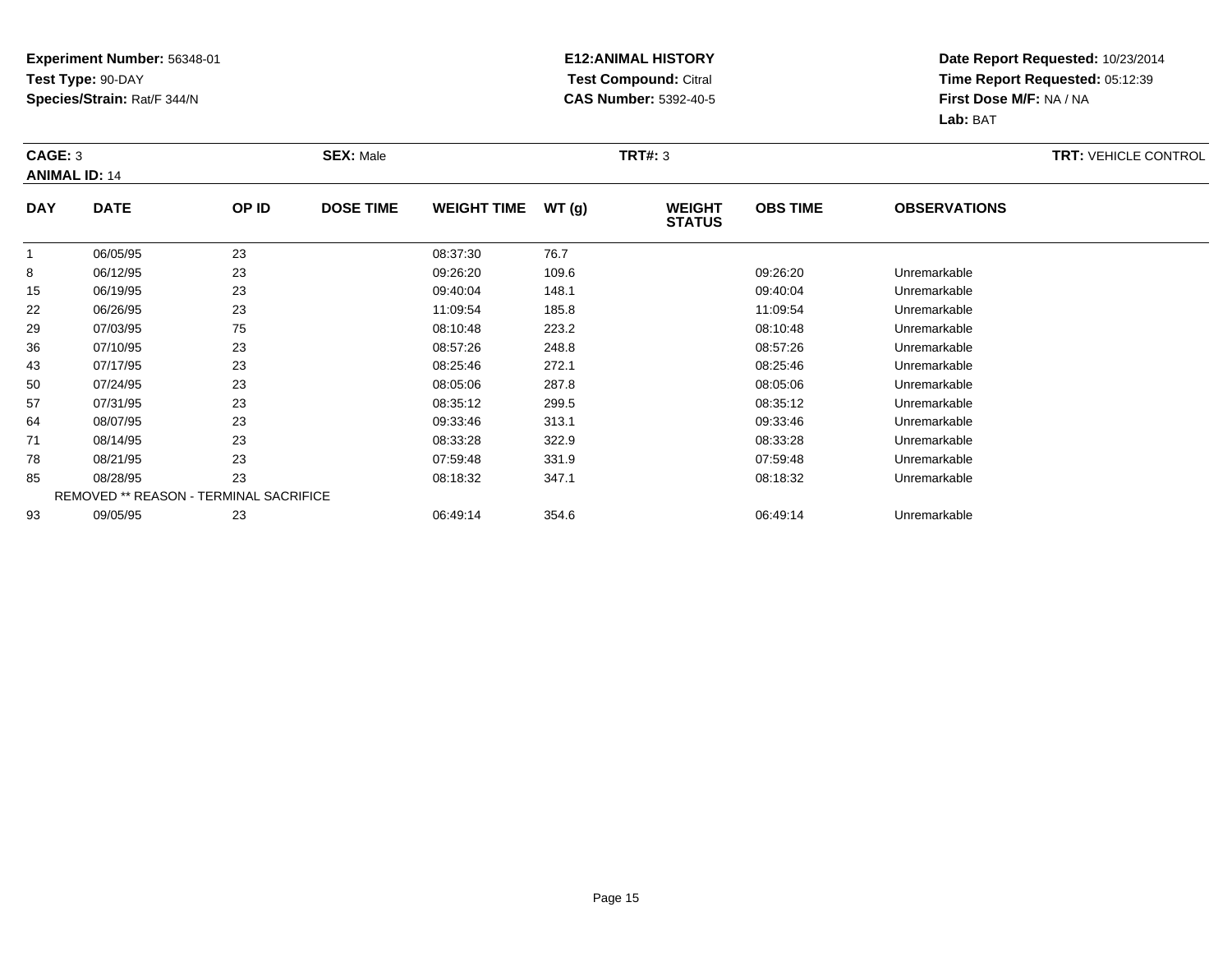### **E12:ANIMAL HISTORY Test Compound:** Citral **CAS Number:** 5392-40-5

| CAGE: 3        | <b>ANIMAL ID: 15</b> |                                        | <b>SEX: Male</b> |                    |       | <b>TRT#: 3</b>                 |                 |                     | <b>TRT: VEHICLE CONTROL</b> |
|----------------|----------------------|----------------------------------------|------------------|--------------------|-------|--------------------------------|-----------------|---------------------|-----------------------------|
| <b>DAY</b>     | <b>DATE</b>          | OP ID                                  | <b>DOSE TIME</b> | <b>WEIGHT TIME</b> | WT(g) | <b>WEIGHT</b><br><b>STATUS</b> | <b>OBS TIME</b> | <b>OBSERVATIONS</b> |                             |
| $\overline{1}$ | 06/05/95             | 23                                     |                  | 08:37:30           | 69.5  |                                |                 |                     |                             |
| 8              | 06/12/95             | 23                                     |                  | 09:26:20           | 100.9 |                                | 09:26:20        | Unremarkable        |                             |
| 15             | 06/19/95             | 23                                     |                  | 09:40:04           | 139.4 |                                | 09:40:04        | Unremarkable        |                             |
| 22             | 06/26/95             | 23                                     |                  | 11:09:54           | 174.0 |                                | 11:09:54        | Unremarkable        |                             |
| 29             | 07/03/95             | 75                                     |                  | 08:10:48           | 209.1 |                                | 08:10:48        | Unremarkable        |                             |
| 36             | 07/10/95             | 23                                     |                  | 08:57:26           | 234.4 |                                | 08:57:26        | Unremarkable        |                             |
| 43             | 07/17/95             | 23                                     |                  | 08:25:46           | 254.6 |                                | 08:25:46        | Unremarkable        |                             |
| 50             | 07/24/95             | 23                                     |                  | 08:05:06           | 270.4 |                                | 08:05:06        | Unremarkable        |                             |
| 57             | 07/31/95             | 23                                     |                  | 08:35:12           | 283.4 |                                | 08:35:12        | Unremarkable        |                             |
| 64             | 08/07/95             | 23                                     |                  | 09:33:46           | 295.3 |                                | 09:33:46        | Unremarkable        |                             |
| 71             | 08/14/95             | 23                                     |                  | 08:33:28           | 308.2 |                                | 08:33:28        | Unremarkable        |                             |
| 78             | 08/21/95             | 23                                     |                  | 07:59:48           | 319.0 |                                | 07:59:48        | Unremarkable        |                             |
| 85             | 08/28/95             | 23                                     |                  | 08:18:32           | 328.0 |                                | 08:18:32        | Unremarkable        |                             |
|                |                      | REMOVED ** REASON - TERMINAL SACRIFICE |                  |                    |       |                                |                 |                     |                             |
| 93             | 09/05/95             | 23                                     |                  | 06:49:14           | 339.3 |                                | 06:49:14        | Unremarkable        |                             |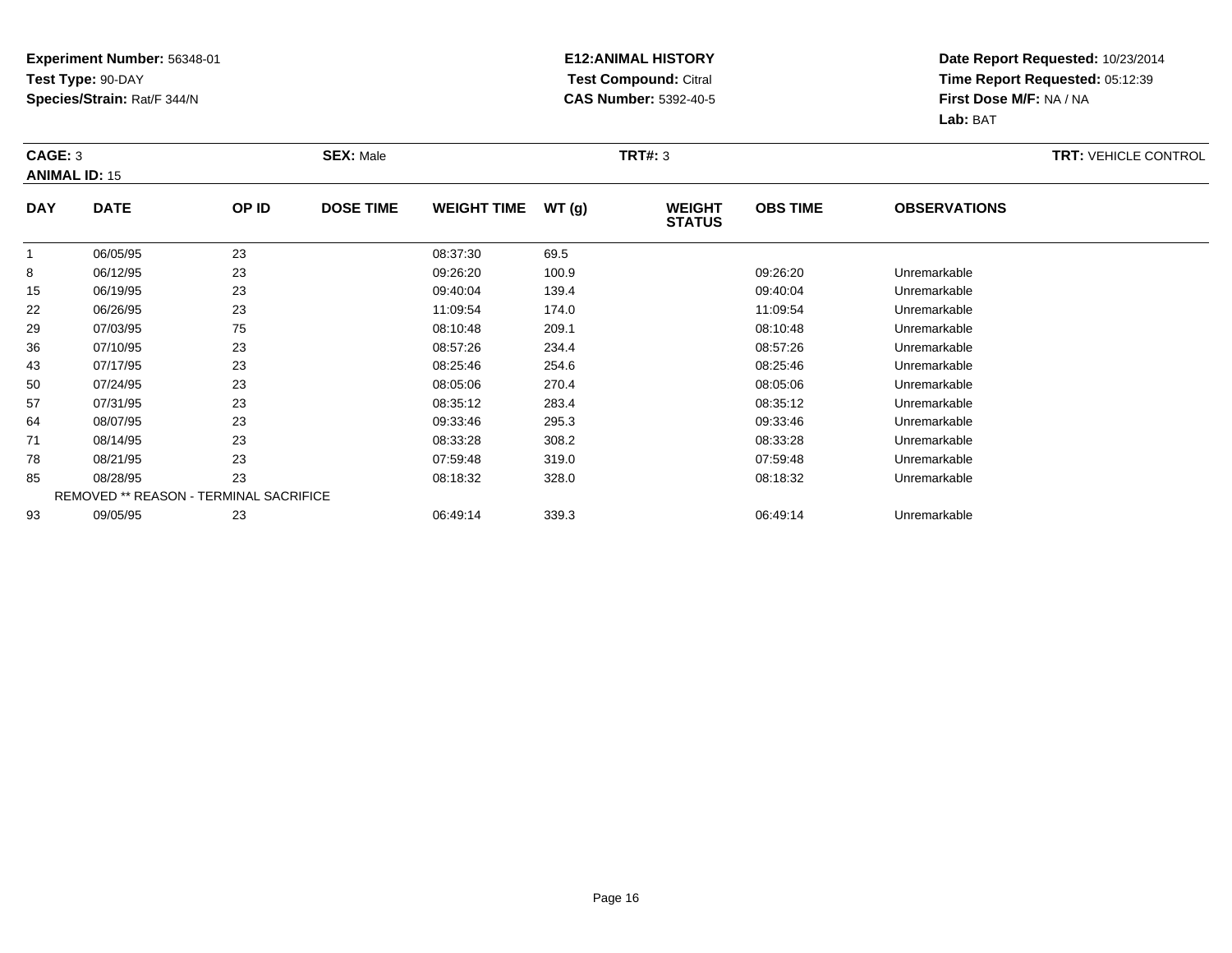### **E12:ANIMAL HISTORY Test Compound:** Citral **CAS Number:** 5392-40-5

| CAGE: 4        | <b>ANIMAL ID: 16</b> |                                        | <b>SEX: Male</b> |                    |       | <b>TRT#: 3</b>                 |                 |                     | <b>TRT: VEHICLE CONTROL</b> |
|----------------|----------------------|----------------------------------------|------------------|--------------------|-------|--------------------------------|-----------------|---------------------|-----------------------------|
| <b>DAY</b>     | <b>DATE</b>          | OP ID                                  | <b>DOSE TIME</b> | <b>WEIGHT TIME</b> | WT(g) | <b>WEIGHT</b><br><b>STATUS</b> | <b>OBS TIME</b> | <b>OBSERVATIONS</b> |                             |
| $\overline{1}$ | 06/05/95             | 23                                     |                  | 08:39:34           | 70.8  |                                |                 |                     |                             |
| 8              | 06/12/95             | 23                                     |                  | 09:23:22           | 100.9 |                                | 09:23:22        | Unremarkable        |                             |
| 15             | 06/19/95             | 23                                     |                  | 09:37:28           | 133.4 |                                | 09:37:28        | Unremarkable        |                             |
| 22             | 06/26/95             | 23                                     |                  | 11:12:48           | 171.8 |                                | 11:12:48        | Unremarkable        |                             |
| 29             | 07/03/95             | 75                                     |                  | 08:13:08           | 206.5 |                                | 08:13:08        | Unremarkable        |                             |
| 36             | 07/10/95             | 23                                     |                  | 09:01:36           | 222.6 |                                | 09:01:36        | Unremarkable        |                             |
| 43             | 07/17/95             | 23                                     |                  | 08:29:12           | 241.2 |                                | 08:29:12        | Unremarkable        |                             |
| 50             | 07/24/95             | 23                                     |                  | 08:08:10           | 259.0 |                                | 08:08:10        | Unremarkable        |                             |
| 57             | 07/31/95             | 23                                     |                  | 08:38:58           | 272.2 |                                | 08:38:58        | Unremarkable        |                             |
| 64             | 08/07/95             | 23                                     |                  | 09:30:10           | 281.7 |                                | 09:30:10        | Unremarkable        |                             |
| 71             | 08/14/95             | 23                                     |                  | 08:29:20           | 294.9 |                                | 08:29:20        | Unremarkable        |                             |
| 78             | 08/21/95             | 23                                     |                  | 08:02:38           | 300.9 |                                | 08:02:38        | Unremarkable        |                             |
| 85             | 08/28/95             | 23                                     |                  | 08:21:22           | 307.7 |                                | 08:21:22        | Unremarkable        |                             |
|                |                      | REMOVED ** REASON - TERMINAL SACRIFICE |                  |                    |       |                                |                 |                     |                             |
| 93             | 09/05/95             | 23                                     |                  | 06:53:50           | 312.8 |                                | 06:53:50        | Unremarkable        |                             |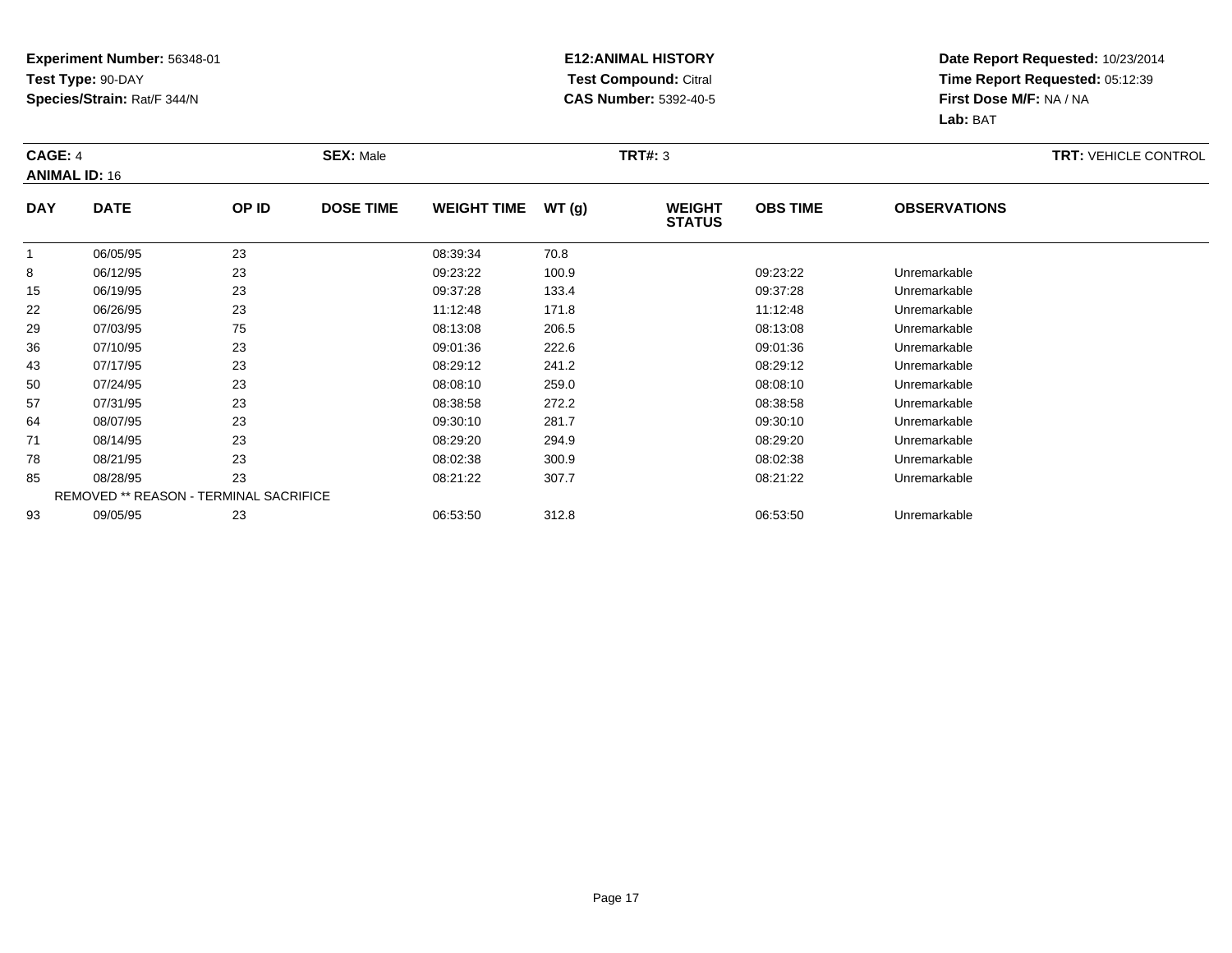### **E12:ANIMAL HISTORY Test Compound:** Citral **CAS Number:** 5392-40-5

| CAGE: 4<br><b>ANIMAL ID: 17</b> |             |                                        | <b>SEX: Male</b> |                    |       | <b>TRT#: 3</b>                 |                 |                     | <b>TRT: VEHICLE CONTROL</b> |
|---------------------------------|-------------|----------------------------------------|------------------|--------------------|-------|--------------------------------|-----------------|---------------------|-----------------------------|
| <b>DAY</b>                      | <b>DATE</b> | OP ID                                  | <b>DOSE TIME</b> | <b>WEIGHT TIME</b> | WT(g) | <b>WEIGHT</b><br><b>STATUS</b> | <b>OBS TIME</b> | <b>OBSERVATIONS</b> |                             |
| $\overline{1}$                  | 06/05/95    | 23                                     |                  | 08:39:34           | 91.3  |                                |                 |                     |                             |
| 8                               | 06/12/95    | 23                                     |                  | 09:23:22           | 122.2 |                                | 09:23:22        | Unremarkable        |                             |
| 15                              | 06/19/95    | 23                                     |                  | 09:37:28           | 160.9 |                                | 09:37:28        | Unremarkable        |                             |
| 22                              | 06/26/95    | 23                                     |                  | 11:12:48           | 206.5 |                                | 11:12:48        | Unremarkable        |                             |
| 29                              | 07/03/95    | 75                                     |                  | 08:13:08           | 240.2 |                                | 08:13:08        | Unremarkable        |                             |
| 36                              | 07/10/95    | 23                                     |                  | 09:01:36           | 260.4 |                                | 09:01:36        | Unremarkable        |                             |
| 43                              | 07/17/95    | 23                                     |                  | 08:29:12           | 285.1 |                                | 08:29:12        | Unremarkable        |                             |
| 50                              | 07/24/95    | 23                                     |                  | 08:08:10           | 302.3 |                                | 08:08:10        | Unremarkable        |                             |
| 57                              | 07/31/95    | 23                                     |                  | 08:38:58           | 318.7 |                                | 08:38:58        | Unremarkable        |                             |
| 64                              | 08/07/95    | 23                                     |                  | 09:30:10           | 328.8 |                                | 09:30:10        | Unremarkable        |                             |
| 71                              | 08/14/95    | 23                                     |                  | 08:29:20           | 340.4 |                                | 08:29:20        | Unremarkable        |                             |
| 78                              | 08/21/95    | 23                                     |                  | 08:02:38           | 353.2 |                                | 08:02:38        | Unremarkable        |                             |
| 85                              | 08/28/95    | 23                                     |                  | 08:21:22           | 366.9 |                                | 08:21:22        | Unremarkable        |                             |
|                                 |             | REMOVED ** REASON - TERMINAL SACRIFICE |                  |                    |       |                                |                 |                     |                             |
| 93                              | 09/05/95    | 23                                     |                  | 06:53:50           | 375.5 |                                | 06:53:50        | Unremarkable        |                             |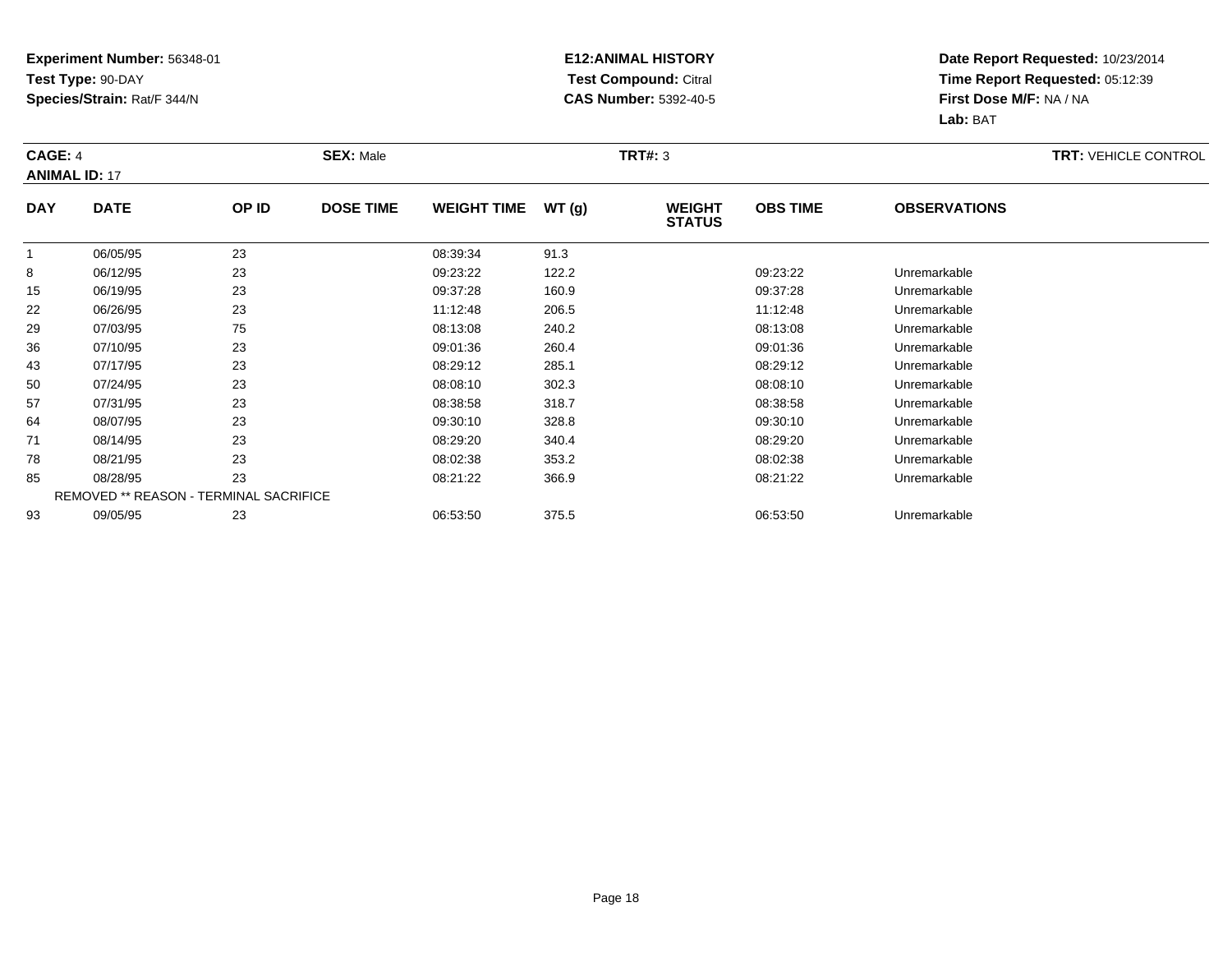### **E12:ANIMAL HISTORY Test Compound:** Citral **CAS Number:** 5392-40-5

| CAGE: 4        | <b>ANIMAL ID: 18</b> |                                        | <b>SEX: Male</b> |                    |       | <b>TRT#: 3</b>                 |                 |                     | <b>TRT: VEHICLE CONTROL</b> |
|----------------|----------------------|----------------------------------------|------------------|--------------------|-------|--------------------------------|-----------------|---------------------|-----------------------------|
| <b>DAY</b>     | <b>DATE</b>          | OP ID                                  | <b>DOSE TIME</b> | <b>WEIGHT TIME</b> | WT(g) | <b>WEIGHT</b><br><b>STATUS</b> | <b>OBS TIME</b> | <b>OBSERVATIONS</b> |                             |
| $\overline{1}$ | 06/05/95             | 23                                     |                  | 08:39:34           | 91.6  |                                |                 |                     |                             |
| 8              | 06/12/95             | 23                                     |                  | 09:23:22           | 122.8 |                                | 09:23:22        | Unremarkable        |                             |
| 15             | 06/19/95             | 23                                     |                  | 09:37:28           | 150.7 |                                | 09:37:28        | Unremarkable        |                             |
| 22             | 06/26/95             | 23                                     |                  | 11:12:48           | 186.2 |                                | 11:12:48        | Unremarkable        |                             |
| 29             | 07/03/95             | 75                                     |                  | 08:13:08           | 215.6 |                                | 08:13:08        | Unremarkable        |                             |
| 36             | 07/10/95             | 23                                     |                  | 09:01:36           | 232.8 |                                | 09:01:36        | Unremarkable        |                             |
| 43             | 07/17/95             | 23                                     |                  | 08:29:12           | 250.1 |                                | 08:29:12        | Unremarkable        |                             |
| 50             | 07/24/95             | 23                                     |                  | 08:08:10           | 266.5 |                                | 08:08:10        | Unremarkable        |                             |
| 57             | 07/31/95             | 23                                     |                  | 08:38:58           | 280.7 |                                | 08:38:58        | Unremarkable        |                             |
| 64             | 08/07/95             | 23                                     |                  | 09:30:10           | 289.0 |                                | 09:30:10        | Unremarkable        |                             |
| 71             | 08/14/95             | 23                                     |                  | 08:29:20           | 295.7 |                                | 08:29:20        | Unremarkable        |                             |
| 78             | 08/21/95             | 23                                     |                  | 08:02:38           | 299.3 |                                | 08:02:38        | Unremarkable        |                             |
| 85             | 08/28/95             | 23                                     |                  | 08:21:22           | 308.1 |                                | 08:21:22        | Unremarkable        |                             |
|                |                      | REMOVED ** REASON - TERMINAL SACRIFICE |                  |                    |       |                                |                 |                     |                             |
| 93             | 09/05/95             | 23                                     |                  | 06:53:50           | 323.8 |                                | 06:53:50        | Unremarkable        |                             |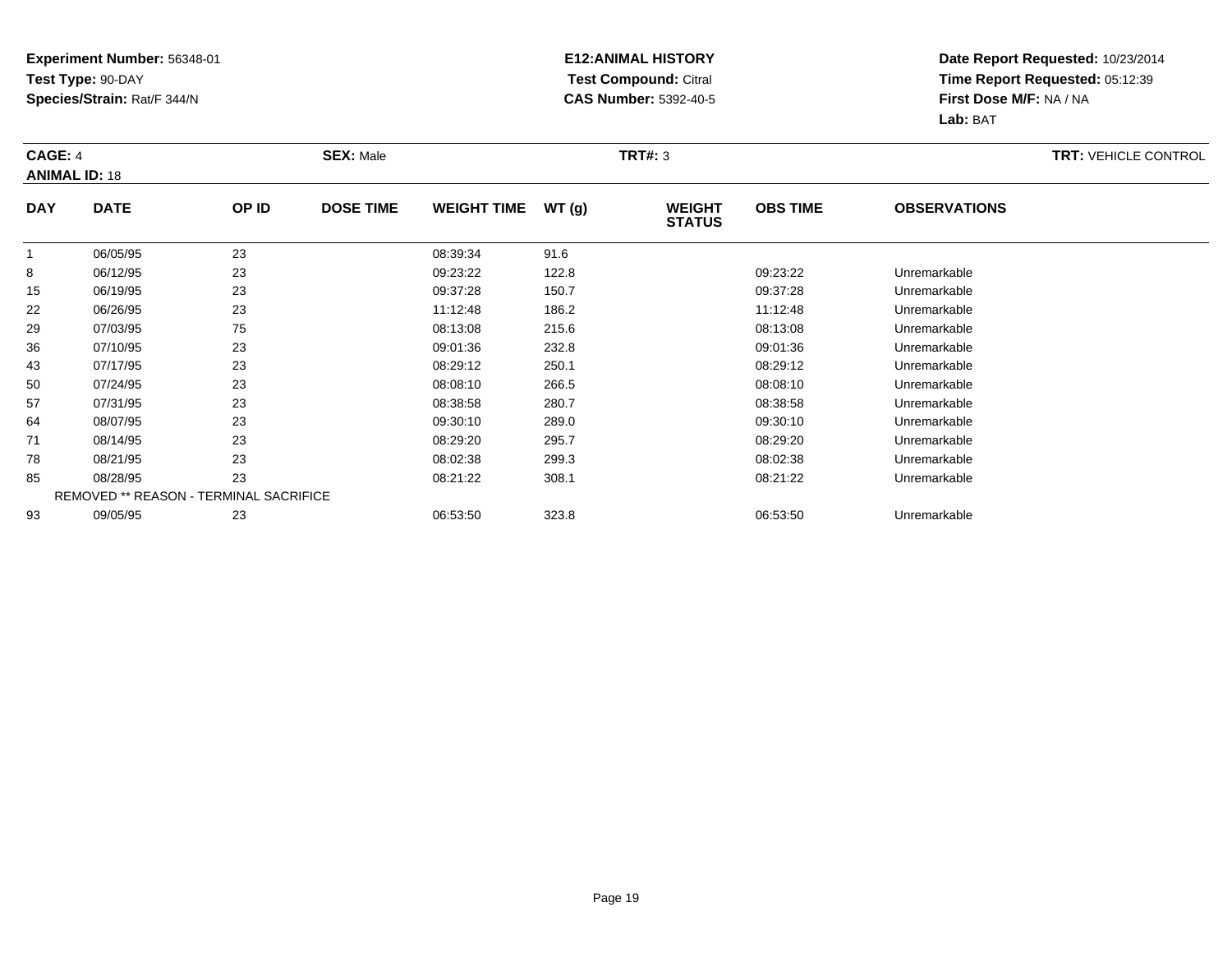### **E12:ANIMAL HISTORY Test Compound:** Citral **CAS Number:** 5392-40-5

| CAGE: 4        | <b>ANIMAL ID: 19</b> |                                        | <b>SEX: Male</b> |                    |       | <b>TRT#: 3</b>                 |                 |                     | <b>TRT: VEHICLE CONTROL</b> |
|----------------|----------------------|----------------------------------------|------------------|--------------------|-------|--------------------------------|-----------------|---------------------|-----------------------------|
| <b>DAY</b>     | <b>DATE</b>          | OP ID                                  | <b>DOSE TIME</b> | <b>WEIGHT TIME</b> | WT(g) | <b>WEIGHT</b><br><b>STATUS</b> | <b>OBS TIME</b> | <b>OBSERVATIONS</b> |                             |
| $\overline{1}$ | 06/05/95             | 23                                     |                  | 08:39:34           | 81.2  |                                |                 |                     |                             |
| 8              | 06/12/95             | 23                                     |                  | 09:23:22           | 109.4 |                                | 09:23:22        | Unremarkable        |                             |
| 15             | 06/19/95             | 23                                     |                  | 09:37:28           | 146.6 |                                | 09:37:28        | Unremarkable        |                             |
| 22             | 06/26/95             | 23                                     |                  | 11:12:48           | 188.3 |                                | 11:12:48        | Unremarkable        |                             |
| 29             | 07/03/95             | 75                                     |                  | 08:13:08           | 223.3 |                                | 08:13:08        | Unremarkable        |                             |
| 36             | 07/10/95             | 23                                     |                  | 09:01:36           | 244.5 |                                | 09:01:36        | Unremarkable        |                             |
| 43             | 07/17/95             | 23                                     |                  | 08:29:12           | 262.9 |                                | 08:29:12        | Unremarkable        |                             |
| 50             | 07/24/95             | 23                                     |                  | 08:08:10           | 279.0 |                                | 08:08:10        | Unremarkable        |                             |
| 57             | 07/31/95             | 23                                     |                  | 08:38:58           | 295.5 |                                | 08:38:58        | Unremarkable        |                             |
| 64             | 08/07/95             | 23                                     |                  | 09:30:10           | 307.3 |                                | 09:30:10        | Unremarkable        |                             |
| 71             | 08/14/95             | 23                                     |                  | 08:29:20           | 318.8 |                                | 08:29:20        | Unremarkable        |                             |
| 78             | 08/21/95             | 23                                     |                  | 08:02:38           | 330.3 |                                | 08:02:38        | Unremarkable        |                             |
| 85             | 08/28/95             | 23                                     |                  | 08:21:22           | 337.1 |                                | 08:21:22        | Unremarkable        |                             |
|                |                      | REMOVED ** REASON - TERMINAL SACRIFICE |                  |                    |       |                                |                 |                     |                             |
| 93             | 09/05/95             | 23                                     |                  | 06:53:50           | 350.0 |                                | 06:53:50        | Unremarkable        |                             |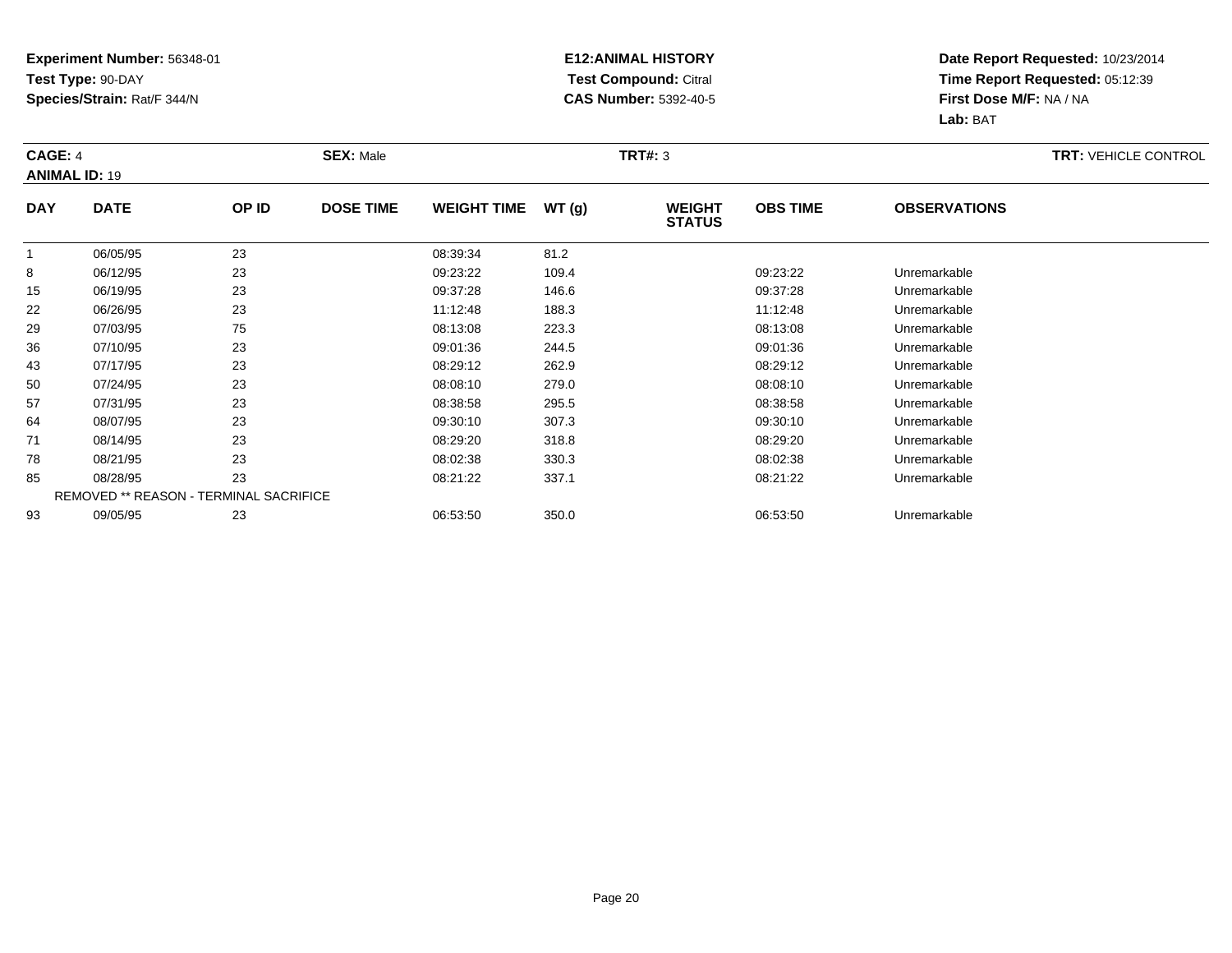### **E12:ANIMAL HISTORY Test Compound:** Citral **CAS Number:** 5392-40-5

| CAGE: 4<br><b>ANIMAL ID: 20</b> |             |                                        | <b>SEX: Male</b> |                    |       | <b>TRT#: 3</b>                 |                 |                     | <b>TRT: VEHICLE CONTROL</b> |
|---------------------------------|-------------|----------------------------------------|------------------|--------------------|-------|--------------------------------|-----------------|---------------------|-----------------------------|
| <b>DAY</b>                      | <b>DATE</b> | OP ID                                  | <b>DOSE TIME</b> | <b>WEIGHT TIME</b> | WT(g) | <b>WEIGHT</b><br><b>STATUS</b> | <b>OBS TIME</b> | <b>OBSERVATIONS</b> |                             |
| $\overline{1}$                  | 06/05/95    | 23                                     |                  | 08:39:34           | 78.9  |                                |                 |                     |                             |
| 8                               | 06/12/95    | 23                                     |                  | 09:23:22           | 109.6 |                                | 09:23:22        | Unremarkable        |                             |
| 15                              | 06/19/95    | 23                                     |                  | 09:37:28           | 149.6 |                                | 09:37:28        | Unremarkable        |                             |
| 22                              | 06/26/95    | 23                                     |                  | 11:12:48           | 189.6 |                                | 11:12:48        | Unremarkable        |                             |
| 29                              | 07/03/95    | 75                                     |                  | 08:13:08           | 220.4 |                                | 08:13:08        | Unremarkable        |                             |
| 36                              | 07/10/95    | 23                                     |                  | 09:01:36           | 237.6 |                                | 09:01:36        | Unremarkable        |                             |
| 43                              | 07/17/95    | 23                                     |                  | 08:29:12           | 261.6 |                                | 08:29:12        | Unremarkable        |                             |
| 50                              | 07/24/95    | 23                                     |                  | 08:08:10           | 275.7 |                                | 08:08:10        | Unremarkable        |                             |
| 57                              | 07/31/95    | 23                                     |                  | 08:38:58           | 289.7 |                                | 08:38:58        | Unremarkable        |                             |
| 64                              | 08/07/95    | 23                                     |                  | 09:30:10           | 301.2 |                                | 09:30:10        | Unremarkable        |                             |
| 71                              | 08/14/95    | 23                                     |                  | 08:29:20           | 315.0 |                                | 08:29:20        | Unremarkable        |                             |
| 78                              | 08/21/95    | 23                                     |                  | 08:02:38           | 322.9 |                                | 08:02:38        | Unremarkable        |                             |
| 85                              | 08/28/95    | 23                                     |                  | 08:21:22           | 335.6 |                                | 08:21:22        | Unremarkable        |                             |
|                                 |             | REMOVED ** REASON - TERMINAL SACRIFICE |                  |                    |       |                                |                 |                     |                             |
| 93                              | 09/05/95    | 23                                     |                  | 06:53:50           | 346.9 |                                | 06:53:50        | Unremarkable        |                             |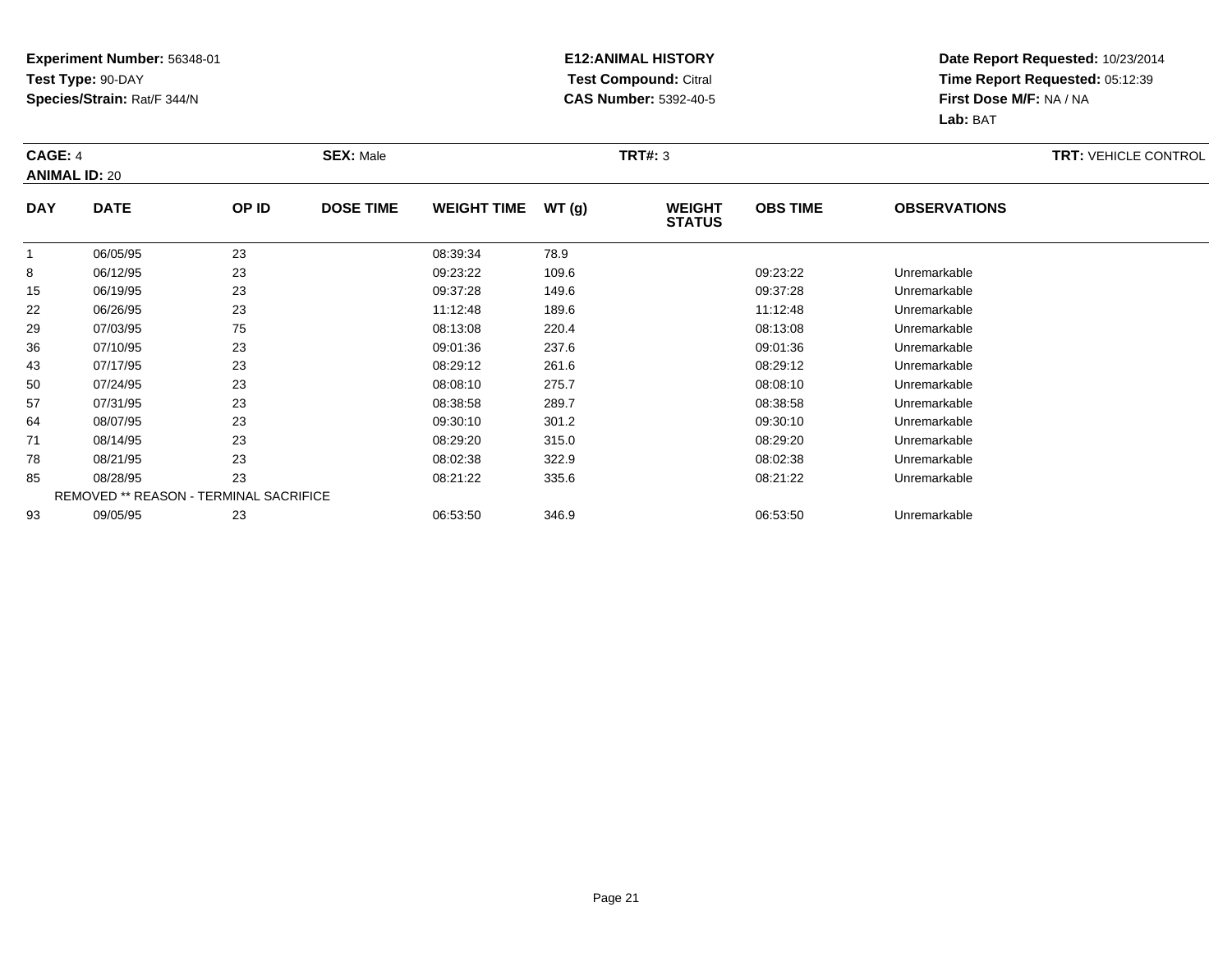### **E12:ANIMAL HISTORY Test Compound:** Citral **CAS Number:** 5392-40-5

| <b>CAGE: 5</b> | <b>ANIMAL ID: 21</b>                          |       | <b>SEX: Male</b> |                    |       | <b>TRT#: 5</b>                 |                 |                     | <b>TRT: 3900 PPM</b> |
|----------------|-----------------------------------------------|-------|------------------|--------------------|-------|--------------------------------|-----------------|---------------------|----------------------|
| <b>DAY</b>     | <b>DATE</b>                                   | OP ID | <b>DOSE TIME</b> | <b>WEIGHT TIME</b> | WT(g) | <b>WEIGHT</b><br><b>STATUS</b> | <b>OBS TIME</b> | <b>OBSERVATIONS</b> |                      |
| $\mathbf{1}$   | 06/05/95                                      | 23    |                  | 08:24:32           | 72.8  |                                |                 |                     |                      |
| 8              | 06/12/95                                      | 23    |                  | 09:33:44           | 95.0  |                                | 09:33:44        | Unremarkable        |                      |
| 15             | 06/19/95                                      | 23    |                  | 09:46:38           | 125.4 |                                | 09:46:38        | Unremarkable        |                      |
| 22             | 06/26/95                                      | 23    |                  | 11:18:16           | 158.0 |                                | 11:18:16        | Unremarkable        |                      |
| 29             | 07/03/95                                      | 75    |                  | 08:15:58           | 190.1 |                                | 08:15:58        | Unremarkable        |                      |
| 36             | 07/10/95                                      | 23    |                  | 09:05:14           | 212.6 |                                | 09:05:14        | Unremarkable        |                      |
| 43             | 07/17/95                                      | 23    |                  | 08:33:54           | 230.1 |                                | 08:33:54        | Unremarkable        |                      |
| 50             | 07/24/95                                      | 23    |                  | 08:11:50           | 248.0 |                                | 08:11:50        | Unremarkable        |                      |
| 57             | 07/31/95                                      | 23    |                  | 08:42:38           | 260.4 |                                | 08:42:38        | Unremarkable        |                      |
| 64             | 08/07/95                                      | 23    |                  | 09:42:28           | 269.2 |                                | 09:42:28        | Unremarkable        |                      |
| 71             | 08/14/95                                      | 23    |                  | 08:42:54           | 281.5 |                                | 08:42:54        | Unremarkable        |                      |
| 78             | 08/21/95                                      | 23    |                  | 08:06:26           | 290.2 |                                | 08:06:26        | Unremarkable        |                      |
| 85             | 08/28/95                                      | 23    |                  | 08:26:00           | 302.4 |                                | 08:26:00        | Unremarkable        |                      |
|                | <b>REMOVED ** REASON - TERMINAL SACRIFICE</b> |       |                  |                    |       |                                |                 |                     |                      |
| 93             | 09/05/95                                      | 23    |                  | 06:58:26           | 306.8 |                                | 06:58:26        | Unremarkable        |                      |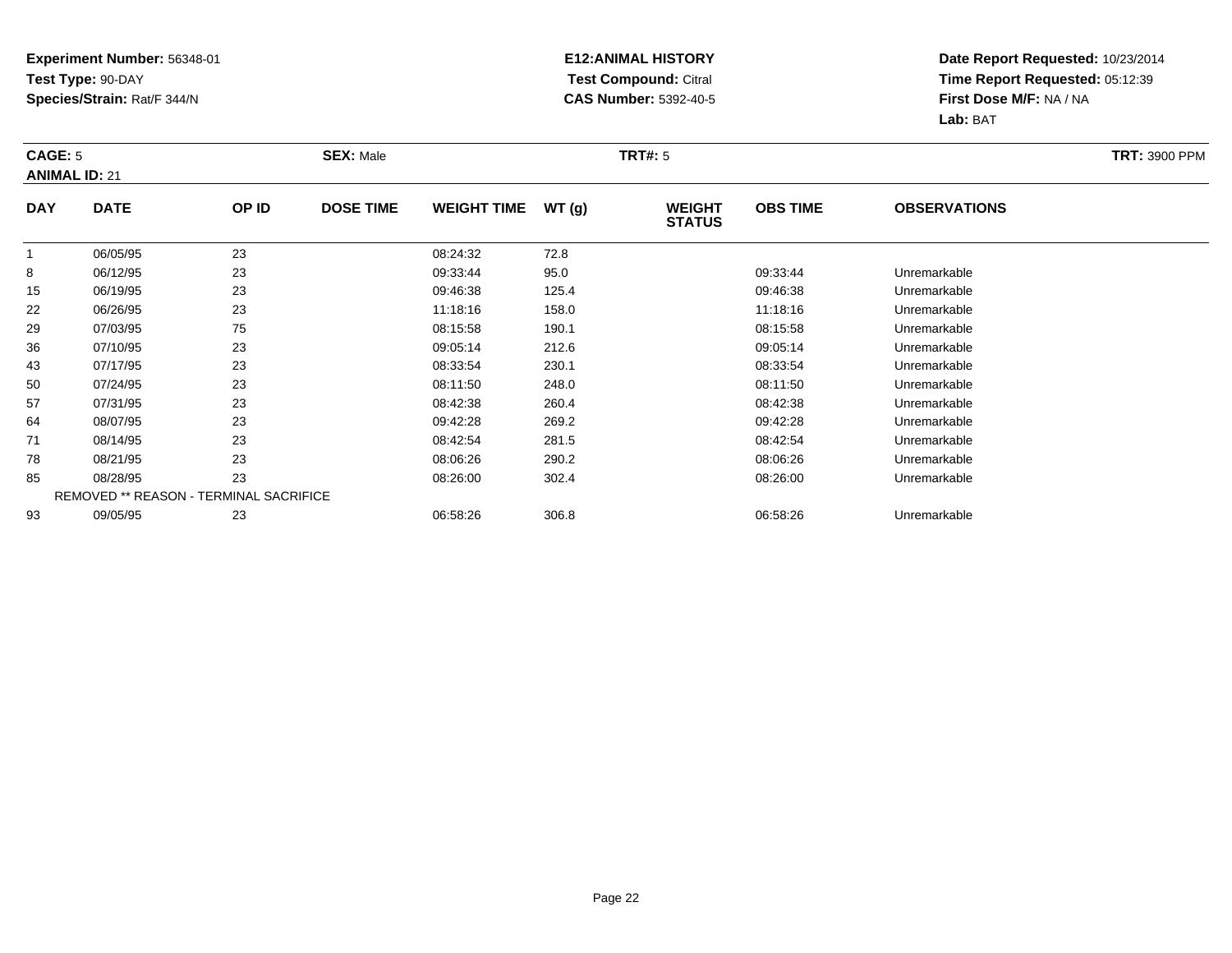### **E12:ANIMAL HISTORY Test Compound:** Citral **CAS Number:** 5392-40-5

| <b>CAGE: 5</b> | <b>ANIMAL ID: 22</b>                   |       | <b>SEX: Male</b> |                    |       | <b>TRT#: 5</b>                 |                 | <b>TRT: 3900 PPM</b> |  |
|----------------|----------------------------------------|-------|------------------|--------------------|-------|--------------------------------|-----------------|----------------------|--|
| <b>DAY</b>     | <b>DATE</b>                            | OP ID | <b>DOSE TIME</b> | <b>WEIGHT TIME</b> | WT(g) | <b>WEIGHT</b><br><b>STATUS</b> | <b>OBS TIME</b> | <b>OBSERVATIONS</b>  |  |
| $\mathbf{1}$   | 06/05/95                               | 23    |                  | 08:24:32           | 86.8  |                                |                 |                      |  |
| 8              | 06/12/95                               | 23    |                  | 09:33:44           | 111.2 |                                | 09:33:44        | Unremarkable         |  |
| 15             | 06/19/95                               | 23    |                  | 09:46:38           | 146.9 |                                | 09:46:38        | Unremarkable         |  |
| 22             | 06/26/95                               | 23    |                  | 11:18:16           | 182.5 |                                | 11:18:16        | Unremarkable         |  |
| 29             | 07/03/95                               | 75    |                  | 08:15:58           | 210.3 |                                | 08:15:58        | Unremarkable         |  |
| 36             | 07/10/95                               | 23    |                  | 09:05:14           | 231.6 |                                | 09:05:14        | Unremarkable         |  |
| 43             | 07/17/95                               | 23    |                  | 08:33:54           | 248.8 |                                | 08:33:54        | Unremarkable         |  |
| 50             | 07/24/95                               | 23    |                  | 08:11:50           | 258.8 |                                | 08:11:50        | Unremarkable         |  |
| 57             | 07/31/95                               | 23    |                  | 08:42:38           | 266.6 |                                | 08:42:38        | Unremarkable         |  |
| 64             | 08/07/95                               | 23    |                  | 09:42:28           | 275.9 |                                | 09:42:28        | Unremarkable         |  |
| 71             | 08/14/95                               | 23    |                  | 08:42:54           | 289.8 |                                | 08:42:54        | Unremarkable         |  |
| 78             | 08/21/95                               | 23    |                  | 08:06:26           | 293.7 |                                | 08:06:26        | Unremarkable         |  |
| 85             | 08/28/95                               | 23    |                  | 08:26:00           | 297.4 |                                | 08:26:00        | Unremarkable         |  |
|                | REMOVED ** REASON - TERMINAL SACRIFICE |       |                  |                    |       |                                |                 |                      |  |
| 93             | 09/05/95                               | 23    |                  | 06:58:26           | 314.4 |                                | 06:58:26        | Unremarkable         |  |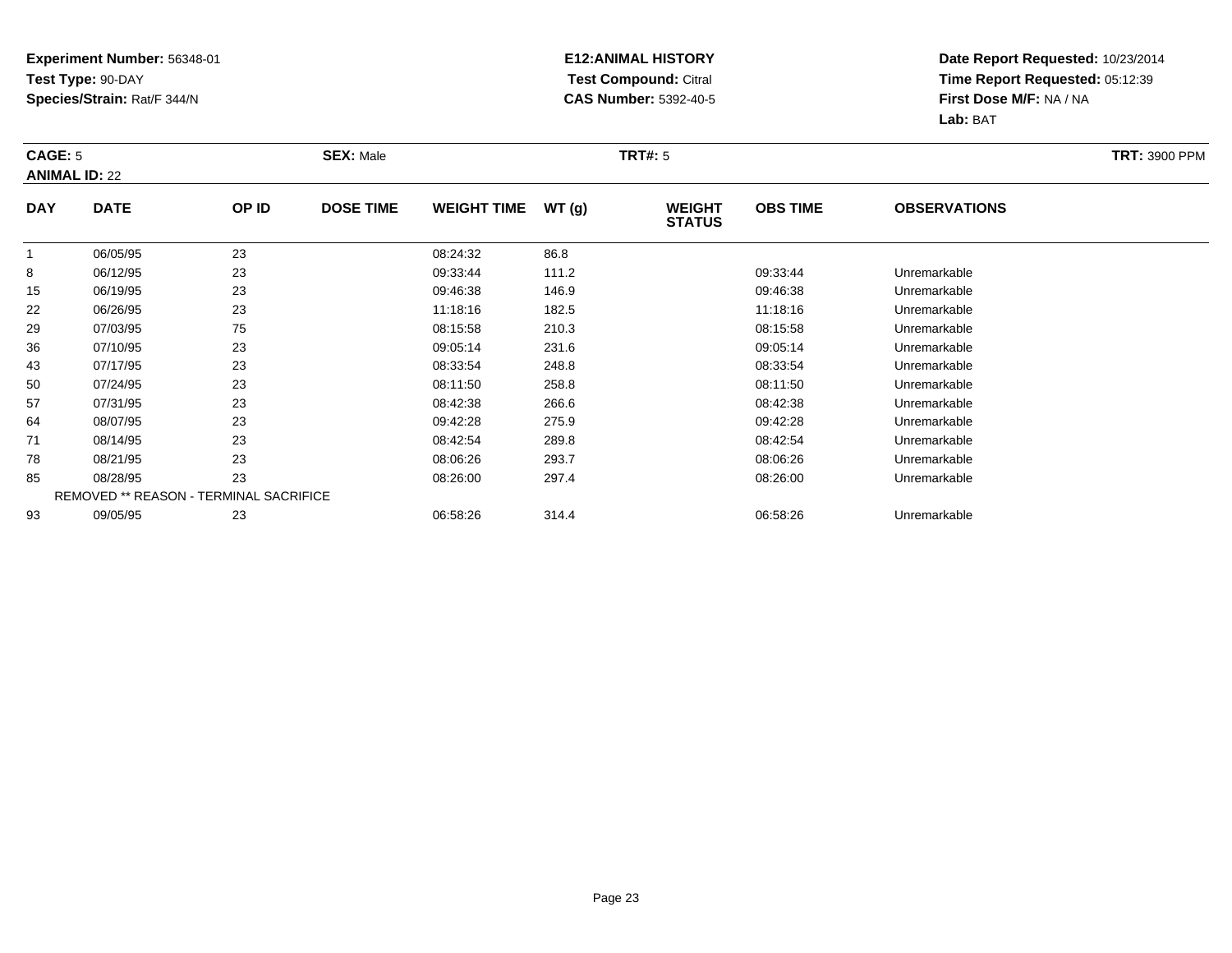### **E12:ANIMAL HISTORY Test Compound:** Citral **CAS Number:** 5392-40-5

| <b>CAGE: 5</b> | <b>ANIMAL ID: 23</b> |                                               | <b>SEX: Male</b> |                    |       | <b>TRT#: 5</b>                 | <b>TRT: 3900 PPM</b> |                     |  |
|----------------|----------------------|-----------------------------------------------|------------------|--------------------|-------|--------------------------------|----------------------|---------------------|--|
| <b>DAY</b>     | <b>DATE</b>          | OP ID                                         | <b>DOSE TIME</b> | <b>WEIGHT TIME</b> | WT(g) | <b>WEIGHT</b><br><b>STATUS</b> | <b>OBS TIME</b>      | <b>OBSERVATIONS</b> |  |
| $\mathbf 1$    | 06/05/95             | 23                                            |                  | 08:24:32           | 85.1  |                                |                      |                     |  |
| 8              | 06/12/95             | 23                                            |                  | 09:33:44           | 110.9 |                                | 09:33:44             | Unremarkable        |  |
| 15             | 06/19/95             | 23                                            |                  | 09:46:38           | 151.9 |                                | 09:46:38             | Unremarkable        |  |
| 22             | 06/26/95             | 23                                            |                  | 11:18:16           | 187.0 |                                | 11:18:16             | Unremarkable        |  |
| 29             | 07/03/95             | 75                                            |                  | 08:15:58           | 217.1 |                                | 08:15:58             | Unremarkable        |  |
| 36             | 07/10/95             | 23                                            |                  | 09:05:14           | 242.8 |                                | 09:05:14             | Unremarkable        |  |
| 43             | 07/17/95             | 23                                            |                  | 08:33:54           | 265.2 |                                | 08:33:54             | Unremarkable        |  |
| 50             | 07/24/95             | 23                                            |                  | 08:11:50           | 280.2 |                                | 08:11:50             | Unremarkable        |  |
| 57             | 07/31/95             | 23                                            |                  | 08:42:38           | 293.8 |                                | 08:42:38             | Unremarkable        |  |
| 64             | 08/07/95             | 23                                            |                  | 09:42:28           | 303.1 |                                | 09:42:28             | Unremarkable        |  |
| 71             | 08/14/95             | 23                                            |                  | 08:42:54           | 319.3 |                                | 08:42:54             | Unremarkable        |  |
| 78             | 08/21/95             | 23                                            |                  | 08:06:26           | 330.1 |                                | 08:06:26             | Unremarkable        |  |
| 85             | 08/28/95             | 23                                            |                  | 08:26:00           | 335.9 |                                | 08:26:00             | Unremarkable        |  |
|                |                      | <b>REMOVED ** REASON - TERMINAL SACRIFICE</b> |                  |                    |       |                                |                      |                     |  |
| 93             | 09/05/95             | 23                                            |                  | 06:58:26           | 344.7 |                                | 06:58:26             | Unremarkable        |  |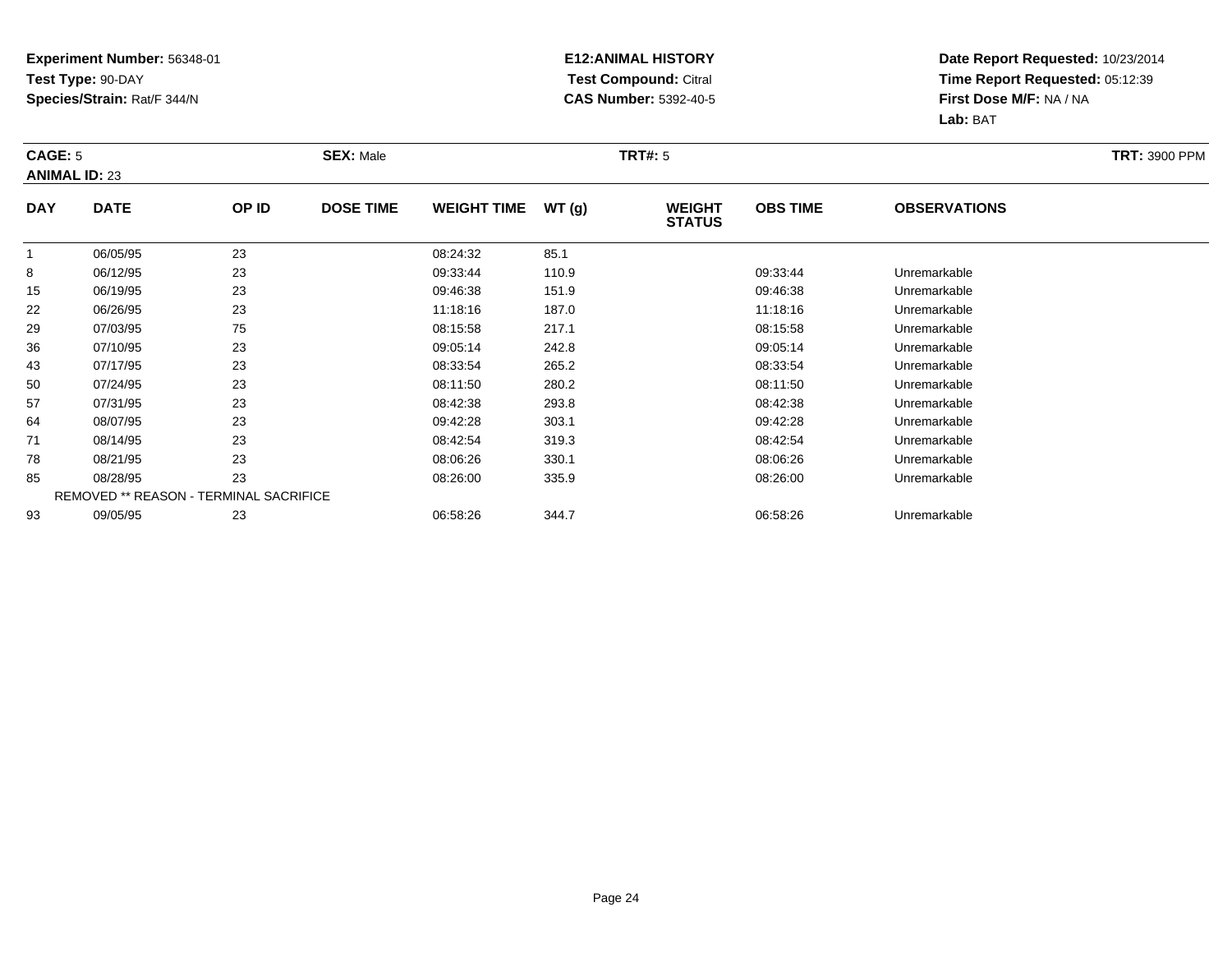### **E12:ANIMAL HISTORY Test Compound:** Citral **CAS Number:** 5392-40-5

| <b>CAGE: 5</b> | <b>ANIMAL ID: 24</b>                          |       | <b>SEX: Male</b> |                    |       | <b>TRT#: 5</b>                 |                 |                     | <b>TRT: 3900 PPM</b> |
|----------------|-----------------------------------------------|-------|------------------|--------------------|-------|--------------------------------|-----------------|---------------------|----------------------|
| <b>DAY</b>     | <b>DATE</b>                                   | OP ID | <b>DOSE TIME</b> | <b>WEIGHT TIME</b> | WT(g) | <b>WEIGHT</b><br><b>STATUS</b> | <b>OBS TIME</b> | <b>OBSERVATIONS</b> |                      |
| $\mathbf{1}$   | 06/05/95                                      | 23    |                  | 08:24:32           | 72.2  |                                |                 |                     |                      |
| 8              | 06/12/95                                      | 23    |                  | 09:33:44           | 94.6  |                                | 09:33:44        | Unremarkable        |                      |
| 15             | 06/19/95                                      | 23    |                  | 09:46:38           | 131.8 |                                | 09:46:38        | Unremarkable        |                      |
| 22             | 06/26/95                                      | 23    |                  | 11:18:16           | 170.5 |                                | 11:18:16        | Unremarkable        |                      |
| 29             | 07/03/95                                      | 75    |                  | 08:15:58           | 204.2 |                                | 08:15:58        | Unremarkable        |                      |
| 36             | 07/10/95                                      | 23    |                  | 09:05:14           | 224.1 |                                | 09:05:14        | Unremarkable        |                      |
| 43             | 07/17/95                                      | 23    |                  | 08:33:54           | 248.8 |                                | 08:33:54        | Unremarkable        |                      |
| 50             | 07/24/95                                      | 23    |                  | 08:11:50           | 259.5 |                                | 08:11:50        | Unremarkable        |                      |
| 57             | 07/31/95                                      | 23    |                  | 08:42:38           | 272.3 |                                | 08:42:38        | Unremarkable        |                      |
| 64             | 08/07/95                                      | 23    |                  | 09:42:28           | 284.2 |                                | 09:42:28        | Unremarkable        |                      |
| 71             | 08/14/95                                      | 23    |                  | 08:42:54           | 291.1 |                                | 08:42:54        | Unremarkable        |                      |
| 78             | 08/21/95                                      | 23    |                  | 08:06:26           | 303.0 |                                | 08:06:26        | Unremarkable        |                      |
| 85             | 08/28/95                                      | 23    |                  | 08:26:00           | 309.8 |                                | 08:26:00        | Unremarkable        |                      |
|                | <b>REMOVED ** REASON - TERMINAL SACRIFICE</b> |       |                  |                    |       |                                |                 |                     |                      |
| 93             | 09/05/95                                      | 23    |                  | 06:58:26           | 318.9 |                                | 06:58:26        | Unremarkable        |                      |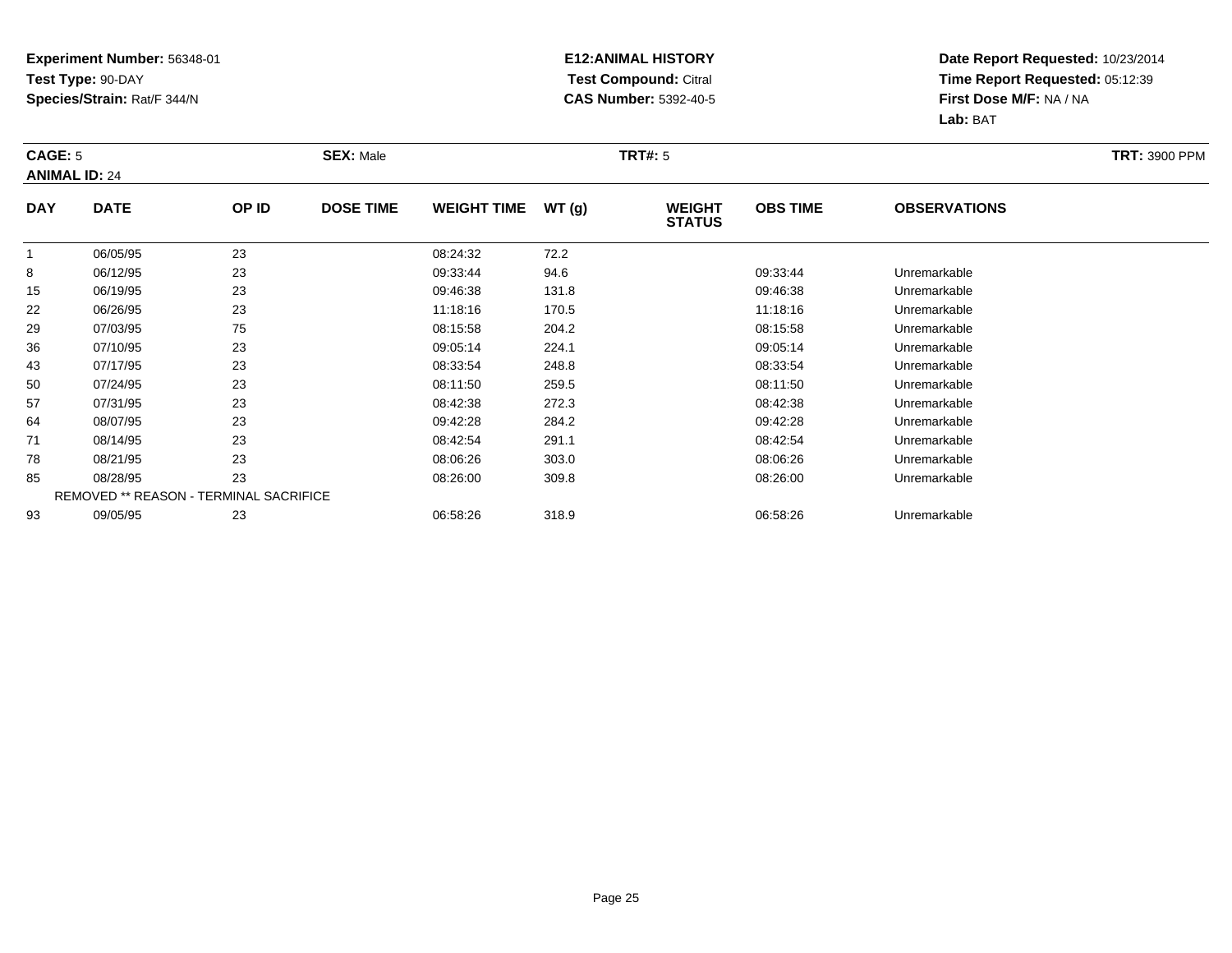### **E12:ANIMAL HISTORY Test Compound:** Citral **CAS Number:** 5392-40-5

| <b>CAGE: 5</b> | <b>ANIMAL ID: 25</b> |                                               | <b>SEX: Male</b> |                    |       | <b>TRT#: 5</b>                 | <b>TRT: 3900 PPM</b> |                     |  |
|----------------|----------------------|-----------------------------------------------|------------------|--------------------|-------|--------------------------------|----------------------|---------------------|--|
| <b>DAY</b>     | <b>DATE</b>          | OP ID                                         | <b>DOSE TIME</b> | <b>WEIGHT TIME</b> | WT(g) | <b>WEIGHT</b><br><b>STATUS</b> | <b>OBS TIME</b>      | <b>OBSERVATIONS</b> |  |
| $\mathbf 1$    | 06/05/95             | 23                                            |                  | 08:24:32           | 68.5  |                                |                      |                     |  |
| 8              | 06/12/95             | 23                                            |                  | 09:33:44           | 91.6  |                                | 09:33:44             | Unremarkable        |  |
| 15             | 06/19/95             | 23                                            |                  | 09:46:38           | 125.2 |                                | 09:46:38             | Unremarkable        |  |
| 22             | 06/26/95             | 23                                            |                  | 11:18:16           | 156.3 |                                | 11:18:16             | Unremarkable        |  |
| 29             | 07/03/95             | 75                                            |                  | 08:15:58           | 186.0 |                                | 08:15:58             | Unremarkable        |  |
| 36             | 07/10/95             | 23                                            |                  | 09:05:14           | 207.8 |                                | 09:05:14             | Unremarkable        |  |
| 43             | 07/17/95             | 23                                            |                  | 08:33:54           | 227.3 |                                | 08:33:54             | Unremarkable        |  |
| 50             | 07/24/95             | 23                                            |                  | 08:11:50           | 246.3 |                                | 08:11:50             | Unremarkable        |  |
| 57             | 07/31/95             | 23                                            |                  | 08:42:38           | 257.5 |                                | 08:42:38             | Unremarkable        |  |
| 64             | 08/07/95             | 23                                            |                  | 09:42:28           | 261.2 |                                | 09:42:28             | Unremarkable        |  |
| 71             | 08/14/95             | 23                                            |                  | 08:42:54           | 275.0 |                                | 08:42:54             | Unremarkable        |  |
| 78             | 08/21/95             | 23                                            |                  | 08:06:26           | 285.1 |                                | 08:06:26             | Unremarkable        |  |
| 85             | 08/28/95             | 23                                            |                  | 08:26:00           | 304.3 |                                | 08:26:00             | Unremarkable        |  |
|                |                      | <b>REMOVED ** REASON - TERMINAL SACRIFICE</b> |                  |                    |       |                                |                      |                     |  |
| 93             | 09/05/95             | 23                                            |                  | 06:58:26           | 308.0 |                                | 06:58:26             | Unremarkable        |  |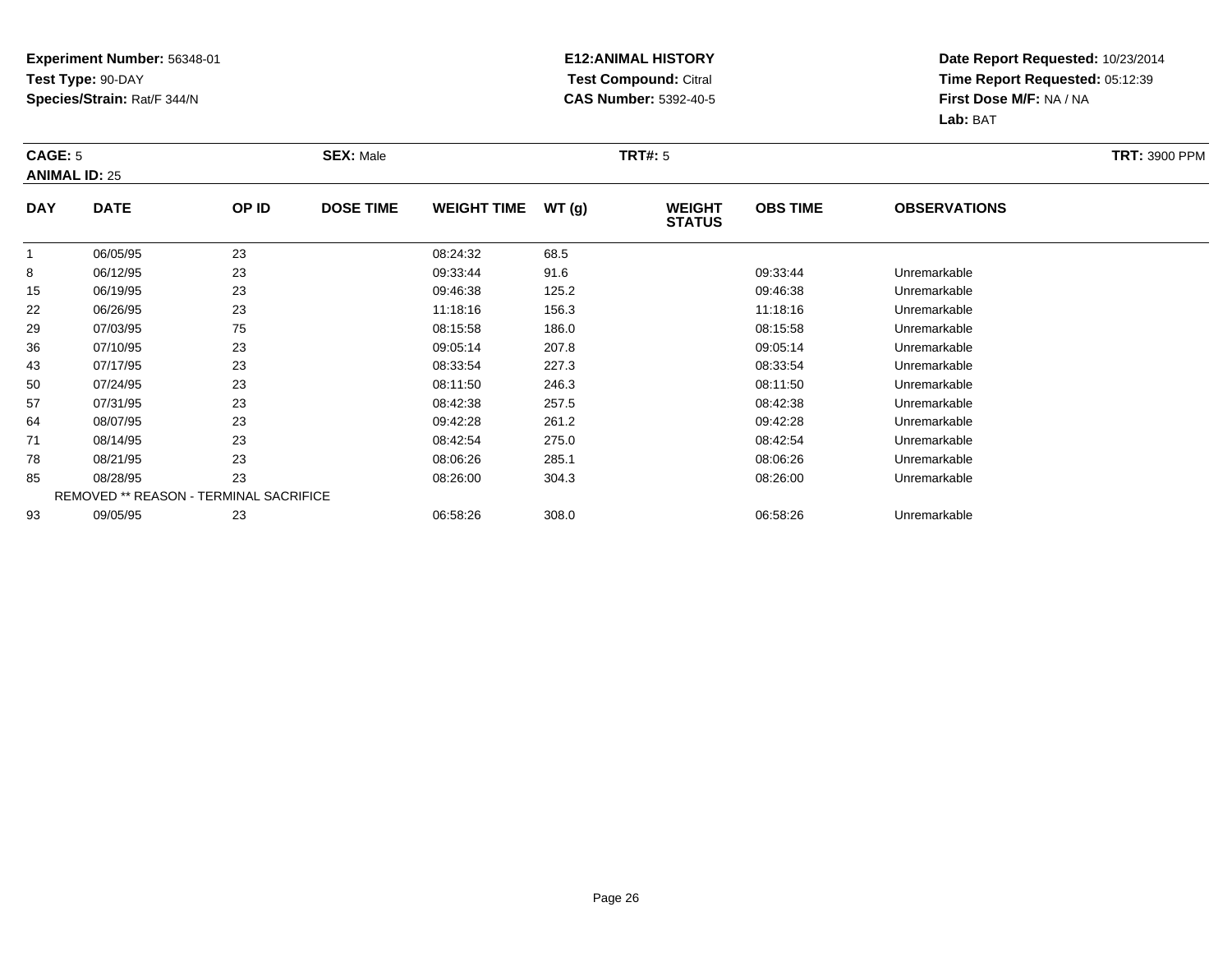### **E12:ANIMAL HISTORY Test Compound:** Citral **CAS Number:** 5392-40-5

| CAGE: 6    | <b>ANIMAL ID: 26</b>                   |       | <b>SEX: Male</b> |                    |       | <b>TRT#: 5</b>                 |                 |                     | <b>TRT: 3900 PPM</b> |
|------------|----------------------------------------|-------|------------------|--------------------|-------|--------------------------------|-----------------|---------------------|----------------------|
| <b>DAY</b> | <b>DATE</b>                            | OP ID | <b>DOSE TIME</b> | <b>WEIGHT TIME</b> | WT(g) | <b>WEIGHT</b><br><b>STATUS</b> | <b>OBS TIME</b> | <b>OBSERVATIONS</b> |                      |
|            | 06/05/95                               | 23    |                  | 08:26:16           | 78.7  |                                |                 |                     |                      |
| 8          | 06/12/95                               | 23    |                  | 09:31:00           | 104.6 |                                | 09:31:00        | Unremarkable        |                      |
| 15         | 06/19/95                               | 23    |                  | 09:44:08           | 143.1 |                                | 09:44:08        | Unremarkable        |                      |
| 22         | 06/26/95                               | 23    |                  | 11:22:30           | 186.0 |                                | 11:22:30        | Unremarkable        |                      |
| 29         | 07/03/95                               | 75    |                  | 08:20:30           | 218.6 |                                | 08:20:30        | Unremarkable        |                      |
| 36         | 07/10/95                               | 23    |                  | 09:09:40           | 239.4 |                                | 09:09:40        | Unremarkable        |                      |
| 43         | 07/17/95                               | 23    |                  | 08:37:08           | 260.9 |                                | 08:37:08        | Unremarkable        |                      |
| 50         | 07/24/95                               | 23    |                  | 08:14:46           | 274.0 |                                | 08:14:46        | Unremarkable        |                      |
| 57         | 07/31/95                               | 23    |                  | 08:45:58           | 292.5 |                                | 08:45:58        | Unremarkable        |                      |
| 64         | 08/07/95                               | 23    |                  | 09:37:54           | 296.1 |                                | 09:37:54        | Unremarkable        |                      |
| 71         | 08/14/95                               | 23    |                  | 08:37:44           | 308.6 |                                | 08:37:44        | Unremarkable        |                      |
| 78         | 08/21/95                               | 23    |                  | 08:09:30           | 317.8 |                                | 08:09:30        | Unremarkable        |                      |
| 85         | 08/28/95                               | 23    |                  | 08:29:14           | 327.4 |                                | 08:29:14        | Unremarkable        |                      |
|            | REMOVED ** REASON - TERMINAL SACRIFICE |       |                  |                    |       |                                |                 |                     |                      |
| 93         | 09/05/95                               | 23    |                  | 07:02:42           | 339.4 |                                | 07:02:42        | Unremarkable        |                      |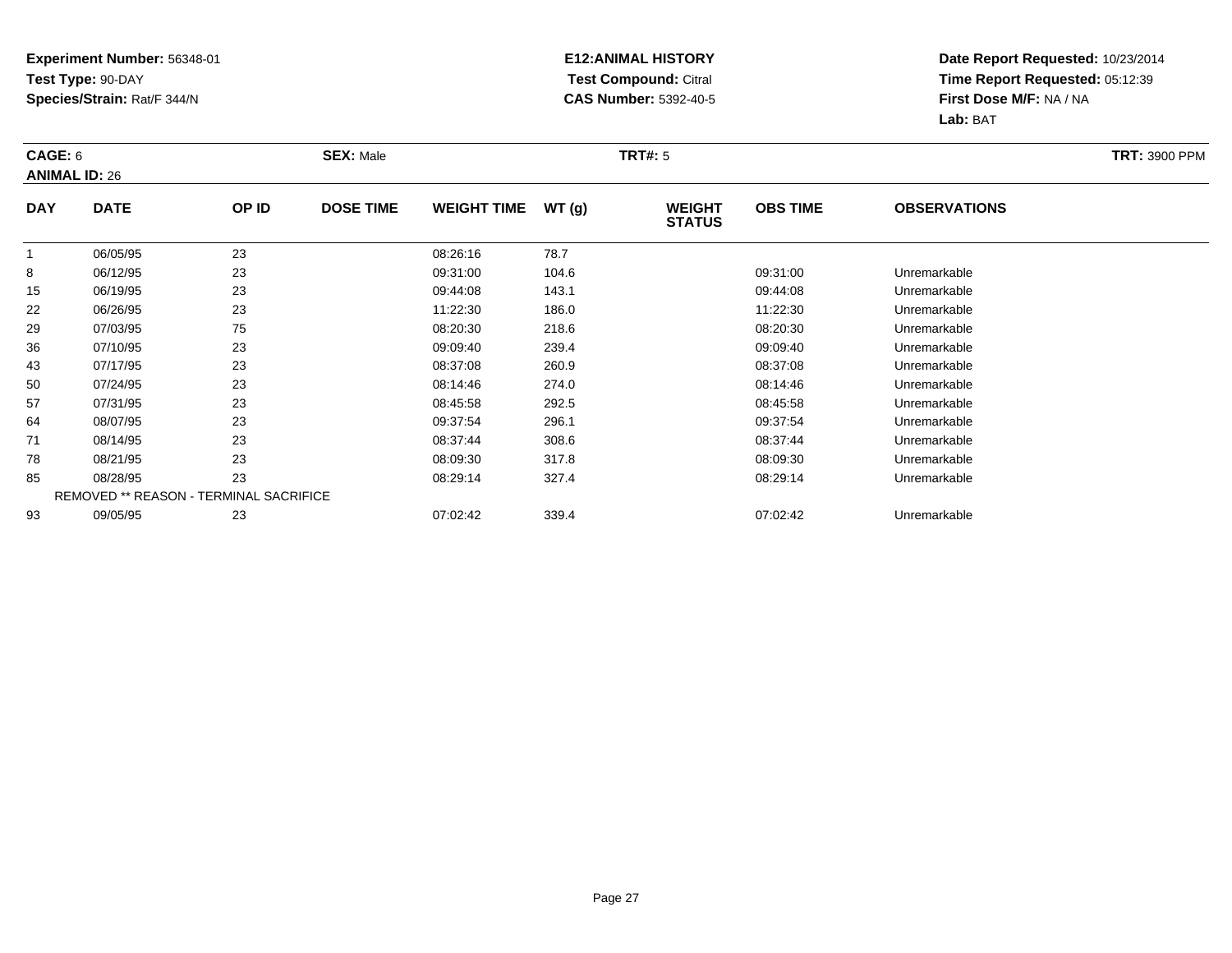### **E12:ANIMAL HISTORY Test Compound:** Citral **CAS Number:** 5392-40-5

| CAGE: 6      | <b>ANIMAL ID: 27</b>                          |       | <b>SEX: Male</b> |                    |       | <b>TRT#: 5</b>                 |                 |                     | <b>TRT: 3900 PPM</b> |
|--------------|-----------------------------------------------|-------|------------------|--------------------|-------|--------------------------------|-----------------|---------------------|----------------------|
| <b>DAY</b>   | <b>DATE</b>                                   | OP ID | <b>DOSE TIME</b> | <b>WEIGHT TIME</b> | WT(g) | <b>WEIGHT</b><br><b>STATUS</b> | <b>OBS TIME</b> | <b>OBSERVATIONS</b> |                      |
| $\mathbf{1}$ | 06/05/95                                      | 23    |                  | 08:26:16           | 77.2  |                                |                 |                     |                      |
| 8            | 06/12/95                                      | 23    |                  | 09:31:00           | 100.6 |                                | 09:31:00        | Unremarkable        |                      |
| 15           | 06/19/95                                      | 23    |                  | 09:44:08           | 131.8 |                                | 09:44:08        | Unremarkable        |                      |
| 22           | 06/26/95                                      | 23    |                  | 11:22:30           | 170.8 |                                | 11:22:30        | Unremarkable        |                      |
| 29           | 07/03/95                                      | 75    |                  | 08:20:30           | 205.5 |                                | 08:20:30        | Unremarkable        |                      |
| 36           | 07/10/95                                      | 23    |                  | 09:09:40           | 226.6 |                                | 09:09:40        | Unremarkable        |                      |
| 43           | 07/17/95                                      | 23    |                  | 08:37:08           | 245.0 |                                | 08:37:08        | Unremarkable        |                      |
| 50           | 07/24/95                                      | 23    |                  | 08:14:46           | 261.5 |                                | 08:14:46        | Unremarkable        |                      |
| 57           | 07/31/95                                      | 23    |                  | 08:45:58           | 274.8 |                                | 08:45:58        | Unremarkable        |                      |
| 64           | 08/07/95                                      | 23    |                  | 09:37:54           | 283.1 |                                | 09:37:54        | Unremarkable        |                      |
| 71           | 08/14/95                                      | 23    |                  | 08:37:44           | 290.8 |                                | 08:37:44        | Unremarkable        |                      |
| 78           | 08/21/95                                      | 23    |                  | 08:09:30           | 302.8 |                                | 08:09:30        | Unremarkable        |                      |
| 85           | 08/28/95                                      | 23    |                  | 08:29:14           | 314.2 |                                | 08:29:14        | Unremarkable        |                      |
|              | <b>REMOVED ** REASON - TERMINAL SACRIFICE</b> |       |                  |                    |       |                                |                 |                     |                      |
| 93           | 09/05/95                                      | 23    |                  | 07:02:42           | 327.7 |                                | 07:02:42        | Unremarkable        |                      |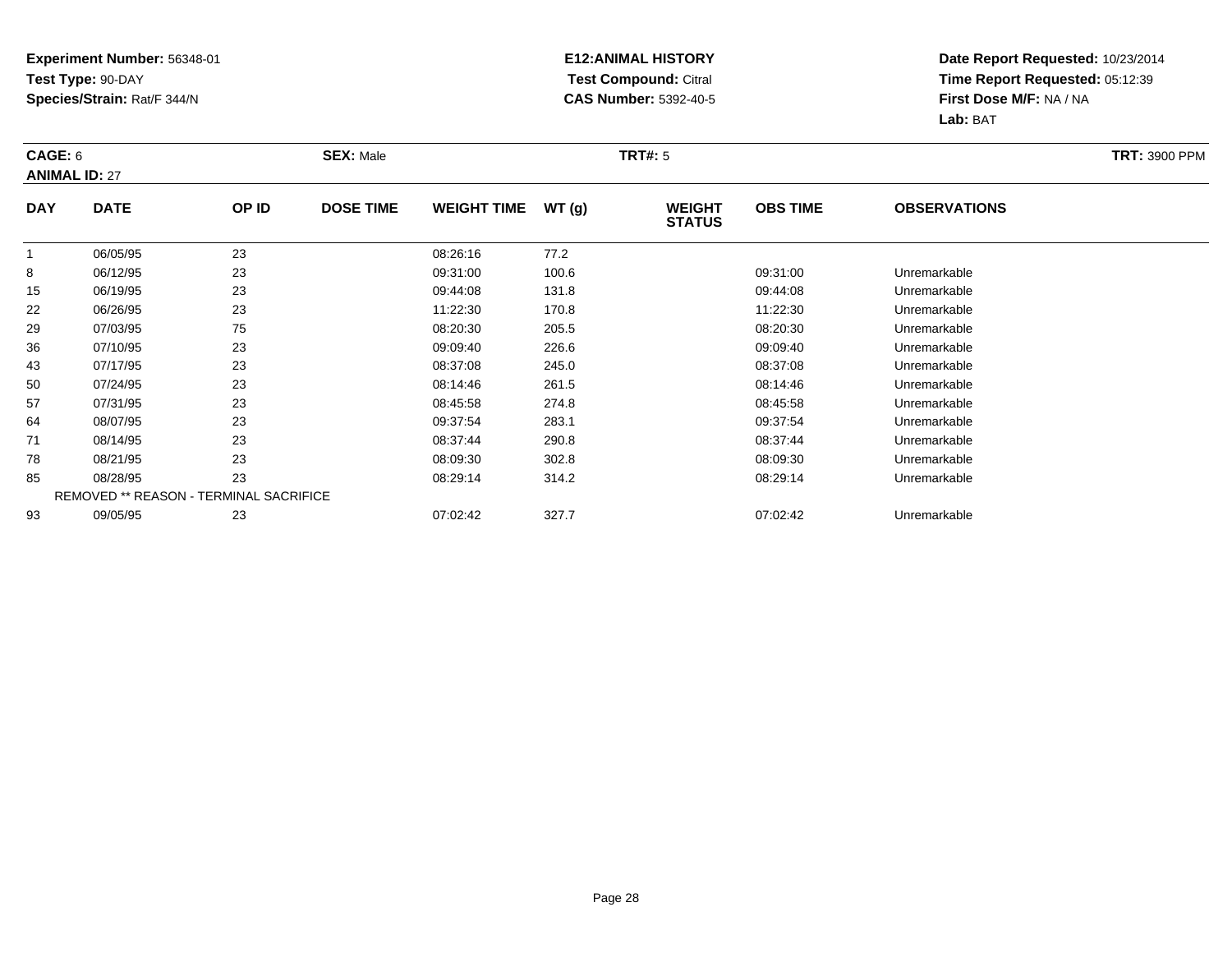### **E12:ANIMAL HISTORY Test Compound:** Citral **CAS Number:** 5392-40-5

| CAGE: 6      | <b>ANIMAL ID: 28</b>                          |       | <b>SEX: Male</b> |                    |       | <b>TRT#: 5</b>                 | <b>TRT: 3900 PPM</b> |                     |  |
|--------------|-----------------------------------------------|-------|------------------|--------------------|-------|--------------------------------|----------------------|---------------------|--|
| <b>DAY</b>   | <b>DATE</b>                                   | OP ID | <b>DOSE TIME</b> | <b>WEIGHT TIME</b> | WT(g) | <b>WEIGHT</b><br><b>STATUS</b> | <b>OBS TIME</b>      | <b>OBSERVATIONS</b> |  |
| $\mathbf{1}$ | 06/05/95                                      | 23    |                  | 08:26:16           | 80.2  |                                |                      |                     |  |
| 8            | 06/12/95                                      | 23    |                  | 09:31:00           | 101.4 |                                | 09:31:00             | Unremarkable        |  |
| 15           | 06/19/95                                      | 23    |                  | 09:44:08           | 134.4 |                                | 09:44:08             | Unremarkable        |  |
| 22           | 06/26/95                                      | 23    |                  | 11:22:30           | 172.7 |                                | 11:22:30             | Unremarkable        |  |
| 29           | 07/03/95                                      | 75    |                  | 08:20:30           | 205.3 |                                | 08:20:30             | Unremarkable        |  |
| 36           | 07/10/95                                      | 23    |                  | 09:09:40           | 222.7 |                                | 09:09:40             | Unremarkable        |  |
| 43           | 07/17/95                                      | 23    |                  | 08:37:08           | 242.0 |                                | 08:37:08             | Unremarkable        |  |
| 50           | 07/24/95                                      | 23    |                  | 08:14:46           | 255.5 |                                | 08:14:46             | Unremarkable        |  |
| 57           | 07/31/95                                      | 23    |                  | 08:45:58           | 268.1 |                                | 08:45:58             | Unremarkable        |  |
| 64           | 08/07/95                                      | 23    |                  | 09:37:54           | 274.8 |                                | 09:37:54             | Unremarkable        |  |
| 71           | 08/14/95                                      | 23    |                  | 08:37:44           | 282.5 |                                | 08:37:44             | Unremarkable        |  |
| 78           | 08/21/95                                      | 23    |                  | 08:09:30           | 293.3 |                                | 08:09:30             | Unremarkable        |  |
| 85           | 08/28/95                                      | 23    |                  | 08:29:14           | 305.6 |                                | 08:29:14             | Unremarkable        |  |
|              | <b>REMOVED ** REASON - TERMINAL SACRIFICE</b> |       |                  |                    |       |                                |                      |                     |  |
| 93           | 09/05/95                                      | 23    |                  | 07:02:42           | 316.7 |                                | 07:02:42             | Unremarkable        |  |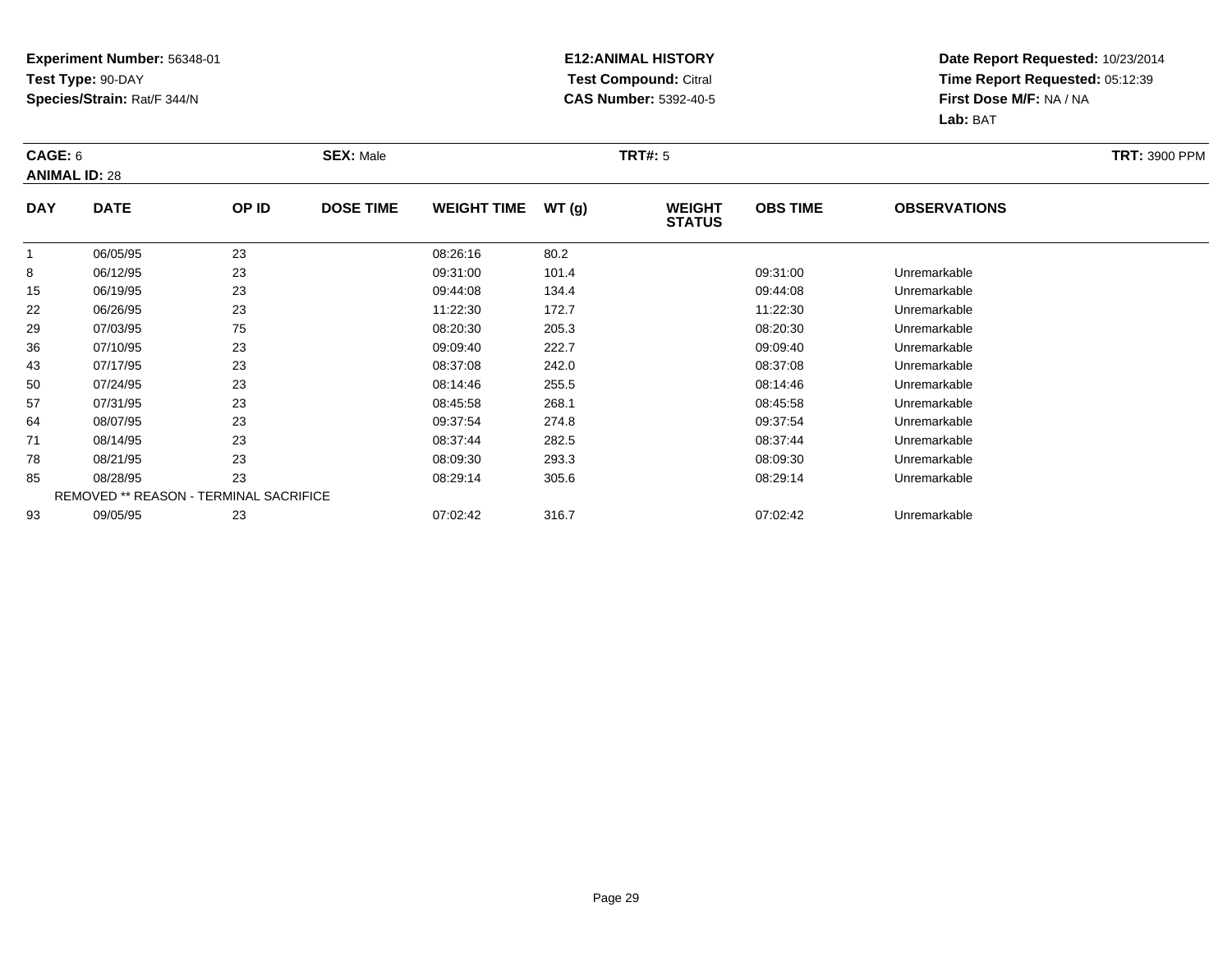### **E12:ANIMAL HISTORY Test Compound:** Citral **CAS Number:** 5392-40-5

| CAGE: 6     | <b>ANIMAL ID: 29</b>                          |       | <b>SEX: Male</b> |                    |       | <b>TRT#:</b> 5                 |                 |                     | <b>TRT: 3900 PPM</b> |
|-------------|-----------------------------------------------|-------|------------------|--------------------|-------|--------------------------------|-----------------|---------------------|----------------------|
| <b>DAY</b>  | <b>DATE</b>                                   | OP ID | <b>DOSE TIME</b> | <b>WEIGHT TIME</b> | WT(g) | <b>WEIGHT</b><br><b>STATUS</b> | <b>OBS TIME</b> | <b>OBSERVATIONS</b> |                      |
| $\mathbf 1$ | 06/05/95                                      | 23    |                  | 08:26:16           | 87.3  |                                |                 |                     |                      |
| 8           | 06/12/95                                      | 23    |                  | 09:31:00           | 114.1 |                                | 09:31:00        | Unremarkable        |                      |
| 15          | 06/19/95                                      | 23    |                  | 09:44:08           | 149.9 |                                | 09:44:08        | Unremarkable        |                      |
| 22          | 06/26/95                                      | 23    |                  | 11:22:30           | 191.8 |                                | 11:22:30        | Unremarkable        |                      |
| 29          | 07/03/95                                      | 75    |                  | 08:20:30           | 220.4 |                                | 08:20:30        | Unremarkable        |                      |
| 36          | 07/10/95                                      | 23    |                  | 09:09:40           | 243.1 |                                | 09:09:40        | Unremarkable        |                      |
| 43          | 07/17/95                                      | 23    |                  | 08:37:08           | 261.9 |                                | 08:37:08        | Unremarkable        |                      |
| 50          | 07/24/95                                      | 23    |                  | 08:14:46           | 277.1 |                                | 08:14:46        | Unremarkable        |                      |
| 57          | 07/31/95                                      | 23    |                  | 08:45:58           | 291.6 |                                | 08:45:58        | Unremarkable        |                      |
| 64          | 08/07/95                                      | 23    |                  | 09:37:54           | 300.5 |                                | 09:37:54        | Unremarkable        |                      |
| 71          | 08/14/95                                      | 23    |                  | 08:37:44           | 310.2 |                                | 08:37:44        | Unremarkable        |                      |
| 78          | 08/21/95                                      | 23    |                  | 08:09:30           | 320.7 |                                | 08:09:30        | Unremarkable        |                      |
| 85          | 08/28/95                                      | 23    |                  | 08:29:14           | 331.4 |                                | 08:29:14        | Unremarkable        |                      |
|             | <b>REMOVED ** REASON - TERMINAL SACRIFICE</b> |       |                  |                    |       |                                |                 |                     |                      |
| 93          | 09/05/95                                      | 23    |                  | 07:02:42           | 351.5 |                                | 07:02:42        | Unremarkable        |                      |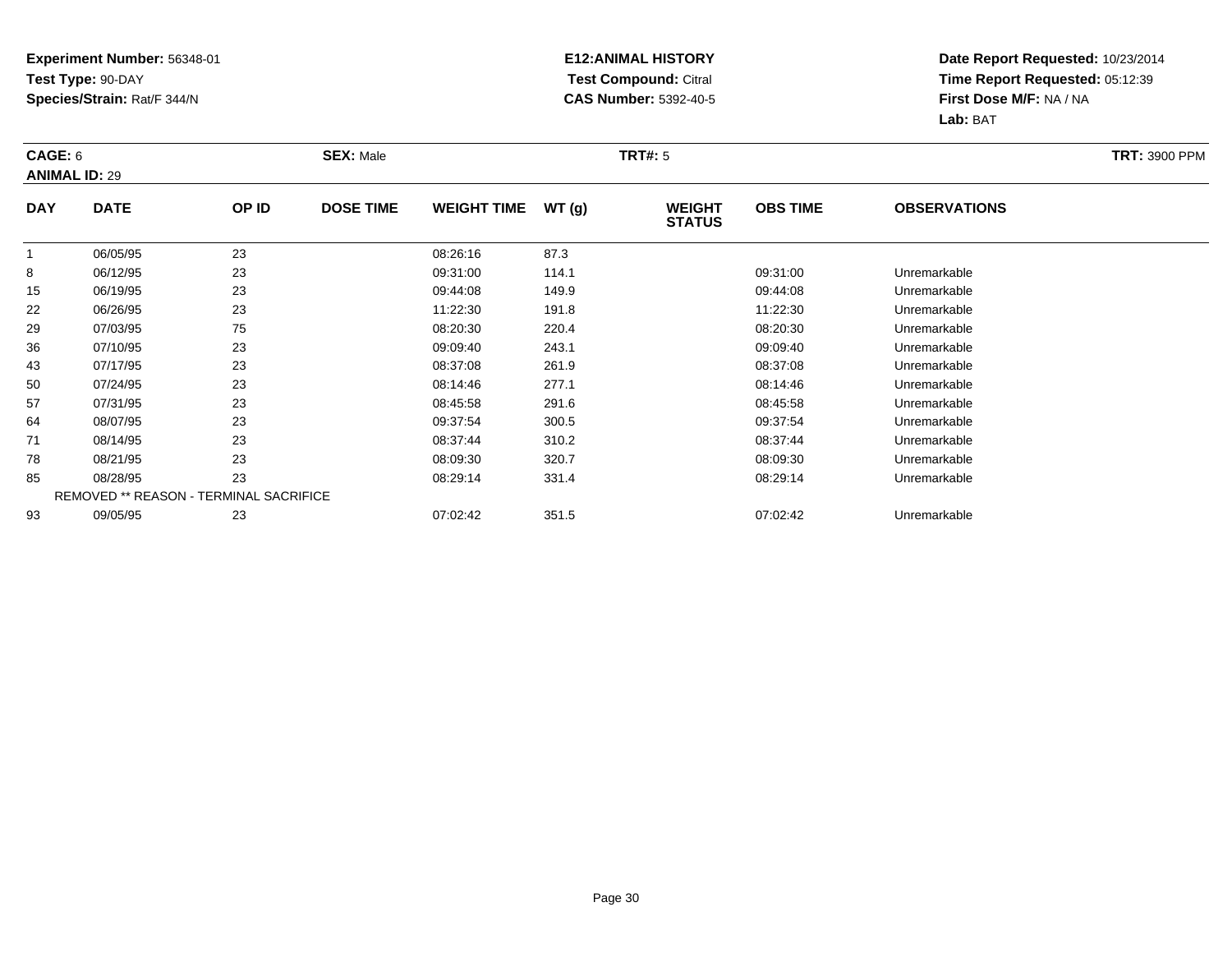### **E12:ANIMAL HISTORY Test Compound:** Citral **CAS Number:** 5392-40-5

| CAGE: 6      | <b>ANIMAL ID: 30</b>                   |       | <b>SEX: Male</b> |                    |       | <b>TRT#: 5</b>                 | <b>TRT: 3900 PPM</b> |                     |  |
|--------------|----------------------------------------|-------|------------------|--------------------|-------|--------------------------------|----------------------|---------------------|--|
| <b>DAY</b>   | <b>DATE</b>                            | OP ID | <b>DOSE TIME</b> | <b>WEIGHT TIME</b> | WT(g) | <b>WEIGHT</b><br><b>STATUS</b> | <b>OBS TIME</b>      | <b>OBSERVATIONS</b> |  |
| $\mathbf{1}$ | 06/05/95                               | 23    |                  | 08:26:16           | 92.8  |                                |                      |                     |  |
| 8            | 06/12/95                               | 23    |                  | 09:31:00           | 123.6 |                                | 09:31:00             | Unremarkable        |  |
| 15           | 06/19/95                               | 23    |                  | 09:44:08           | 160.7 |                                | 09:44:08             | Unremarkable        |  |
| 22           | 06/26/95                               | 23    |                  | 11:22:30           | 204.6 |                                | 11:22:30             | Unremarkable        |  |
| 29           | 07/03/95                               | 75    |                  | 08:20:30           | 236.7 |                                | 08:20:30             | Unremarkable        |  |
| 36           | 07/10/95                               | 23    |                  | 09:09:40           | 258.4 |                                | 09:09:40             | Unremarkable        |  |
| 43           | 07/17/95                               | 23    |                  | 08:37:08           | 280.1 |                                | 08:37:08             | Unremarkable        |  |
| 50           | 07/24/95                               | 23    |                  | 08:14:46           | 296.2 |                                | 08:14:46             | Unremarkable        |  |
| 57           | 07/31/95                               | 23    |                  | 08:45:58           | 310.9 |                                | 08:45:58             | Unremarkable        |  |
| 64           | 08/07/95                               | 23    |                  | 09:37:54           | 317.6 |                                | 09:37:54             | Unremarkable        |  |
| 71           | 08/14/95                               | 23    |                  | 08:37:44           | 329.4 |                                | 08:37:44             | Unremarkable        |  |
| 78           | 08/21/95                               | 23    |                  | 08:09:30           | 341.9 |                                | 08:09:30             | Unremarkable        |  |
| 85           | 08/28/95                               | 23    |                  | 08:29:14           | 354.2 |                                | 08:29:14             | Unremarkable        |  |
|              | REMOVED ** REASON - TERMINAL SACRIFICE |       |                  |                    |       |                                |                      |                     |  |
| 93           | 09/05/95                               | 23    |                  | 07:02:42           | 370.0 |                                | 07:02:42             | Unremarkable        |  |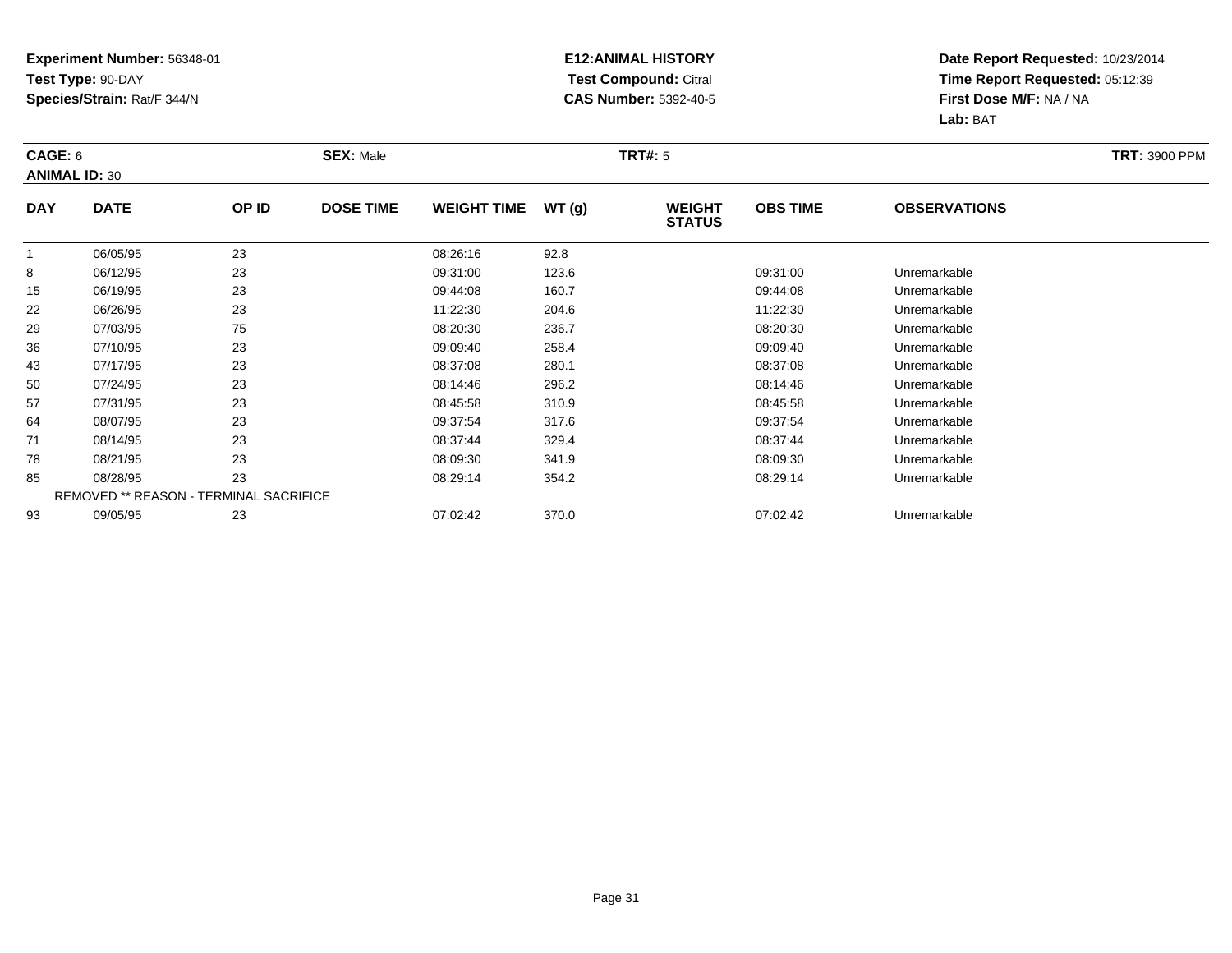### **E12:ANIMAL HISTORY Test Compound:** Citral **CAS Number:** 5392-40-5

| <b>CAGE: 7</b> | <b>ANIMAL ID: 31</b>                          |       | <b>SEX: Male</b> |                    |       | <b>TRT#: 7</b>                 |                 |                     | <b>TRT: 7800 PPM</b> |
|----------------|-----------------------------------------------|-------|------------------|--------------------|-------|--------------------------------|-----------------|---------------------|----------------------|
| <b>DAY</b>     | <b>DATE</b>                                   | OP ID | <b>DOSE TIME</b> | <b>WEIGHT TIME</b> | WT(g) | <b>WEIGHT</b><br><b>STATUS</b> | <b>OBS TIME</b> | <b>OBSERVATIONS</b> |                      |
| $\mathbf{1}$   | 06/05/95                                      | 23    |                  | 08:14:02           | 84.5  |                                |                 |                     |                      |
| 8              | 06/12/95                                      | 23    |                  | 09:40:46           | 103.5 |                                | 09:40:46        | Unremarkable        |                      |
| 15             | 06/19/95                                      | 23    |                  | 10:49:38           | 138.8 |                                | 10:49:38        | Unremarkable        |                      |
| 22             | 06/26/95                                      | 23    |                  | 13:31:12           | 166.9 |                                | 13:31:12        | Unremarkable        |                      |
| 29             | 07/03/95                                      | 75    |                  | 08:23:14           | 197.7 |                                | 08:23:14        | Unremarkable        |                      |
| 36             | 07/10/95                                      | 23    |                  | 09:13:50           | 213.3 |                                | 09:13:50        | Unremarkable        |                      |
| 43             | 07/17/95                                      | 23    |                  | 08:47:36           | 223.2 |                                | 08:47:36        | Unremarkable        |                      |
| 50             | 07/24/95                                      | 23    |                  | 08:17:52           | 236.5 |                                | 08:17:52        | Unremarkable        |                      |
| 57             | 07/31/95                                      | 23    |                  | 08:50:48           | 247.2 |                                | 08:50:48        | Unremarkable        |                      |
| 64             | 08/07/95                                      | 23    |                  | 09:51:28           | 256.8 |                                | 09:51:28        | Unremarkable        |                      |
| 71             | 08/14/95                                      | 23    |                  | 08:50:18           | 266.3 |                                | 08:50:18        | Unremarkable        |                      |
| 78             | 08/21/95                                      | 23    |                  | 08:13:36           | 277.3 |                                | 08:13:36        | Unremarkable        |                      |
| 85             | 08/28/95                                      | 23    |                  | 08:33:46           | 284.1 |                                | 08:33:46        | Unremarkable        |                      |
|                | <b>REMOVED ** REASON - TERMINAL SACRIFICE</b> |       |                  |                    |       |                                |                 |                     |                      |
| 93             | 09/05/95                                      | 23    |                  | 07:08:14           | 297.5 |                                | 07:08:14        | Unremarkable        |                      |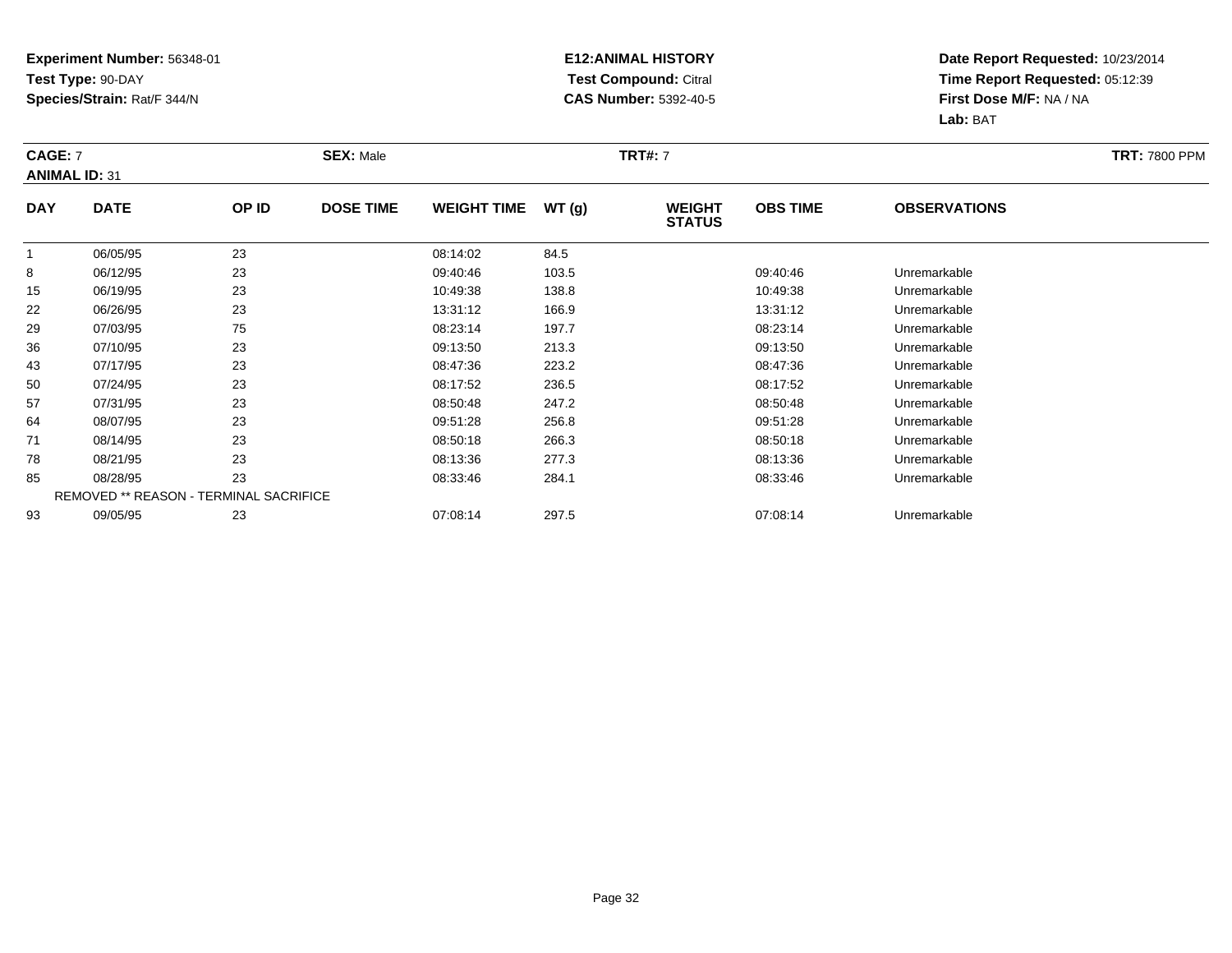### **E12:ANIMAL HISTORY Test Compound:** Citral **CAS Number:** 5392-40-5

| <b>CAGE: 7</b> | <b>ANIMAL ID: 32</b>                          |       | <b>SEX: Male</b> |                    |       | <b>TRT#:</b> 7                 | <b>TRT: 7800 PPM</b> |                     |  |
|----------------|-----------------------------------------------|-------|------------------|--------------------|-------|--------------------------------|----------------------|---------------------|--|
| <b>DAY</b>     | <b>DATE</b>                                   | OP ID | <b>DOSE TIME</b> | <b>WEIGHT TIME</b> | WT(g) | <b>WEIGHT</b><br><b>STATUS</b> | <b>OBS TIME</b>      | <b>OBSERVATIONS</b> |  |
| $\mathbf{1}$   | 06/05/95                                      | 23    |                  | 08:14:02           | 90.8  |                                |                      |                     |  |
| 8              | 06/12/95                                      | 23    |                  | 09:40:46           | 111.5 |                                | 09:40:46             | Unremarkable        |  |
| 15             | 06/19/95                                      | 23    |                  | 10:49:38           | 148.5 |                                | 10:49:38             | Unremarkable        |  |
| 22             | 06/26/95                                      | 23    |                  | 13:31:12           | 179.2 |                                | 13:31:12             | Unremarkable        |  |
| 29             | 07/03/95                                      | 75    |                  | 08:23:14           | 212.1 |                                | 08:23:14             | Unremarkable        |  |
| 36             | 07/10/95                                      | 23    |                  | 09:13:50           | 229.4 |                                | 09:13:50             | Unremarkable        |  |
| 43             | 07/17/95                                      | 23    |                  | 08:47:36           | 246.6 |                                | 08:47:36             | Unremarkable        |  |
| 50             | 07/24/95                                      | 23    |                  | 08:17:52           | 265.3 |                                | 08:17:52             | Unremarkable        |  |
| 57             | 07/31/95                                      | 23    |                  | 08:50:48           | 277.7 |                                | 08:50:48             | Unremarkable        |  |
| 64             | 08/07/95                                      | 23    |                  | 09:51:28           | 287.0 |                                | 09:51:28             | Unremarkable        |  |
| 71             | 08/14/95                                      | 23    |                  | 08:50:18           | 298.0 |                                | 08:50:18             | Unremarkable        |  |
| 78             | 08/21/95                                      | 23    |                  | 08:13:36           | 306.4 |                                | 08:13:36             | Unremarkable        |  |
| 85             | 08/28/95                                      | 23    |                  | 08:33:46           | 315.2 |                                | 08:33:46             | Unremarkable        |  |
|                | <b>REMOVED ** REASON - TERMINAL SACRIFICE</b> |       |                  |                    |       |                                |                      |                     |  |
| 93             | 09/05/95                                      | 23    |                  | 07:08:14           | 322.8 |                                | 07:08:14             | Unremarkable        |  |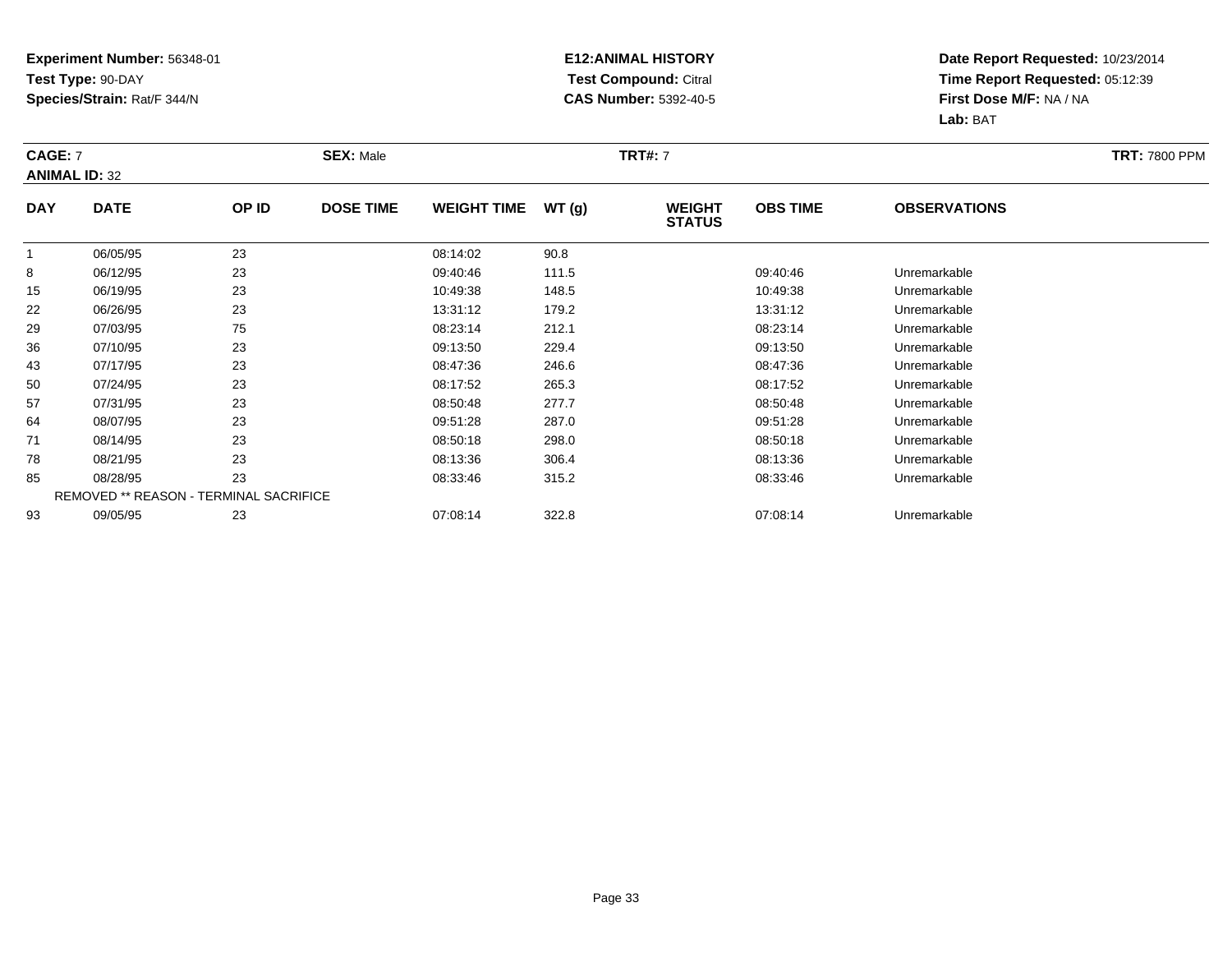### **E12:ANIMAL HISTORY Test Compound:** Citral **CAS Number:** 5392-40-5

| <b>CAGE: 7</b> | <b>ANIMAL ID: 33</b>                          |       | <b>SEX: Male</b> |                    |       | <b>TRT#:</b> 7                 | <b>TRT: 7800 PPM</b> |                     |  |
|----------------|-----------------------------------------------|-------|------------------|--------------------|-------|--------------------------------|----------------------|---------------------|--|
| <b>DAY</b>     | <b>DATE</b>                                   | OP ID | <b>DOSE TIME</b> | <b>WEIGHT TIME</b> | WT(g) | <b>WEIGHT</b><br><b>STATUS</b> | <b>OBS TIME</b>      | <b>OBSERVATIONS</b> |  |
| $\mathbf{1}$   | 06/05/95                                      | 23    |                  | 08:14:02           | 81.1  |                                |                      |                     |  |
| 8              | 06/12/95                                      | 23    |                  | 09:40:46           | 97.9  |                                | 09:40:46             | Unremarkable        |  |
| 15             | 06/19/95                                      | 23    |                  | 10:49:38           | 129.7 |                                | 10:49:38             | Unremarkable        |  |
| 22             | 06/26/95                                      | 23    |                  | 13:31:12           | 159.2 |                                | 13:31:12             | Unremarkable        |  |
| 29             | 07/03/95                                      | 75    |                  | 08:23:14           | 185.9 |                                | 08:23:14             | Unremarkable        |  |
| 36             | 07/10/95                                      | 23    |                  | 09:13:50           | 202.2 |                                | 09:13:50             | Unremarkable        |  |
| 43             | 07/17/95                                      | 23    |                  | 08:47:36           | 217.1 |                                | 08:47:36             | Unremarkable        |  |
| 50             | 07/24/95                                      | 23    |                  | 08:17:52           | 233.0 |                                | 08:17:52             | Unremarkable        |  |
| 57             | 07/31/95                                      | 23    |                  | 08:50:48           | 246.0 |                                | 08:50:48             | Unremarkable        |  |
| 64             | 08/07/95                                      | 23    |                  | 09:51:28           | 261.0 |                                | 09:51:28             | Unremarkable        |  |
| 71             | 08/14/95                                      | 23    |                  | 08:50:18           | 272.8 |                                | 08:50:18             | Unremarkable        |  |
| 78             | 08/21/95                                      | 23    |                  | 08:13:36           | 283.5 |                                | 08:13:36             | Unremarkable        |  |
| 85             | 08/28/95                                      | 23    |                  | 08:33:46           | 287.7 |                                | 08:33:46             | Unremarkable        |  |
|                | <b>REMOVED ** REASON - TERMINAL SACRIFICE</b> |       |                  |                    |       |                                |                      |                     |  |
| 93             | 09/05/95                                      | 23    |                  | 07:08:14           | 299.1 |                                | 07:08:14             | Unremarkable        |  |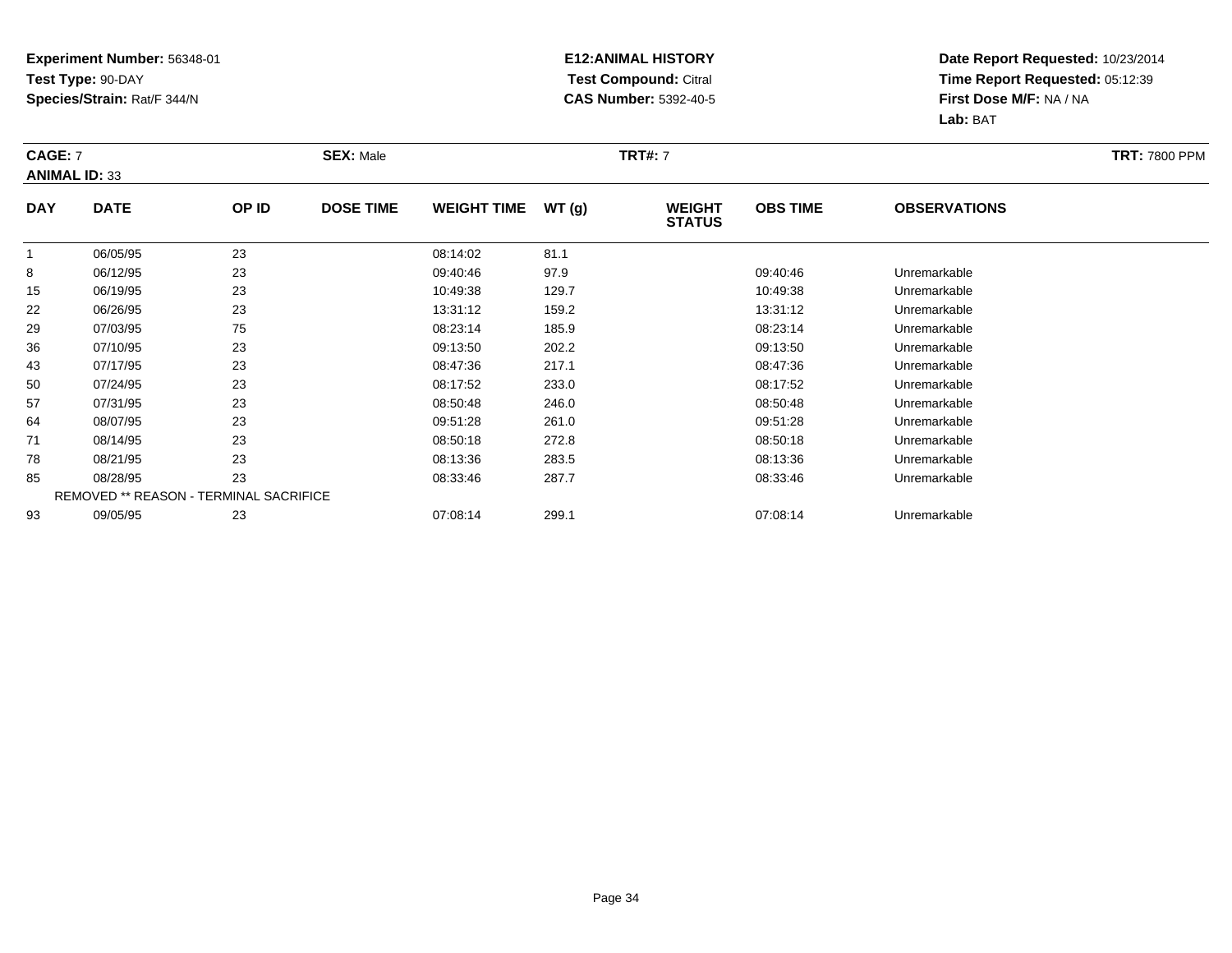### **E12:ANIMAL HISTORY Test Compound:** Citral **CAS Number:** 5392-40-5

|              | <b>CAGE: 7</b><br><b>ANIMAL ID: 34</b> |       | <b>SEX: Male</b> |                    |       | <b>TRT#:</b> 7                 | <b>TRT: 7800 PPM</b> |                     |  |
|--------------|----------------------------------------|-------|------------------|--------------------|-------|--------------------------------|----------------------|---------------------|--|
| <b>DAY</b>   | <b>DATE</b>                            | OP ID | <b>DOSE TIME</b> | <b>WEIGHT TIME</b> | WT(g) | <b>WEIGHT</b><br><b>STATUS</b> | <b>OBS TIME</b>      | <b>OBSERVATIONS</b> |  |
| $\mathbf{1}$ | 06/05/95                               | 23    |                  | 08:14:02           | 76.7  |                                |                      |                     |  |
| 8            | 06/12/95                               | 23    |                  | 09:40:46           | 90.1  |                                | 09:40:46             | Unremarkable        |  |
| 15           | 06/19/95                               | 23    |                  | 10:49:38           | 115.7 |                                | 10:49:38             | Unremarkable        |  |
| 22           | 06/26/95                               | 23    |                  | 13:31:12           | 150.2 |                                | 13:31:12             | Unremarkable        |  |
| 29           | 07/03/95                               | 75    |                  | 08:23:14           | 184.7 |                                | 08:23:14             | Unremarkable        |  |
| 36           | 07/10/95                               | 23    |                  | 09:13:50           | 208.3 |                                | 09:13:50             | Unremarkable        |  |
| 43           | 07/17/95                               | 23    |                  | 08:47:36           | 221.4 |                                | 08:47:36             | Unremarkable        |  |
| 50           | 07/24/95                               | 23    |                  | 08:17:52           | 239.5 |                                | 08:17:52             | Unremarkable        |  |
| 57           | 07/31/95                               | 23    |                  | 08:50:48           | 250.2 |                                | 08:50:48             | Unremarkable        |  |
| 64           | 08/07/95                               | 23    |                  | 09:51:28           | 261.7 |                                | 09:51:28             | Unremarkable        |  |
| 71           | 08/14/95                               | 23    |                  | 08:50:18           | 271.9 |                                | 08:50:18             | Unremarkable        |  |
| 78           | 08/21/95                               | 23    |                  | 08:13:36           | 285.3 |                                | 08:13:36             | Unremarkable        |  |
| 85           | 08/28/95                               | 23    |                  | 08:33:46           | 288.4 |                                | 08:33:46             | Unremarkable        |  |
|              | REMOVED ** REASON - TERMINAL SACRIFICE |       |                  |                    |       |                                |                      |                     |  |
| 93           | 09/05/95                               | 23    |                  | 07:08:14           | 300.0 |                                | 07:08:14             | Unremarkable        |  |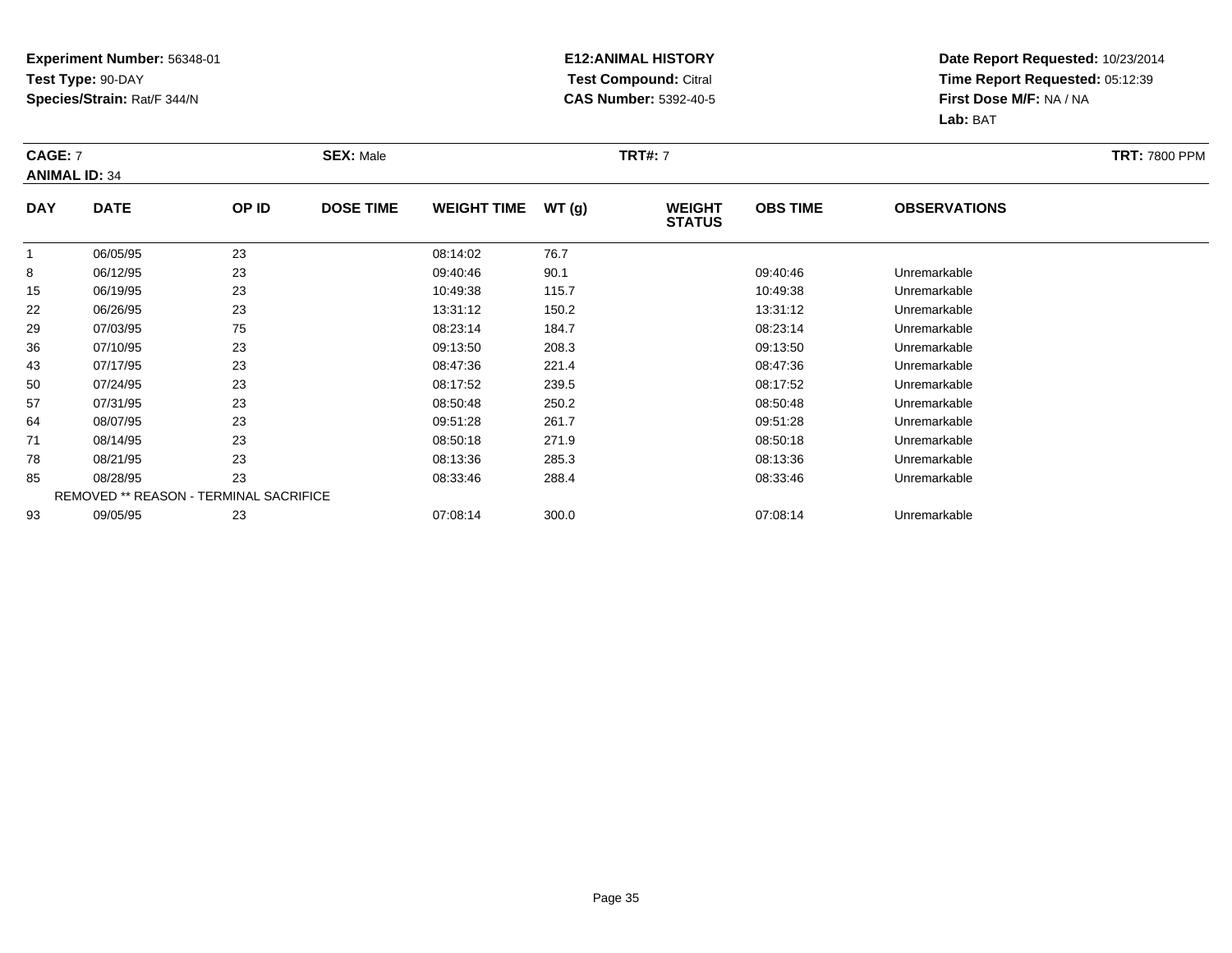### **E12:ANIMAL HISTORY Test Compound:** Citral **CAS Number:** 5392-40-5

| <b>CAGE: 7</b><br><b>ANIMAL ID: 35</b> |                                        |       | <b>SEX: Male</b> |                    |       | <b>TRT#:</b> 7                 |                 | <b>TRT: 7800 PPM</b> |  |
|----------------------------------------|----------------------------------------|-------|------------------|--------------------|-------|--------------------------------|-----------------|----------------------|--|
| <b>DAY</b>                             | <b>DATE</b>                            | OP ID | <b>DOSE TIME</b> | <b>WEIGHT TIME</b> | WT(g) | <b>WEIGHT</b><br><b>STATUS</b> | <b>OBS TIME</b> | <b>OBSERVATIONS</b>  |  |
| $\mathbf{1}$                           | 06/05/95                               | 23    |                  | 08:14:02           | 88.2  |                                |                 |                      |  |
| 8                                      | 06/12/95                               | 23    |                  | 09:40:46           | 103.1 |                                | 09:40:46        | Unremarkable         |  |
| 15                                     | 06/19/95                               | 23    |                  | 10:49:38           | 139.2 |                                | 10:49:38        | Unremarkable         |  |
| 22                                     | 06/26/95                               | 23    |                  | 13:31:12           | 172.7 |                                | 13:31:12        | Unremarkable         |  |
| 29                                     | 07/03/95                               | 75    |                  | 08:23:14           | 203.1 |                                | 08:23:14        | Unremarkable         |  |
| 36                                     | 07/10/95                               | 23    |                  | 09:13:50           | 219.4 |                                | 09:13:50        | Unremarkable         |  |
| 43                                     | 07/17/95                               | 23    |                  | 08:47:36           | 235.4 |                                | 08:47:36        | Unremarkable         |  |
| 50                                     | 07/24/95                               | 23    |                  | 08:17:52           | 255.1 |                                | 08:17:52        | Unremarkable         |  |
| 57                                     | 07/31/95                               | 23    |                  | 08:50:48           | 267.5 |                                | 08:50:48        | Unremarkable         |  |
| 64                                     | 08/07/95                               | 23    |                  | 09:51:28           | 283.7 |                                | 09:51:28        | Unremarkable         |  |
| 71                                     | 08/14/95                               | 23    |                  | 08:50:18           | 295.1 |                                | 08:50:18        | Unremarkable         |  |
| 78                                     | 08/21/95                               | 23    |                  | 08:13:36           | 302.1 |                                | 08:13:36        | Unremarkable         |  |
| 85                                     | 08/28/95                               | 23    |                  | 08:33:46           | 308.8 |                                | 08:33:46        | Unremarkable         |  |
|                                        | REMOVED ** REASON - TERMINAL SACRIFICE |       |                  |                    |       |                                |                 |                      |  |
| 93                                     | 09/05/95                               | 23    |                  | 07:08:14           | 322.3 |                                | 07:08:14        | Unremarkable         |  |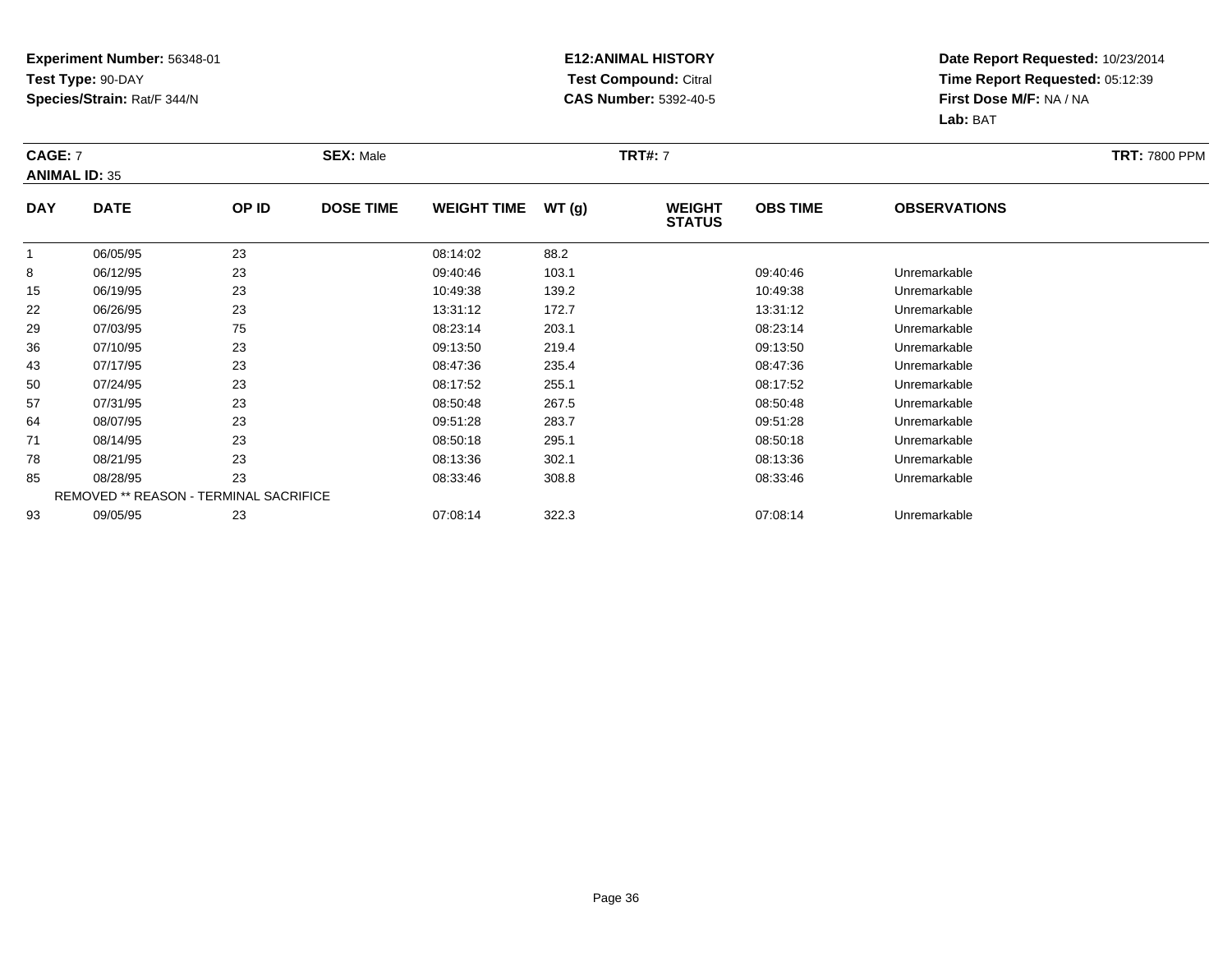### **E12:ANIMAL HISTORY Test Compound:** Citral **CAS Number:** 5392-40-5

| CAGE: 8    | <b>ANIMAL ID: 36</b>                   |       | <b>SEX: Male</b> |                    |       | <b>TRT#:</b> 7                 |                 |                     | <b>TRT: 7800 PPM</b> |
|------------|----------------------------------------|-------|------------------|--------------------|-------|--------------------------------|-----------------|---------------------|----------------------|
| <b>DAY</b> | <b>DATE</b>                            | OP ID | <b>DOSE TIME</b> | <b>WEIGHT TIME</b> | WT(g) | <b>WEIGHT</b><br><b>STATUS</b> | <b>OBS TIME</b> | <b>OBSERVATIONS</b> |                      |
|            | 06/05/95                               | 23    |                  | 08:16:00           | 72.3  |                                |                 |                     |                      |
| 8          | 06/12/95                               | 23    |                  | 09:38:02           | 80.8  |                                | 09:38:02        | Unremarkable        |                      |
| 15         | 06/19/95                               | 23    |                  | 10:46:38           | 107.6 |                                | 10:46:38        | Unremarkable        |                      |
| 22         | 06/26/95                               | 23    |                  | 13:34:42           | 136.2 |                                | 13:34:42        | Unremarkable        |                      |
| 29         | 07/03/95                               | 75    |                  | 08:26:50           | 169.6 |                                | 08:26:50        | Unremarkable        |                      |
| 36         | 07/10/95                               | 23    |                  | 09:16:46           | 190.6 |                                | 09:16:46        | Unremarkable        |                      |
| 43         | 07/17/95                               | 23    |                  | 08:50:38           | 203.9 |                                | 08:50:38        | Unremarkable        |                      |
| 50         | 07/24/95                               | 23    |                  | 08:22:18           | 216.8 |                                | 08:22:18        | Unremarkable        |                      |
| 57         | 07/31/95                               | 23    |                  | 09:00:58           | 222.6 |                                | 09:00:58        | Unremarkable        |                      |
| 64         | 08/07/95                               | 23    |                  | 09:46:46           | 235.0 |                                | 09:46:46        | Unremarkable        |                      |
| 71         | 08/14/95                               | 23    |                  | 08:46:32           | 252.8 |                                | 08:46:32        | Unremarkable        |                      |
| 78         | 08/21/95                               | 23    |                  | 08:16:36           | 263.6 |                                | 08:16:36        | Unremarkable        |                      |
| 85         | 08/28/95                               | 23    |                  | 08:36:44           | 268.8 |                                | 08:36:44        | Unremarkable        |                      |
|            | REMOVED ** REASON - TERMINAL SACRIFICE |       |                  |                    |       |                                |                 |                     |                      |
| 93         | 09/05/95                               | 23    |                  | 07:12:18           | 280.1 |                                | 07:12:18        | Unremarkable        |                      |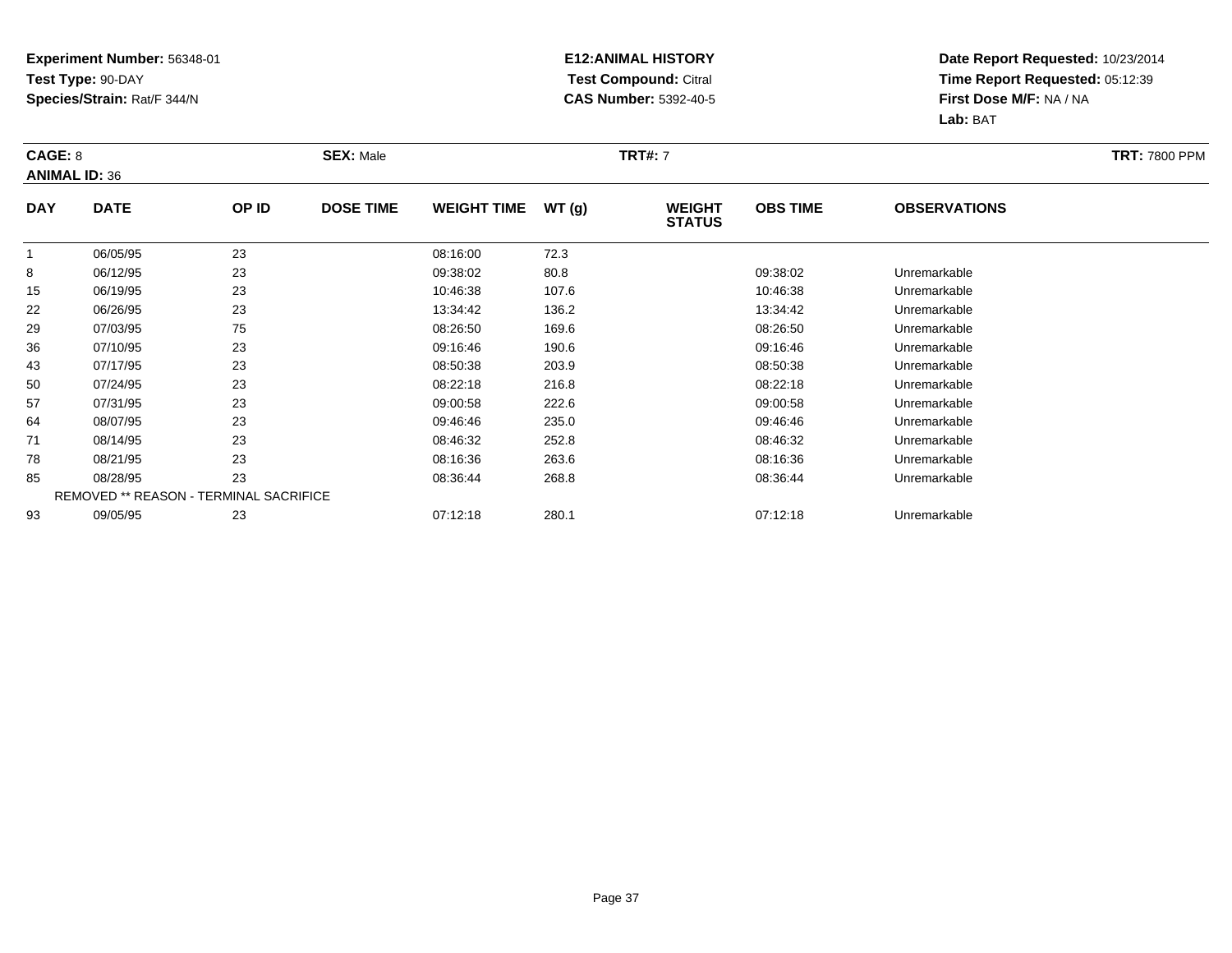### **E12:ANIMAL HISTORY Test Compound:** Citral **CAS Number:** 5392-40-5

| CAGE: 8      | <b>ANIMAL ID: 37</b>                          |       | <b>SEX: Male</b> |                    |       | <b>TRT#: 7</b>                 |                 |                     | <b>TRT: 7800 PPM</b> |
|--------------|-----------------------------------------------|-------|------------------|--------------------|-------|--------------------------------|-----------------|---------------------|----------------------|
| <b>DAY</b>   | <b>DATE</b>                                   | OP ID | <b>DOSE TIME</b> | <b>WEIGHT TIME</b> | WT(g) | <b>WEIGHT</b><br><b>STATUS</b> | <b>OBS TIME</b> | <b>OBSERVATIONS</b> |                      |
| $\mathbf{1}$ | 06/05/95                                      | 23    |                  | 08:16:00           | 97.3  |                                |                 |                     |                      |
| 8            | 06/12/95                                      | 23    |                  | 09:38:02           | 121.2 |                                | 09:38:02        | Unremarkable        |                      |
| 15           | 06/19/95                                      | 23    |                  | 10:46:38           | 148.5 |                                | 10:46:38        | Unremarkable        |                      |
| 22           | 06/26/95                                      | 23    |                  | 13:34:42           | 175.2 |                                | 13:34:42        | Unremarkable        |                      |
| 29           | 07/03/95                                      | 75    |                  | 08:26:50           | 203.7 |                                | 08:26:50        | Unremarkable        |                      |
| 36           | 07/10/95                                      | 23    |                  | 09:16:46           | 220.5 |                                | 09:16:46        | Unremarkable        |                      |
| 43           | 07/17/95                                      | 23    |                  | 08:50:38           | 232.1 |                                | 08:50:38        | Unremarkable        |                      |
| 50           | 07/24/95                                      | 23    |                  | 08:22:18           | 242.4 |                                | 08:22:18        | Unremarkable        |                      |
| 57           | 07/31/95                                      | 23    |                  | 09:00:58           | 257.9 |                                | 09:00:58        | Unremarkable        |                      |
| 64           | 08/07/95                                      | 23    |                  | 09:46:46           | 268.5 |                                | 09:46:46        | Unremarkable        |                      |
| 71           | 08/14/95                                      | 23    |                  | 08:46:32           | 280.1 |                                | 08:46:32        | Unremarkable        |                      |
| 78           | 08/21/95                                      | 23    |                  | 08:16:36           | 290.9 |                                | 08:16:36        | Unremarkable        |                      |
| 85           | 08/28/95                                      | 23    |                  | 08:36:44           | 299.3 |                                | 08:36:44        | Unremarkable        |                      |
|              | <b>REMOVED ** REASON - TERMINAL SACRIFICE</b> |       |                  |                    |       |                                |                 |                     |                      |
| 93           | 09/05/95                                      | 23    |                  | 07:12:18           | 309.6 |                                | 07:12:18        | Unremarkable        |                      |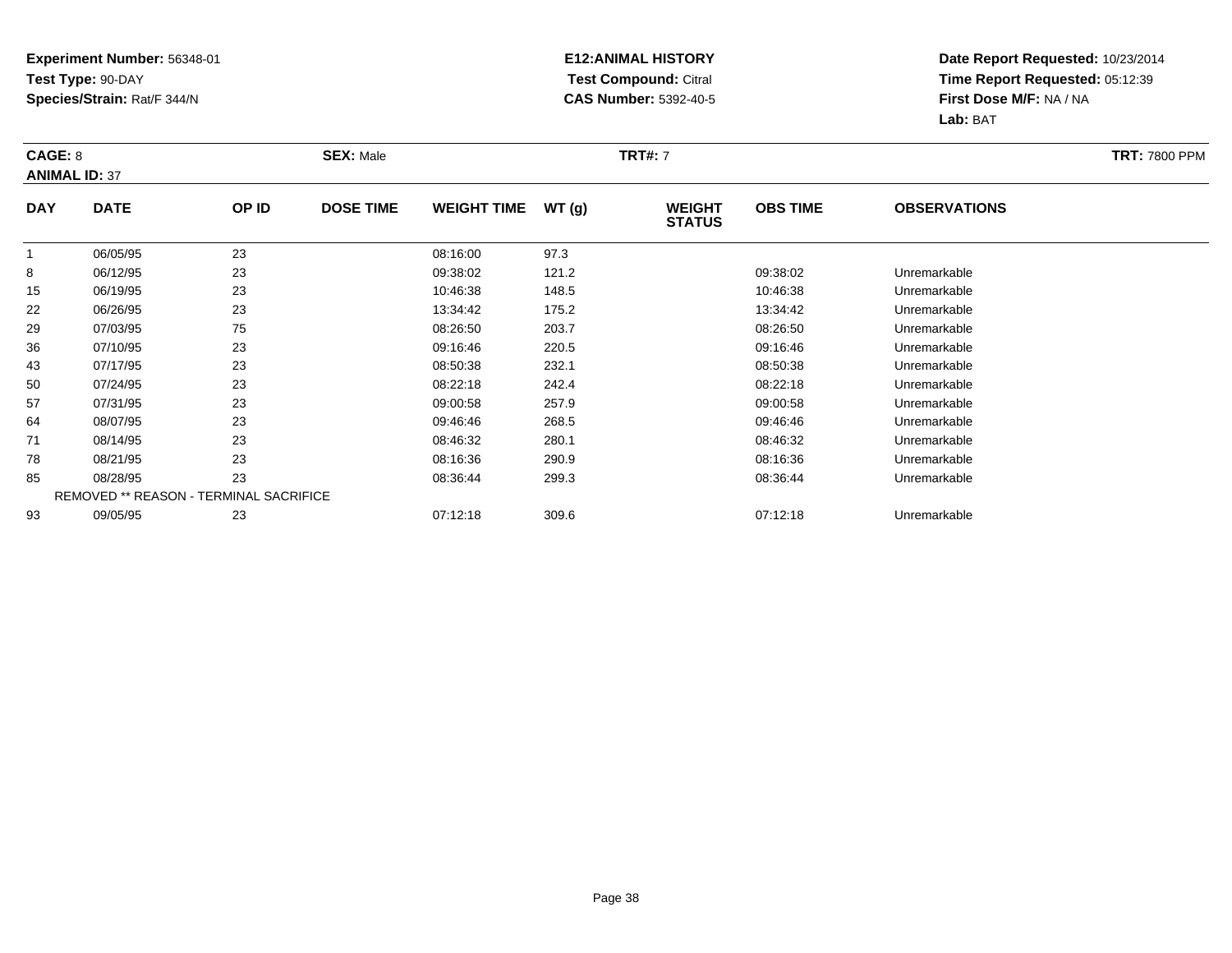### **E12:ANIMAL HISTORY Test Compound:** Citral **CAS Number:** 5392-40-5

| CAGE: 8      | <b>ANIMAL ID: 38</b>                   |       | <b>SEX: Male</b> |                    |       | <b>TRT#:</b> 7                 |                 |                     | <b>TRT: 7800 PPM</b> |
|--------------|----------------------------------------|-------|------------------|--------------------|-------|--------------------------------|-----------------|---------------------|----------------------|
| <b>DAY</b>   | <b>DATE</b>                            | OP ID | <b>DOSE TIME</b> | <b>WEIGHT TIME</b> | WT(g) | <b>WEIGHT</b><br><b>STATUS</b> | <b>OBS TIME</b> | <b>OBSERVATIONS</b> |                      |
| $\mathbf{1}$ | 06/05/95                               | 23    |                  | 08:16:00           | 74.0  |                                |                 |                     |                      |
| 8            | 06/12/95                               | 23    |                  | 09:38:02           | 89.1  |                                | 09:38:02        | Unremarkable        |                      |
| 15           | 06/19/95                               | 23    |                  | 10:46:38           | 116.0 |                                | 10:46:38        | Unremarkable        |                      |
| 22           | 06/26/95                               | 23    |                  | 13:34:42           | 152.7 |                                | 13:34:42        | Unremarkable        |                      |
| 29           | 07/03/95                               | 75    |                  | 08:26:50           | 184.1 |                                | 08:26:50        | Unremarkable        |                      |
| 36           | 07/10/95                               | 23    |                  | 09:16:46           | 204.6 |                                | 09:16:46        | Unremarkable        |                      |
| 43           | 07/17/95                               | 23    |                  | 08:50:38           | 215.7 |                                | 08:50:38        | Unremarkable        |                      |
| 50           | 07/24/95                               | 23    |                  | 08:22:18           | 226.6 |                                | 08:22:18        | Unremarkable        |                      |
| 57           | 07/31/95                               | 23    |                  | 09:00:58           | 237.8 |                                | 09:00:58        | Unremarkable        |                      |
| 64           | 08/07/95                               | 23    |                  | 09:46:46           | 249.1 |                                | 09:46:46        | Unremarkable        |                      |
| 71           | 08/14/95                               | 23    |                  | 08:46:32           | 263.5 |                                | 08:46:32        | Unremarkable        |                      |
| 78           | 08/21/95                               | 23    |                  | 08:16:36           | 271.0 |                                | 08:16:36        | Unremarkable        |                      |
| 85           | 08/28/95                               | 23    |                  | 08:36:44           | 283.6 |                                | 08:36:44        | Unremarkable        |                      |
|              | REMOVED ** REASON - TERMINAL SACRIFICE |       |                  |                    |       |                                |                 |                     |                      |
| 93           | 09/05/95                               | 23    |                  | 07:12:18           | 292.6 |                                | 07:12:18        | Unremarkable        |                      |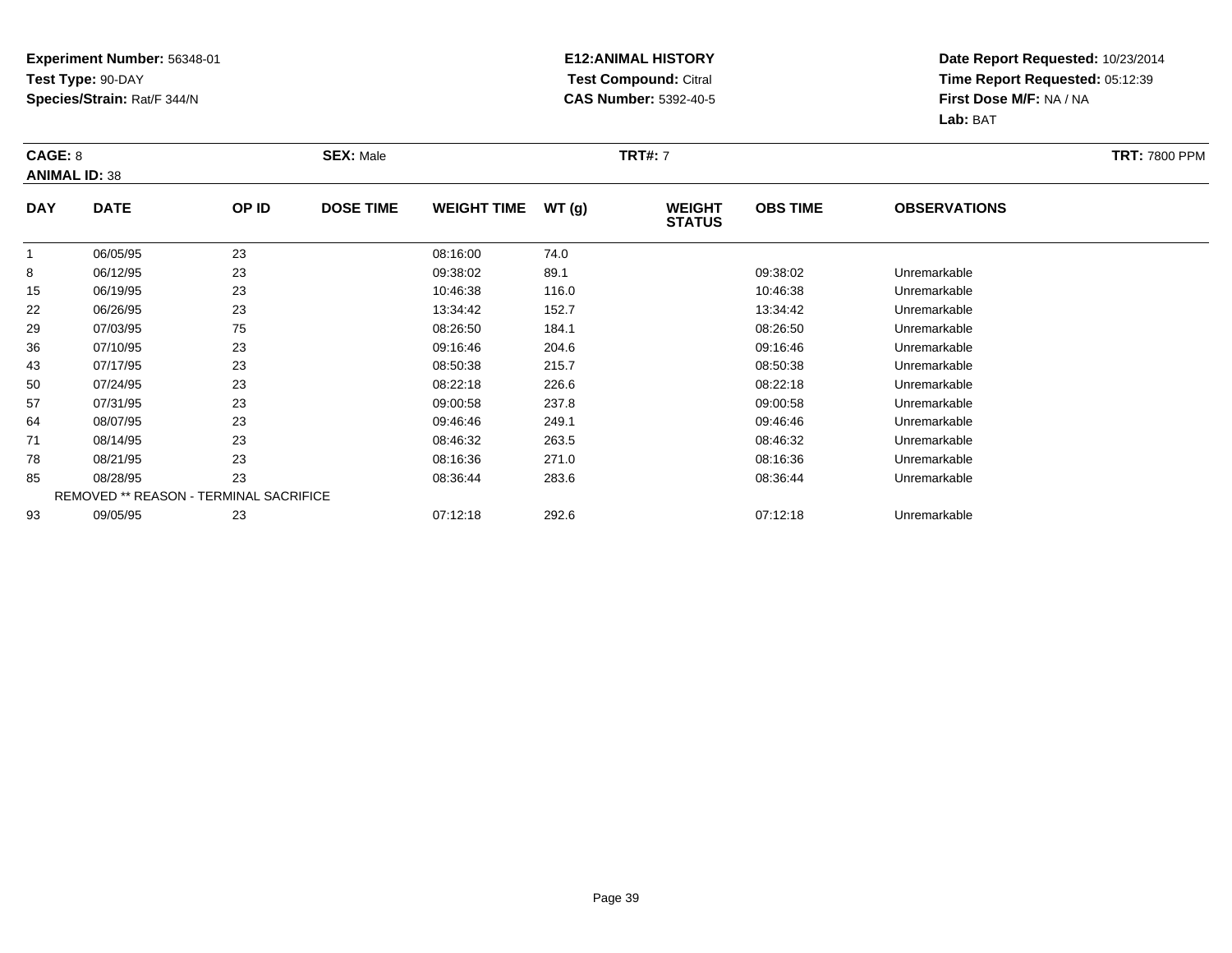### **E12:ANIMAL HISTORY Test Compound:** Citral **CAS Number:** 5392-40-5

| CAGE: 8              |                                               |       | <b>SEX: Male</b> |                    |       | <b>TRT#: 7</b>                 |                 |                     | <b>TRT: 7800 PPM</b> |
|----------------------|-----------------------------------------------|-------|------------------|--------------------|-------|--------------------------------|-----------------|---------------------|----------------------|
| <b>ANIMAL ID: 39</b> |                                               |       |                  |                    |       |                                |                 |                     |                      |
| <b>DAY</b>           | <b>DATE</b>                                   | OP ID | <b>DOSE TIME</b> | <b>WEIGHT TIME</b> | WT(g) | <b>WEIGHT</b><br><b>STATUS</b> | <b>OBS TIME</b> | <b>OBSERVATIONS</b> |                      |
|                      | 06/05/95                                      | 23    |                  | 08:16:00           | 79.7  |                                |                 |                     |                      |
| 8                    | 06/12/95                                      | 23    |                  | 09:38:02           | 100.4 |                                | 09:38:02        | Unremarkable        |                      |
| 15                   | 06/19/95                                      | 23    |                  | 10:46:38           | 132.9 |                                | 10:46:38        | Unremarkable        |                      |
| 22                   | 06/26/95                                      | 23    |                  | 13:34:42           | 166.7 |                                | 13:34:42        | Unremarkable        |                      |
| 29                   | 07/03/95                                      | 75    |                  | 08:26:50           | 197.0 |                                | 08:26:50        | Unremarkable        |                      |
| 36                   | 07/10/95                                      | 23    |                  | 09:16:46           | 214.6 |                                | 09:16:46        | Unremarkable        |                      |
| 43                   | 07/17/95                                      | 23    |                  | 08:50:38           | 228.0 |                                | 08:50:38        | Unremarkable        |                      |
| 50                   | 07/24/95                                      | 23    |                  | 08:22:18           | 238.1 |                                | 08:22:18        | Unremarkable        |                      |
| 57                   | 07/31/95                                      | 23    |                  | 09:00:58           | 249.6 |                                | 09:00:58        | Unremarkable        |                      |
| 64                   | 08/07/95                                      | 23    |                  | 09:46:46           | 257.4 |                                | 09:46:46        | Unremarkable        |                      |
| 71                   | 08/14/95                                      | 23    |                  | 08:46:32           | 269.9 |                                | 08:46:32        | Unremarkable        |                      |
| 78                   | 08/21/95                                      | 23    |                  | 08:16:36           | 278.9 |                                | 08:16:36        | Unremarkable        |                      |
| 85                   | 08/28/95                                      | 23    |                  | 08:36:44           | 290.1 |                                | 08:36:44        | Unremarkable        |                      |
|                      | <b>REMOVED ** REASON - TERMINAL SACRIFICE</b> |       |                  |                    |       |                                |                 |                     |                      |
| 93                   | 09/05/95                                      | 23    |                  | 07:12:18           | 302.9 |                                | 07:12:18        | Unremarkable        |                      |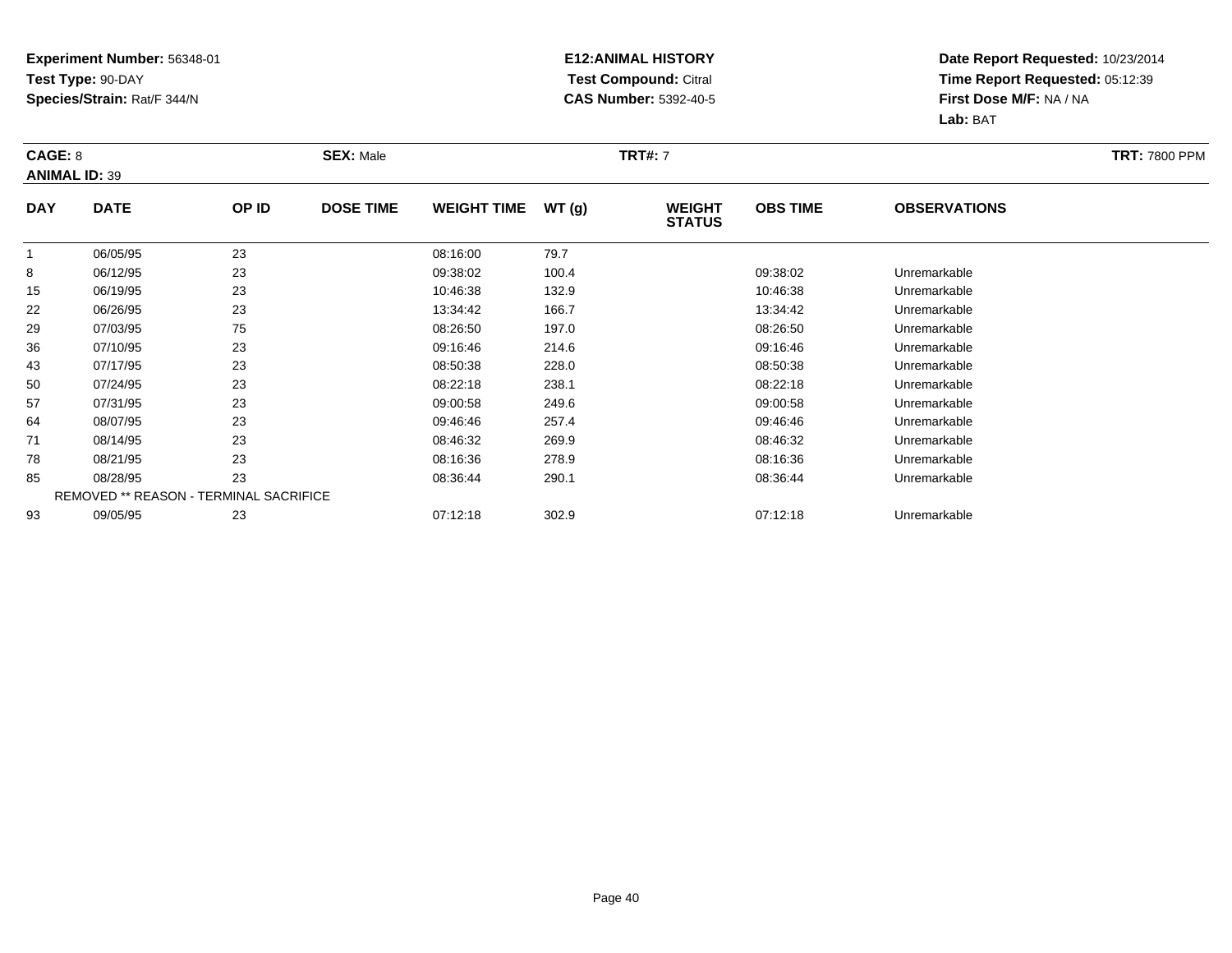### **E12:ANIMAL HISTORY Test Compound:** Citral **CAS Number:** 5392-40-5

| CAGE: 8    | <b>ANIMAL ID: 40</b>                          |       | <b>SEX: Male</b> |                    |       | <b>TRT#: 7</b>                 |                 |                     | <b>TRT: 7800 PPM</b> |
|------------|-----------------------------------------------|-------|------------------|--------------------|-------|--------------------------------|-----------------|---------------------|----------------------|
| <b>DAY</b> | <b>DATE</b>                                   | OP ID | <b>DOSE TIME</b> | <b>WEIGHT TIME</b> | WT(g) | <b>WEIGHT</b><br><b>STATUS</b> | <b>OBS TIME</b> | <b>OBSERVATIONS</b> |                      |
| 1          | 06/05/95                                      | 23    |                  | 08:16:00           | 94.1  |                                |                 |                     |                      |
| 8          | 06/12/95                                      | 23    |                  | 09:38:02           | 109.6 |                                | 09:38:02        | Unremarkable        |                      |
| 15         | 06/19/95                                      | 23    |                  | 10:46:38           | 145.3 |                                | 10:46:38        | Unremarkable        |                      |
| 22         | 06/26/95                                      | 23    |                  | 13:34:42           | 177.0 |                                | 13:34:42        | Unremarkable        |                      |
| 29         | 07/03/95                                      | 75    |                  | 08:26:50           | 205.2 |                                | 08:26:50        | Unremarkable        |                      |
| 36         | 07/10/95                                      | 23    |                  | 09:16:46           | 224.7 |                                | 09:16:46        | Unremarkable        |                      |
| 43         | 07/17/95                                      | 23    |                  | 08:50:38           | 240.4 |                                | 08:50:38        | Unremarkable        |                      |
| 50         | 07/24/95                                      | 23    |                  | 08:22:18           | 251.8 |                                | 08:22:18        | Unremarkable        |                      |
| 57         | 07/31/95                                      | 23    |                  | 09:00:58           | 263.0 |                                | 09:00:58        | Unremarkable        |                      |
| 64         | 08/07/95                                      | 23    |                  | 09:46:46           | 269.7 |                                | 09:46:46        | Unremarkable        |                      |
| 71         | 08/14/95                                      | 23    |                  | 08:46:32           | 284.5 |                                | 08:46:32        | Unremarkable        |                      |
| 78         | 08/21/95                                      | 23    |                  | 08:16:36           | 291.1 |                                | 08:16:36        | Unremarkable        |                      |
| 85         | 08/28/95                                      | 23    |                  | 08:36:44           | 294.8 |                                | 08:36:44        | Unremarkable        |                      |
|            | <b>REMOVED ** REASON - TERMINAL SACRIFICE</b> |       |                  |                    |       |                                |                 |                     |                      |
| 93         | 09/05/95                                      | 23    |                  | 07:12:18           | 307.8 |                                | 07:12:18        | Unremarkable        |                      |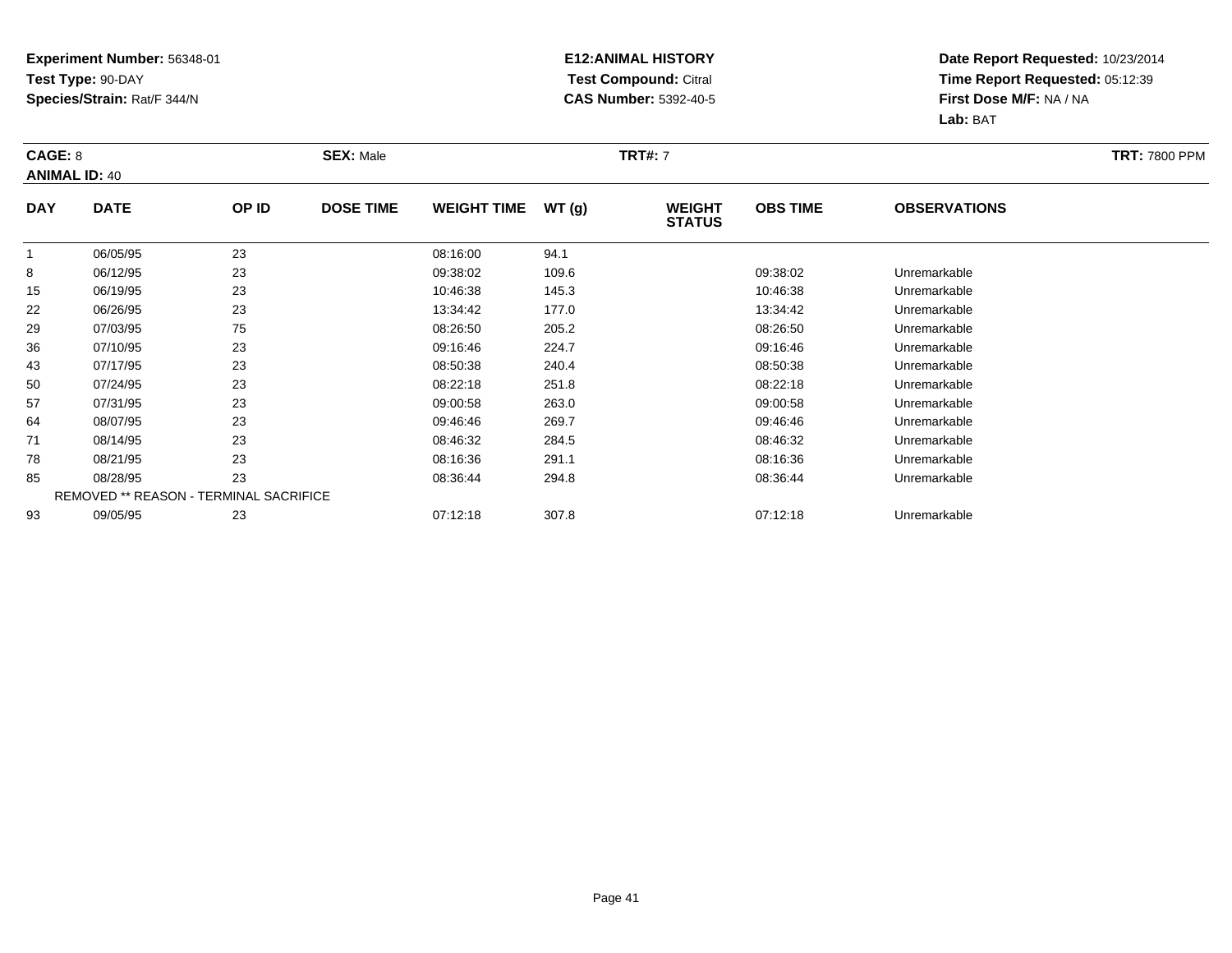### **E12:ANIMAL HISTORY Test Compound:** Citral **CAS Number:** 5392-40-5

| <b>CAGE: 9</b> | <b>ANIMAL ID: 41</b>                   |       | <b>SEX: Male</b> |                    |       | <b>TRT#: 9</b>                 |                 |                     | <b>TRT: 15600 PPM</b> |
|----------------|----------------------------------------|-------|------------------|--------------------|-------|--------------------------------|-----------------|---------------------|-----------------------|
| <b>DAY</b>     | <b>DATE</b>                            | OP ID | <b>DOSE TIME</b> | <b>WEIGHT TIME</b> | WT(g) | <b>WEIGHT</b><br><b>STATUS</b> | <b>OBS TIME</b> | <b>OBSERVATIONS</b> |                       |
|                | 06/05/95                               | 23    |                  | 08:29:58           | 85.2  |                                |                 |                     |                       |
| 8              | 06/12/95                               | 23    |                  | 09:49:26           | 85.3  |                                | 09:49:26        | Unremarkable        |                       |
| 15             | 06/19/95                               | 23    |                  | 10:56:34           | 107.2 |                                | 10:56:34        | Unremarkable        |                       |
| 22             | 06/26/95                               | 23    |                  | 13:38:54           | 135.4 |                                | 13:38:54        | Unremarkable        |                       |
| 29             | 07/03/95                               | 75    |                  | 08:30:24           | 161.7 |                                | 08:30:24        | Unremarkable        |                       |
| 36             | 07/10/95                               | 23    |                  | 09:19:42           | 175.9 |                                | 09:19:42        | Unremarkable        |                       |
| 43             | 07/17/95                               | 23    |                  | 08:40:30           | 192.3 |                                | 08:40:30        | Unremarkable        |                       |
| 50             | 07/24/95                               | 23    |                  | 08:25:30           | 208.4 |                                | 08:25:30        | Unremarkable        |                       |
| 57             | 07/31/95                               | 23    |                  | 09:09:48           | 224.1 |                                | 09:09:48        | Unremarkable        |                       |
| 64             | 08/07/95                               | 23    |                  | 10:52:30           | 230.3 |                                | 10:52:30        | Unremarkable        |                       |
| 71             | 08/14/95                               | 23    |                  | 09:18:10           | 241.5 |                                | 09:18:10        | Unremarkable        |                       |
| 78             | 08/21/95                               | 23    |                  | 08:20:56           | 252.2 |                                | 08:20:56        | Unremarkable        |                       |
| 85             | 08/28/95                               | 23    |                  | 08:40:20           | 259.1 |                                | 08:40:20        | Unremarkable        |                       |
|                | REMOVED ** REASON - TERMINAL SACRIFICE |       |                  |                    |       |                                |                 |                     |                       |
| 93             | 09/05/95                               | 23    |                  | 07:16:28           | 273.3 |                                | 07:16:28        | Unremarkable        |                       |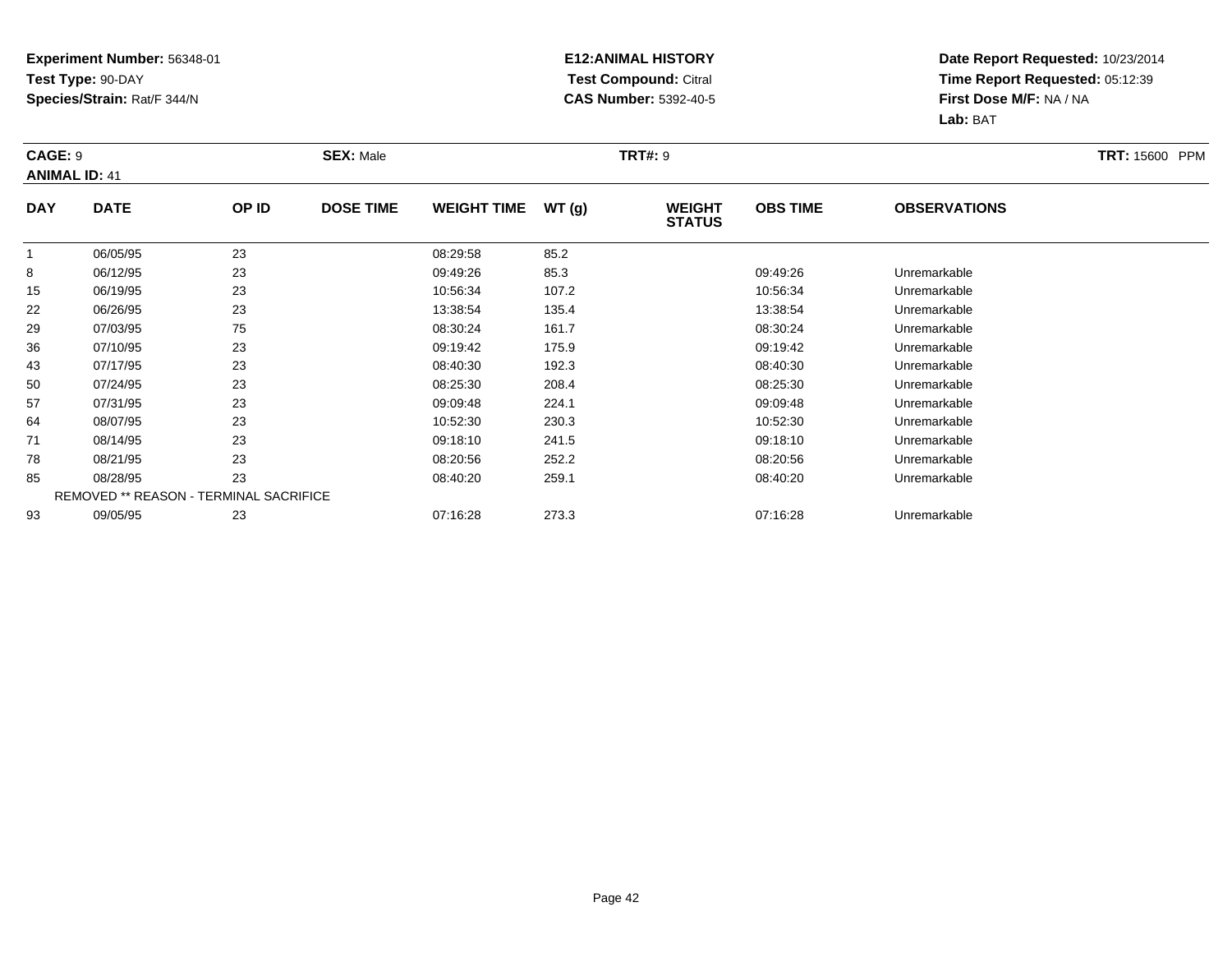### **E12:ANIMAL HISTORY Test Compound:** Citral **CAS Number:** 5392-40-5

| <b>CAGE: 9</b> | <b>ANIMAL ID: 42</b>                   |       | <b>SEX: Male</b> |                    |       | <b>TRT#: 9</b>                 |                 |                     | <b>TRT: 15600 PPM</b> |
|----------------|----------------------------------------|-------|------------------|--------------------|-------|--------------------------------|-----------------|---------------------|-----------------------|
| <b>DAY</b>     | <b>DATE</b>                            | OP ID | <b>DOSE TIME</b> | <b>WEIGHT TIME</b> | WT(g) | <b>WEIGHT</b><br><b>STATUS</b> | <b>OBS TIME</b> | <b>OBSERVATIONS</b> |                       |
| $\overline{1}$ | 06/05/95                               | 23    |                  | 08:29:58           | 74.7  |                                |                 |                     |                       |
| 8              | 06/12/95                               | 23    |                  | 09:49:26           | 71.8  |                                | 09:49:26        | Unremarkable        |                       |
| 15             | 06/19/95                               | 23    |                  | 10:56:34           | 89.1  |                                | 10:56:34        | Unremarkable        |                       |
| 22             | 06/26/95                               | 23    |                  | 13:38:54           | 110.8 |                                | 13:38:54        | Unremarkable        |                       |
| 29             | 07/03/95                               | 75    |                  | 08:30:24           | 134.8 |                                | 08:30:24        | Unremarkable        |                       |
| 36             | 07/10/95                               | 23    |                  | 09:19:42           | 144.5 |                                | 09:19:42        | Unremarkable        |                       |
| 43             | 07/17/95                               | 23    |                  | 08:40:30           | 157.9 |                                | 08:40:30        | Unremarkable        |                       |
| 50             | 07/24/95                               | 23    |                  | 08:25:30           | 179.5 |                                | 08:25:30        | Unremarkable        |                       |
| 57             | 07/31/95                               | 23    |                  | 09:09:48           | 190.9 |                                | 09:09:48        | Unremarkable        |                       |
| 64             | 08/07/95                               | 23    |                  | 10:52:30           | 198.5 |                                | 10:52:30        | Unremarkable        |                       |
| 71             | 08/14/95                               | 23    |                  | 09:18:10           | 213.9 |                                | 09:18:10        | Unremarkable        |                       |
| 78             | 08/21/95                               | 23    |                  | 08:20:56           | 225.7 |                                | 08:20:56        | Unremarkable        |                       |
| 85             | 08/28/95                               | 23    |                  | 08:40:20           | 228.1 |                                | 08:40:20        | Unremarkable        |                       |
|                | REMOVED ** REASON - TERMINAL SACRIFICE |       |                  |                    |       |                                |                 |                     |                       |
| 93             | 09/05/95                               | 23    |                  | 07:16:28           | 231.8 |                                | 07:16:28        | Unremarkable        |                       |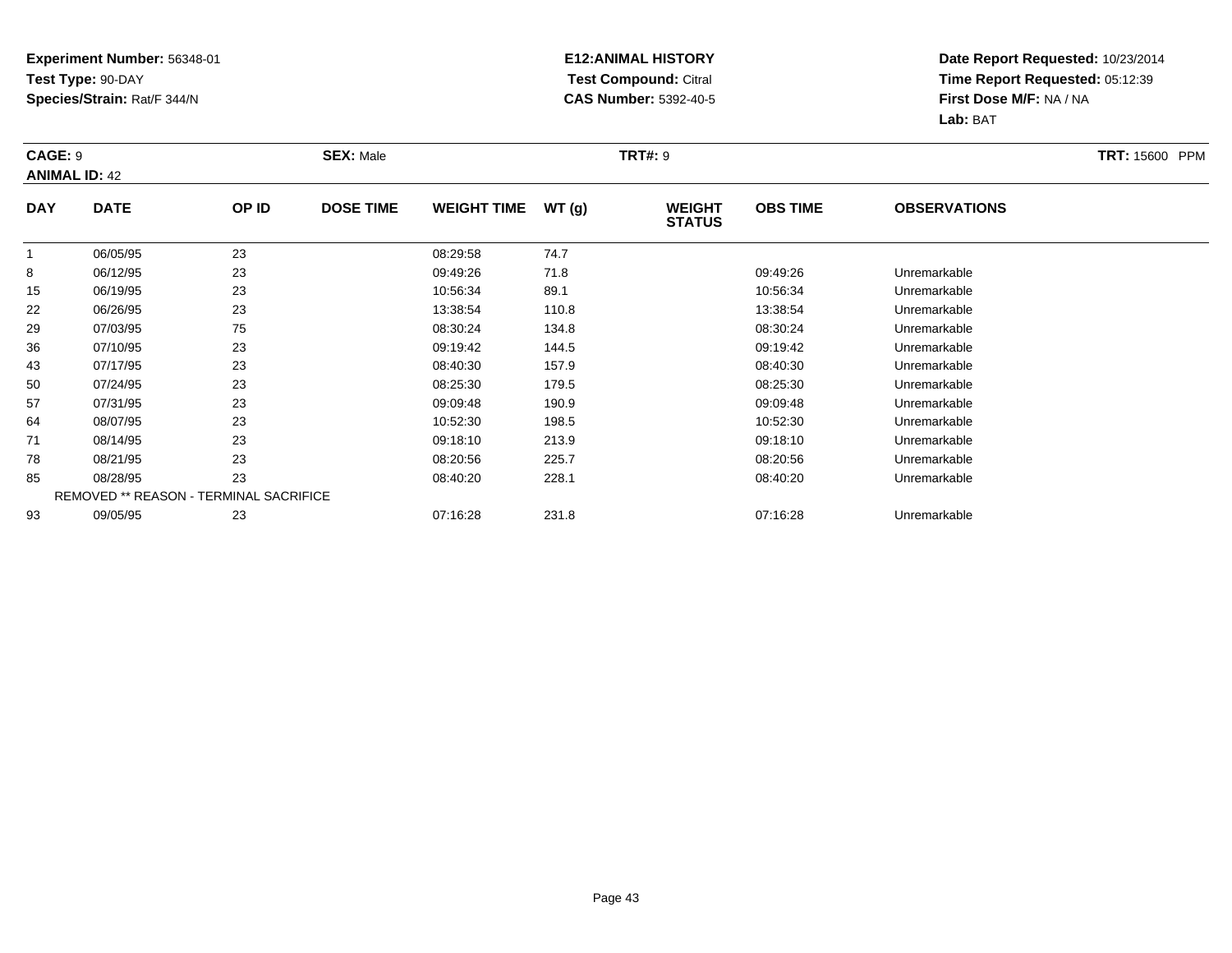### **E12:ANIMAL HISTORY Test Compound:** Citral **CAS Number:** 5392-40-5

| <b>CAGE: 9</b><br><b>ANIMAL ID: 43</b> |                                        |       | <b>SEX: Male</b> |                    |       | <b>TRT#: 9</b>                 |                 |                     | <b>TRT: 15600 PPM</b> |
|----------------------------------------|----------------------------------------|-------|------------------|--------------------|-------|--------------------------------|-----------------|---------------------|-----------------------|
| <b>DAY</b>                             | <b>DATE</b>                            | OP ID | <b>DOSE TIME</b> | <b>WEIGHT TIME</b> | WT(g) | <b>WEIGHT</b><br><b>STATUS</b> | <b>OBS TIME</b> | <b>OBSERVATIONS</b> |                       |
| $\overline{1}$                         | 06/05/95                               | 23    |                  | 08:29:58           | 83.1  |                                |                 |                     |                       |
| 8                                      | 06/12/95                               | 23    |                  | 09:49:26           | 82.3  |                                | 09:49:26        | Unremarkable        |                       |
| 15                                     | 06/19/95                               | 23    |                  | 10:56:34           | 100.6 |                                | 10:56:34        | Unremarkable        |                       |
| 22                                     | 06/26/95                               | 23    |                  | 13:38:54           | 132.7 |                                | 13:38:54        | Unremarkable        |                       |
| 29                                     | 07/03/95                               | 75    |                  | 08:30:24           | 160.1 |                                | 08:30:24        | Unremarkable        |                       |
| 36                                     | 07/10/95                               | 23    |                  | 09:19:42           | 175.0 |                                | 09:19:42        | Unremarkable        |                       |
| 43                                     | 07/17/95                               | 23    |                  | 08:40:30           | 189.1 |                                | 08:40:30        | Unremarkable        |                       |
| 50                                     | 07/24/95                               | 23    |                  | 08:25:30           | 217.1 |                                | 08:25:30        | Unremarkable        |                       |
| 57                                     | 07/31/95                               | 23    |                  | 09:09:48           | 220.1 |                                | 09:09:48        | Unremarkable        |                       |
| 64                                     | 08/07/95                               | 23    |                  | 10:52:30           | 231.2 |                                | 10:52:30        | Unremarkable        |                       |
| 71                                     | 08/14/95                               | 23    |                  | 09:18:10           | 244.8 |                                | 09:18:10        | Unremarkable        |                       |
| 78                                     | 08/21/95                               | 23    |                  | 08:20:56           | 257.8 |                                | 08:20:56        | Unremarkable        |                       |
| 85                                     | 08/28/95                               | 23    |                  | 08:40:20           | 263.0 |                                | 08:40:20        | Unremarkable        |                       |
|                                        | REMOVED ** REASON - TERMINAL SACRIFICE |       |                  |                    |       |                                |                 |                     |                       |
| 93                                     | 09/05/95                               | 23    |                  | 07:16:28           | 277.3 |                                | 07:16:28        | Unremarkable        |                       |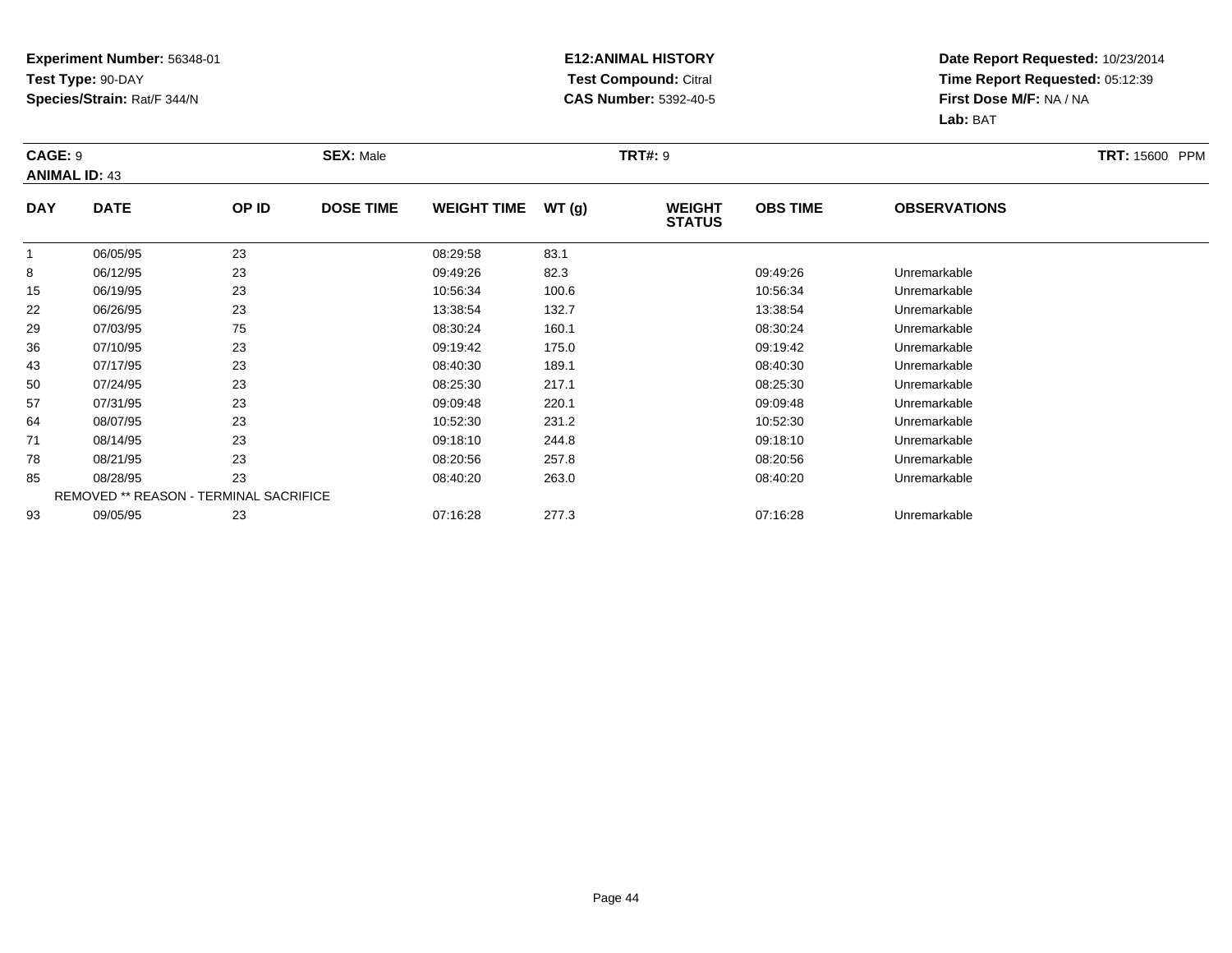### **E12:ANIMAL HISTORY Test Compound:** Citral **CAS Number:** 5392-40-5

| <b>CAGE: 9</b> | <b>ANIMAL ID: 44</b>                   |       | <b>SEX: Male</b> |                    |       | <b>TRT#: 9</b>                 |                 |                     | <b>TRT: 15600 PPM</b> |
|----------------|----------------------------------------|-------|------------------|--------------------|-------|--------------------------------|-----------------|---------------------|-----------------------|
| <b>DAY</b>     | <b>DATE</b>                            | OP ID | <b>DOSE TIME</b> | <b>WEIGHT TIME</b> | WT(g) | <b>WEIGHT</b><br><b>STATUS</b> | <b>OBS TIME</b> | <b>OBSERVATIONS</b> |                       |
| $\overline{1}$ | 06/05/95                               | 23    |                  | 08:29:58           | 90.6  |                                |                 |                     |                       |
| 8              | 06/12/95                               | 23    |                  | 09:49:26           | 87.2  |                                | 09:49:26        | Unremarkable        |                       |
| 15             | 06/19/95                               | 23    |                  | 10:56:34           | 107.5 |                                | 10:56:34        | Unremarkable        |                       |
| 22             | 06/26/95                               | 23    |                  | 13:38:54           | 137.4 |                                | 13:38:54        | Unremarkable        |                       |
| 29             | 07/03/95                               | 75    |                  | 08:30:24           | 163.4 |                                | 08:30:24        | Unremarkable        |                       |
| 36             | 07/10/95                               | 23    |                  | 09:19:42           | 180.1 |                                | 09:19:42        | Unremarkable        |                       |
| 43             | 07/17/95                               | 23    |                  | 08:40:30           | 195.3 |                                | 08:40:30        | Unremarkable        |                       |
| 50             | 07/24/95                               | 23    |                  | 08:25:30           | 213.7 |                                | 08:25:30        | Unremarkable        |                       |
| 57             | 07/31/95                               | 23    |                  | 09:09:48           | 221.8 |                                | 09:09:48        | Unremarkable        |                       |
| 64             | 08/07/95                               | 23    |                  | 10:52:30           | 228.3 |                                | 10:52:30        | Unremarkable        |                       |
| 71             | 08/14/95                               | 23    |                  | 09:18:10           | 240.3 |                                | 09:18:10        | Unremarkable        |                       |
| 78             | 08/21/95                               | 23    |                  | 08:20:56           | 238.5 |                                | 08:20:56        | Unremarkable        |                       |
| 85             | 08/28/95                               | 23    |                  | 08:40:20           | 244.1 |                                | 08:40:20        | Unremarkable        |                       |
|                | REMOVED ** REASON - TERMINAL SACRIFICE |       |                  |                    |       |                                |                 |                     |                       |
| 93             | 09/05/95                               | 23    |                  | 07:16:28           | 258.1 |                                | 07:16:28        | Unremarkable        |                       |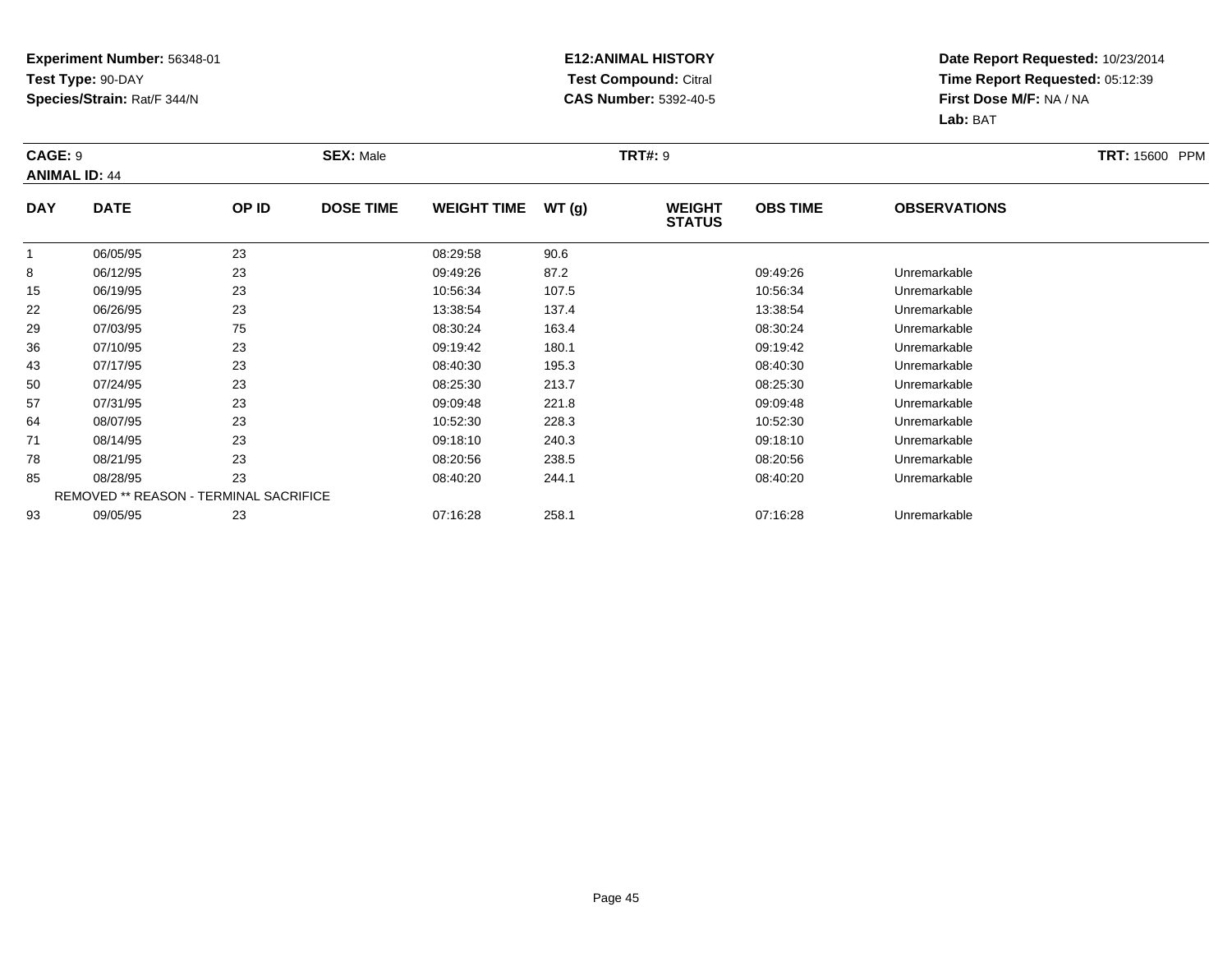### **E12:ANIMAL HISTORY Test Compound:** Citral **CAS Number:** 5392-40-5

| <b>CAGE: 9</b> | <b>ANIMAL ID: 45</b>                   |       | <b>SEX: Male</b> |                    |       | <b>TRT#: 9</b>                 |                 |                     | <b>TRT: 15600 PPM</b> |
|----------------|----------------------------------------|-------|------------------|--------------------|-------|--------------------------------|-----------------|---------------------|-----------------------|
| <b>DAY</b>     | <b>DATE</b>                            | OP ID | <b>DOSE TIME</b> | <b>WEIGHT TIME</b> | WT(g) | <b>WEIGHT</b><br><b>STATUS</b> | <b>OBS TIME</b> | <b>OBSERVATIONS</b> |                       |
|                | 06/05/95                               | 23    |                  | 08:29:58           | 94.5  |                                |                 |                     |                       |
| 8              | 06/12/95                               | 23    |                  | 09:49:26           | 95.5  |                                | 09:49:26        | Unremarkable        |                       |
| 15             | 06/19/95                               | 23    |                  | 10:56:34           | 114.0 |                                | 10:56:34        | Unremarkable        |                       |
| 22             | 06/26/95                               | 23    |                  | 13:38:54           | 137.8 |                                | 13:38:54        | Unremarkable        |                       |
| 29             | 07/03/95                               | 75    |                  | 08:30:24           | 157.2 |                                | 08:30:24        | Unremarkable        |                       |
| 36             | 07/10/95                               | 23    |                  | 09:19:42           | 173.4 |                                | 09:19:42        | Unremarkable        |                       |
| 43             | 07/17/95                               | 23    |                  | 08:40:30           | 184.5 |                                | 08:40:30        | Unremarkable        |                       |
| 50             | 07/24/95                               | 23    |                  | 08:25:30           | 198.1 |                                | 08:25:30        | Unremarkable        |                       |
| 57             | 07/31/95                               | 23    |                  | 09:09:48           | 205.4 |                                | 09:09:48        | Unremarkable        |                       |
| 64             | 08/07/95                               | 23    |                  | 10:52:30           | 213.2 |                                | 10:52:30        | Unremarkable        |                       |
| 71             | 08/14/95                               | 23    |                  | 09:18:10           | 222.5 |                                | 09:18:10        | Unremarkable        |                       |
| 78             | 08/21/95                               | 23    |                  | 08:20:56           | 233.2 |                                | 08:20:56        | Unremarkable        |                       |
| 85             | 08/28/95                               | 23    |                  | 08:40:20           | 240.2 |                                | 08:40:20        | Unremarkable        |                       |
|                | REMOVED ** REASON - TERMINAL SACRIFICE |       |                  |                    |       |                                |                 |                     |                       |
| 93             | 09/05/95                               | 23    |                  | 07:16:28           | 254.3 |                                | 07:16:28        | Unremarkable        |                       |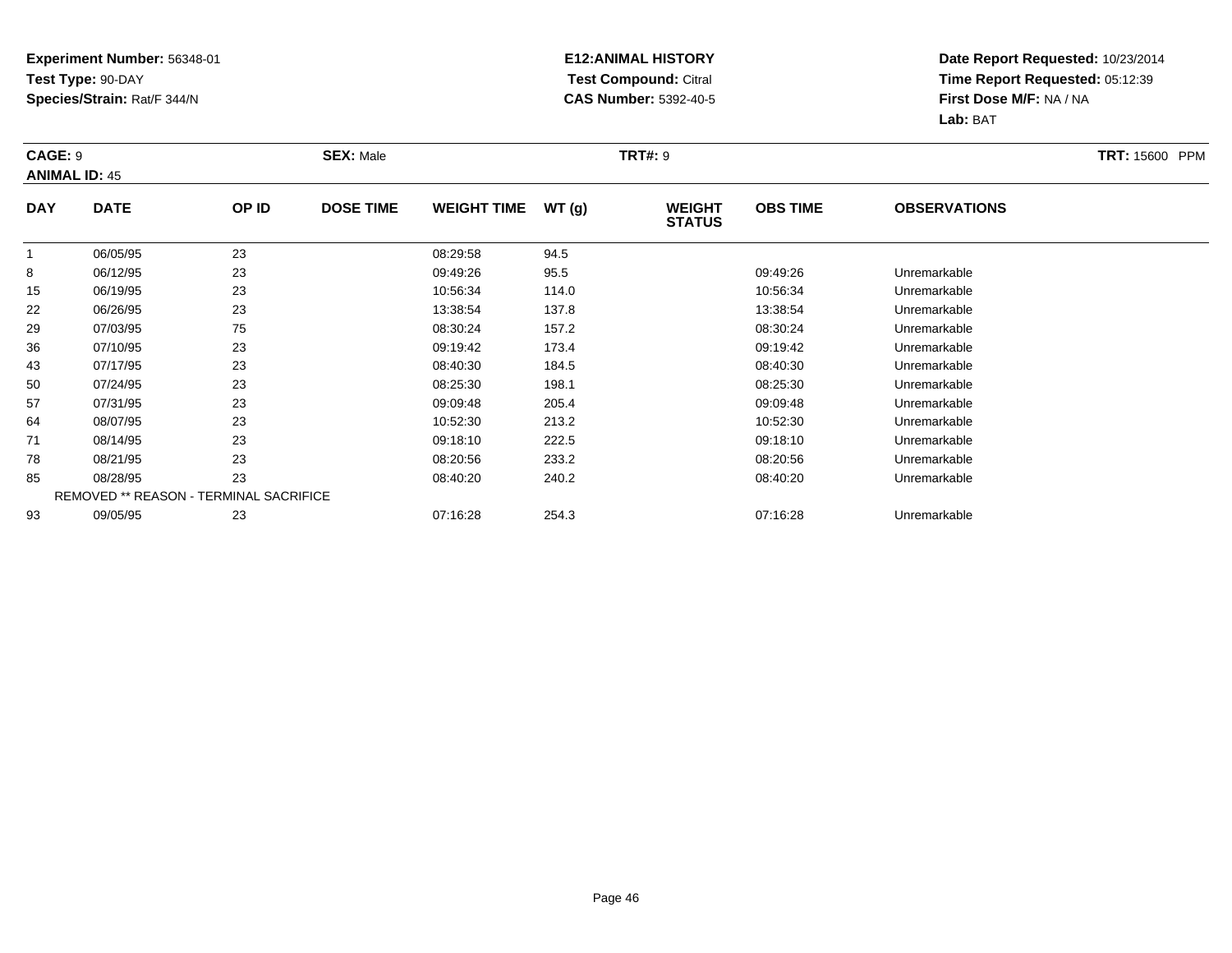### **E12:ANIMAL HISTORY Test Compound:** Citral **CAS Number:** 5392-40-5

| <b>CAGE: 10</b> | <b>ANIMAL ID: 46</b>                   |       | <b>SEX: Male</b> |                    |       | <b>TRT#: 9</b>                 |                 |                     | <b>TRT: 15600 PPM</b> |
|-----------------|----------------------------------------|-------|------------------|--------------------|-------|--------------------------------|-----------------|---------------------|-----------------------|
| <b>DAY</b>      | <b>DATE</b>                            | OP ID | <b>DOSE TIME</b> | <b>WEIGHT TIME</b> | WT(g) | <b>WEIGHT</b><br><b>STATUS</b> | <b>OBS TIME</b> | <b>OBSERVATIONS</b> |                       |
|                 | 06/05/95                               | 23    |                  | 08:31:58           | 92.0  |                                |                 |                     |                       |
| 8               | 06/12/95                               | 23    |                  | 09:45:42           | 98.8  |                                | 09:45:42        | Unremarkable        |                       |
| 15              | 06/19/95                               | 23    |                  | 10:54:08           | 120.5 |                                | 10:54:08        | Unremarkable        |                       |
| 22              | 06/26/95                               | 23    |                  | 13:42:46           | 146.7 |                                | 13:42:46        | Unremarkable        |                       |
| 29              | 07/03/95                               | 75    |                  | 08:34:40           | 168.0 |                                | 08:34:40        | Unremarkable        |                       |
| 36              | 07/10/95                               | 23    |                  | 09:25:06           | 182.7 |                                | 09:25:06        | Unremarkable        |                       |
| 43              | 07/17/95                               | 23    |                  | 08:44:10           | 203.1 |                                | 08:44:10        | Unremarkable        |                       |
| 50              | 07/24/95                               | 23    |                  | 08:29:24           | 223.2 |                                | 08:29:24        | Unremarkable        |                       |
| 57              | 07/31/95                               | 23    |                  | 09:12:40           | 226.2 |                                | 09:12:40        | Unremarkable        |                       |
| 64              | 08/07/95                               | 23    |                  | 10:48:44           | 230.6 |                                | 10:48:44        | Unremarkable        |                       |
| 71              | 08/14/95                               | 23    |                  | 09:12:52           | 248.8 |                                | 09:12:52        | Unremarkable        |                       |
| 78              | 08/21/95                               | 23    |                  | 08:23:48           | 259.8 |                                | 08:23:48        | Unremarkable        |                       |
| 85              | 08/28/95                               | 23    |                  | 08:43:08           | 266.9 |                                | 08:43:08        | Unremarkable        |                       |
|                 | REMOVED ** REASON - TERMINAL SACRIFICE |       |                  |                    |       |                                |                 |                     |                       |
| 93              | 09/05/95                               | 23    |                  | 07:20:16           | 277.1 |                                | 07:20:16        | Unremarkable        |                       |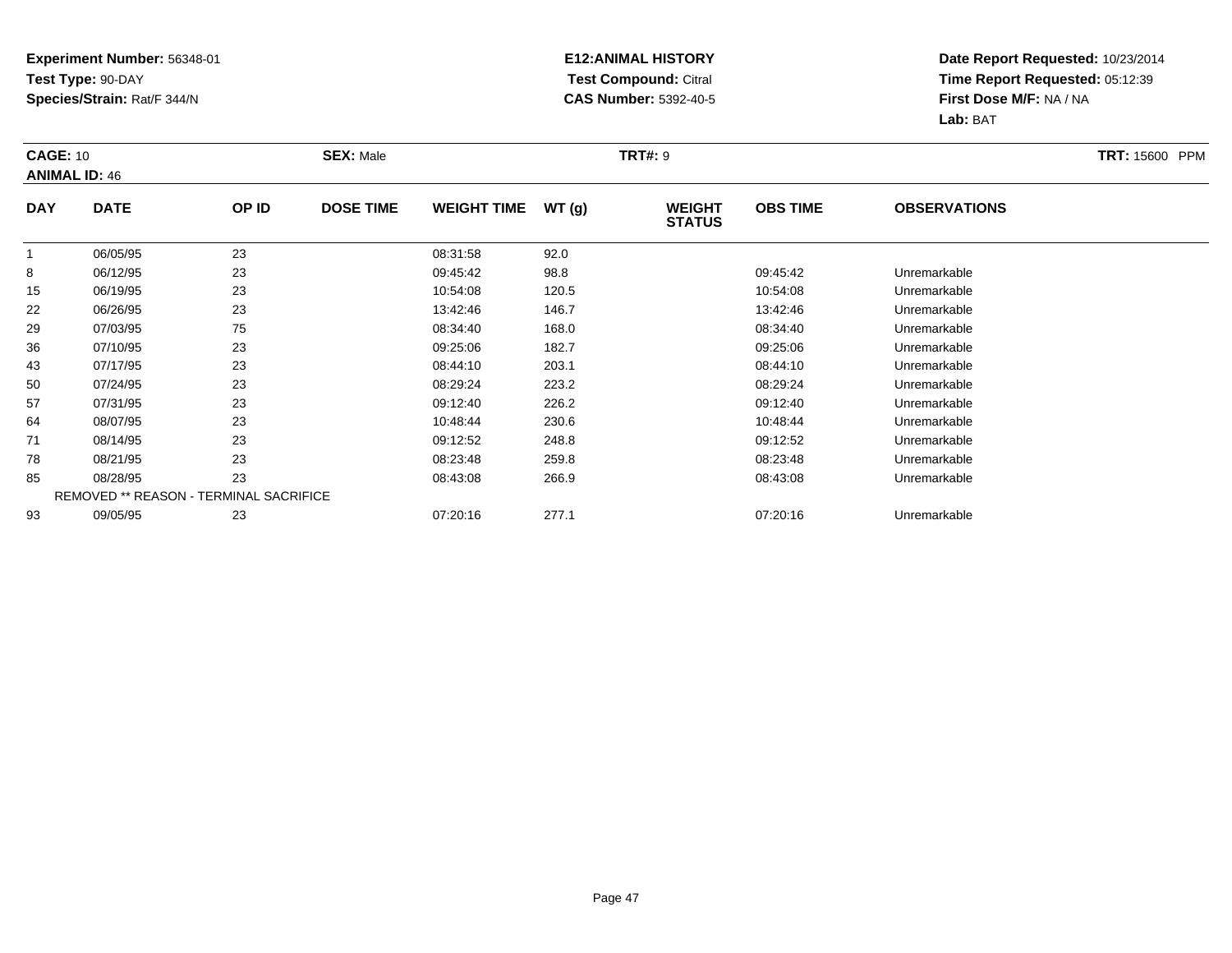### **E12:ANIMAL HISTORY Test Compound:** Citral **CAS Number:** 5392-40-5

| <b>CAGE: 10</b><br><b>ANIMAL ID: 47</b> |             |                                        | <b>SEX: Male</b> |                    |       | <b>TRT#: 9</b>                 |                 |                     | <b>TRT: 15600 PPM</b> |
|-----------------------------------------|-------------|----------------------------------------|------------------|--------------------|-------|--------------------------------|-----------------|---------------------|-----------------------|
| <b>DAY</b>                              | <b>DATE</b> | OP ID                                  | <b>DOSE TIME</b> | <b>WEIGHT TIME</b> | WT(g) | <b>WEIGHT</b><br><b>STATUS</b> | <b>OBS TIME</b> | <b>OBSERVATIONS</b> |                       |
|                                         | 06/05/95    | 23                                     |                  | 08:31:58           | 79.8  |                                |                 |                     |                       |
| 8                                       | 06/12/95    | 23                                     |                  | 09:45:42           | 89.0  |                                | 09:45:42        | Unremarkable        |                       |
| 15                                      | 06/19/95    | 23                                     |                  | 10:54:08           | 112.9 |                                | 10:54:08        | Unremarkable        |                       |
| 22                                      | 06/26/95    | 23                                     |                  | 13:42:46           | 139.5 |                                | 13:42:46        | Unremarkable        |                       |
| 29                                      | 07/03/95    | 75                                     |                  | 08:34:40           | 160.2 |                                | 08:34:40        | Unremarkable        |                       |
| 36                                      | 07/10/95    | 23                                     |                  | 09:25:06           | 176.2 |                                | 09:25:06        | Unremarkable        |                       |
| 43                                      | 07/17/95    | 23                                     |                  | 08:44:10           | 192.6 |                                | 08:44:10        | Unremarkable        |                       |
| 50                                      | 07/24/95    | 23                                     |                  | 08:29:24           | 205.6 |                                | 08:29:24        | Unremarkable        |                       |
| 57                                      | 07/31/95    | 23                                     |                  | 09:12:40           | 214.9 |                                | 09:12:40        | Unremarkable        |                       |
| 64                                      | 08/07/95    | 23                                     |                  | 10:48:44           | 216.6 |                                | 10:48:44        | Unremarkable        |                       |
| 71                                      | 08/14/95    | 23                                     |                  | 09:12:52           | 236.4 |                                | 09:12:52        | Unremarkable        |                       |
| 78                                      | 08/21/95    | 23                                     |                  | 08:23:48           | 239.1 |                                | 08:23:48        | Unremarkable        |                       |
| 85                                      | 08/28/95    | 23                                     |                  | 08:43:08           | 251.2 |                                | 08:43:08        | Unremarkable        |                       |
|                                         |             | REMOVED ** REASON - TERMINAL SACRIFICE |                  |                    |       |                                |                 |                     |                       |
| 93                                      | 09/05/95    | 23                                     |                  | 07:20:16           | 264.9 |                                | 07:20:16        | Unremarkable        |                       |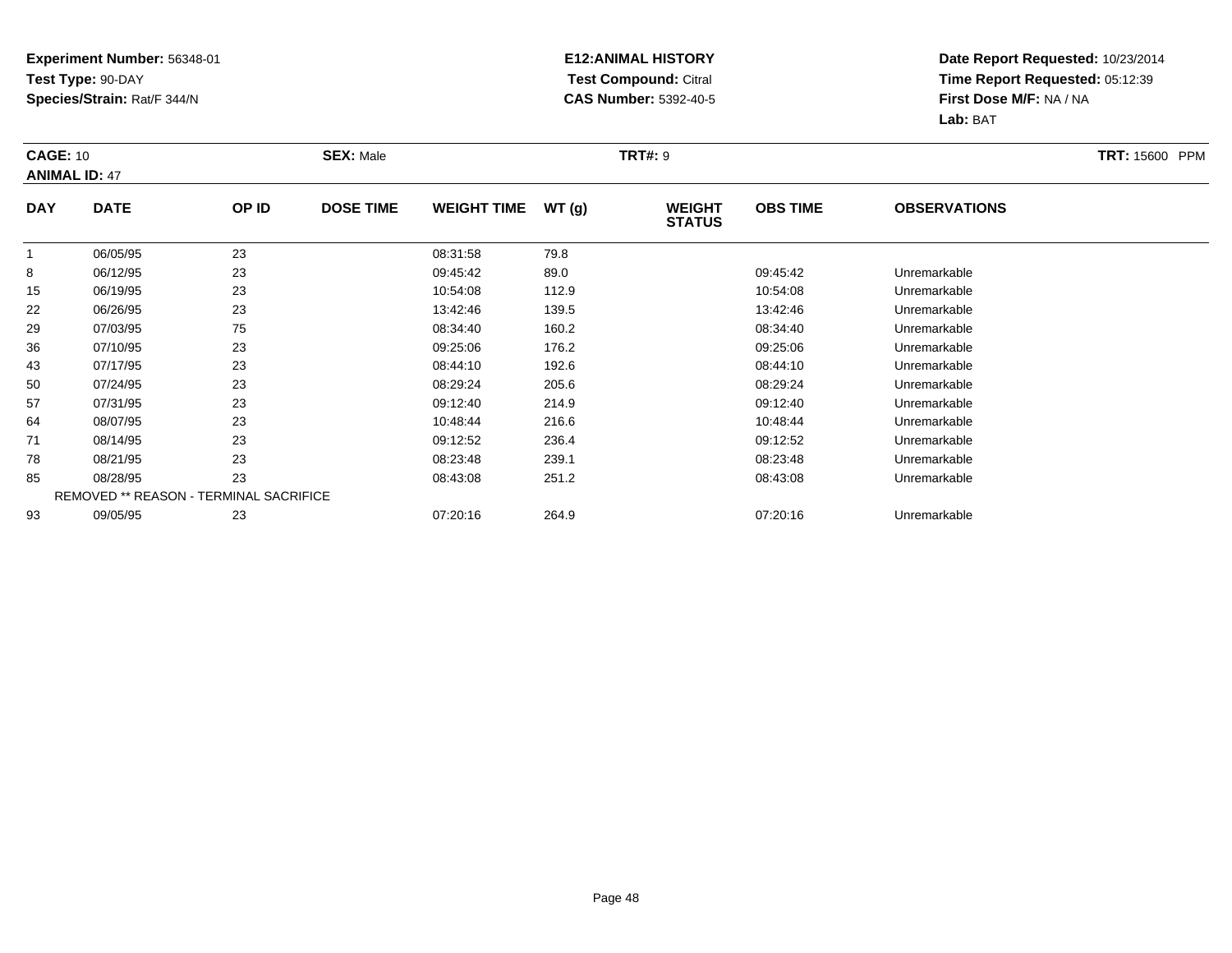### **E12:ANIMAL HISTORY Test Compound:** Citral **CAS Number:** 5392-40-5

| <b>CAGE: 10</b><br><b>ANIMAL ID: 48</b> |                                        | <b>SEX: Male</b> |                  | <b>TRT#: 9</b>     | <b>TRT: 15600 PPM</b> |                                |                 |                     |  |
|-----------------------------------------|----------------------------------------|------------------|------------------|--------------------|-----------------------|--------------------------------|-----------------|---------------------|--|
| <b>DAY</b>                              | <b>DATE</b>                            | OP ID            | <b>DOSE TIME</b> | <b>WEIGHT TIME</b> | WT(g)                 | <b>WEIGHT</b><br><b>STATUS</b> | <b>OBS TIME</b> | <b>OBSERVATIONS</b> |  |
|                                         | 06/05/95                               | 23               |                  | 08:31:58           | 72.5                  |                                |                 |                     |  |
| 8                                       | 06/12/95                               | 23               |                  | 09:45:42           | 75.9                  |                                | 09:45:42        | Unremarkable        |  |
| 15                                      | 06/19/95                               | 23               |                  | 10:54:08           | 90.2                  |                                | 10:54:08        | Unremarkable        |  |
| 22                                      | 06/26/95                               | 23               |                  | 13:42:46           | 119.4                 |                                | 13:42:46        | Unremarkable        |  |
| 29                                      | 07/03/95                               | 75               |                  | 08:34:40           | 141.1                 |                                | 08:34:40        | Unremarkable        |  |
| 36                                      | 07/10/95                               | 23               |                  | 09:25:06           | 155.0                 |                                | 09:25:06        | Unremarkable        |  |
| 43                                      | 07/17/95                               | 23               |                  | 08:44:10           | 175.3                 |                                | 08:44:10        | Unremarkable        |  |
| 50                                      | 07/24/95                               | 23               |                  | 08:29:24           | 194.8                 |                                | 08:29:24        | Unremarkable        |  |
| 57                                      | 07/31/95                               | 23               |                  | 09:12:40           | 197.4                 |                                | 09:12:40        | Unremarkable        |  |
| 64                                      | 08/07/95                               | 23               |                  | 10:48:44           | 203.1                 |                                | 10:48:44        | Unremarkable        |  |
| 71                                      | 08/14/95                               | 23               |                  | 09:12:52           | 225.1                 |                                | 09:12:52        | Unremarkable        |  |
| 78                                      | 08/21/95                               | 23               |                  | 08:23:48           | 230.0                 |                                | 08:23:48        | Unremarkable        |  |
| 85                                      | 08/28/95                               | 23               |                  | 08:43:08           | 235.2                 |                                | 08:43:08        | Unremarkable        |  |
|                                         | REMOVED ** REASON - TERMINAL SACRIFICE |                  |                  |                    |                       |                                |                 |                     |  |
| 93                                      | 09/05/95                               | 23               |                  | 07:20:16           | 248.6                 |                                | 07:20:16        | Unremarkable        |  |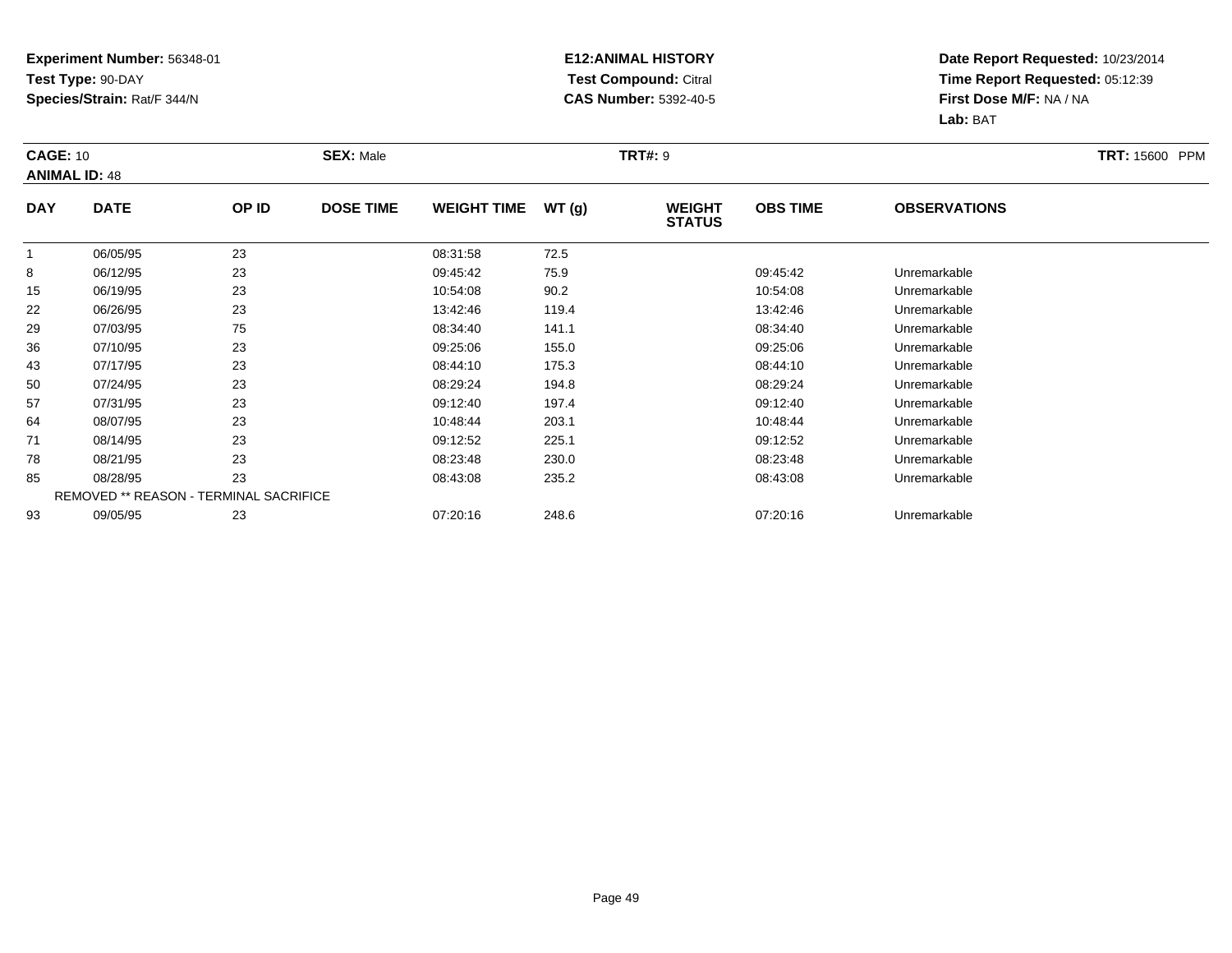### **E12:ANIMAL HISTORY Test Compound:** Citral **CAS Number:** 5392-40-5

| <b>CAGE: 10</b><br><b>ANIMAL ID: 49</b> |                                        | <b>SEX: Male</b> |                  | <b>TRT#: 9</b>     |       |                                |                 |                     |  |
|-----------------------------------------|----------------------------------------|------------------|------------------|--------------------|-------|--------------------------------|-----------------|---------------------|--|
| <b>DAY</b>                              | <b>DATE</b>                            | OP ID            | <b>DOSE TIME</b> | <b>WEIGHT TIME</b> | WT(g) | <b>WEIGHT</b><br><b>STATUS</b> | <b>OBS TIME</b> | <b>OBSERVATIONS</b> |  |
|                                         | 06/05/95                               | 23               |                  | 08:31:58           | 87.3  |                                |                 |                     |  |
| 8                                       | 06/12/95                               | 23               |                  | 09:45:42           | 81.9  |                                | 09:45:42        | Unremarkable        |  |
| 15                                      | 06/19/95                               | 23               |                  | 10:54:08           | 98.5  |                                | 10:54:08        | Unremarkable        |  |
| 22                                      | 06/26/95                               | 23               |                  | 13:42:46           | 126.7 |                                | 13:42:46        | Unremarkable        |  |
| 29                                      | 07/03/95                               | 75               |                  | 08:34:40           | 147.8 |                                | 08:34:40        | Unremarkable        |  |
| 36                                      | 07/10/95                               | 23               |                  | 09:25:06           | 156.8 |                                | 09:25:06        | Unremarkable        |  |
| 43                                      | 07/17/95                               | 23               |                  | 08:44:10           | 172.7 |                                | 08:44:10        | Unremarkable        |  |
| 50                                      | 07/24/95                               | 23               |                  | 08:29:24           | 193.0 |                                | 08:29:24        | Unremarkable        |  |
| 57                                      | 07/31/95                               | 23               |                  | 09:12:40           | 200.5 |                                | 09:12:40        | Unremarkable        |  |
| 64                                      | 08/07/95                               | 23               |                  | 10:48:44           | 205.2 |                                | 10:48:44        | Unremarkable        |  |
| 71                                      | 08/14/95                               | 23               |                  | 09:12:52           | 232.2 |                                | 09:12:52        | Unremarkable        |  |
| 78                                      | 08/21/95                               | 23               |                  | 08:23:48           | 237.7 |                                | 08:23:48        | Unremarkable        |  |
| 85                                      | 08/28/95                               | 23               |                  | 08:43:08           | 244.4 |                                | 08:43:08        | Unremarkable        |  |
|                                         | REMOVED ** REASON - TERMINAL SACRIFICE |                  |                  |                    |       |                                |                 |                     |  |
| 93                                      | 09/05/95                               | 23               |                  | 07:20:16           | 255.0 |                                | 07:20:16        | Unremarkable        |  |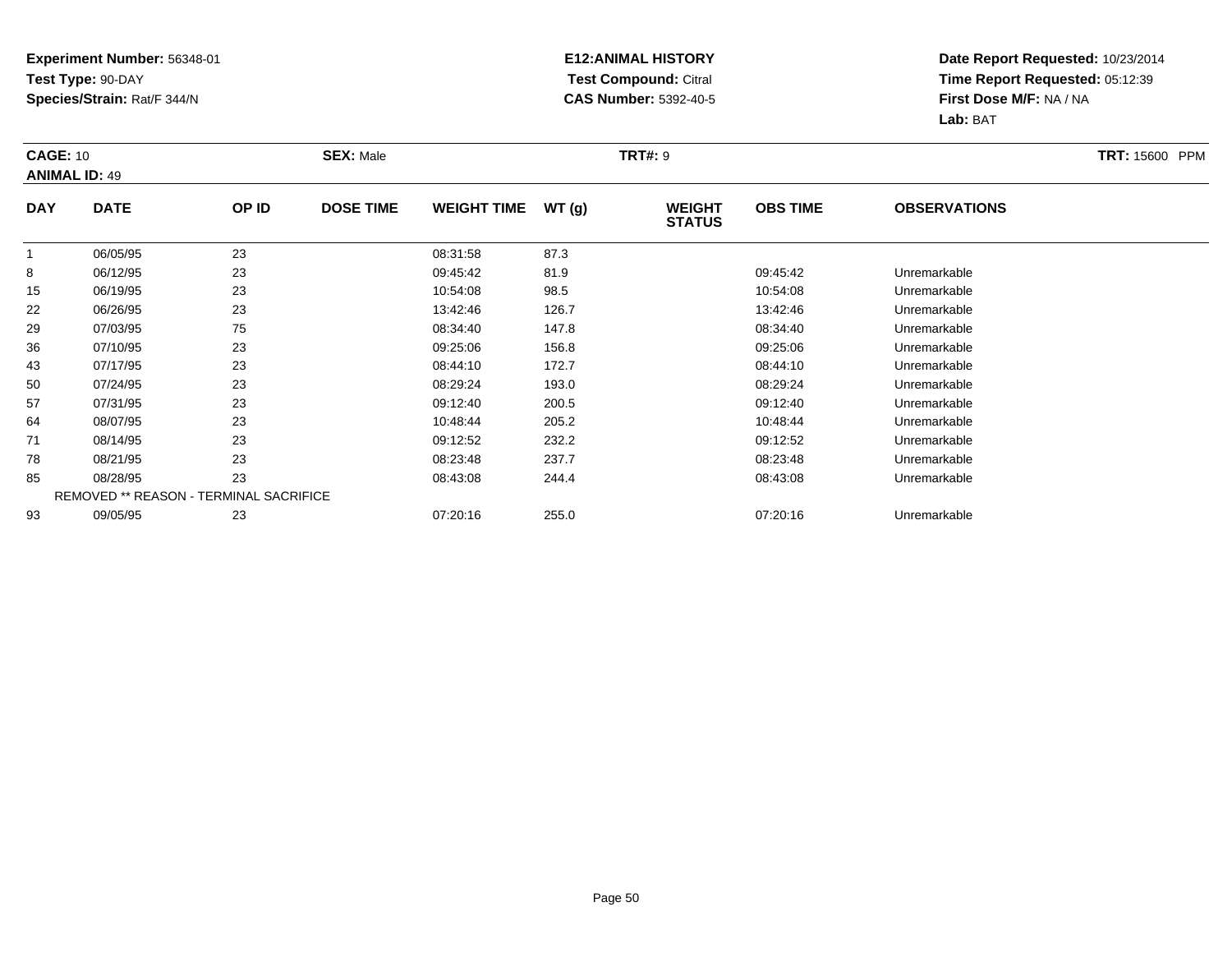### **E12:ANIMAL HISTORY Test Compound:** Citral **CAS Number:** 5392-40-5

| <b>CAGE: 10</b><br><b>ANIMAL ID: 50</b> |                                        | <b>SEX: Male</b> |                  |                    | <b>TRT#: 9</b> | <b>TRT: 15600 PPM</b>          |                 |                     |  |
|-----------------------------------------|----------------------------------------|------------------|------------------|--------------------|----------------|--------------------------------|-----------------|---------------------|--|
| <b>DAY</b>                              | <b>DATE</b>                            | OP ID            | <b>DOSE TIME</b> | <b>WEIGHT TIME</b> | WT(g)          | <b>WEIGHT</b><br><b>STATUS</b> | <b>OBS TIME</b> | <b>OBSERVATIONS</b> |  |
|                                         | 06/05/95                               | 23               |                  | 08:31:58           | 79.7           |                                |                 |                     |  |
| 8                                       | 06/12/95                               | 23               |                  | 09:45:42           | 84.6           |                                | 09:45:42        | Unremarkable        |  |
| 15                                      | 06/19/95                               | 23               |                  | 10:54:08           | 100.5          |                                | 10:54:08        | Unremarkable        |  |
| 22                                      | 06/26/95                               | 23               |                  | 13:42:46           | 125.8          |                                | 13:42:46        | Unremarkable        |  |
| 29                                      | 07/03/95                               | 75               |                  | 08:34:40           | 142.7          |                                | 08:34:40        | Unremarkable        |  |
| 36                                      | 07/10/95                               | 23               |                  | 09:25:06           | 152.2          |                                | 09:25:06        | Unremarkable        |  |
| 43                                      | 07/17/95                               | 23               |                  | 08:44:10           | 164.4          |                                | 08:44:10        | Unremarkable        |  |
| 50                                      | 07/24/95                               | 23               |                  | 08:29:24           | 187.7          |                                | 08:29:24        | Unremarkable        |  |
| 57                                      | 07/31/95                               | 23               |                  | 09:12:40           | 192.5          |                                | 09:12:40        | Unremarkable        |  |
| 64                                      | 08/07/95                               | 23               |                  | 10:48:44           | 196.7          |                                | 10:48:44        | Unremarkable        |  |
| 71                                      | 08/14/95                               | 23               |                  | 09:12:52           | 219.5          |                                | 09:12:52        | Unremarkable        |  |
| 78                                      | 08/21/95                               | 23               |                  | 08:23:48           | 225.6          |                                | 08:23:48        | Unremarkable        |  |
| 85                                      | 08/28/95                               | 23               |                  | 08:43:08           | 232.3          |                                | 08:43:08        | Unremarkable        |  |
|                                         | REMOVED ** REASON - TERMINAL SACRIFICE |                  |                  |                    |                |                                |                 |                     |  |
| 93                                      | 09/05/95                               | 23               |                  | 07:20:16           | 242.0          |                                | 07:20:16        | Unremarkable        |  |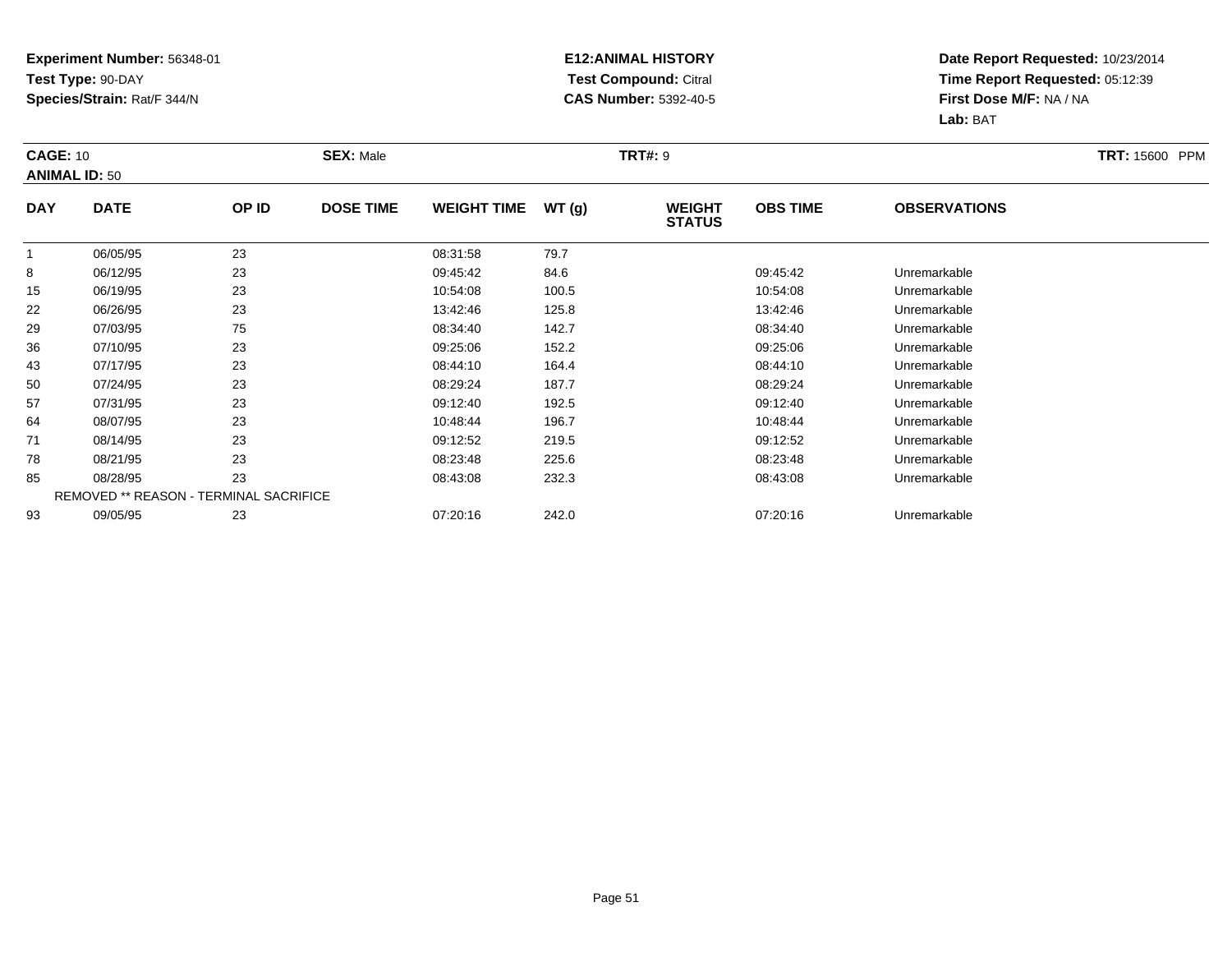|                                                             | Experiment Number: 56348-01<br>Test Type: 90-DAY<br>Species/Strain: Rat/F 344/N |          |                  |                    |          | <b>E12: ANIMAL HISTORY</b><br>Test Compound: Citral<br><b>CAS Number: 5392-40-5</b> | Date Report Requested: 10/23/2014<br>Time Report Requested: 05:12:39<br>First Dose M/F: NA / NA<br>Lab: BAT |                     |
|-------------------------------------------------------------|---------------------------------------------------------------------------------|----------|------------------|--------------------|----------|-------------------------------------------------------------------------------------|-------------------------------------------------------------------------------------------------------------|---------------------|
| <b>SEX: Male</b><br><b>CAGE: 11</b><br><b>ANIMAL ID: 51</b> |                                                                                 |          |                  |                    |          | <b>TRT#: 11</b>                                                                     | <b>TRT: 31300 PPM</b>                                                                                       |                     |
| <b>DAY</b>                                                  | <b>DATE</b>                                                                     | OP ID    | <b>DOSE TIME</b> | <b>WEIGHT TIME</b> | WT(q)    | <b>WEIGHT</b><br><b>STATUS</b>                                                      | <b>OBS TIME</b>                                                                                             | <b>OBSERVATIONS</b> |
|                                                             | 06/05/95                                                                        | 23       |                  | 08:18:00           | 75.6     |                                                                                     |                                                                                                             |                     |
| 8                                                           | 06/12/95                                                                        | 23       |                  | 10:02:22           | 63.2     |                                                                                     | 10:02:22                                                                                                    | <b>Thin</b>         |
| <b>REMOVED ** REASON - MORIBUND SACRIFICE</b>               |                                                                                 |          |                  |                    |          |                                                                                     |                                                                                                             |                     |
| 06/14/95<br>23<br>10                                        |                                                                                 | 14:03:02 | 59.3             |                    | 14:03:02 | <b>Thin</b>                                                                         |                                                                                                             |                     |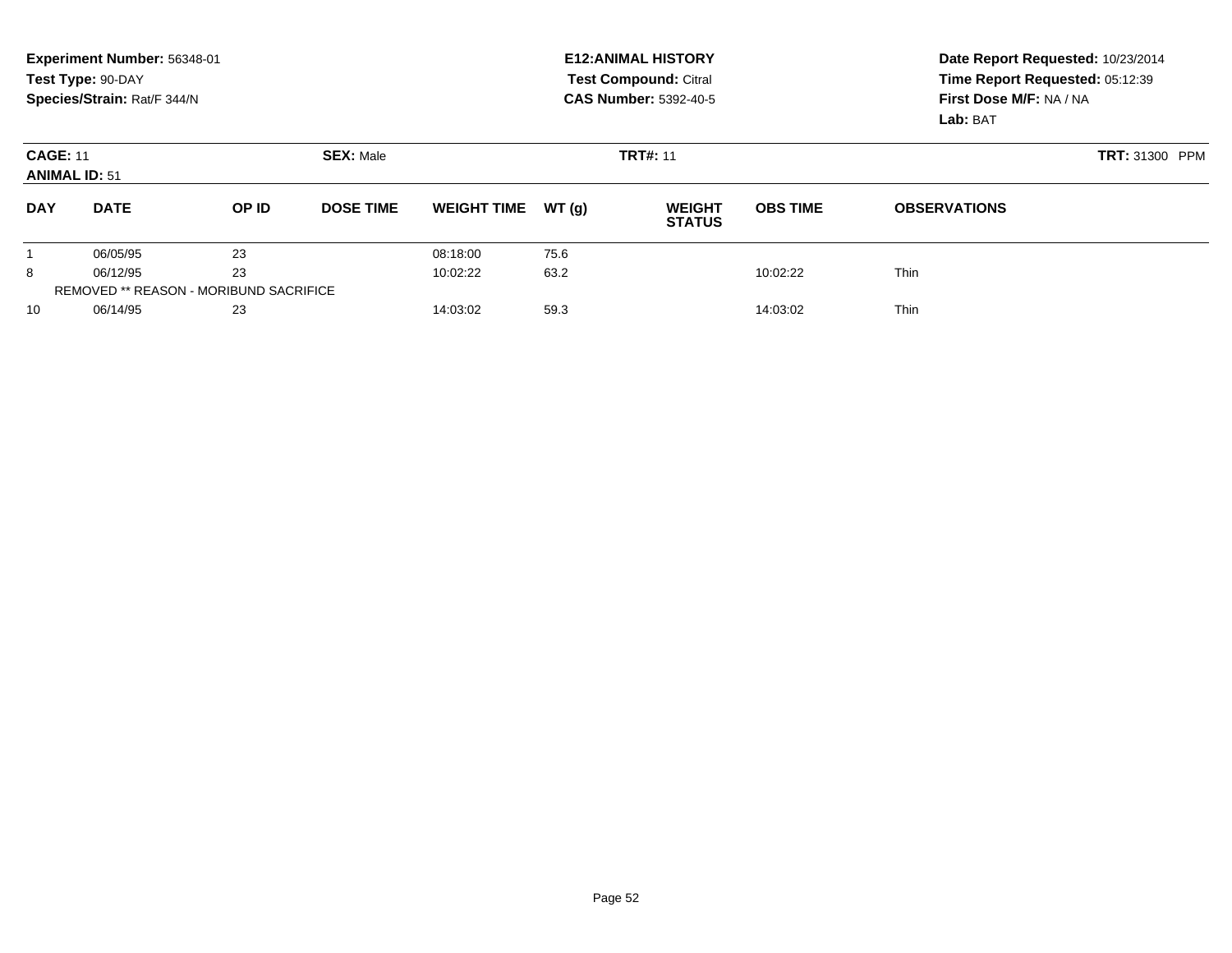|                                                             | Experiment Number: 56348-01<br>Test Type: 90-DAY<br>Species/Strain: Rat/F 344/N |       |                  |                    |       | <b>E12: ANIMAL HISTORY</b><br>Test Compound: Citral<br><b>CAS Number: 5392-40-5</b> | Date Report Requested: 10/23/2014<br>Time Report Requested: 05:12:39<br>First Dose M/F: NA / NA<br>Lab: BAT |                     |
|-------------------------------------------------------------|---------------------------------------------------------------------------------|-------|------------------|--------------------|-------|-------------------------------------------------------------------------------------|-------------------------------------------------------------------------------------------------------------|---------------------|
| <b>SEX: Male</b><br><b>CAGE: 11</b><br><b>ANIMAL ID: 52</b> |                                                                                 |       |                  |                    |       | <b>TRT#: 11</b>                                                                     | <b>TRT: 31300 PPM</b>                                                                                       |                     |
| <b>DAY</b>                                                  | <b>DATE</b>                                                                     | OP ID | <b>DOSE TIME</b> | <b>WEIGHT TIME</b> | WT(q) | <b>WEIGHT</b><br><b>STATUS</b>                                                      | <b>OBS TIME</b>                                                                                             | <b>OBSERVATIONS</b> |
|                                                             | 06/05/95                                                                        | 23    |                  | 08:18:00           | 81.7  |                                                                                     |                                                                                                             |                     |
| 8                                                           | 06/12/95                                                                        | 23    |                  | 10:02:22           | 68.4  |                                                                                     | 10:02:22                                                                                                    | <b>Thin</b>         |
| <b>REMOVED ** REASON - MORIBUND SACRIFICE</b>               |                                                                                 |       |                  |                    |       |                                                                                     |                                                                                                             |                     |
| 10                                                          | 06/14/95                                                                        | 23    |                  | 14:03:02           | 65.5  |                                                                                     | 14:03:02                                                                                                    | <b>Thin</b>         |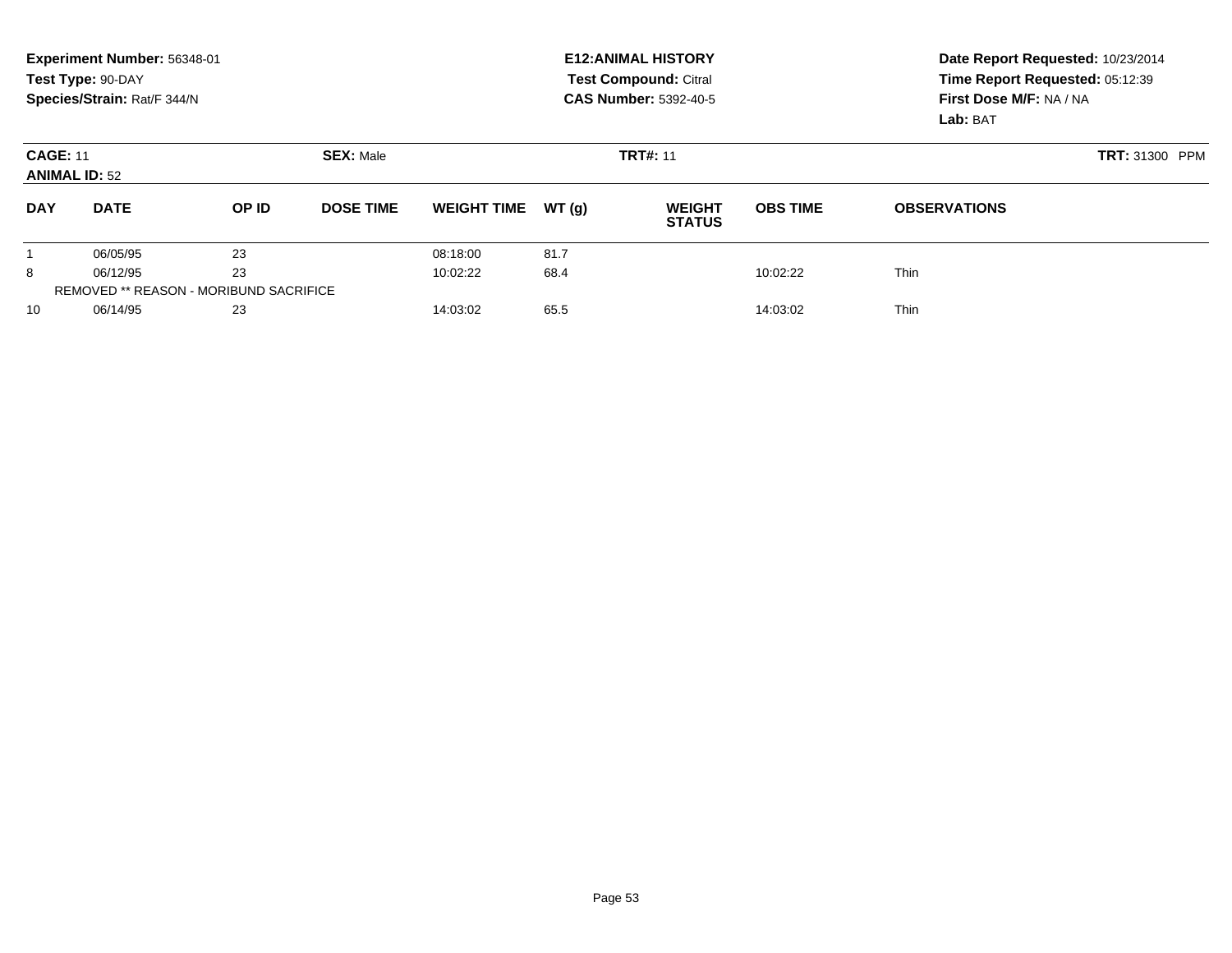|                                                             | Experiment Number: 56348-01<br>Test Type: 90-DAY<br>Species/Strain: Rat/F 344/N |          |                  |                    |          | <b>E12: ANIMAL HISTORY</b><br>Test Compound: Citral<br><b>CAS Number: 5392-40-5</b> | Date Report Requested: 10/23/2014<br>Time Report Requested: 05:12:39<br>First Dose M/F: NA / NA<br>Lab: BAT |                     |
|-------------------------------------------------------------|---------------------------------------------------------------------------------|----------|------------------|--------------------|----------|-------------------------------------------------------------------------------------|-------------------------------------------------------------------------------------------------------------|---------------------|
| <b>SEX: Male</b><br><b>CAGE: 11</b><br><b>ANIMAL ID: 53</b> |                                                                                 |          |                  |                    |          | <b>TRT#: 11</b>                                                                     | <b>TRT: 31300 PPM</b>                                                                                       |                     |
| <b>DAY</b>                                                  | <b>DATE</b>                                                                     | OP ID    | <b>DOSE TIME</b> | <b>WEIGHT TIME</b> | WT(q)    | <b>WEIGHT</b><br><b>STATUS</b>                                                      | <b>OBS TIME</b>                                                                                             | <b>OBSERVATIONS</b> |
|                                                             | 06/05/95                                                                        | 23       |                  | 08:18:00           | 85.0     |                                                                                     |                                                                                                             |                     |
| 8                                                           | 06/12/95                                                                        | 23       |                  | 10:02:22           | 64.5     |                                                                                     | 10:02:22                                                                                                    | <b>Thin</b>         |
| <b>REMOVED ** REASON - MORIBUND SACRIFICE</b>               |                                                                                 |          |                  |                    |          |                                                                                     |                                                                                                             |                     |
| 06/14/95<br>23<br>10                                        |                                                                                 | 14:03:02 | 69.6             |                    | 14:03:02 | <b>Thin</b>                                                                         |                                                                                                             |                     |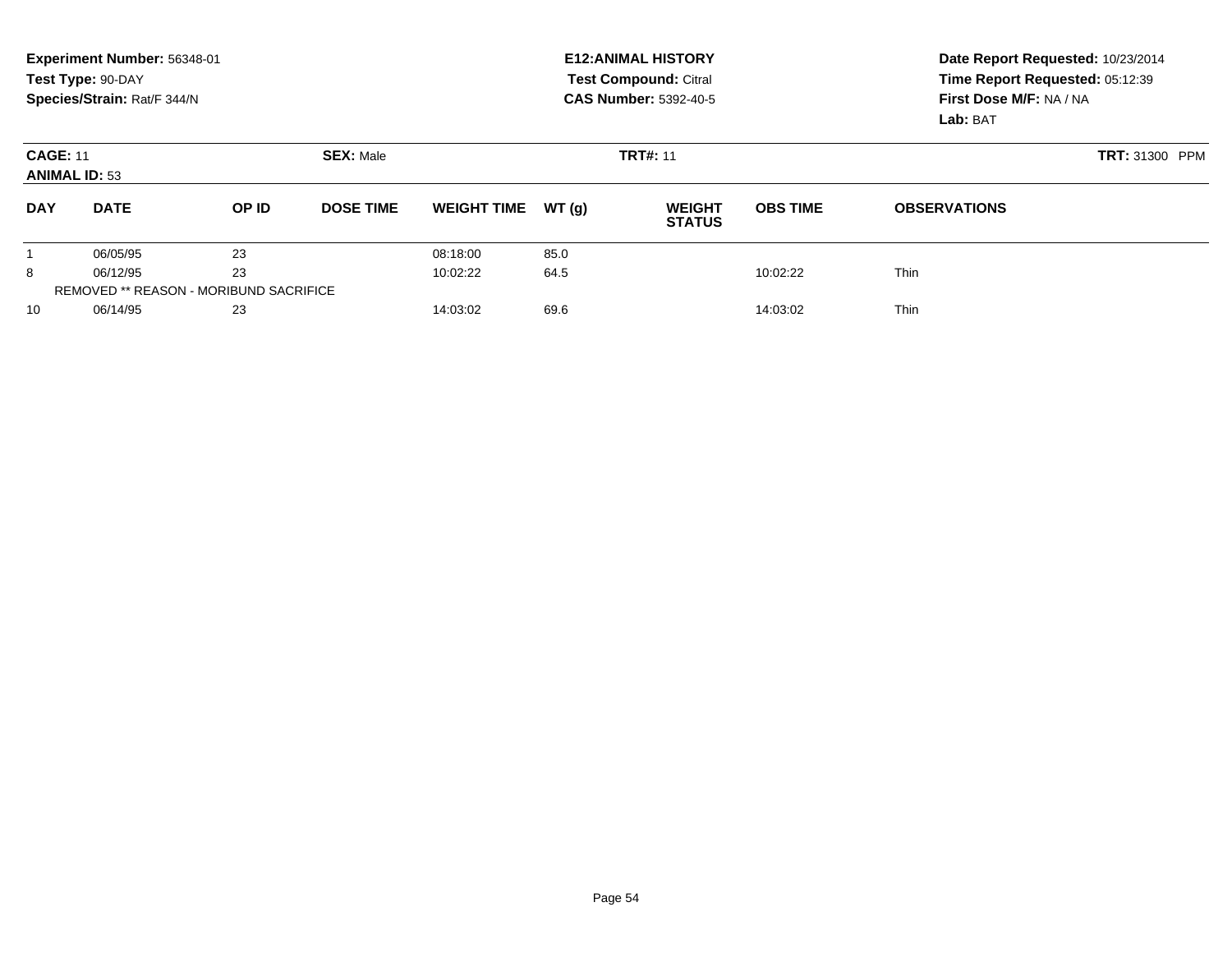|                                                             | Experiment Number: 56348-01<br>Test Type: 90-DAY<br>Species/Strain: Rat/F 344/N |       |                  |                    |       | <b>E12: ANIMAL HISTORY</b><br><b>Test Compound: Citral</b><br><b>CAS Number: 5392-40-5</b> | Date Report Requested: 10/23/2014<br>Time Report Requested: 05:12:39<br>First Dose M/F: NA / NA<br>Lab: BAT |                     |
|-------------------------------------------------------------|---------------------------------------------------------------------------------|-------|------------------|--------------------|-------|--------------------------------------------------------------------------------------------|-------------------------------------------------------------------------------------------------------------|---------------------|
| <b>SEX: Male</b><br><b>CAGE: 11</b><br><b>ANIMAL ID: 54</b> |                                                                                 |       |                  |                    |       | <b>TRT#: 11</b>                                                                            | <b>TRT: 31300 PPM</b>                                                                                       |                     |
| <b>DAY</b>                                                  | <b>DATE</b>                                                                     | OP ID | <b>DOSE TIME</b> | <b>WEIGHT TIME</b> | WT(q) | <b>WEIGHT</b><br><b>STATUS</b>                                                             | <b>OBS TIME</b>                                                                                             | <b>OBSERVATIONS</b> |
|                                                             | 06/05/95                                                                        | 23    |                  | 08:18:00           | 70.2  |                                                                                            |                                                                                                             |                     |
| 8                                                           | 06/12/95                                                                        | 23    |                  | 10:02:22           | 50.5  |                                                                                            | 10:02:22                                                                                                    | <b>Thin</b>         |
| <b>REMOVED ** REASON - MORIBUND SACRIFICE</b>               |                                                                                 |       |                  |                    |       |                                                                                            |                                                                                                             |                     |
| 10                                                          | 06/14/95                                                                        | 23    |                  | 14:03:02           | 52.4  |                                                                                            | 14:03:02                                                                                                    | <b>Thin</b>         |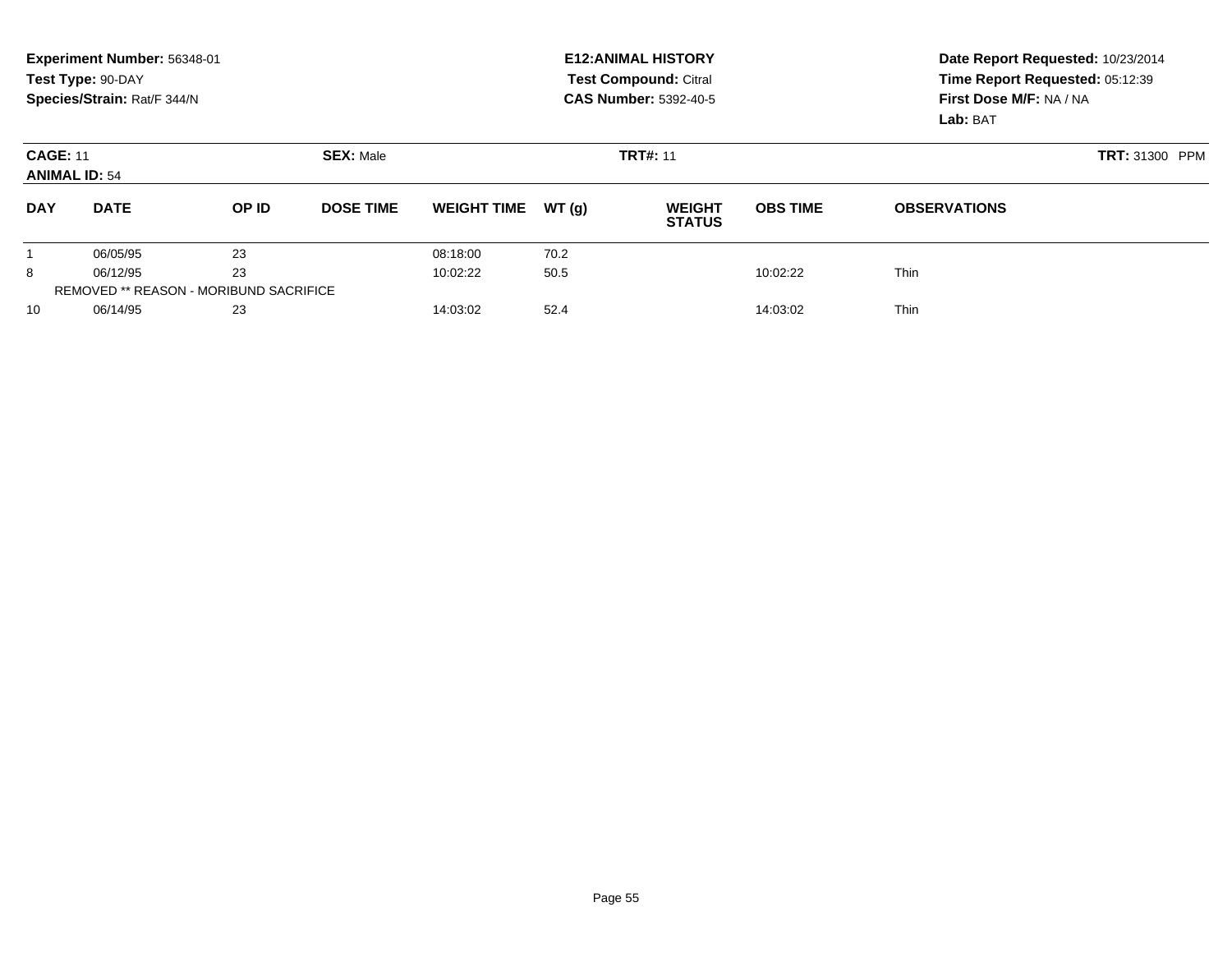|                                                             | Experiment Number: 56348-01<br>Test Type: 90-DAY<br>Species/Strain: Rat/F 344/N |          |                  |                    |       | <b>E12: ANIMAL HISTORY</b><br>Test Compound: Citral<br><b>CAS Number: 5392-40-5</b> | Date Report Requested: 10/23/2014<br>Time Report Requested: 05:12:39<br>First Dose M/F: NA / NA<br>Lab: BAT |                     |
|-------------------------------------------------------------|---------------------------------------------------------------------------------|----------|------------------|--------------------|-------|-------------------------------------------------------------------------------------|-------------------------------------------------------------------------------------------------------------|---------------------|
| <b>SEX: Male</b><br><b>CAGE: 11</b><br><b>ANIMAL ID: 55</b> |                                                                                 |          |                  |                    |       | <b>TRT#: 11</b>                                                                     | <b>TRT: 31300 PPM</b>                                                                                       |                     |
| <b>DAY</b>                                                  | <b>DATE</b>                                                                     | OP ID    | <b>DOSE TIME</b> | <b>WEIGHT TIME</b> | WT(q) | <b>WEIGHT</b><br><b>STATUS</b>                                                      | <b>OBS TIME</b>                                                                                             | <b>OBSERVATIONS</b> |
|                                                             | 06/05/95                                                                        | 23       |                  | 08:18:00           | 76.0  |                                                                                     |                                                                                                             |                     |
| 8                                                           | 06/12/95                                                                        | 23       |                  | 10:02:22           | 62.7  |                                                                                     | 10:02:22                                                                                                    | <b>Thin</b>         |
| <b>REMOVED ** REASON - MORIBUND SACRIFICE</b>               |                                                                                 |          |                  |                    |       |                                                                                     |                                                                                                             |                     |
| 06/14/95<br>23<br>10                                        |                                                                                 | 14:03:02 | 63.7<br>14:03:02 |                    |       | <b>Thin</b>                                                                         |                                                                                                             |                     |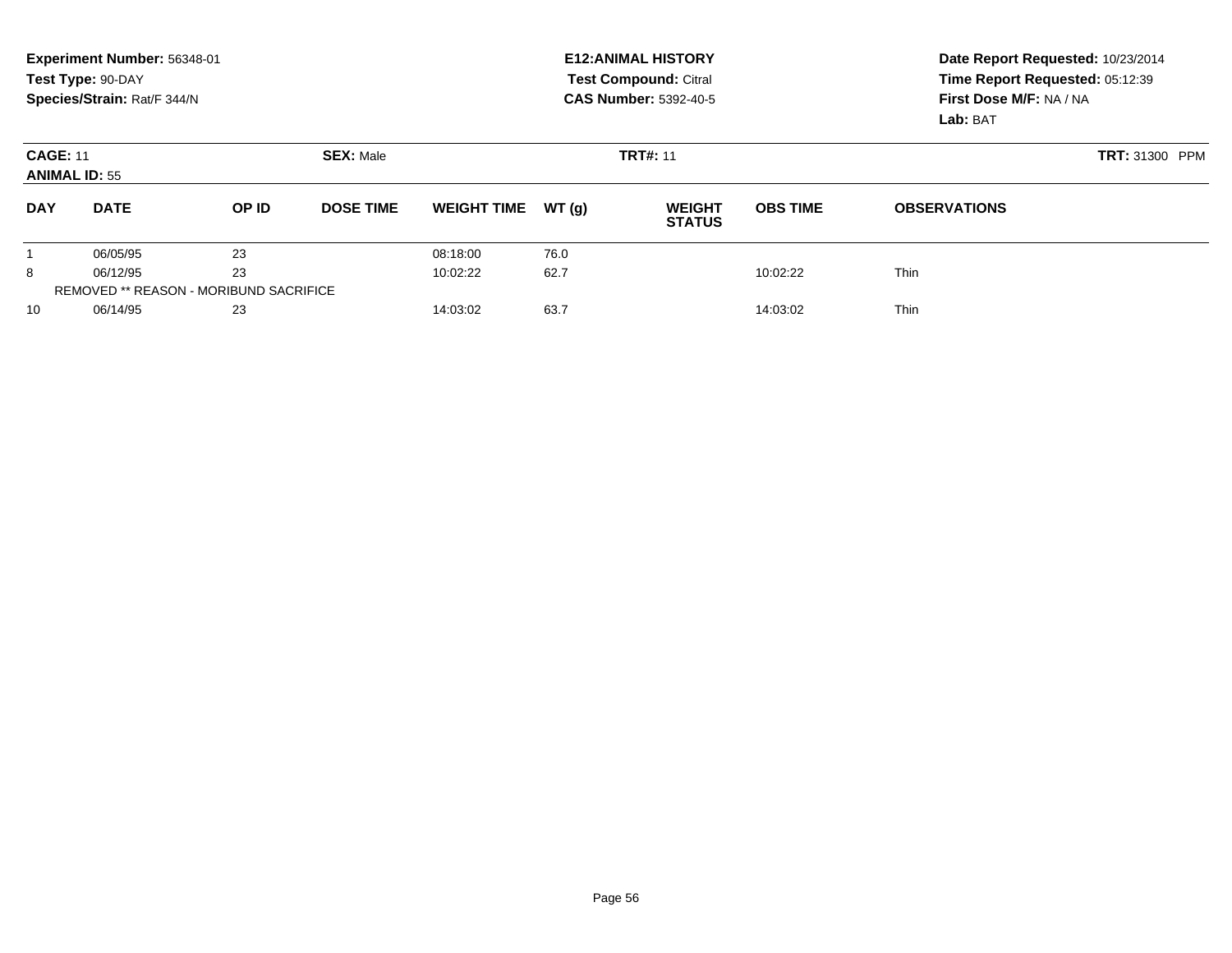|                                                             | Experiment Number: 56348-01<br>Test Type: 90-DAY<br>Species/Strain: Rat/F 344/N |       |                  |                    |       | <b>E12: ANIMAL HISTORY</b><br><b>Test Compound: Citral</b><br><b>CAS Number: 5392-40-5</b> | Date Report Requested: 10/23/2014<br>Time Report Requested: 05:12:39<br>First Dose M/F: NA / NA<br>Lab: BAT |                     |
|-------------------------------------------------------------|---------------------------------------------------------------------------------|-------|------------------|--------------------|-------|--------------------------------------------------------------------------------------------|-------------------------------------------------------------------------------------------------------------|---------------------|
| <b>SEX: Male</b><br><b>CAGE: 12</b><br><b>ANIMAL ID: 56</b> |                                                                                 |       |                  |                    |       | <b>TRT#: 11</b>                                                                            | <b>TRT: 31300 PPM</b>                                                                                       |                     |
| <b>DAY</b>                                                  | <b>DATE</b>                                                                     | OP ID | <b>DOSE TIME</b> | <b>WEIGHT TIME</b> | WT(q) | <b>WEIGHT</b><br><b>STATUS</b>                                                             | <b>OBS TIME</b>                                                                                             | <b>OBSERVATIONS</b> |
|                                                             | 06/05/95                                                                        | 23    |                  | 08:20:22           | 85.7  |                                                                                            |                                                                                                             |                     |
| 8                                                           | 06/12/95                                                                        | 23    |                  | 09:54:38           | 56.0  |                                                                                            | 09:54:38                                                                                                    | <b>Thin</b>         |
| <b>REMOVED ** REASON - MORIBUND SACRIFICE</b>               |                                                                                 |       |                  |                    |       |                                                                                            |                                                                                                             |                     |
| 10                                                          | 06/14/95                                                                        | 23    |                  | 13:57:38           | 56.1  |                                                                                            | 13:57:38                                                                                                    | <b>Thin</b>         |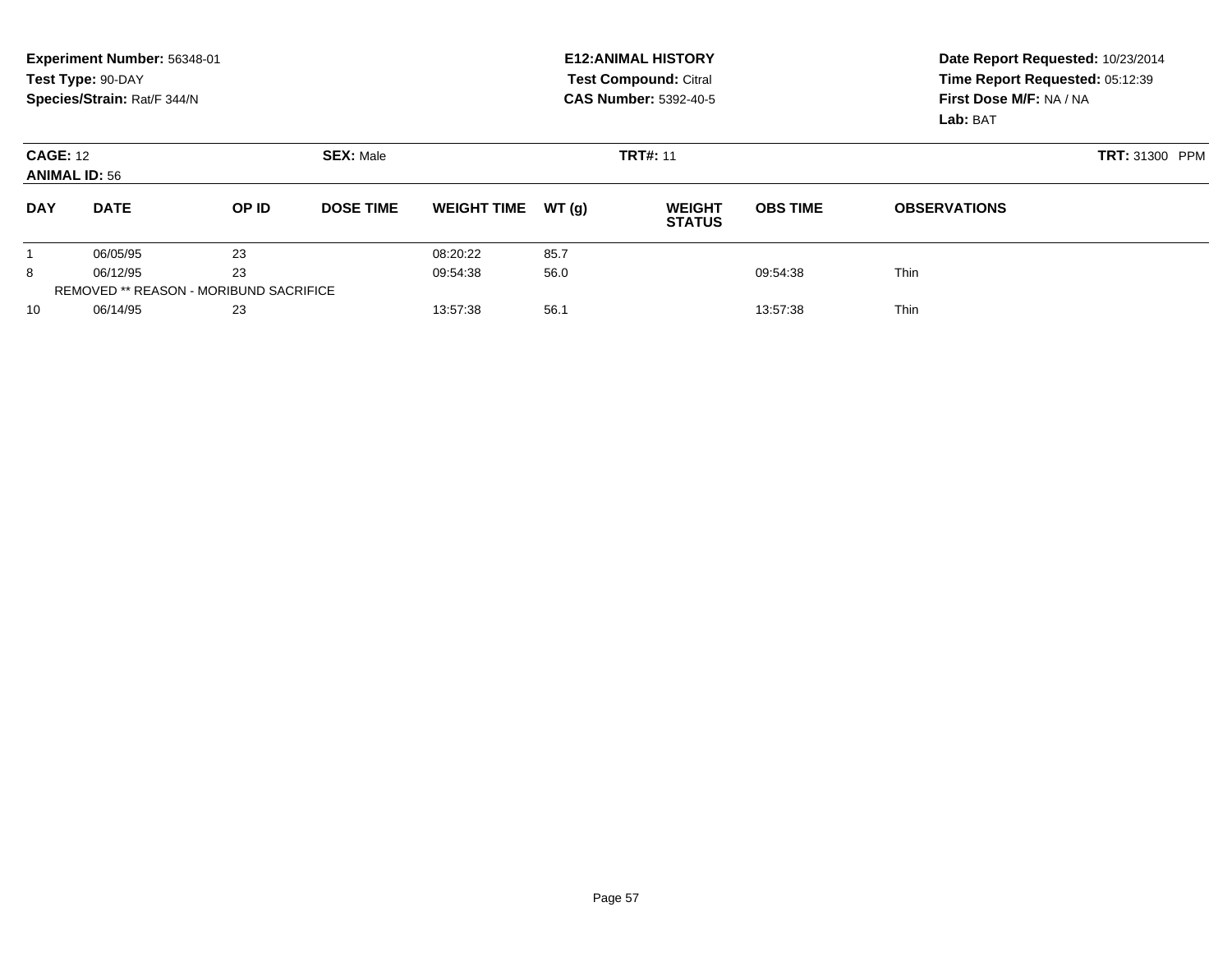|                                                             | Experiment Number: 56348-01<br>Test Type: 90-DAY<br>Species/Strain: Rat/F 344/N |                                               |                  |                    |                 | <b>E12: ANIMAL HISTORY</b><br><b>Test Compound: Citral</b><br><b>CAS Number: 5392-40-5</b> | Date Report Requested: 10/23/2014<br>Time Report Requested: 05:12:39<br>First Dose M/F: NA / NA<br>Lab: BAT |                     |  |
|-------------------------------------------------------------|---------------------------------------------------------------------------------|-----------------------------------------------|------------------|--------------------|-----------------|--------------------------------------------------------------------------------------------|-------------------------------------------------------------------------------------------------------------|---------------------|--|
| <b>SEX: Male</b><br><b>CAGE: 12</b><br><b>ANIMAL ID: 57</b> |                                                                                 |                                               |                  |                    | <b>TRT#: 11</b> | <b>TRT: 31300 PPM</b>                                                                      |                                                                                                             |                     |  |
| <b>DAY</b>                                                  | <b>DATE</b>                                                                     | OP ID                                         | <b>DOSE TIME</b> | <b>WEIGHT TIME</b> | WT(g)           | <b>WEIGHT</b><br><b>STATUS</b>                                                             | <b>OBS TIME</b>                                                                                             | <b>OBSERVATIONS</b> |  |
|                                                             | 06/05/95                                                                        | 23                                            |                  | 08:20:22           | 67.5            |                                                                                            |                                                                                                             |                     |  |
| 8                                                           | 06/12/95                                                                        | 23                                            |                  | 09:54:38           | 45.6            |                                                                                            | 09:54:38                                                                                                    | <b>Thin</b>         |  |
|                                                             |                                                                                 | <b>REMOVED ** REASON - MORIBUND SACRIFICE</b> |                  |                    |                 |                                                                                            |                                                                                                             |                     |  |
| 10                                                          | 06/14/95                                                                        | 30                                            |                  | 07:45:00           | 44.1            |                                                                                            | 07:45:00                                                                                                    | Lethargic<br>Thin   |  |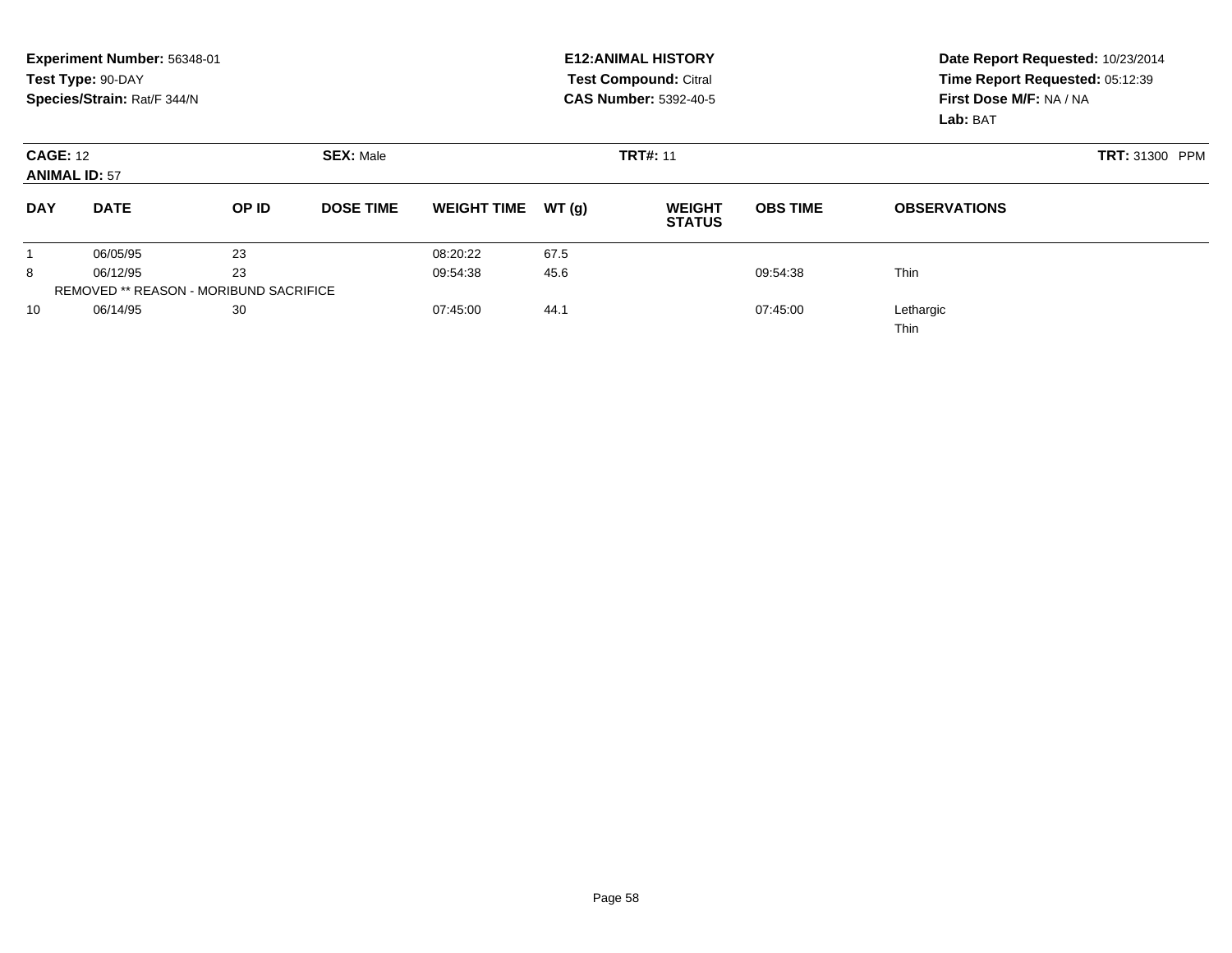|                                                             | Experiment Number: 56348-01<br>Test Type: 90-DAY<br>Species/Strain: Rat/F 344/N |       |                  |                    |       | <b>E12: ANIMAL HISTORY</b><br><b>Test Compound: Citral</b><br><b>CAS Number: 5392-40-5</b> | Date Report Requested: 10/23/2014<br>Time Report Requested: 05:12:39<br>First Dose M/F: NA / NA<br>Lab: BAT |                     |
|-------------------------------------------------------------|---------------------------------------------------------------------------------|-------|------------------|--------------------|-------|--------------------------------------------------------------------------------------------|-------------------------------------------------------------------------------------------------------------|---------------------|
| <b>SEX: Male</b><br><b>CAGE: 12</b><br><b>ANIMAL ID: 58</b> |                                                                                 |       |                  |                    |       | <b>TRT#: 11</b>                                                                            | <b>TRT: 31300 PPM</b>                                                                                       |                     |
| <b>DAY</b>                                                  | <b>DATE</b>                                                                     | OP ID | <b>DOSE TIME</b> | <b>WEIGHT TIME</b> | WT(q) | <b>WEIGHT</b><br><b>STATUS</b>                                                             | <b>OBS TIME</b>                                                                                             | <b>OBSERVATIONS</b> |
|                                                             | 06/05/95                                                                        | 23    |                  | 08:20:22           | 85.1  |                                                                                            |                                                                                                             |                     |
| 8                                                           | 06/12/95                                                                        | 23    |                  | 09:54:38           | 62.8  |                                                                                            | 09:54:38                                                                                                    | <b>Thin</b>         |
| <b>REMOVED ** REASON - MORIBUND SACRIFICE</b>               |                                                                                 |       |                  |                    |       |                                                                                            |                                                                                                             |                     |
| 10                                                          | 06/14/95                                                                        | 23    |                  | 13:57:38           | 66.3  |                                                                                            | 13:57:38                                                                                                    | <b>Thin</b>         |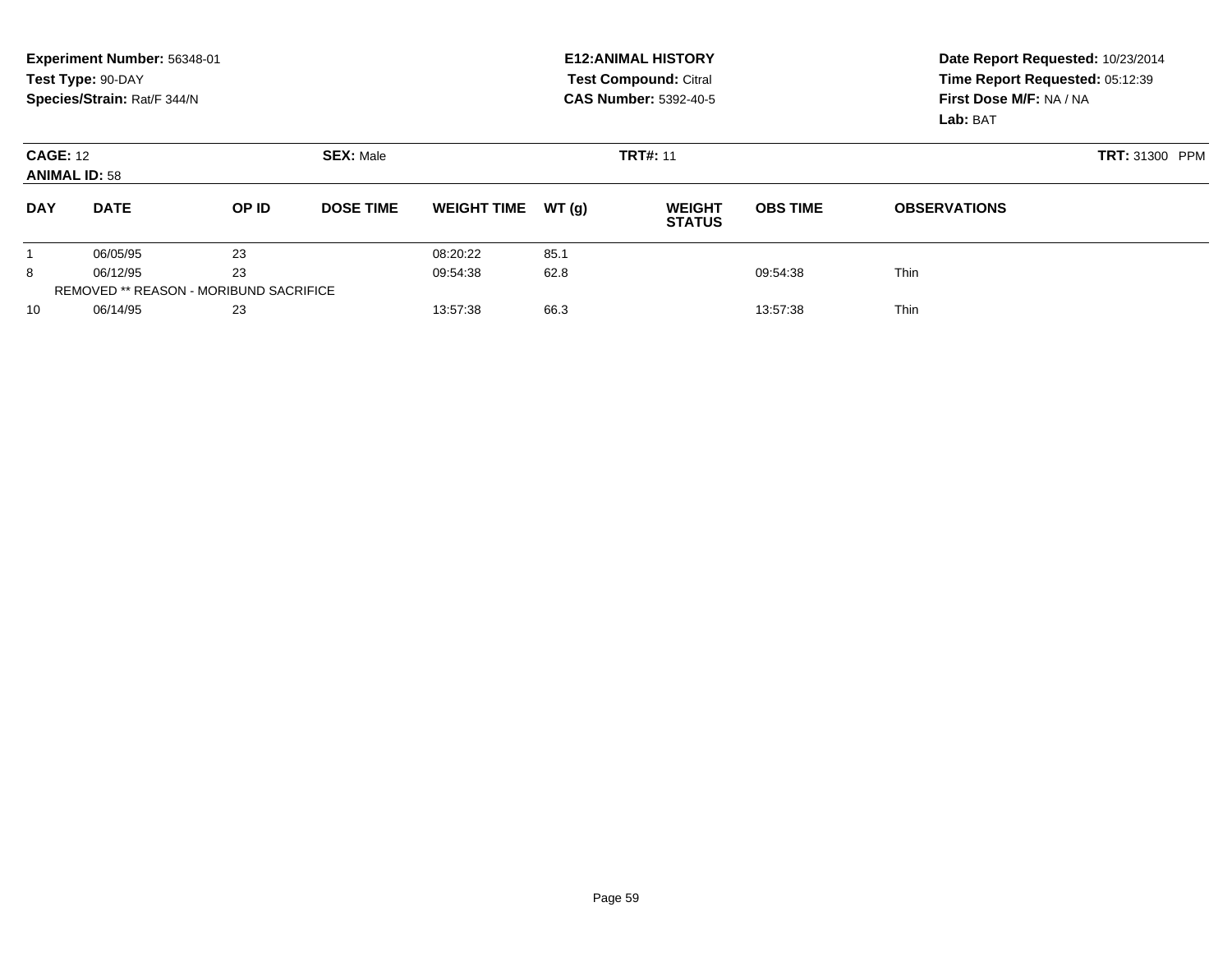|                                                             | Experiment Number: 56348-01<br>Test Type: 90-DAY<br>Species/Strain: Rat/F 344/N |       |                  |                    |       | <b>E12: ANIMAL HISTORY</b><br><b>Test Compound: Citral</b><br><b>CAS Number: 5392-40-5</b> | Date Report Requested: 10/23/2014<br>Time Report Requested: 05:12:39<br>First Dose M/F: NA / NA<br>Lab: BAT |                     |
|-------------------------------------------------------------|---------------------------------------------------------------------------------|-------|------------------|--------------------|-------|--------------------------------------------------------------------------------------------|-------------------------------------------------------------------------------------------------------------|---------------------|
| <b>SEX: Male</b><br><b>CAGE: 12</b><br><b>ANIMAL ID: 59</b> |                                                                                 |       |                  |                    |       | <b>TRT#: 11</b>                                                                            | <b>TRT: 31300 PPM</b>                                                                                       |                     |
| <b>DAY</b>                                                  | <b>DATE</b>                                                                     | OP ID | <b>DOSE TIME</b> | <b>WEIGHT TIME</b> | WT(q) | <b>WEIGHT</b><br><b>STATUS</b>                                                             | <b>OBS TIME</b>                                                                                             | <b>OBSERVATIONS</b> |
|                                                             | 06/05/95                                                                        | 23    |                  | 08:20:22           | 87.9  |                                                                                            |                                                                                                             |                     |
| 8                                                           | 06/12/95                                                                        | 23    |                  | 09:54:38           | 70.8  |                                                                                            | 09:54:38                                                                                                    | <b>Thin</b>         |
| <b>REMOVED ** REASON - MORIBUND SACRIFICE</b>               |                                                                                 |       |                  |                    |       |                                                                                            |                                                                                                             |                     |
| 10                                                          | 06/14/95                                                                        | 23    |                  | 13:57:38           | 71.7  |                                                                                            | 13:57:38                                                                                                    | <b>Thin</b>         |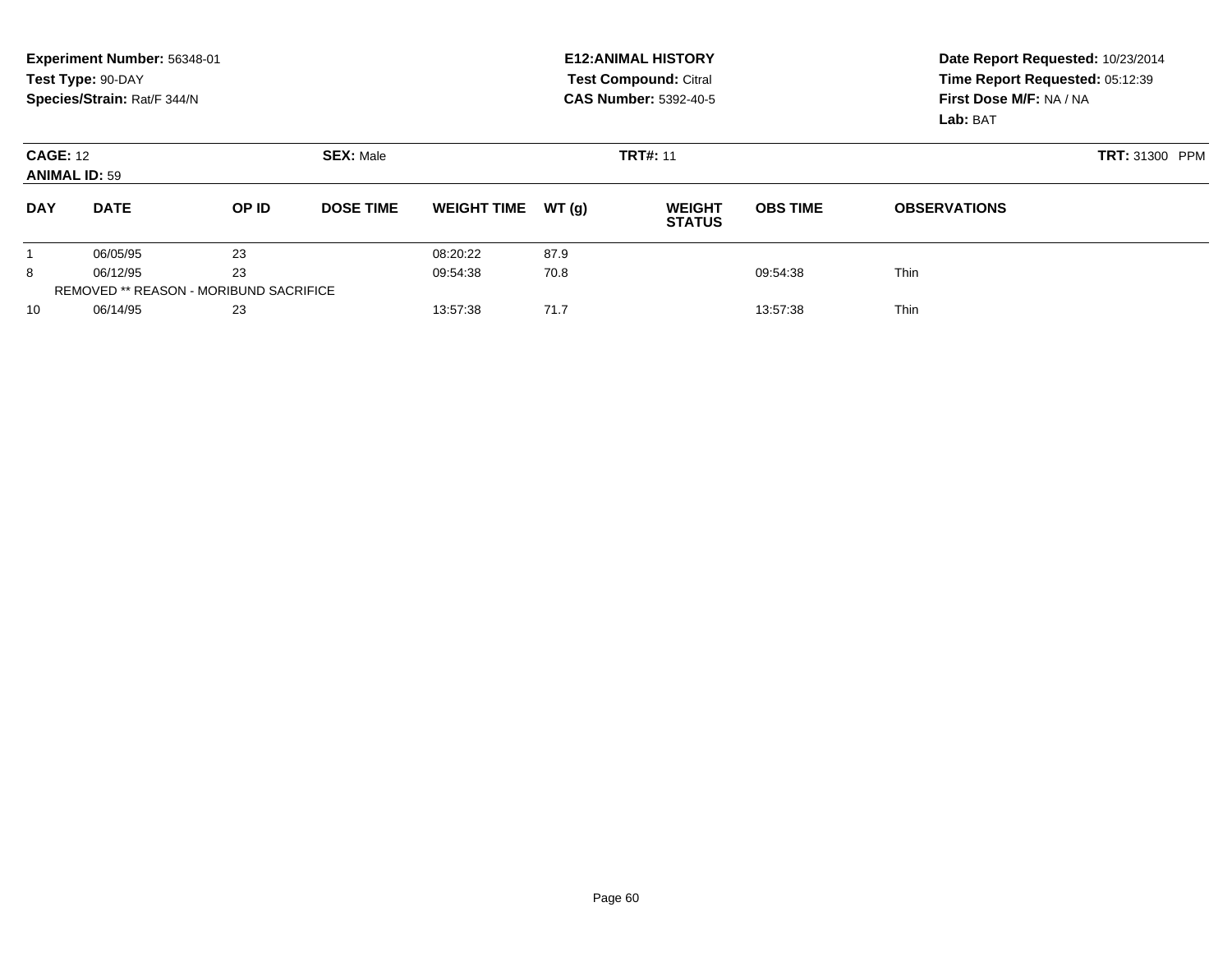|                                         | Experiment Number: 56348-01<br>Test Type: 90-DAY<br>Species/Strain: Rat/F 344/N |                                               |                  |                    |       | <b>E12: ANIMAL HISTORY</b><br><b>Test Compound: Citral</b><br><b>CAS Number: 5392-40-5</b> |                 | Date Report Requested: 10/23/2014<br>Time Report Requested: 05:12:39<br>First Dose M/F: NA / NA<br>Lab: BAT |  |  |
|-----------------------------------------|---------------------------------------------------------------------------------|-----------------------------------------------|------------------|--------------------|-------|--------------------------------------------------------------------------------------------|-----------------|-------------------------------------------------------------------------------------------------------------|--|--|
| <b>CAGE: 12</b><br><b>ANIMAL ID: 60</b> |                                                                                 |                                               | <b>SEX: Male</b> |                    |       | <b>TRT#: 11</b>                                                                            |                 | <b>TRT: 31300 PPM</b>                                                                                       |  |  |
| <b>DAY</b>                              | <b>DATE</b>                                                                     | OP ID                                         | <b>DOSE TIME</b> | <b>WEIGHT TIME</b> | WT(q) | <b>WEIGHT</b><br><b>STATUS</b>                                                             | <b>OBS TIME</b> | <b>OBSERVATIONS</b>                                                                                         |  |  |
|                                         | 06/05/95                                                                        | 23                                            |                  | 08:20:22           | 89.8  |                                                                                            |                 |                                                                                                             |  |  |
| 8                                       | 06/12/95                                                                        | 23                                            |                  | 09:54:38           | 66.3  |                                                                                            | 09:54:38        | <b>Thin</b>                                                                                                 |  |  |
|                                         |                                                                                 | <b>REMOVED ** REASON - MORIBUND SACRIFICE</b> |                  |                    |       |                                                                                            |                 |                                                                                                             |  |  |
| 10                                      | 06/14/95                                                                        | 23                                            |                  | 13:57:38           | 70.3  |                                                                                            | 13:57:38        | <b>Thin</b>                                                                                                 |  |  |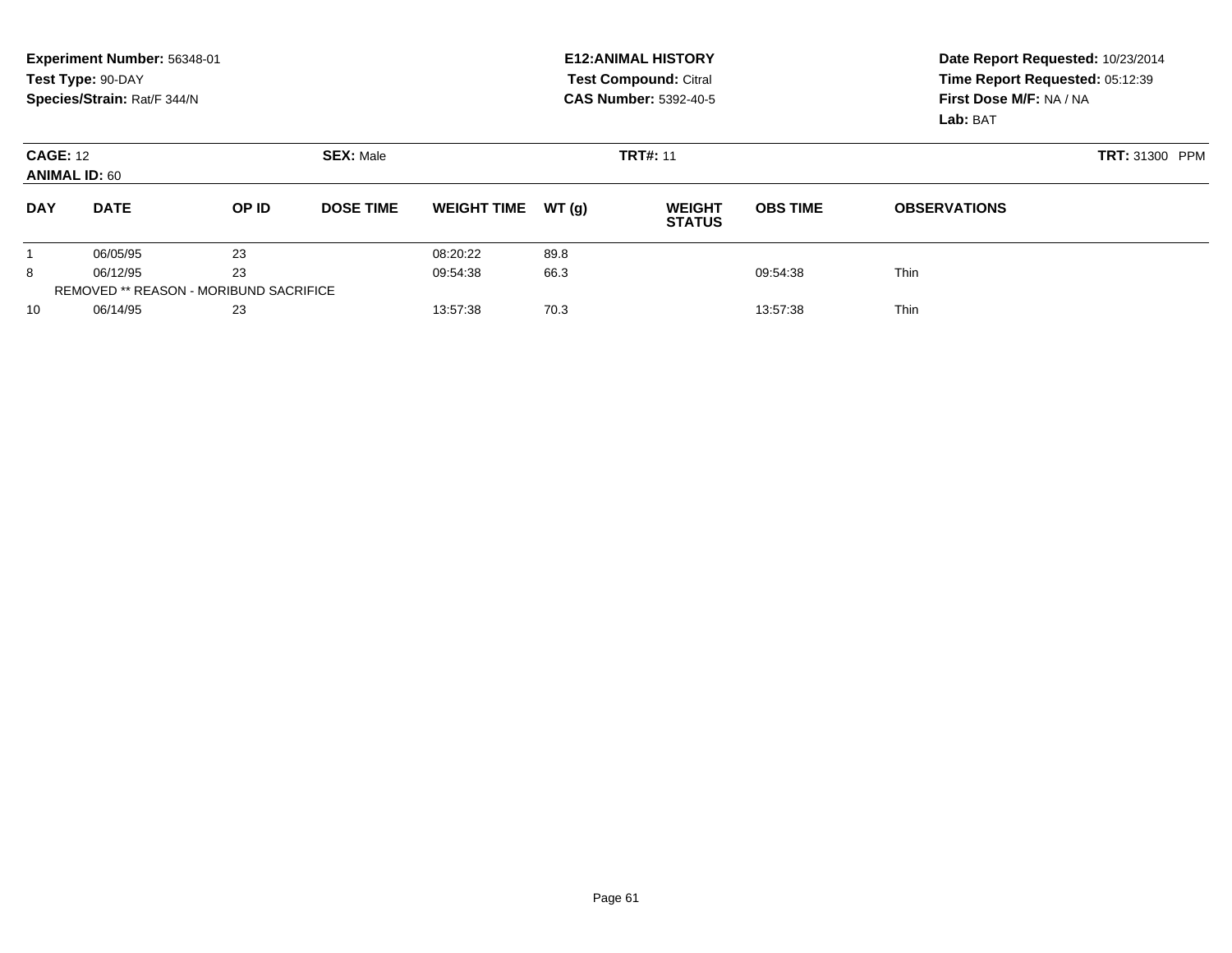### **E12:ANIMAL HISTORY Test Compound:** Citral **CAS Number:** 5392-40-5

|              | <b>CAGE: 13</b><br><b>ANIMAL ID: 61</b> |                                        | <b>SEX: Female</b> |                    |       | <b>TRT#: 2</b>                 | <b>TRT: UNTREAT CONTROL</b> |                     |  |
|--------------|-----------------------------------------|----------------------------------------|--------------------|--------------------|-------|--------------------------------|-----------------------------|---------------------|--|
| <b>DAY</b>   | <b>DATE</b>                             | OP ID                                  | <b>DOSE TIME</b>   | <b>WEIGHT TIME</b> | WT(g) | <b>WEIGHT</b><br><b>STATUS</b> | <b>OBS TIME</b>             | <b>OBSERVATIONS</b> |  |
| $\mathbf{1}$ | 06/06/95                                | 23                                     |                    | 08:12:48           | 80.6  |                                |                             |                     |  |
| 8            | 06/13/95                                | 23                                     |                    | 09:31:46           | 99.3  |                                | 09:31:46                    | Unremarkable        |  |
| 15           | 06/20/95                                | 23                                     |                    | 09:22:22           | 120.6 |                                | 09:22:22                    | Unremarkable        |  |
| 22           | 06/27/95                                | 23                                     |                    | 10:51:04           | 134.6 |                                | 10:51:04                    | Unremarkable        |  |
| 29           | 07/04/95                                | 75                                     |                    | 08:00:48           | 141.0 |                                | 08:00:48                    | Unremarkable        |  |
| 36           | 07/11/95                                | 23                                     |                    | 08:46:10           | 155.2 |                                | 08:46:10                    | Unremarkable        |  |
| 43           | 07/18/95                                | 23                                     |                    | 08:26:48           | 160.6 |                                | 08:26:48                    | Unremarkable        |  |
| 50           | 07/25/95                                | 23                                     |                    | 08:28:36           | 170.7 |                                | 08:28:36                    | Unremarkable        |  |
| 57           | 08/01/95                                | 23                                     |                    | 09:17:26           | 172.5 |                                | 09:17:26                    | Unremarkable        |  |
| 64           | 08/08/95                                | 23                                     |                    | 09:16:00           | 181.8 |                                | 09:16:00                    | Unremarkable        |  |
| 71           | 08/15/95                                | 23                                     |                    | 09:02:58           | 187.4 |                                | 09:02:58                    | Unremarkable        |  |
| 78           | 08/22/95                                | 23                                     |                    | 08:16:42           | 191.0 |                                | 08:16:42                    | Unremarkable        |  |
| 85           | 08/29/95                                | 23                                     |                    | 08:27:46           | 198.3 |                                | 08:27:46                    | Unremarkable        |  |
|              |                                         | REMOVED ** REASON - TERMINAL SACRIFICE |                    |                    |       |                                |                             |                     |  |
| 93           | 09/06/95                                | 23                                     |                    | 06:36:42           | 200.9 |                                | 06:36:42                    | Unremarkable        |  |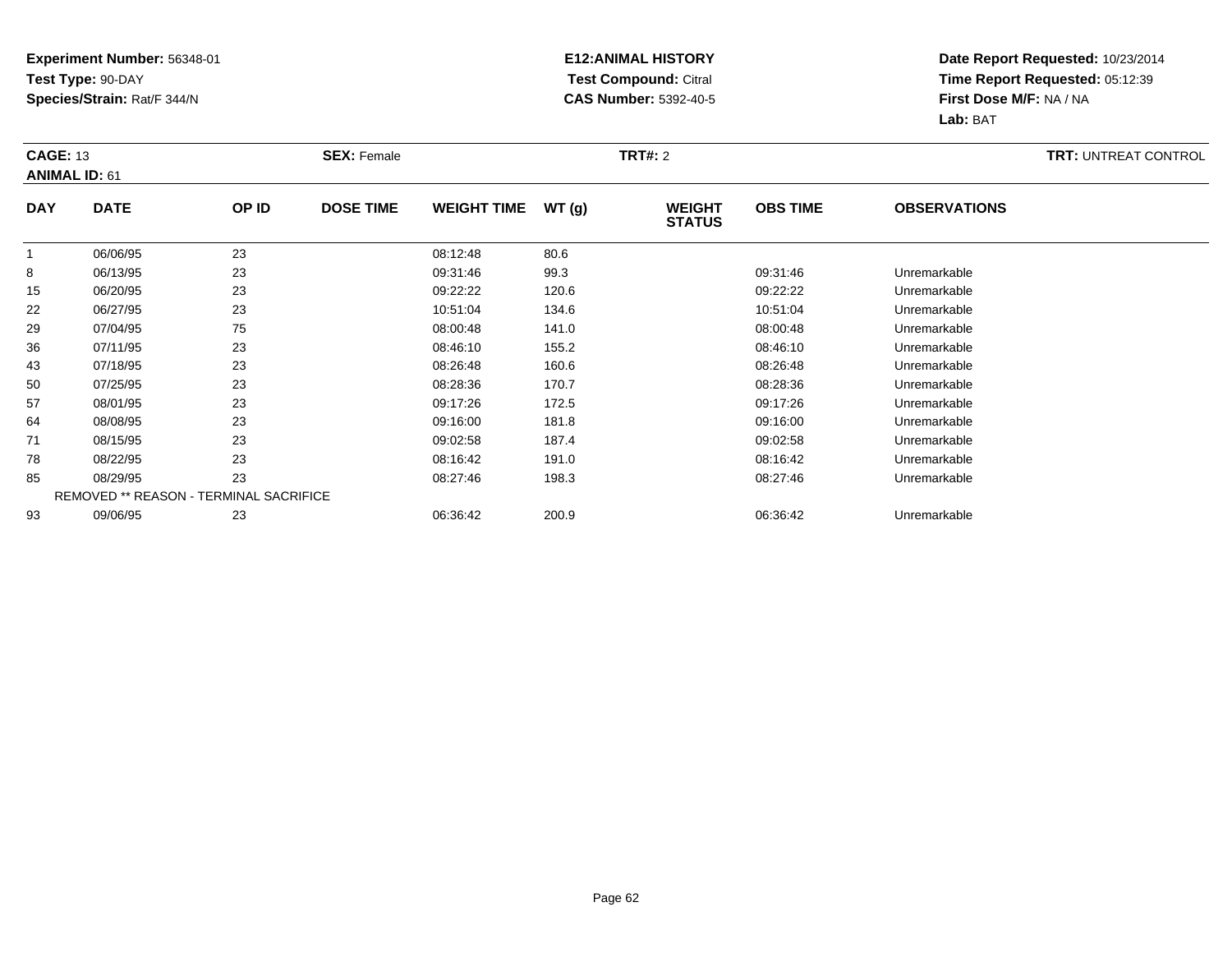### **E12:ANIMAL HISTORY Test Compound:** Citral **CAS Number:** 5392-40-5

|              | <b>CAGE: 13</b><br><b>ANIMAL ID: 62</b> |       | <b>SEX: Female</b> |                    |       | <b>TRT#: 2</b>                 | <b>TRT: UNTREAT CONTROL</b> |                     |  |
|--------------|-----------------------------------------|-------|--------------------|--------------------|-------|--------------------------------|-----------------------------|---------------------|--|
| <b>DAY</b>   | <b>DATE</b>                             | OP ID | <b>DOSE TIME</b>   | <b>WEIGHT TIME</b> | WT(g) | <b>WEIGHT</b><br><b>STATUS</b> | <b>OBS TIME</b>             | <b>OBSERVATIONS</b> |  |
| $\mathbf{1}$ | 06/06/95                                | 23    |                    | 08:12:48           | 85.2  |                                |                             |                     |  |
| 8            | 06/13/95                                | 23    |                    | 09:31:46           | 107.7 |                                | 09:31:46                    | Unremarkable        |  |
| 15           | 06/20/95                                | 23    |                    | 09:22:22           | 129.2 |                                | 09:22:22                    | Unremarkable        |  |
| 22           | 06/27/95                                | 23    |                    | 10:51:04           | 147.1 |                                | 10:51:04                    | Unremarkable        |  |
| 29           | 07/04/95                                | 75    |                    | 08:00:48           | 162.7 |                                | 08:00:48                    | Unremarkable        |  |
| 36           | 07/11/95                                | 23    |                    | 08:46:10           | 163.9 |                                | 08:46:10                    | Unremarkable        |  |
| 43           | 07/18/95                                | 23    |                    | 08:26:48           | 178.6 |                                | 08:26:48                    | Unremarkable        |  |
| 50           | 07/25/95                                | 23    |                    | 08:28:36           | 181.3 |                                | 08:28:36                    | Unremarkable        |  |
| 57           | 08/01/95                                | 23    |                    | 09:17:26           | 189.6 |                                | 09:17:26                    | Unremarkable        |  |
| 64           | 08/08/95                                | 23    |                    | 09:16:00           | 195.6 |                                | 09:16:00                    | Unremarkable        |  |
| 71           | 08/15/95                                | 23    |                    | 09:02:58           | 199.5 |                                | 09:02:58                    | Unremarkable        |  |
| 78           | 08/22/95                                | 23    |                    | 08:16:42           | 205.1 |                                | 08:16:42                    | Unremarkable        |  |
| 85           | 08/29/95                                | 23    |                    | 08:27:46           | 207.2 |                                | 08:27:46                    | Unremarkable        |  |
|              | REMOVED ** REASON - TERMINAL SACRIFICE  |       |                    |                    |       |                                |                             |                     |  |
| 93           | 09/06/95                                | 23    |                    | 06:36:42           | 212.3 |                                | 06:36:42                    | Unremarkable        |  |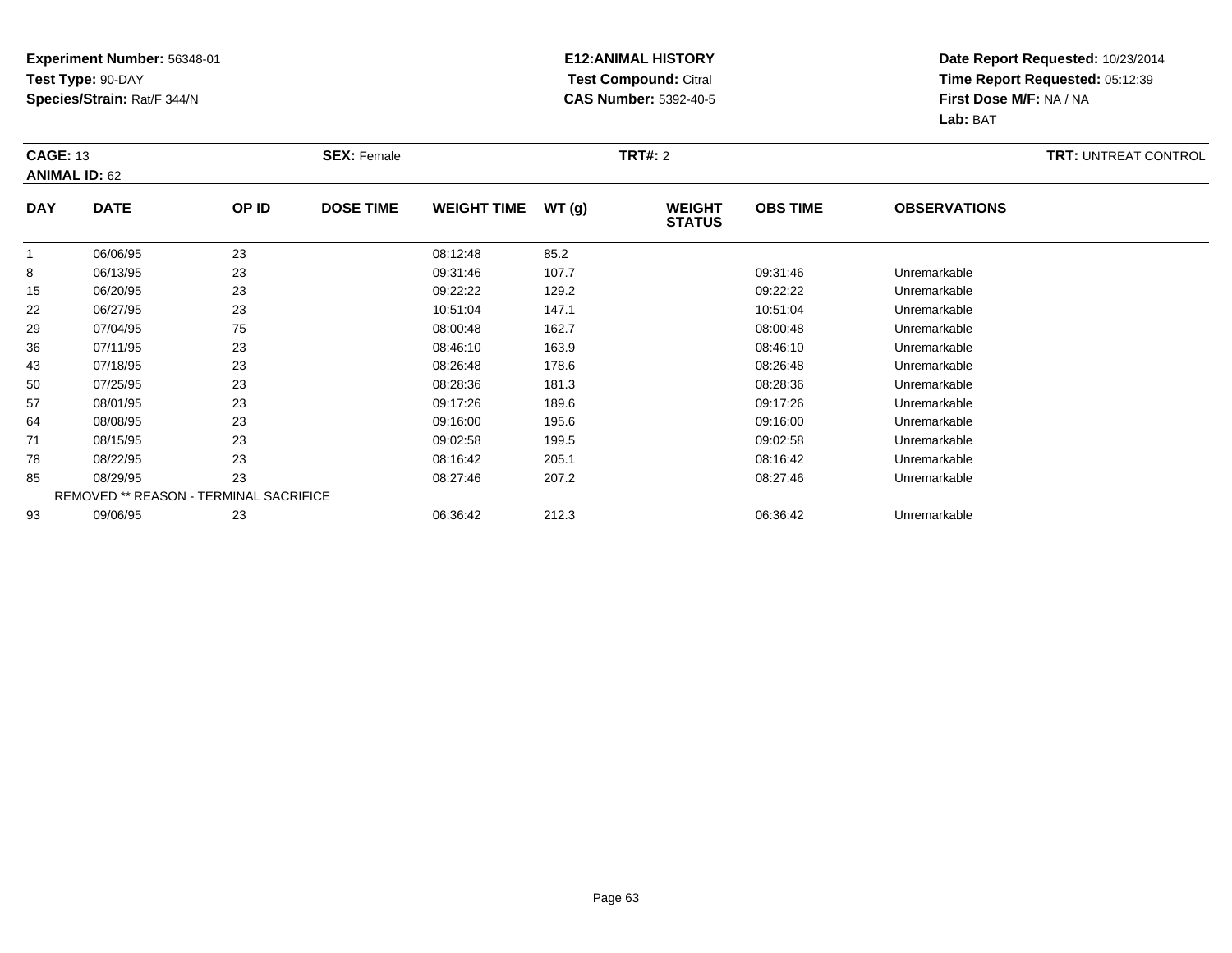### **E12:ANIMAL HISTORY Test Compound:** Citral **CAS Number:** 5392-40-5

|              | <b>CAGE: 13</b><br><b>ANIMAL ID: 63</b> |       | <b>SEX: Female</b> |                    |       | <b>TRT#: 2</b>                 | <b>TRT: UNTREAT CONTROL</b> |                     |  |
|--------------|-----------------------------------------|-------|--------------------|--------------------|-------|--------------------------------|-----------------------------|---------------------|--|
| <b>DAY</b>   | <b>DATE</b>                             | OP ID | <b>DOSE TIME</b>   | <b>WEIGHT TIME</b> | WT(g) | <b>WEIGHT</b><br><b>STATUS</b> | <b>OBS TIME</b>             | <b>OBSERVATIONS</b> |  |
| $\mathbf{1}$ | 06/06/95                                | 23    |                    | 08:12:48           | 98.2  |                                |                             |                     |  |
| 8            | 06/13/95                                | 23    |                    | 09:31:46           | 115.1 |                                | 09:31:46                    | Unremarkable        |  |
| 15           | 06/20/95                                | 23    |                    | 09:22:22           | 136.8 |                                | 09:22:22                    | Unremarkable        |  |
| 22           | 06/27/95                                | 23    |                    | 10:51:04           | 146.1 |                                | 10:51:04                    | Unremarkable        |  |
| 29           | 07/04/95                                | 75    |                    | 08:00:48           | 166.1 |                                | 08:00:48                    | Unremarkable        |  |
| 36           | 07/11/95                                | 23    |                    | 08:46:10           | 171.7 |                                | 08:46:10                    | Unremarkable        |  |
| 43           | 07/18/95                                | 23    |                    | 08:26:48           | 179.8 |                                | 08:26:48                    | Unremarkable        |  |
| 50           | 07/25/95                                | 23    |                    | 08:28:36           | 180.5 |                                | 08:28:36                    | Unremarkable        |  |
| 57           | 08/01/95                                | 23    |                    | 09:17:26           | 186.6 |                                | 09:17:26                    | Unremarkable        |  |
| 64           | 08/08/95                                | 23    |                    | 09:16:00           | 195.5 |                                | 09:16:00                    | Unremarkable        |  |
| 71           | 08/15/95                                | 23    |                    | 09:02:58           | 200.4 |                                | 09:02:58                    | Unremarkable        |  |
| 78           | 08/22/95                                | 23    |                    | 08:16:42           | 202.8 |                                | 08:16:42                    | Unremarkable        |  |
| 85           | 08/29/95                                | 23    |                    | 08:27:46           | 206.5 |                                | 08:27:46                    | Unremarkable        |  |
|              | REMOVED ** REASON - TERMINAL SACRIFICE  |       |                    |                    |       |                                |                             |                     |  |
| 93           | 09/06/95                                | 23    |                    | 06:36:42           | 213.4 |                                | 06:36:42                    | Unremarkable        |  |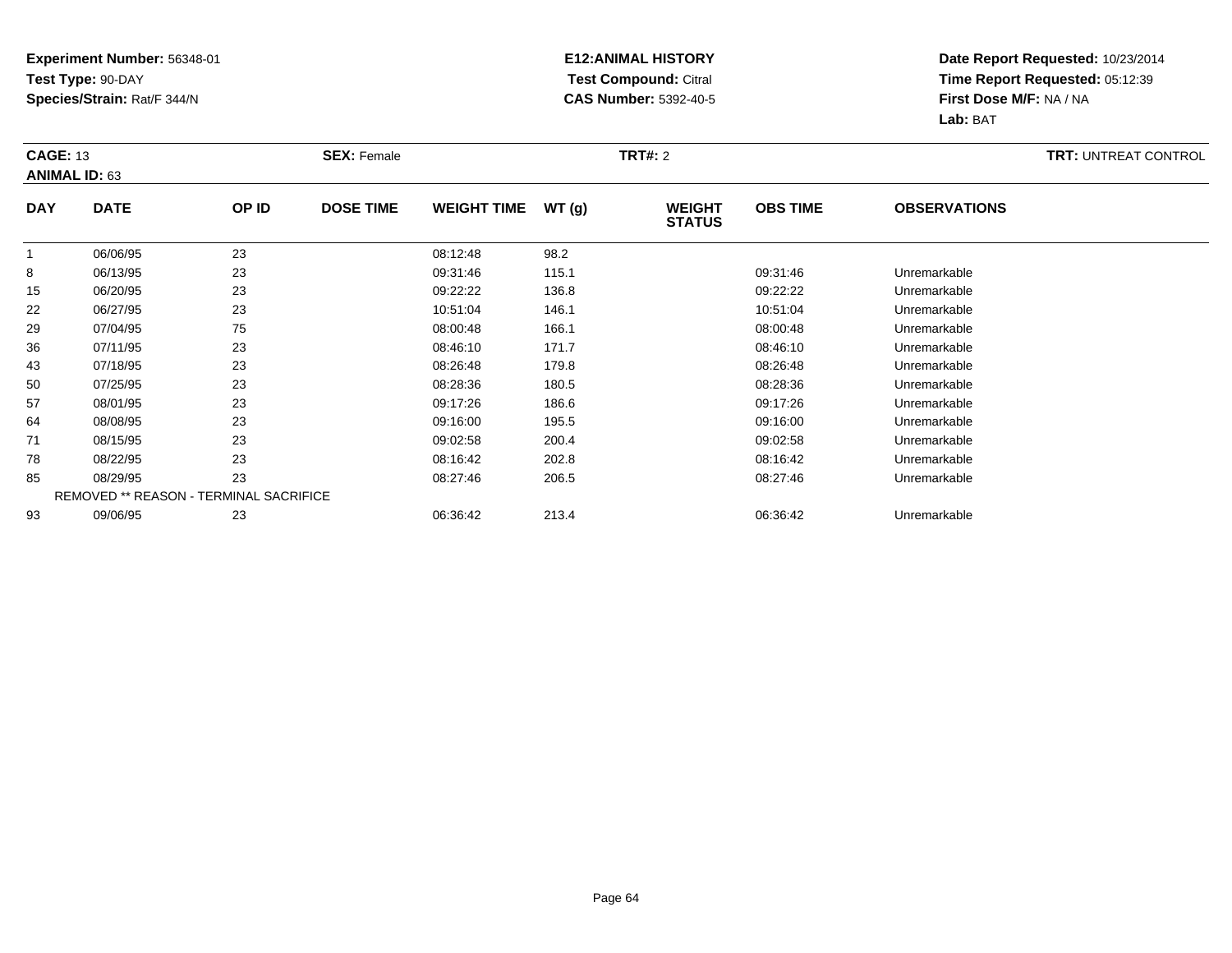### **E12:ANIMAL HISTORY Test Compound:** Citral **CAS Number:** 5392-40-5

|              | <b>CAGE: 13</b><br><b>ANIMAL ID: 64</b> |       | <b>SEX: Female</b> |                    |       | <b>TRT#:</b> 2                 | <b>TRT: UNTREAT CONTROL</b> |                     |  |
|--------------|-----------------------------------------|-------|--------------------|--------------------|-------|--------------------------------|-----------------------------|---------------------|--|
| <b>DAY</b>   | <b>DATE</b>                             | OP ID | <b>DOSE TIME</b>   | <b>WEIGHT TIME</b> | WT(g) | <b>WEIGHT</b><br><b>STATUS</b> | <b>OBS TIME</b>             | <b>OBSERVATIONS</b> |  |
| $\mathbf{1}$ | 06/06/95                                | 23    |                    | 08:12:48           | 69.5  |                                |                             |                     |  |
| 8            | 06/13/95                                | 23    |                    | 09:31:46           | 92.6  |                                | 09:31:46                    | Unremarkable        |  |
| 15           | 06/20/95                                | 23    |                    | 09:22:22           | 115.4 |                                | 09:22:22                    | Unremarkable        |  |
| 22           | 06/27/95                                | 23    |                    | 10:51:04           | 130.7 |                                | 10:51:04                    | Unremarkable        |  |
| 29           | 07/04/95                                | 75    |                    | 08:00:48           | 146.0 |                                | 08:00:48                    | Unremarkable        |  |
| 36           | 07/11/95                                | 23    |                    | 08:46:10           | 147.3 |                                | 08:46:10                    | Unremarkable        |  |
| 43           | 07/18/95                                | 23    |                    | 08:26:48           | 160.3 |                                | 08:26:48                    | Unremarkable        |  |
| 50           | 07/25/95                                | 23    |                    | 08:28:36           | 166.2 |                                | 08:28:36                    | Unremarkable        |  |
| 57           | 08/01/95                                | 23    |                    | 09:17:26           | 169.3 |                                | 09:17:26                    | Unremarkable        |  |
| 64           | 08/08/95                                | 23    |                    | 09:16:00           | 173.1 |                                | 09:16:00                    | Unremarkable        |  |
| 71           | 08/15/95                                | 23    |                    | 09:02:58           | 182.6 |                                | 09:02:58                    | Unremarkable        |  |
| 78           | 08/22/95                                | 23    |                    | 08:16:42           | 184.9 |                                | 08:16:42                    | Unremarkable        |  |
| 85           | 08/29/95                                | 23    |                    | 08:27:46           | 187.3 |                                | 08:27:46                    | Unremarkable        |  |
|              | REMOVED ** REASON - TERMINAL SACRIFICE  |       |                    |                    |       |                                |                             |                     |  |
| 93           | 09/06/95                                | 23    |                    | 06:36:42           | 189.5 |                                | 06:36:42                    | Unremarkable        |  |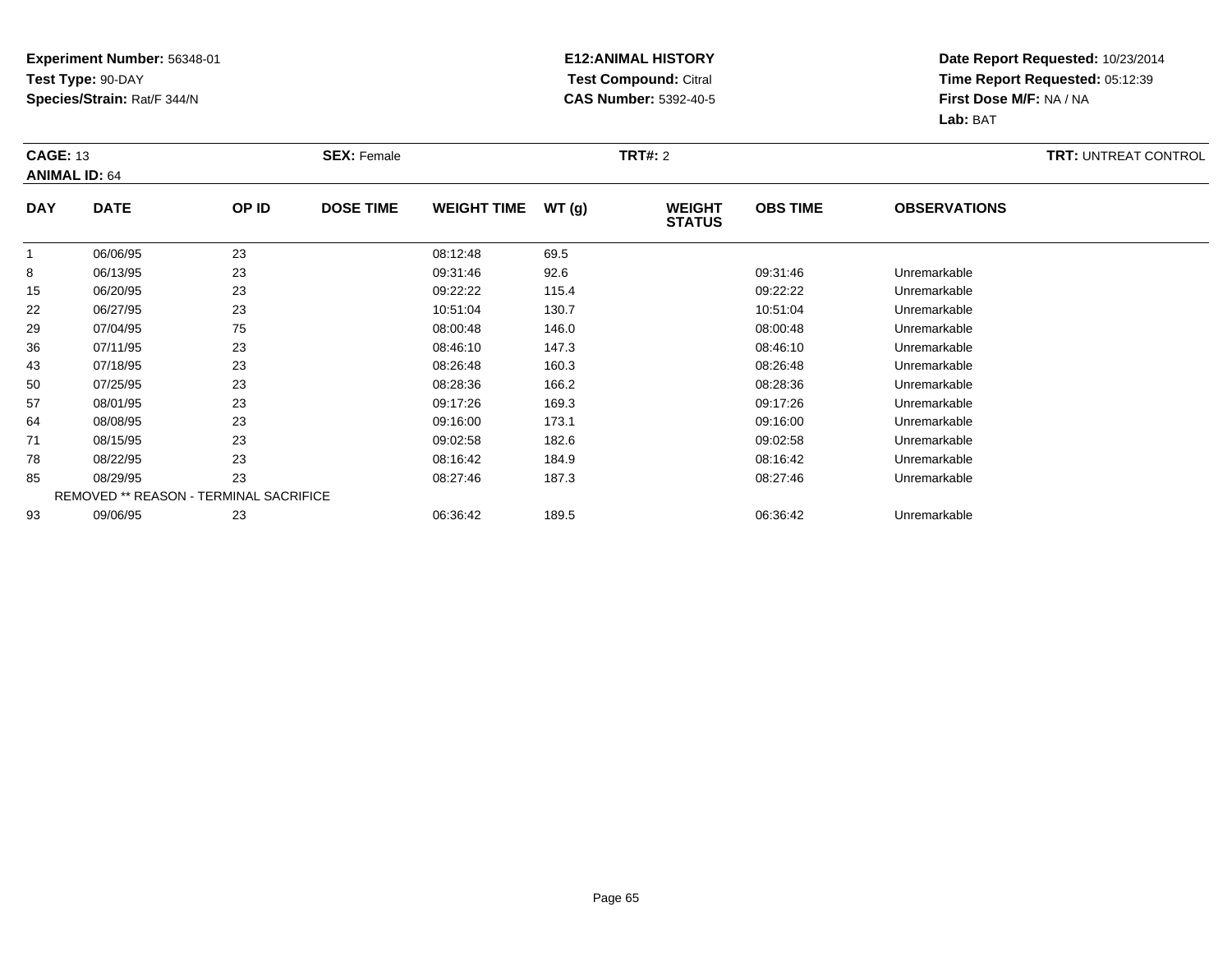### **E12:ANIMAL HISTORY Test Compound:** Citral **CAS Number:** 5392-40-5

| <b>CAGE: 13</b><br><b>ANIMAL ID: 65</b> |                                        |       | <b>SEX: Female</b> |                    |       | <b>TRT#: 2</b>                 |                 |                     | <b>TRT: UNTREAT CONTROL</b> |
|-----------------------------------------|----------------------------------------|-------|--------------------|--------------------|-------|--------------------------------|-----------------|---------------------|-----------------------------|
| <b>DAY</b>                              | <b>DATE</b>                            | OP ID | <b>DOSE TIME</b>   | <b>WEIGHT TIME</b> | WT(g) | <b>WEIGHT</b><br><b>STATUS</b> | <b>OBS TIME</b> | <b>OBSERVATIONS</b> |                             |
| $\mathbf{1}$                            | 06/06/95                               | 23    |                    | 08:12:48           | 94.6  |                                |                 |                     |                             |
| 8                                       | 06/13/95                               | 23    |                    | 09:31:46           | 114.7 |                                | 09:31:46        | Unremarkable        |                             |
| 15                                      | 06/20/95                               | 23    |                    | 09:22:22           | 136.0 |                                | 09:22:22        | Unremarkable        |                             |
| 22                                      | 06/27/95                               | 23    |                    | 10:51:04           | 146.5 |                                | 10:51:04        | Unremarkable        |                             |
| 29                                      | 07/04/95                               | 75    |                    | 08:00:48           | 165.4 |                                | 08:00:48        | Unremarkable        |                             |
| 36                                      | 07/11/95                               | 23    |                    | 08:46:10           | 169.2 |                                | 08:46:10        | Unremarkable        |                             |
| 43                                      | 07/18/95                               | 23    |                    | 08:26:48           | 173.9 |                                | 08:26:48        | Unremarkable        |                             |
| 50                                      | 07/25/95                               | 23    |                    | 08:28:36           | 182.0 |                                | 08:28:36        | Unremarkable        |                             |
| 57                                      | 08/01/95                               | 23    |                    | 09:17:26           | 185.2 |                                | 09:17:26        | Unremarkable        |                             |
| 64                                      | 08/08/95                               | 23    |                    | 09:16:00           | 188.6 |                                | 09:16:00        | Unremarkable        |                             |
| 71                                      | 08/15/95                               | 23    |                    | 09:02:58           | 197.4 |                                | 09:02:58        | Unremarkable        |                             |
| 78                                      | 08/22/95                               | 23    |                    | 08:16:42           | 200.0 |                                | 08:16:42        | Unremarkable        |                             |
| 85                                      | 08/29/95                               | 23    |                    | 08:27:46           | 210.8 |                                | 08:27:46        | Unremarkable        |                             |
|                                         | REMOVED ** REASON - TERMINAL SACRIFICE |       |                    |                    |       |                                |                 |                     |                             |
| 93                                      | 09/06/95                               | 23    |                    | 06:36:42           | 207.2 |                                | 06:36:42        | Unremarkable        |                             |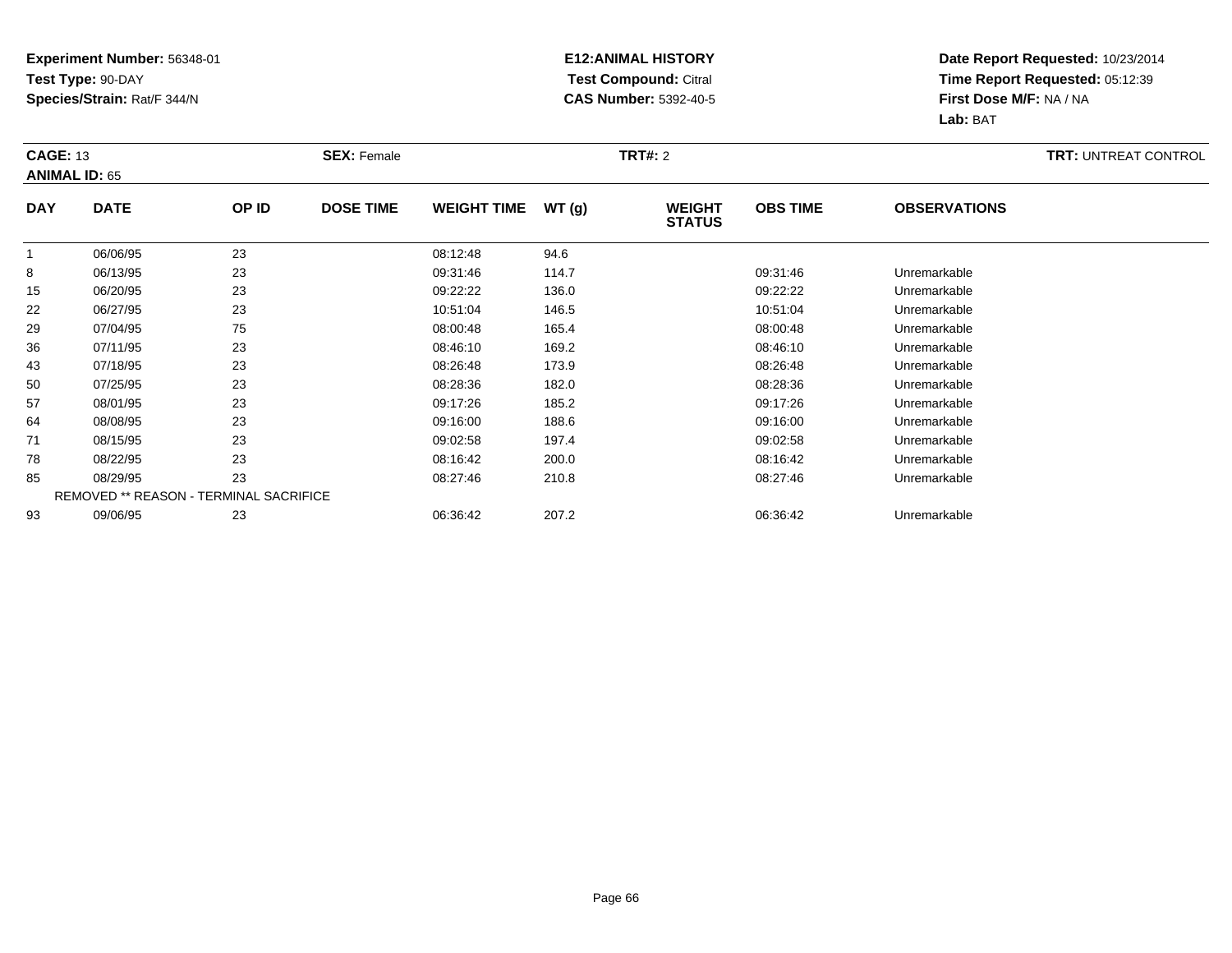### **E12:ANIMAL HISTORY Test Compound:** Citral **CAS Number:** 5392-40-5

|              | <b>CAGE: 14</b><br><b>ANIMAL ID: 66</b> |       | <b>SEX: Female</b> |                    |       | <b>TRT#: 2</b>                 | <b>TRT: UNTREAT CONTROL</b> |                     |  |
|--------------|-----------------------------------------|-------|--------------------|--------------------|-------|--------------------------------|-----------------------------|---------------------|--|
| <b>DAY</b>   | <b>DATE</b>                             | OP ID | <b>DOSE TIME</b>   | <b>WEIGHT TIME</b> | WT(g) | <b>WEIGHT</b><br><b>STATUS</b> | <b>OBS TIME</b>             | <b>OBSERVATIONS</b> |  |
| $\mathbf{1}$ | 06/06/95                                | 23    |                    | 08:14:52           | 90.1  |                                |                             |                     |  |
| 8            | 06/13/95                                | 23    |                    | 09:35:26           | 109.3 |                                | 09:35:26                    | Unremarkable        |  |
| 15           | 06/20/95                                | 23    |                    | 09:18:30           | 136.5 |                                | 09:18:30                    | Unremarkable        |  |
| 22           | 06/27/95                                | 23    |                    | 10:54:02           | 151.5 |                                | 10:54:02                    | Unremarkable        |  |
| 29           | 07/04/95                                | 75    |                    | 08:03:38           | 169.1 |                                | 08:03:38                    | Unremarkable        |  |
| 36           | 07/11/95                                | 23    |                    | 08:48:50           | 175.4 |                                | 08:48:50                    | Unremarkable        |  |
| 43           | 07/18/95                                | 23    |                    | 08:23:38           | 185.9 |                                | 08:23:38                    | Unremarkable        |  |
| 50           | 07/25/95                                | 23    |                    | 08:31:54           | 187.2 |                                | 08:31:54                    | Unremarkable        |  |
| 57           | 08/01/95                                | 23    |                    | 09:20:28           | 191.5 |                                | 09:20:28                    | Unremarkable        |  |
| 64           | 08/08/95                                | 23    |                    | 09:19:18           | 198.1 |                                | 09:19:18                    | Unremarkable        |  |
| 71           | 08/15/95                                | 23    |                    | 09:05:30           | 198.2 |                                | 09:05:30                    | Unremarkable        |  |
| 78           | 08/22/95                                | 23    |                    | 08:19:18           | 202.0 |                                | 08:19:18                    | Unremarkable        |  |
| 85           | 08/29/95                                | 23    |                    | 08:30:58           | 201.2 |                                | 08:30:58                    | Unremarkable        |  |
|              | REMOVED ** REASON - TERMINAL SACRIFICE  |       |                    |                    |       |                                |                             |                     |  |
| 93           | 09/06/95                                | 23    |                    | 06:41:16           | 210.4 |                                | 06:41:16                    | Unremarkable        |  |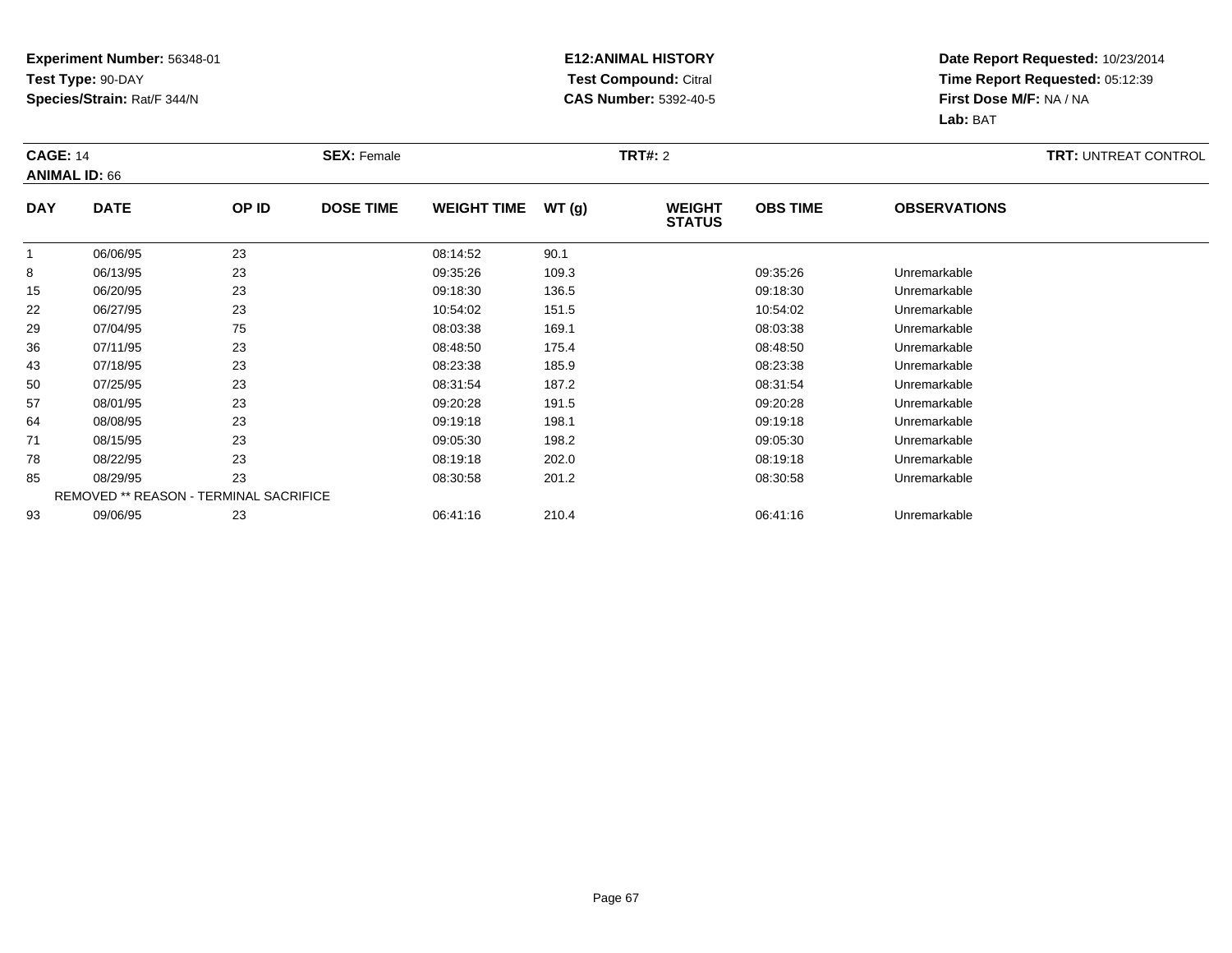### **E12:ANIMAL HISTORY Test Compound:** Citral **CAS Number:** 5392-40-5

|            | <b>CAGE: 14</b><br><b>ANIMAL ID: 67</b> |       | <b>SEX: Female</b> |                    |       | <b>TRT#: 2</b>                 | <b>TRT: UNTREAT CONTROL</b> |                     |  |
|------------|-----------------------------------------|-------|--------------------|--------------------|-------|--------------------------------|-----------------------------|---------------------|--|
| <b>DAY</b> | <b>DATE</b>                             | OP ID | <b>DOSE TIME</b>   | <b>WEIGHT TIME</b> | WT(g) | <b>WEIGHT</b><br><b>STATUS</b> | <b>OBS TIME</b>             | <b>OBSERVATIONS</b> |  |
|            | 06/06/95                                | 23    |                    | 08:14:52           | 71.3  |                                |                             |                     |  |
| 8          | 06/13/95                                | 23    |                    | 09:35:26           | 92.0  |                                | 09:35:26                    | Unremarkable        |  |
| 15         | 06/20/95                                | 23    |                    | 09:18:30           | 114.0 |                                | 09:18:30                    | Unremarkable        |  |
| 22         | 06/27/95                                | 23    |                    | 10:54:02           | 133.7 |                                | 10:54:02                    | Unremarkable        |  |
| 29         | 07/04/95                                | 75    |                    | 08:03:38           | 145.0 |                                | 08:03:38                    | Unremarkable        |  |
| 36         | 07/11/95                                | 23    |                    | 08:48:50           | 158.0 |                                | 08:48:50                    | Unremarkable        |  |
| 43         | 07/18/95                                | 23    |                    | 08:23:38           | 162.0 |                                | 08:23:38                    | Unremarkable        |  |
| 50         | 07/25/95                                | 23    |                    | 08:31:54           | 169.0 |                                | 08:31:54                    | Unremarkable        |  |
| 57         | 08/01/95                                | 23    |                    | 09:20:28           | 176.0 |                                | 09:20:28                    | Unremarkable        |  |
| 64         | 08/08/95                                | 23    |                    | 09:19:18           | 184.5 |                                | 09:19:18                    | Unremarkable        |  |
| 71         | 08/15/95                                | 23    |                    | 09:05:30           | 187.1 |                                | 09:05:30                    | Unremarkable        |  |
| 78         | 08/22/95                                | 23    |                    | 08:19:18           | 190.5 |                                | 08:19:18                    | Unremarkable        |  |
| 85         | 08/29/95                                | 23    |                    | 08:30:58           | 197.0 |                                | 08:30:58                    | Unremarkable        |  |
|            | REMOVED ** REASON - TERMINAL SACRIFICE  |       |                    |                    |       |                                |                             |                     |  |
| 93         | 09/06/95                                | 23    |                    | 06:41:16           | 199.8 |                                | 06:41:16                    | Unremarkable        |  |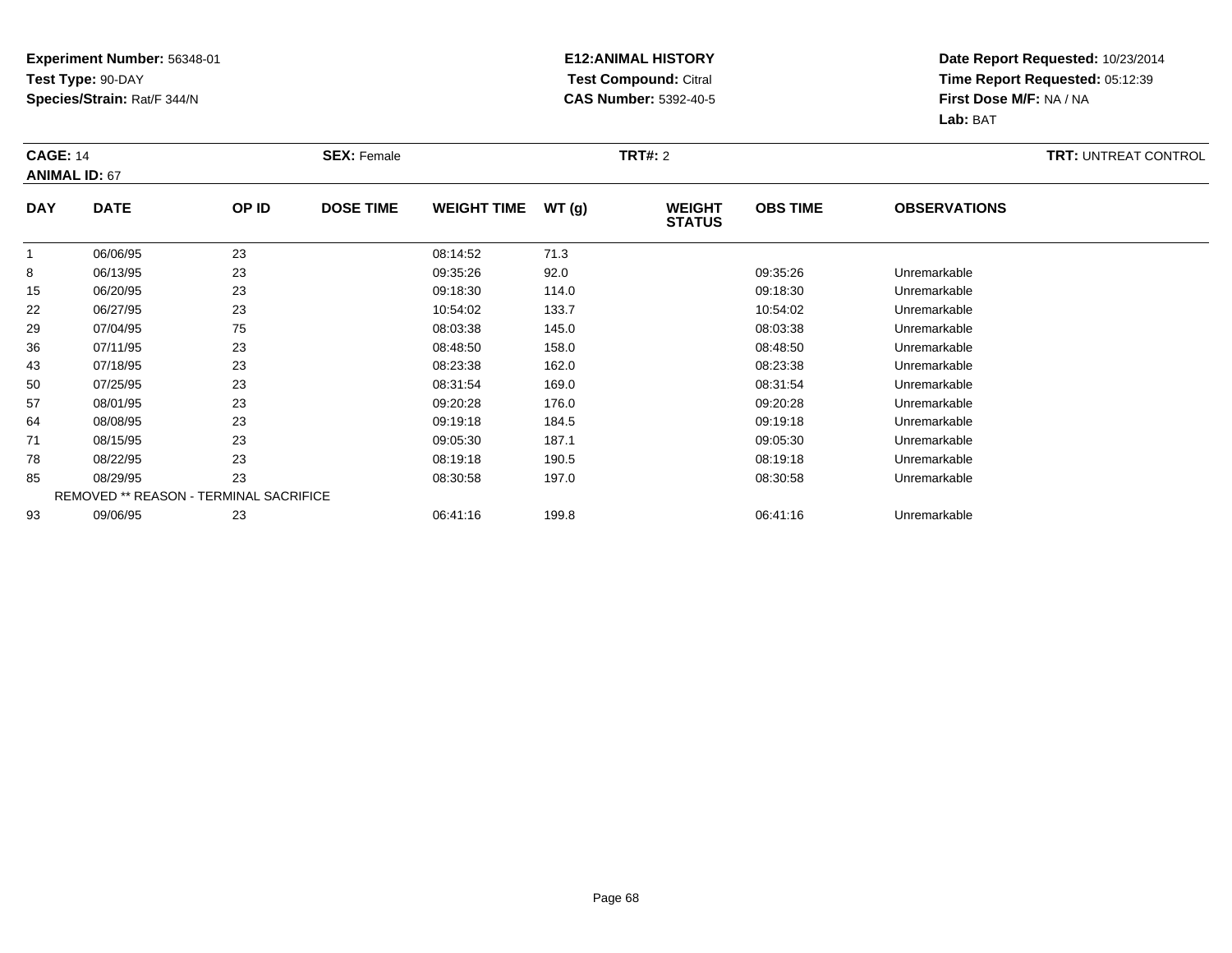### **E12:ANIMAL HISTORY Test Compound:** Citral **CAS Number:** 5392-40-5

| <b>CAGE: 14</b> | <b>ANIMAL ID: 68</b> |                                        | <b>SEX: Female</b> |                    |       | <b>TRT#: 2</b>                 |                 |                     | <b>TRT: UNTREAT CONTROL</b> |
|-----------------|----------------------|----------------------------------------|--------------------|--------------------|-------|--------------------------------|-----------------|---------------------|-----------------------------|
| <b>DAY</b>      | <b>DATE</b>          | OP ID                                  | <b>DOSE TIME</b>   | <b>WEIGHT TIME</b> | WT(g) | <b>WEIGHT</b><br><b>STATUS</b> | <b>OBS TIME</b> | <b>OBSERVATIONS</b> |                             |
|                 | 06/06/95             | 23                                     |                    | 08:14:52           | 84.2  |                                |                 |                     |                             |
| 8               | 06/13/95             | 23                                     |                    | 09:35:26           | 102.9 |                                | 09:35:26        | Unremarkable        |                             |
| 15              | 06/20/95             | 23                                     |                    | 09:18:30           | 130.6 |                                | 09:18:30        | Unremarkable        |                             |
| 22              | 06/27/95             | 23                                     |                    | 10:54:02           | 144.7 |                                | 10:54:02        | Unremarkable        |                             |
| 29              | 07/04/95             | 75                                     |                    | 08:03:38           | 157.5 |                                | 08:03:38        | Unremarkable        |                             |
| 36              | 07/11/95             | 23                                     |                    | 08:48:50           | 164.2 |                                | 08:48:50        | Unremarkable        |                             |
| 43              | 07/18/95             | 23                                     |                    | 08:23:38           | 172.1 |                                | 08:23:38        | Unremarkable        |                             |
| 50              | 07/25/95             | 23                                     |                    | 08:31:54           | 180.4 |                                | 08:31:54        | Unremarkable        |                             |
| 57              | 08/01/95             | 23                                     |                    | 09:20:28           | 179.6 |                                | 09:20:28        | Unremarkable        |                             |
| 64              | 08/08/95             | 23                                     |                    | 09:19:18           | 192.0 |                                | 09:19:18        | Unremarkable        |                             |
| 71              | 08/15/95             | 23                                     |                    | 09:05:30           | 189.4 |                                | 09:05:30        | Unremarkable        |                             |
| 78              | 08/22/95             | 23                                     |                    | 08:19:18           | 203.2 |                                | 08:19:18        | Unremarkable        |                             |
| 85              | 08/29/95             | 23                                     |                    | 08:30:58           | 206.4 |                                | 08:30:58        | Unremarkable        |                             |
|                 |                      | REMOVED ** REASON - TERMINAL SACRIFICE |                    |                    |       |                                |                 |                     |                             |
| 93              | 09/06/95             | 23                                     |                    | 06:41:16           | 212.8 |                                | 06:41:16        | Unremarkable        |                             |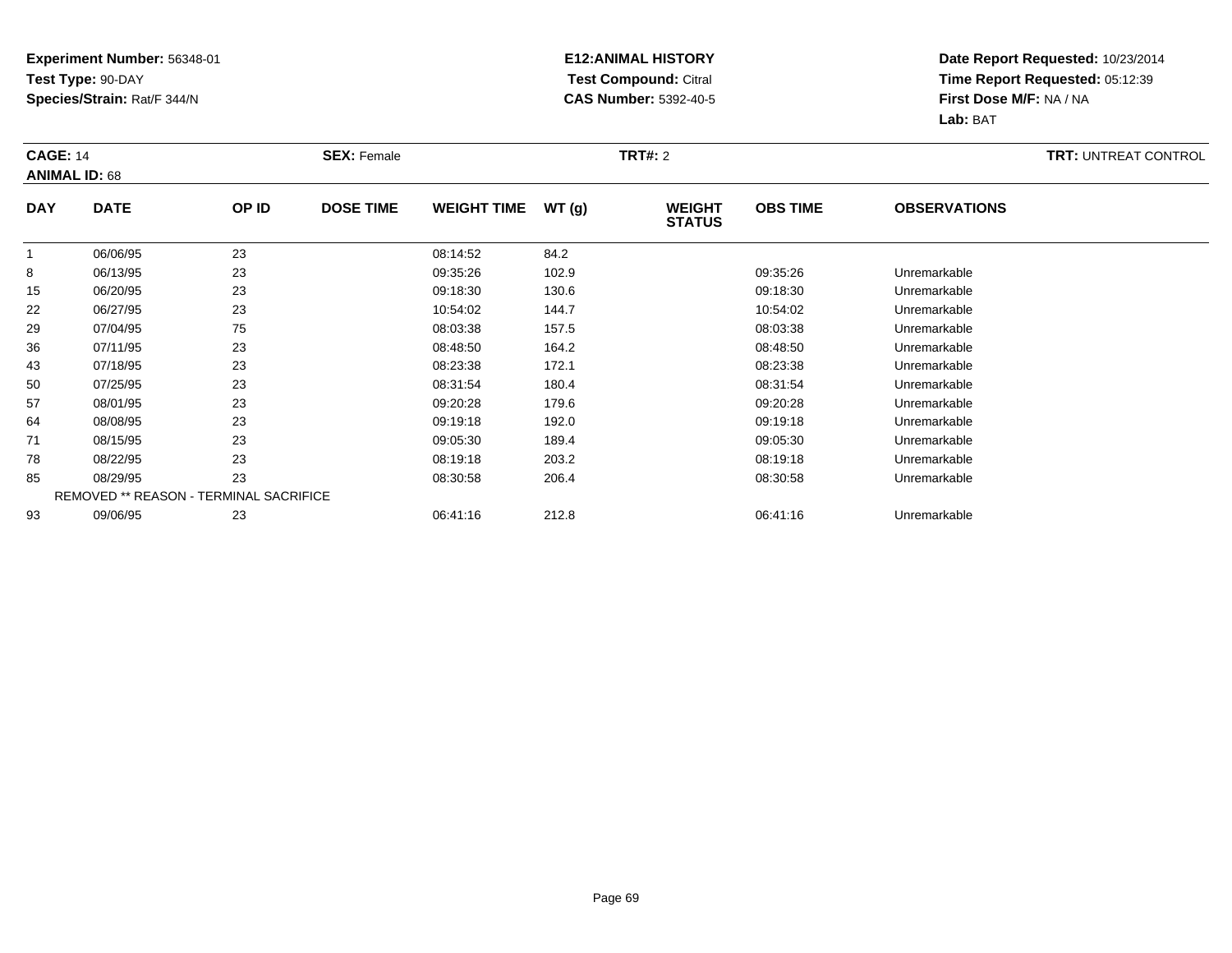### **E12:ANIMAL HISTORY Test Compound:** Citral **CAS Number:** 5392-40-5

| <b>CAGE: 14</b> | <b>ANIMAL ID: 69</b> |                                        | <b>SEX: Female</b> |                    |       | <b>TRT#: 2</b>                 |                 |                     | <b>TRT: UNTREAT CONTROL</b> |
|-----------------|----------------------|----------------------------------------|--------------------|--------------------|-------|--------------------------------|-----------------|---------------------|-----------------------------|
| <b>DAY</b>      | <b>DATE</b>          | OP ID                                  | <b>DOSE TIME</b>   | <b>WEIGHT TIME</b> | WT(g) | <b>WEIGHT</b><br><b>STATUS</b> | <b>OBS TIME</b> | <b>OBSERVATIONS</b> |                             |
|                 | 06/06/95             | 23                                     |                    | 08:14:52           | 85.6  |                                |                 |                     |                             |
| 8               | 06/13/95             | 23                                     |                    | 09:35:26           | 102.6 |                                | 09:35:26        | Unremarkable        |                             |
| 15              | 06/20/95             | 23                                     |                    | 09:18:30           | 129.5 |                                | 09:18:30        | Unremarkable        |                             |
| 22              | 06/27/95             | 23                                     |                    | 10:54:02           | 144.0 |                                | 10:54:02        | Unremarkable        |                             |
| 29              | 07/04/95             | 75                                     |                    | 08:03:38           | 155.6 |                                | 08:03:38        | Unremarkable        |                             |
| 36              | 07/11/95             | 23                                     |                    | 08:48:50           | 166.4 |                                | 08:48:50        | Unremarkable        |                             |
| 43              | 07/18/95             | 23                                     |                    | 08:23:38           | 172.6 |                                | 08:23:38        | Unremarkable        |                             |
| 50              | 07/25/95             | 23                                     |                    | 08:31:54           | 175.3 |                                | 08:31:54        | Unremarkable        |                             |
| 57              | 08/01/95             | 23                                     |                    | 09:20:28           | 181.4 |                                | 09:20:28        | Unremarkable        |                             |
| 64              | 08/08/95             | 23                                     |                    | 09:19:18           | 182.3 |                                | 09:19:18        | Unremarkable        |                             |
| 71              | 08/15/95             | 23                                     |                    | 09:05:30           | 187.8 |                                | 09:05:30        | Unremarkable        |                             |
| 78              | 08/22/95             | 23                                     |                    | 08:19:18           | 190.7 |                                | 08:19:18        | Unremarkable        |                             |
| 85              | 08/29/95             | 23                                     |                    | 08:30:58           | 192.3 |                                | 08:30:58        | Unremarkable        |                             |
|                 |                      | REMOVED ** REASON - TERMINAL SACRIFICE |                    |                    |       |                                |                 |                     |                             |
| 93              | 09/06/95             | 23                                     |                    | 06:41:16           | 198.0 |                                | 06:41:16        | Unremarkable        |                             |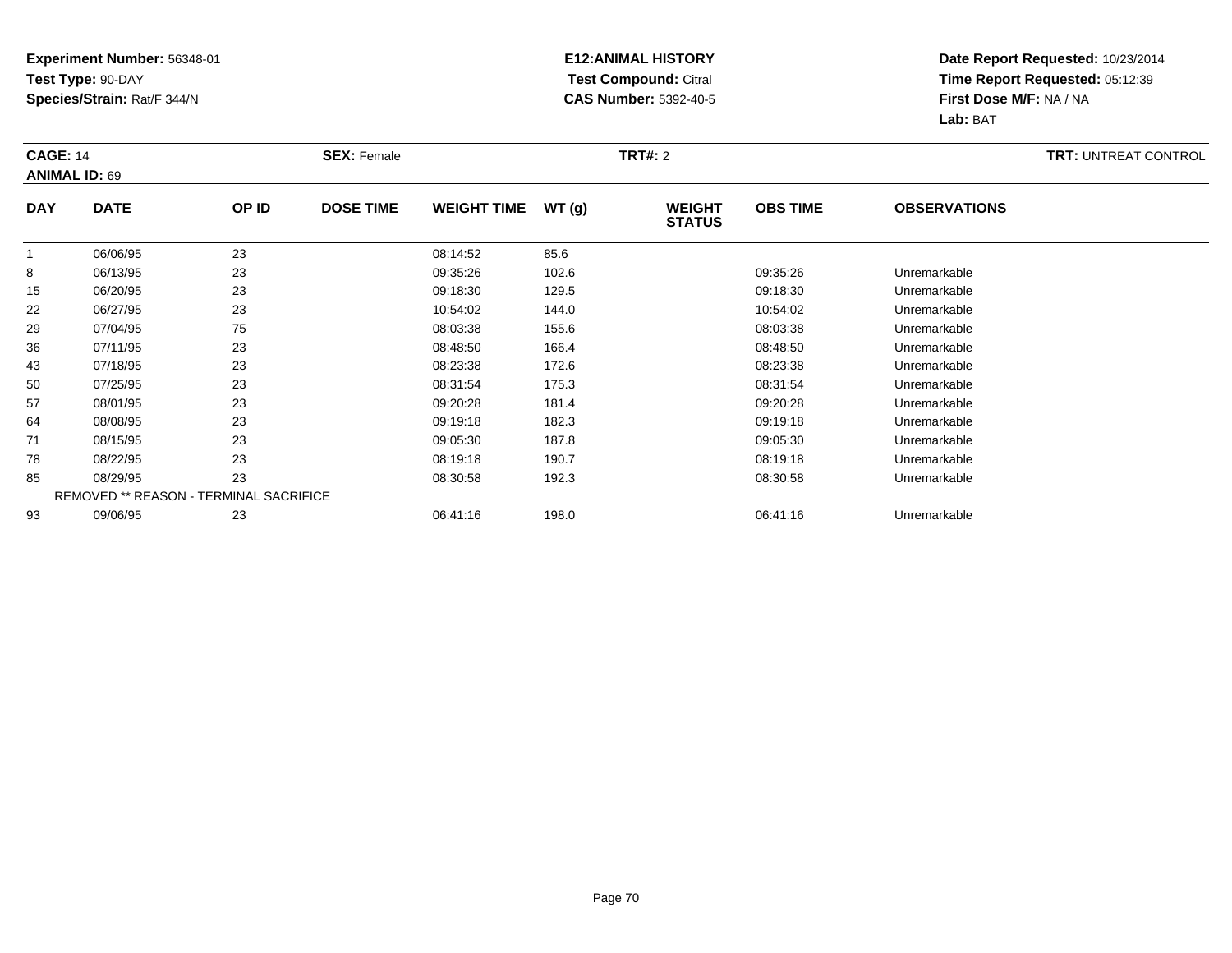### **E12:ANIMAL HISTORY Test Compound:** Citral **CAS Number:** 5392-40-5

| <b>CAGE: 14</b> | <b>ANIMAL ID: 70</b>                   |       | <b>SEX: Female</b> |                    |       | <b>TRT#: 2</b>                 |                 |                     | <b>TRT: UNTREAT CONTROL</b> |
|-----------------|----------------------------------------|-------|--------------------|--------------------|-------|--------------------------------|-----------------|---------------------|-----------------------------|
| <b>DAY</b>      | <b>DATE</b>                            | OP ID | <b>DOSE TIME</b>   | <b>WEIGHT TIME</b> | WT(g) | <b>WEIGHT</b><br><b>STATUS</b> | <b>OBS TIME</b> | <b>OBSERVATIONS</b> |                             |
|                 | 06/06/95                               | 23    |                    | 08:14:52           | 77.4  |                                |                 |                     |                             |
| 8               | 06/13/95                               | 23    |                    | 09:35:26           | 98.3  |                                | 09:35:26        | Unremarkable        |                             |
| 15              | 06/20/95                               | 23    |                    | 09:18:30           | 125.3 |                                | 09:18:30        | Unremarkable        |                             |
| 22              | 06/27/95                               | 23    |                    | 10:54:02           | 139.2 |                                | 10:54:02        | Unremarkable        |                             |
| 29              | 07/04/95                               | 75    |                    | 08:03:38           | 157.3 |                                | 08:03:38        | Unremarkable        |                             |
| 36              | 07/11/95                               | 23    |                    | 08:48:50           | 161.4 |                                | 08:48:50        | Unremarkable        |                             |
| 43              | 07/18/95                               | 23    |                    | 08:23:38           | 168.0 |                                | 08:23:38        | Unremarkable        |                             |
| 50              | 07/25/95                               | 23    |                    | 08:31:54           | 171.9 |                                | 08:31:54        | Unremarkable        |                             |
| 57              | 08/01/95                               | 23    |                    | 09:20:28           | 179.4 |                                | 09:20:28        | Unremarkable        |                             |
| 64              | 08/08/95                               | 23    |                    | 09:19:18           | 178.1 |                                | 09:19:18        | Unremarkable        |                             |
| 71              | 08/15/95                               | 23    |                    | 09:05:30           | 187.9 |                                | 09:05:30        | Unremarkable        |                             |
| 78              | 08/22/95                               | 23    |                    | 08:19:18           | 184.6 |                                | 08:19:18        | Unremarkable        |                             |
| 85              | 08/29/95                               | 23    |                    | 08:30:58           | 191.9 |                                | 08:30:58        | Unremarkable        |                             |
|                 | REMOVED ** REASON - TERMINAL SACRIFICE |       |                    |                    |       |                                |                 |                     |                             |
| 93              | 09/06/95                               | 23    |                    | 06:41:16           | 194.7 |                                | 06:41:16        | Unremarkable        |                             |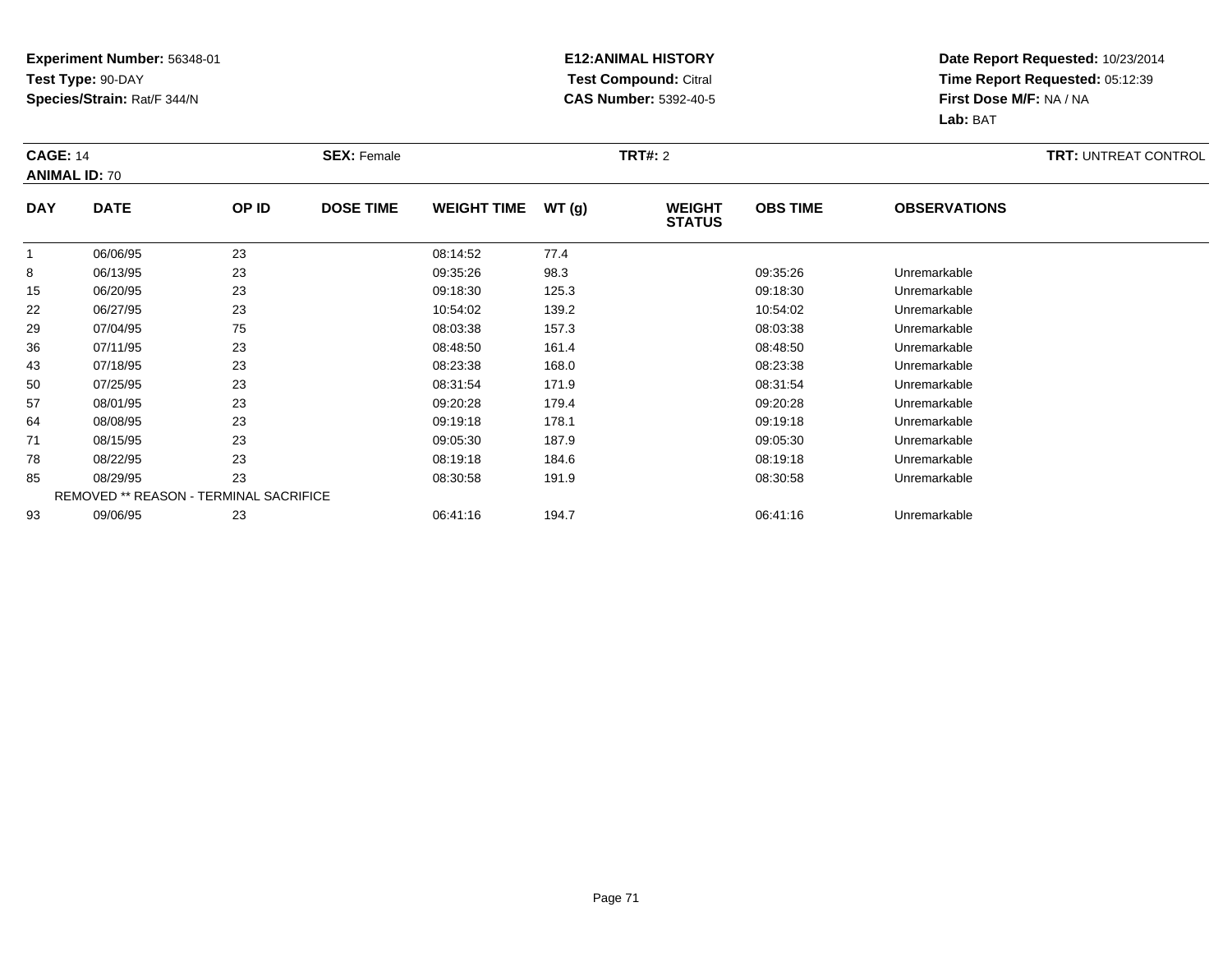### **E12:ANIMAL HISTORY Test Compound:** Citral **CAS Number:** 5392-40-5

| <b>CAGE: 15</b> | <b>ANIMAL ID: 71</b>                   |       | <b>SEX: Female</b> |                    |       | <b>TRT#: 4</b>                 |                 |                     | <b>TRT: VEHICLE CONTROL</b> |
|-----------------|----------------------------------------|-------|--------------------|--------------------|-------|--------------------------------|-----------------|---------------------|-----------------------------|
| <b>DAY</b>      | <b>DATE</b>                            | OP ID | <b>DOSE TIME</b>   | <b>WEIGHT TIME</b> | WT(g) | <b>WEIGHT</b><br><b>STATUS</b> | <b>OBS TIME</b> | <b>OBSERVATIONS</b> |                             |
|                 | 06/06/95                               | 23    |                    | 08:10:16           | 72.5  |                                |                 |                     |                             |
| 8               | 06/13/95                               | 23    |                    | 09:42:16           | 90.9  |                                | 09:42:16        | Unremarkable        |                             |
| 15              | 06/20/95                               | 23    |                    | 09:29:56           | 110.0 |                                | 09:29:56        | Unremarkable        |                             |
| 22              | 06/27/95                               | 23    |                    | 10:56:52           | 121.4 |                                | 10:56:52        | Unremarkable        |                             |
| 29              | 07/04/95                               | 75    |                    | 08:07:36           | 131.8 |                                | 08:07:36        | Unremarkable        |                             |
| 36              | 07/11/95                               | 23    |                    | 08:52:02           | 141.3 |                                | 08:52:02        | Unremarkable        |                             |
| 43              | 07/18/95                               | 23    |                    | 08:33:02           | 150.7 |                                | 08:33:02        | Unremarkable        |                             |
| 50              | 07/25/95                               | 23    |                    | 08:35:56           | 153.1 |                                | 08:35:56        | Unremarkable        |                             |
| 57              | 08/01/95                               | 23    |                    | 09:23:38           | 159.1 |                                | 09:23:38        | Unremarkable        |                             |
| 64              | 08/08/95                               | 23    |                    | 09:22:32           | 157.9 |                                | 09:22:32        | Unremarkable        |                             |
| 71              | 08/15/95                               | 23    |                    | 09:08:30           | 162.4 |                                | 09:08:30        | Unremarkable        |                             |
| 78              | 08/22/95                               | 23    |                    | 08:21:52           | 173.0 |                                | 08:21:52        | Unremarkable        |                             |
| 85              | 08/29/95                               | 23    |                    | 08:34:12           | 173.0 |                                | 08:34:12        | Unremarkable        |                             |
|                 | REMOVED ** REASON - TERMINAL SACRIFICE |       |                    |                    |       |                                |                 |                     |                             |
| 93              | 09/06/95                               | 23    |                    | 06:45:12           | 179.8 |                                | 06:45:12        | Unremarkable        |                             |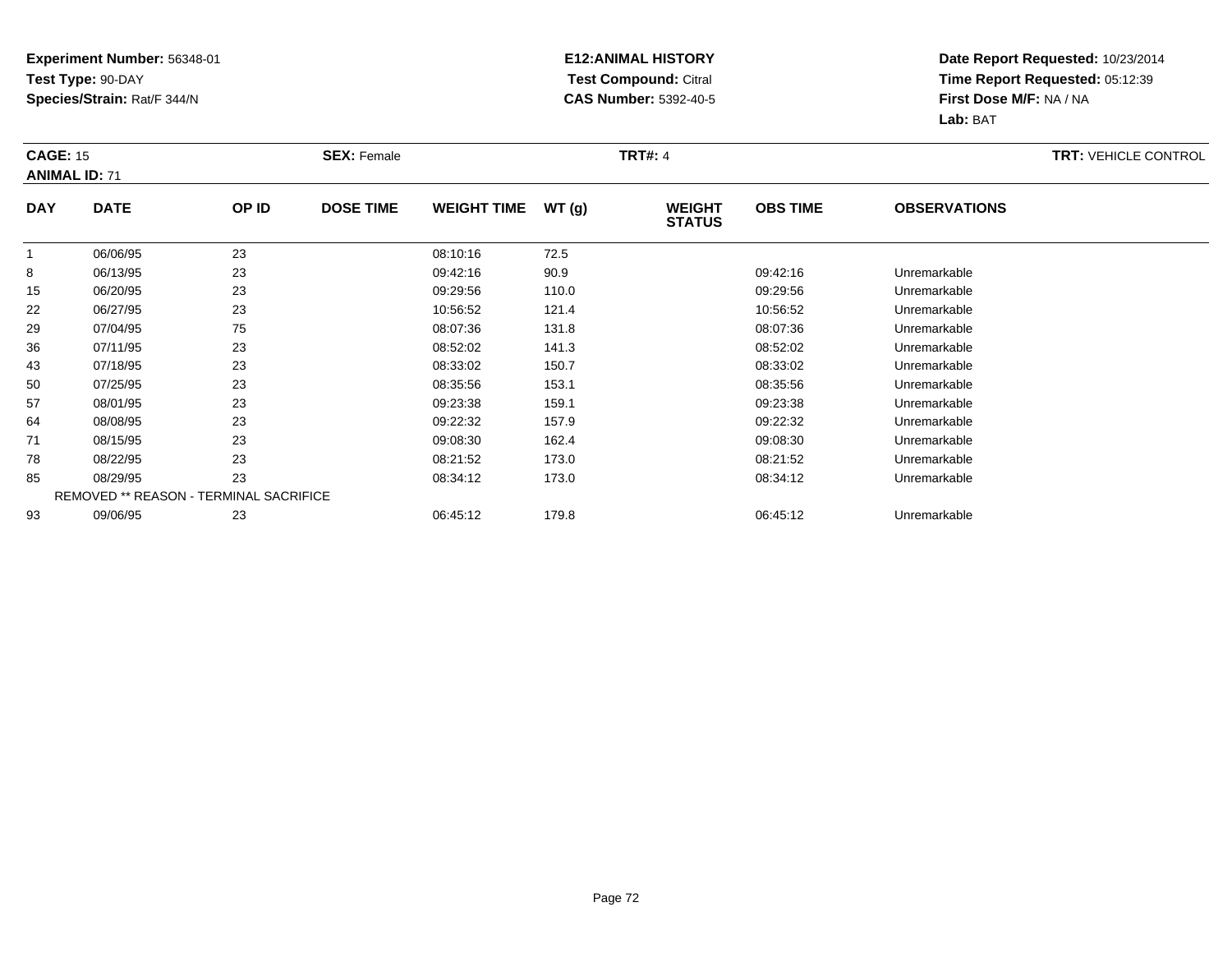#### **E12:ANIMAL HISTORY Test Compound:** Citral **CAS Number:** 5392-40-5

|            | <b>CAGE: 15</b><br><b>ANIMAL ID: 72</b> |       | <b>SEX: Female</b> |                    |       | <b>TRT#: 4</b>                 | <b>TRT: VEHICLE CONTROL</b> |                     |  |
|------------|-----------------------------------------|-------|--------------------|--------------------|-------|--------------------------------|-----------------------------|---------------------|--|
| <b>DAY</b> | <b>DATE</b>                             | OP ID | <b>DOSE TIME</b>   | <b>WEIGHT TIME</b> | WT(g) | <b>WEIGHT</b><br><b>STATUS</b> | <b>OBS TIME</b>             | <b>OBSERVATIONS</b> |  |
|            | 06/06/95                                | 23    |                    | 08:10:16           | 74.8  |                                |                             |                     |  |
| 8          | 06/13/95                                | 23    |                    | 09:42:16           | 93.9  |                                | 09:42:16                    | Unremarkable        |  |
| 15         | 06/20/95                                | 23    |                    | 09:29:56           | 112.6 |                                | 09:29:56                    | Unremarkable        |  |
| 22         | 06/27/95                                | 23    |                    | 10:56:52           | 124.0 |                                | 10:56:52                    | Unremarkable        |  |
| 29         | 07/04/95                                | 75    |                    | 08:07:36           | 140.2 |                                | 08:07:36                    | Unremarkable        |  |
| 36         | 07/11/95                                | 23    |                    | 08:52:02           | 150.3 |                                | 08:52:02                    | Unremarkable        |  |
| 43         | 07/18/95                                | 23    |                    | 08:33:02           | 153.4 |                                | 08:33:02                    | Unremarkable        |  |
| 50         | 07/25/95                                | 23    |                    | 08:35:56           | 165.2 |                                | 08:35:56                    | Unremarkable        |  |
| 57         | 08/01/95                                | 23    |                    | 09:23:38           | 169.3 |                                | 09:23:38                    | Unremarkable        |  |
| 64         | 08/08/95                                | 23    |                    | 09:22:32           | 169.4 |                                | 09:22:32                    | Unremarkable        |  |
| 71         | 08/15/95                                | 23    |                    | 09:08:30           | 179.6 |                                | 09:08:30                    | Unremarkable        |  |
| 78         | 08/22/95                                | 23    |                    | 08:21:52           | 179.1 |                                | 08:21:52                    | Unremarkable        |  |
| 85         | 08/29/95                                | 23    |                    | 08:34:12           | 186.9 |                                | 08:34:12                    | Unremarkable        |  |
|            | REMOVED ** REASON - TERMINAL SACRIFICE  |       |                    |                    |       |                                |                             |                     |  |
| 93         | 09/06/95                                | 23    |                    | 06:45:12           | 188.7 |                                | 06:45:12                    | Unremarkable        |  |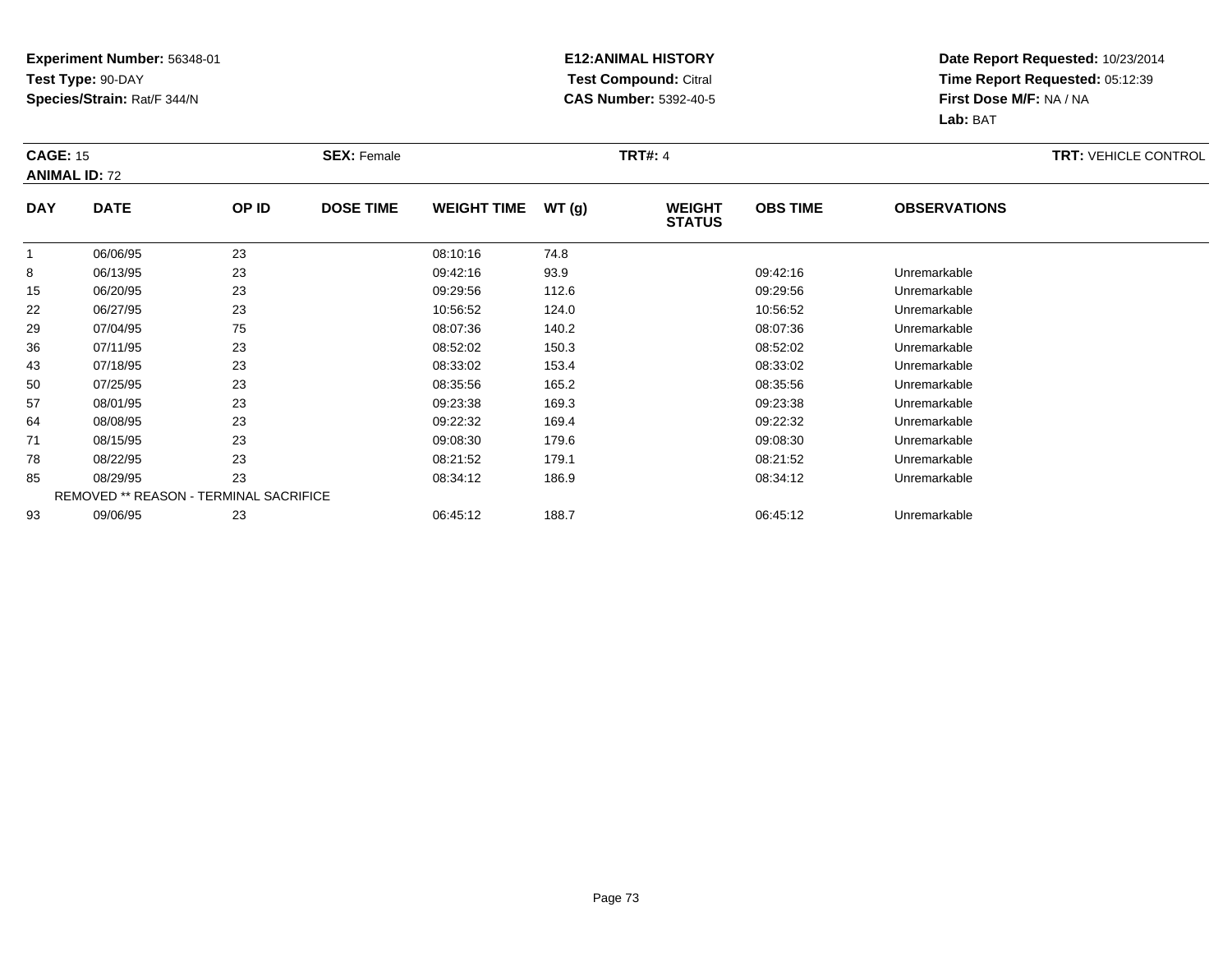#### **E12:ANIMAL HISTORY Test Compound:** Citral **CAS Number:** 5392-40-5

|            | <b>CAGE: 15</b><br><b>ANIMAL ID: 73</b> |       | <b>SEX: Female</b> |                    |       | <b>TRT#: 4</b>                 | <b>TRT: VEHICLE CONTROL</b> |                     |  |
|------------|-----------------------------------------|-------|--------------------|--------------------|-------|--------------------------------|-----------------------------|---------------------|--|
| <b>DAY</b> | <b>DATE</b>                             | OP ID | <b>DOSE TIME</b>   | <b>WEIGHT TIME</b> | WT(g) | <b>WEIGHT</b><br><b>STATUS</b> | <b>OBS TIME</b>             | <b>OBSERVATIONS</b> |  |
|            | 06/06/95                                | 23    |                    | 08:10:16           | 94.3  |                                |                             |                     |  |
| 8          | 06/13/95                                | 23    |                    | 09:42:16           | 113.0 |                                | 09:42:16                    | Unremarkable        |  |
| 15         | 06/20/95                                | 23    |                    | 09:29:56           | 134.1 |                                | 09:29:56                    | Unremarkable        |  |
| 22         | 06/27/95                                | 23    |                    | 10:56:52           | 148.7 |                                | 10:56:52                    | Unremarkable        |  |
| 29         | 07/04/95                                | 75    |                    | 08:07:36           | 162.7 |                                | 08:07:36                    | Unremarkable        |  |
| 36         | 07/11/95                                | 23    |                    | 08:52:02           | 166.3 |                                | 08:52:02                    | Unremarkable        |  |
| 43         | 07/18/95                                | 23    |                    | 08:33:02           | 176.2 |                                | 08:33:02                    | Unremarkable        |  |
| 50         | 07/25/95                                | 23    |                    | 08:35:56           | 180.4 |                                | 08:35:56                    | Unremarkable        |  |
| 57         | 08/01/95                                | 23    |                    | 09:23:38           | 182.8 |                                | 09:23:38                    | Unremarkable        |  |
| 64         | 08/08/95                                | 23    |                    | 09:22:32           | 186.8 |                                | 09:22:32                    | Unremarkable        |  |
| 71         | 08/15/95                                | 23    |                    | 09:08:30           | 192.3 |                                | 09:08:30                    | Unremarkable        |  |
| 78         | 08/22/95                                | 23    |                    | 08:21:52           | 192.5 |                                | 08:21:52                    | Unremarkable        |  |
| 85         | 08/29/95                                | 23    |                    | 08:34:12           | 200.1 |                                | 08:34:12                    | Unremarkable        |  |
|            | REMOVED ** REASON - TERMINAL SACRIFICE  |       |                    |                    |       |                                |                             |                     |  |
| 93         | 09/06/95                                | 23    |                    | 06:45:12           | 207.6 |                                | 06:45:12                    | Unremarkable        |  |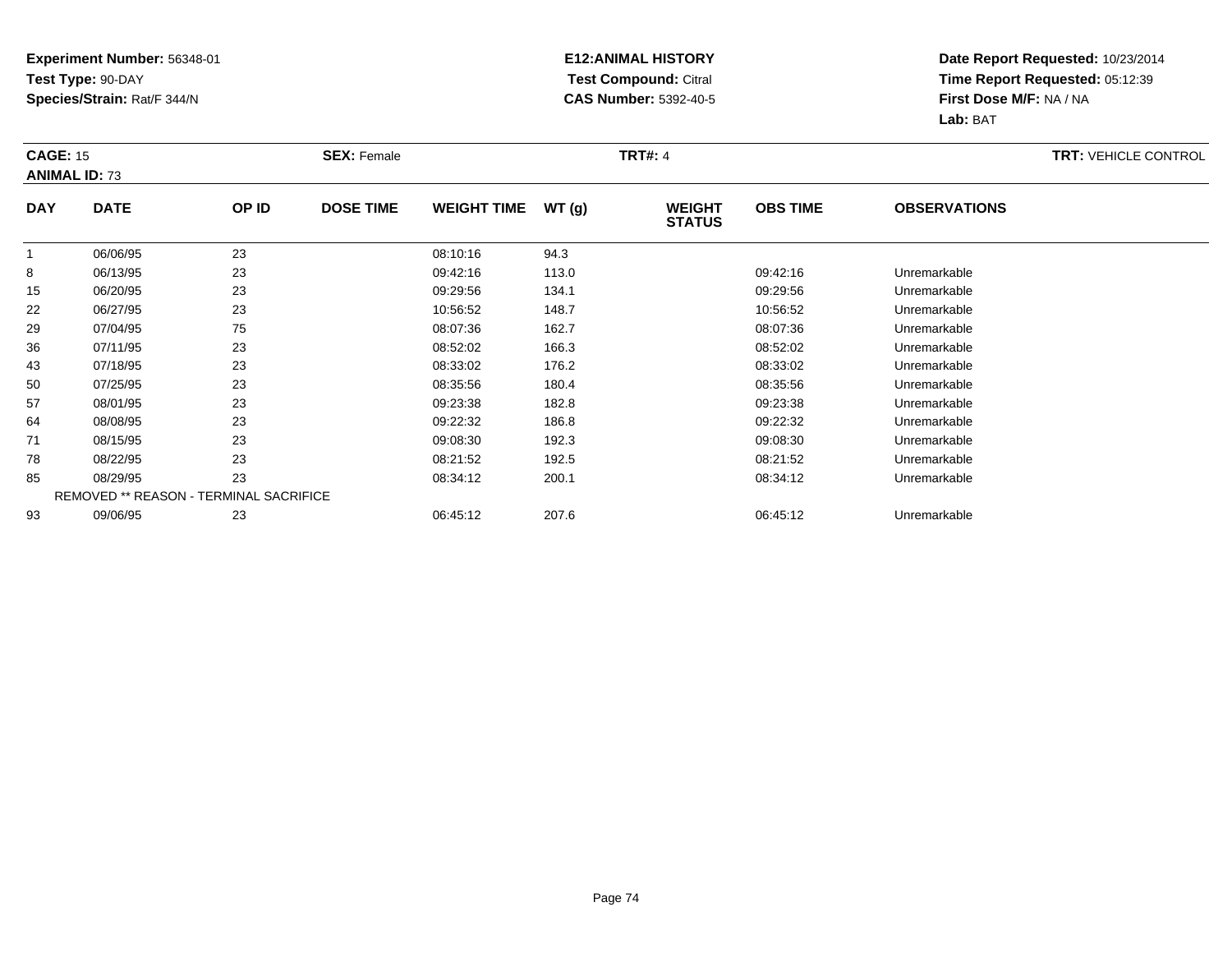#### **E12:ANIMAL HISTORY Test Compound:** Citral **CAS Number:** 5392-40-5

|            | <b>CAGE: 15</b><br><b>ANIMAL ID: 74</b> |       | <b>SEX: Female</b> |                    |       | <b>TRT#: 4</b>                 | <b>TRT: VEHICLE CONTROL</b> |                     |  |
|------------|-----------------------------------------|-------|--------------------|--------------------|-------|--------------------------------|-----------------------------|---------------------|--|
| <b>DAY</b> | <b>DATE</b>                             | OP ID | <b>DOSE TIME</b>   | <b>WEIGHT TIME</b> | WT(g) | <b>WEIGHT</b><br><b>STATUS</b> | <b>OBS TIME</b>             | <b>OBSERVATIONS</b> |  |
|            | 06/06/95                                | 23    |                    | 08:10:16           | 90.7  |                                |                             |                     |  |
| 8          | 06/13/95                                | 23    |                    | 09:42:16           | 110.8 |                                | 09:42:16                    | Unremarkable        |  |
| 15         | 06/20/95                                | 23    |                    | 09:29:56           | 128.0 |                                | 09:29:56                    | Unremarkable        |  |
| 22         | 06/27/95                                | 23    |                    | 10:56:52           | 137.7 |                                | 10:56:52                    | Unremarkable        |  |
| 29         | 07/04/95                                | 75    |                    | 08:07:36           | 147.9 |                                | 08:07:36                    | Unremarkable        |  |
| 36         | 07/11/95                                | 23    |                    | 08:52:02           | 154.7 |                                | 08:52:02                    | Unremarkable        |  |
| 43         | 07/18/95                                | 23    |                    | 08:33:02           | 161.9 |                                | 08:33:02                    | Unremarkable        |  |
| 50         | 07/25/95                                | 23    |                    | 08:35:56           | 166.7 |                                | 08:35:56                    | Unremarkable        |  |
| 57         | 08/01/95                                | 23    |                    | 09:23:38           | 163.7 |                                | 09:23:38                    | Unremarkable        |  |
| 64         | 08/08/95                                | 23    |                    | 09:22:32           | 169.3 |                                | 09:22:32                    | Unremarkable        |  |
| 71         | 08/15/95                                | 23    |                    | 09:08:30           | 168.1 |                                | 09:08:30                    | Unremarkable        |  |
| 78         | 08/22/95                                | 23    |                    | 08:21:52           | 175.5 |                                | 08:21:52                    | Unremarkable        |  |
| 85         | 08/29/95                                | 23    |                    | 08:34:12           | 175.0 |                                | 08:34:12                    | Unremarkable        |  |
|            | REMOVED ** REASON - TERMINAL SACRIFICE  |       |                    |                    |       |                                |                             |                     |  |
| 93         | 09/06/95                                | 23    |                    | 06:45:12           | 179.4 |                                | 06:45:12                    | Unremarkable        |  |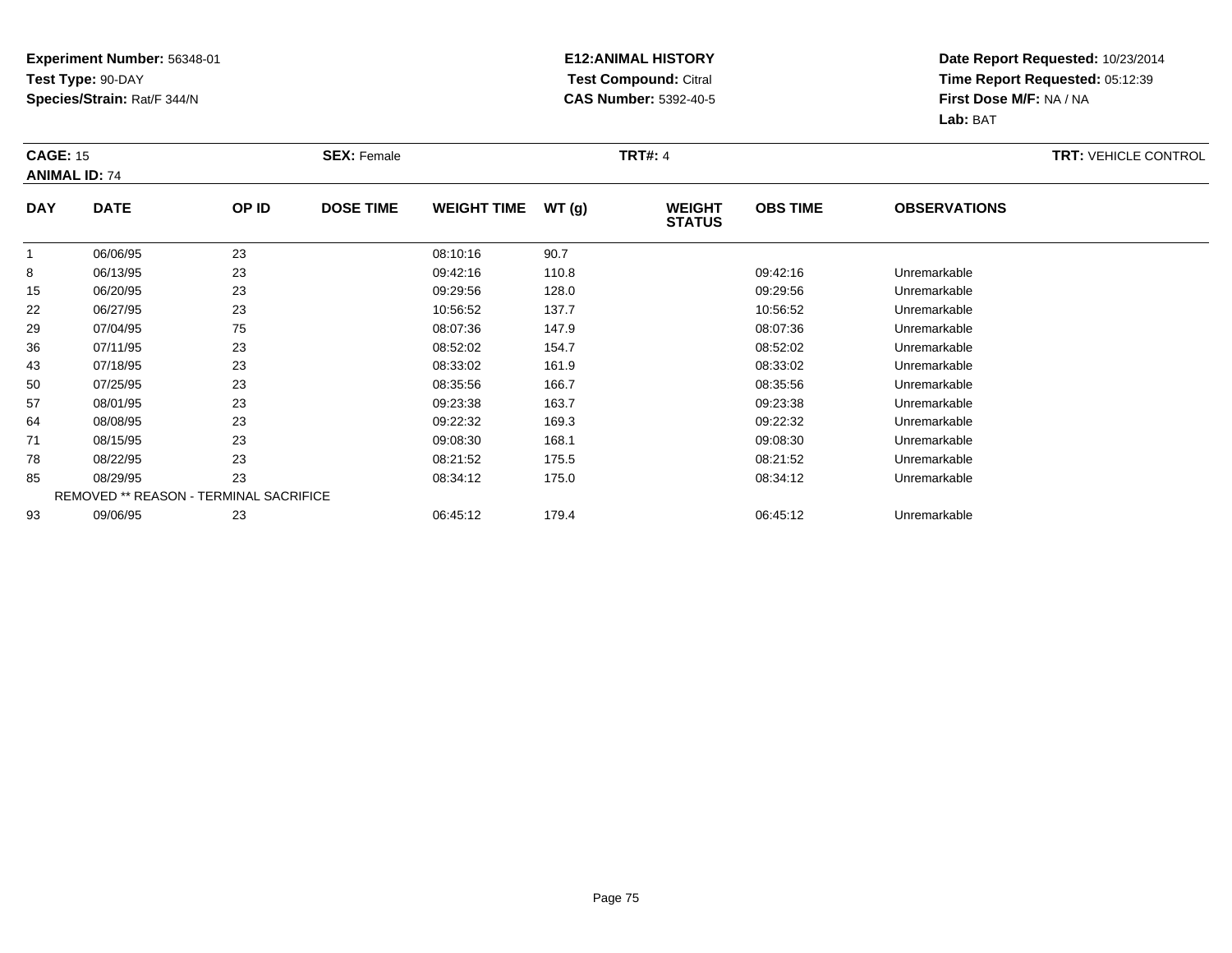#### **E12:ANIMAL HISTORY Test Compound:** Citral **CAS Number:** 5392-40-5

|            | <b>CAGE: 15</b><br><b>ANIMAL ID: 75</b> |       | <b>SEX: Female</b> |                    |       | <b>TRT#: 4</b>                 | <b>TRT: VEHICLE CONTROL</b> |                     |  |
|------------|-----------------------------------------|-------|--------------------|--------------------|-------|--------------------------------|-----------------------------|---------------------|--|
| <b>DAY</b> | <b>DATE</b>                             | OP ID | <b>DOSE TIME</b>   | <b>WEIGHT TIME</b> | WT(g) | <b>WEIGHT</b><br><b>STATUS</b> | <b>OBS TIME</b>             | <b>OBSERVATIONS</b> |  |
|            | 06/06/95                                | 23    |                    | 08:10:16           | 81.9  |                                |                             |                     |  |
| 8          | 06/13/95                                | 23    |                    | 09:42:16           | 107.4 |                                | 09:42:16                    | Unremarkable        |  |
| 15         | 06/20/95                                | 23    |                    | 09:29:56           | 128.4 |                                | 09:29:56                    | Unremarkable        |  |
| 22         | 06/27/95                                | 23    |                    | 10:56:52           | 147.2 |                                | 10:56:52                    | Unremarkable        |  |
| 29         | 07/04/95                                | 75    |                    | 08:07:36           | 155.4 |                                | 08:07:36                    | Unremarkable        |  |
| 36         | 07/11/95                                | 23    |                    | 08:52:02           | 169.9 |                                | 08:52:02                    | Unremarkable        |  |
| 43         | 07/18/95                                | 23    |                    | 08:33:02           | 176.5 |                                | 08:33:02                    | Unremarkable        |  |
| 50         | 07/25/95                                | 23    |                    | 08:35:56           | 185.5 |                                | 08:35:56                    | Unremarkable        |  |
| 57         | 08/01/95                                | 23    |                    | 09:23:38           | 189.7 |                                | 09:23:38                    | Unremarkable        |  |
| 64         | 08/08/95                                | 23    |                    | 09:22:32           | 187.8 |                                | 09:22:32                    | Unremarkable        |  |
| 71         | 08/15/95                                | 23    |                    | 09:08:30           | 198.0 |                                | 09:08:30                    | Unremarkable        |  |
| 78         | 08/22/95                                | 23    |                    | 08:21:52           | 195.7 |                                | 08:21:52                    | Unremarkable        |  |
| 85         | 08/29/95                                | 23    |                    | 08:34:12           | 206.1 |                                | 08:34:12                    | Unremarkable        |  |
|            | REMOVED ** REASON - TERMINAL SACRIFICE  |       |                    |                    |       |                                |                             |                     |  |
| 93         | 09/06/95                                | 23    |                    | 06:45:12           | 215.5 |                                | 06:45:12                    | Unremarkable        |  |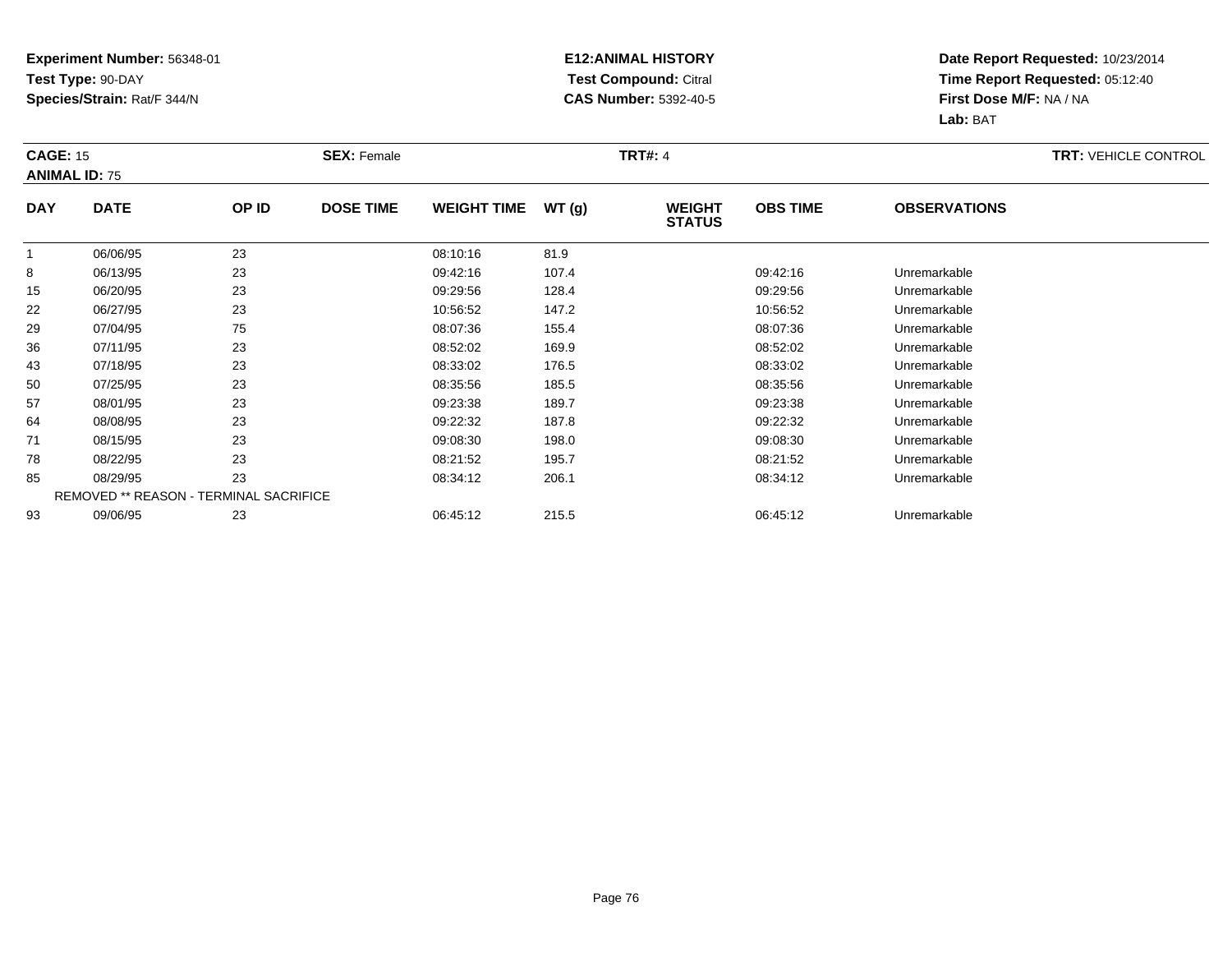#### **E12:ANIMAL HISTORY Test Compound:** Citral **CAS Number:** 5392-40-5

|            | <b>CAGE: 16</b><br><b>ANIMAL ID: 76</b> |                                        | <b>SEX: Female</b> |                    |       | <b>TRT#: 4</b>                 | <b>TRT: VEHICLE CONTROL</b> |                     |  |
|------------|-----------------------------------------|----------------------------------------|--------------------|--------------------|-------|--------------------------------|-----------------------------|---------------------|--|
| <b>DAY</b> | <b>DATE</b>                             | OP ID                                  | <b>DOSE TIME</b>   | <b>WEIGHT TIME</b> | WT(g) | <b>WEIGHT</b><br><b>STATUS</b> | <b>OBS TIME</b>             | <b>OBSERVATIONS</b> |  |
|            | 06/06/95                                | 23                                     |                    | 08:22:24           | 85.3  |                                |                             |                     |  |
| 8          | 06/13/95                                | 23                                     |                    | 09:46:20           | 109.6 |                                | 09:46:20                    | Unremarkable        |  |
| 15         | 06/20/95                                | 23                                     |                    | 09:26:46           | 132.9 |                                | 09:26:46                    | Unremarkable        |  |
| 22         | 06/27/95                                | 23                                     |                    | 10:59:16           | 149.3 |                                | 10:59:16                    | Unremarkable        |  |
| 29         | 07/04/95                                | 75                                     |                    | 08:10:30           | 162.2 |                                | 08:10:30                    | Unremarkable        |  |
| 36         | 07/11/95                                | 23                                     |                    | 08:54:34           | 172.4 |                                | 08.54.34                    | Unremarkable        |  |
| 43         | 07/18/95                                | 23                                     |                    | 08:29:38           | 177.9 |                                | 08:29:38                    | Unremarkable        |  |
| 50         | 07/25/95                                | 23                                     |                    | 08:39:04           | 185.1 |                                | 08:39:04                    | Unremarkable        |  |
| 57         | 08/01/95                                | 23                                     |                    | 09:26:42           | 181.6 |                                | 09:26:42                    | Unremarkable        |  |
| 64         | 08/08/95                                | 23                                     |                    | 09:25:38           | 185.8 |                                | 09:25:38                    | Unremarkable        |  |
| 71         | 08/15/95                                | 23                                     |                    | 09:11:10           | 190.9 |                                | 09:11:10                    | Unremarkable        |  |
| 78         | 08/22/95                                | 23                                     |                    | 08:24:02           | 198.5 |                                | 08:24:02                    | Unremarkable        |  |
| 85         | 08/29/95                                | 23                                     |                    | 08:37:16           | 198.6 |                                | 08:37:16                    | Unremarkable        |  |
|            |                                         | REMOVED ** REASON - TERMINAL SACRIFICE |                    |                    |       |                                |                             |                     |  |
| 93         | 09/06/95                                | 23                                     |                    | 06:48:34           | 200.4 |                                | 06:48:34                    | Unremarkable        |  |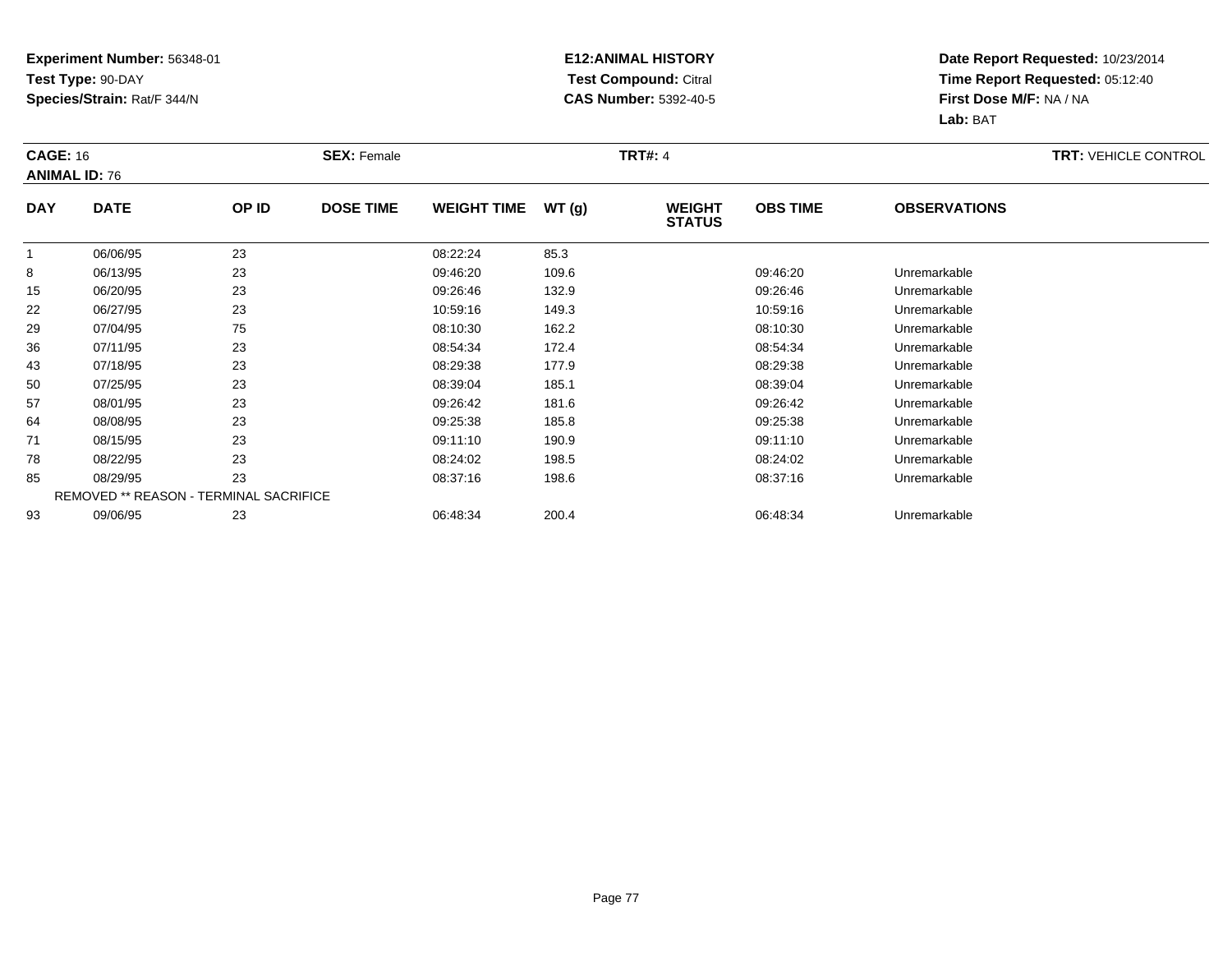#### **E12:ANIMAL HISTORY Test Compound:** Citral **CAS Number:** 5392-40-5

|              | <b>CAGE: 16</b><br><b>ANIMAL ID: 77</b> |       | <b>SEX: Female</b> |                    |       | <b>TRT#: 4</b>                 | <b>TRT: VEHICLE CONTROL</b> |                     |  |
|--------------|-----------------------------------------|-------|--------------------|--------------------|-------|--------------------------------|-----------------------------|---------------------|--|
| <b>DAY</b>   | <b>DATE</b>                             | OP ID | <b>DOSE TIME</b>   | <b>WEIGHT TIME</b> | WT(g) | <b>WEIGHT</b><br><b>STATUS</b> | <b>OBS TIME</b>             | <b>OBSERVATIONS</b> |  |
| $\mathbf{1}$ | 06/06/95                                | 23    |                    | 08:22:24           | 89.3  |                                |                             |                     |  |
| 8            | 06/13/95                                | 23    |                    | 09:46:20           | 110.7 |                                | 09:46:20                    | Unremarkable        |  |
| 15           | 06/20/95                                | 23    |                    | 09:26:46           | 130.9 |                                | 09:26:46                    | Unremarkable        |  |
| 22           | 06/27/95                                | 23    |                    | 10:59:16           | 144.5 |                                | 10:59:16                    | Unremarkable        |  |
| 29           | 07/04/95                                | 75    |                    | 08:10:30           | 157.7 |                                | 08:10:30                    | Unremarkable        |  |
| 36           | 07/11/95                                | 23    |                    | 08:54:34           | 164.4 |                                | 08:54:34                    | Unremarkable        |  |
| 43           | 07/18/95                                | 23    |                    | 08:29:38           | 165.5 |                                | 08:29:38                    | Unremarkable        |  |
| 50           | 07/25/95                                | 23    |                    | 08:39:04           | 173.5 |                                | 08:39:04                    | Unremarkable        |  |
| 57           | 08/01/95                                | 23    |                    | 09:26:42           | 174.1 |                                | 09:26:42                    | Unremarkable        |  |
| 64           | 08/08/95                                | 23    |                    | 09:25:38           | 179.6 |                                | 09:25:38                    | Unremarkable        |  |
| 71           | 08/15/95                                | 23    |                    | 09:11:10           | 189.1 |                                | 09:11:10                    | Unremarkable        |  |
| 78           | 08/22/95                                | 23    |                    | 08:24:02           | 185.4 |                                | 08:24:02                    | Unremarkable        |  |
| 85           | 08/29/95                                | 23    |                    | 08:37:16           | 196.4 |                                | 08:37:16                    | Unremarkable        |  |
|              | REMOVED ** REASON - TERMINAL SACRIFICE  |       |                    |                    |       |                                |                             |                     |  |
| 93           | 09/06/95                                | 23    |                    | 06:48:34           | 195.3 |                                | 06:48:34                    | Unremarkable        |  |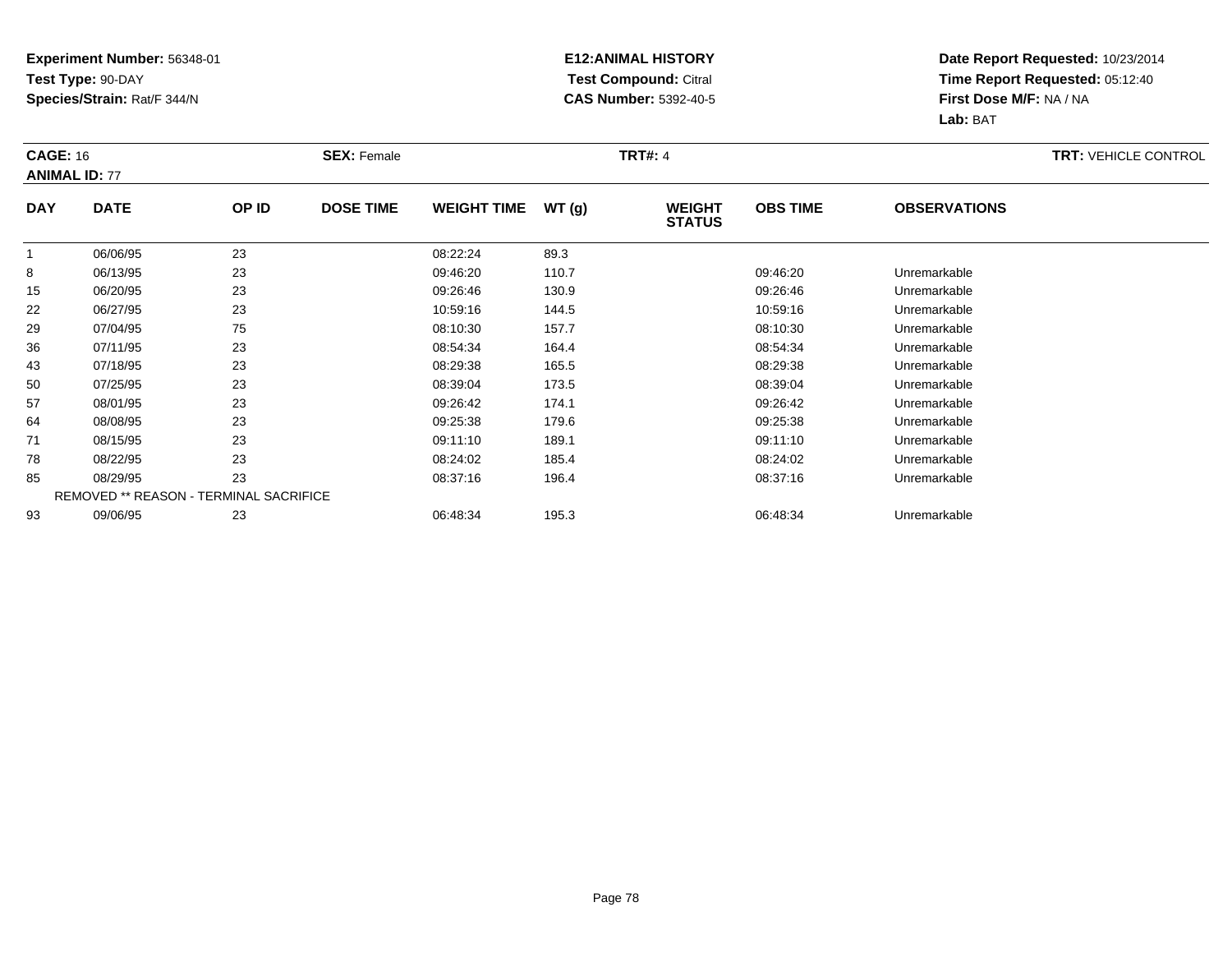#### **E12:ANIMAL HISTORY Test Compound:** Citral **CAS Number:** 5392-40-5

|            | <b>CAGE: 16</b><br><b>ANIMAL ID: 78</b> |       | <b>SEX: Female</b> |                    |       | <b>TRT#: 4</b>                 | <b>TRT: VEHICLE CONTROL</b> |                     |  |
|------------|-----------------------------------------|-------|--------------------|--------------------|-------|--------------------------------|-----------------------------|---------------------|--|
| <b>DAY</b> | <b>DATE</b>                             | OP ID | <b>DOSE TIME</b>   | <b>WEIGHT TIME</b> | WT(g) | <b>WEIGHT</b><br><b>STATUS</b> | <b>OBS TIME</b>             | <b>OBSERVATIONS</b> |  |
|            | 06/06/95                                | 23    |                    | 08:22:24           | 79.7  |                                |                             |                     |  |
| 8          | 06/13/95                                | 23    |                    | 09:46:20           | 98.2  |                                | 09:46:20                    | Unremarkable        |  |
| 15         | 06/20/95                                | 23    |                    | 09:26:46           | 117.3 |                                | 09:26:46                    | Unremarkable        |  |
| 22         | 06/27/95                                | 23    |                    | 10:59:16           | 132.4 |                                | 10:59:16                    | Unremarkable        |  |
| 29         | 07/04/95                                | 75    |                    | 08:10:30           | 141.4 |                                | 08:10:30                    | Unremarkable        |  |
| 36         | 07/11/95                                | 23    |                    | 08:54:34           | 153.8 |                                | 08.54.34                    | Unremarkable        |  |
| 43         | 07/18/95                                | 23    |                    | 08:29:38           | 155.5 |                                | 08:29:38                    | Unremarkable        |  |
| 50         | 07/25/95                                | 23    |                    | 08:39:04           | 162.5 |                                | 08:39:04                    | Unremarkable        |  |
| 57         | 08/01/95                                | 23    |                    | 09:26:42           | 165.3 |                                | 09:26:42                    | Unremarkable        |  |
| 64         | 08/08/95                                | 23    |                    | 09:25:38           | 165.0 |                                | 09:25:38                    | Unremarkable        |  |
| 71         | 08/15/95                                | 23    |                    | 09:11:10           | 172.9 |                                | 09:11:10                    | Unremarkable        |  |
| 78         | 08/22/95                                | 23    |                    | 08:24:02           | 177.5 |                                | 08:24:02                    | Unremarkable        |  |
| 85         | 08/29/95                                | 23    |                    | 08:37:16           | 178.6 |                                | 08:37:16                    | Unremarkable        |  |
|            | REMOVED ** REASON - TERMINAL SACRIFICE  |       |                    |                    |       |                                |                             |                     |  |
| 93         | 09/06/95                                | 23    |                    | 06:48:34           | 187.3 |                                | 06:48:34                    | Unremarkable        |  |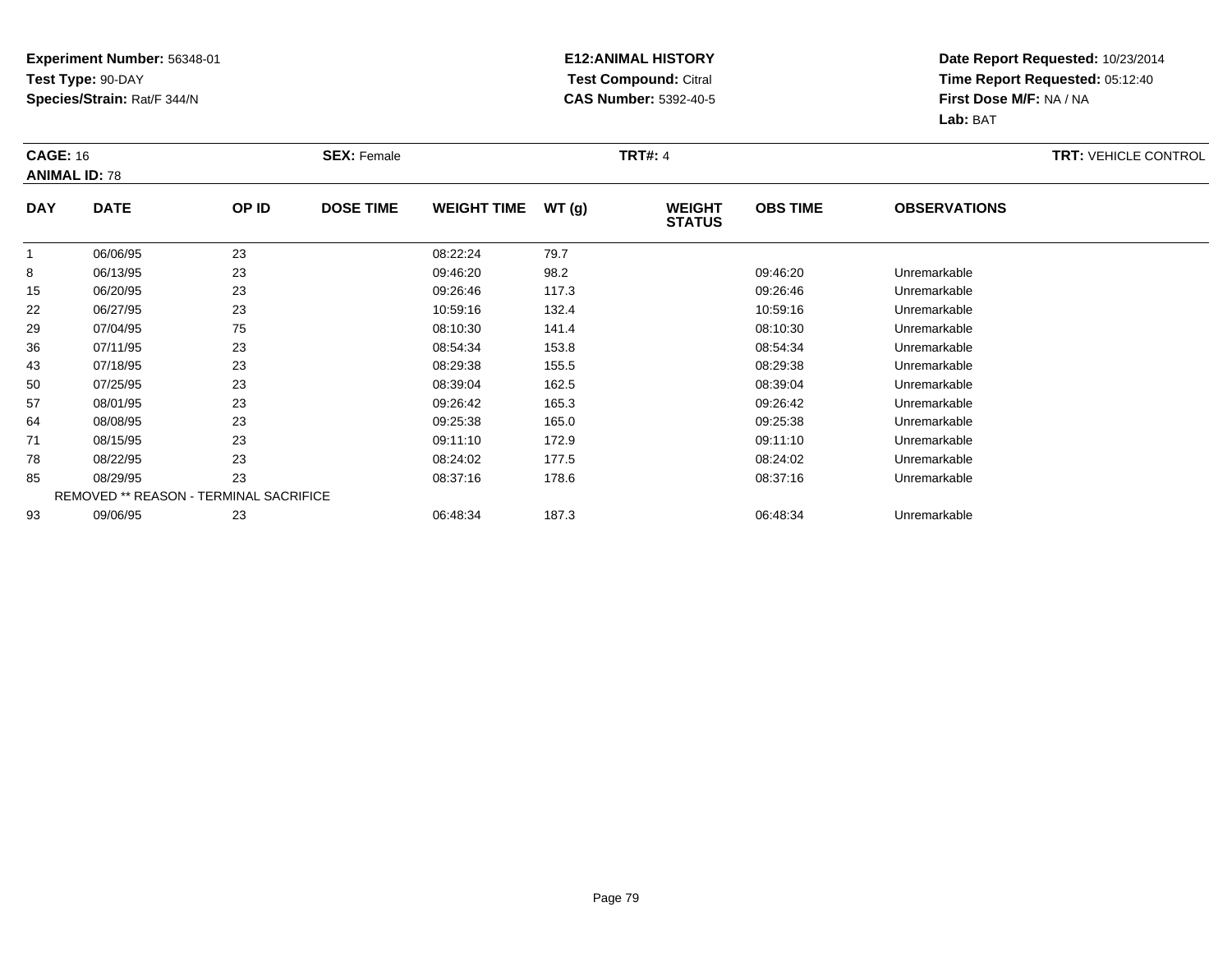#### **E12:ANIMAL HISTORY Test Compound:** Citral **CAS Number:** 5392-40-5

|              | <b>CAGE: 16</b><br><b>ANIMAL ID: 79</b> |                                        | <b>SEX: Female</b> |                    |       | <b>TRT#: 4</b>                 | <b>TRT: VEHICLE CONTROL</b> |                     |  |
|--------------|-----------------------------------------|----------------------------------------|--------------------|--------------------|-------|--------------------------------|-----------------------------|---------------------|--|
| <b>DAY</b>   | <b>DATE</b>                             | OP ID                                  | <b>DOSE TIME</b>   | <b>WEIGHT TIME</b> | WT(g) | <b>WEIGHT</b><br><b>STATUS</b> | <b>OBS TIME</b>             | <b>OBSERVATIONS</b> |  |
| $\mathbf{1}$ | 06/06/95                                | 23                                     |                    | 08:22:24           | 78.4  |                                |                             |                     |  |
| 8            | 06/13/95                                | 23                                     |                    | 09:46:20           | 97.8  |                                | 09:46:20                    | Unremarkable        |  |
| 15           | 06/20/95                                | 23                                     |                    | 09:26:46           | 119.9 |                                | 09:26:46                    | Unremarkable        |  |
| 22           | 06/27/95                                | 23                                     |                    | 10:59:16           | 137.5 |                                | 10:59:16                    | Unremarkable        |  |
| 29           | 07/04/95                                | 75                                     |                    | 08:10:30           | 152.3 |                                | 08:10:30                    | Unremarkable        |  |
| 36           | 07/11/95                                | 23                                     |                    | 08:54:34           | 161.2 |                                | 08.54.34                    | Unremarkable        |  |
| 43           | 07/18/95                                | 23                                     |                    | 08:29:38           | 167.6 |                                | 08:29:38                    | Unremarkable        |  |
| 50           | 07/25/95                                | 23                                     |                    | 08:39:04           | 173.3 |                                | 08:39:04                    | Unremarkable        |  |
| 57           | 08/01/95                                | 23                                     |                    | 09:26:42           | 176.9 |                                | 09:26:42                    | Unremarkable        |  |
| 64           | 08/08/95                                | 23                                     |                    | 09:25:38           | 180.7 |                                | 09:25:38                    | Unremarkable        |  |
| 71           | 08/15/95                                | 23                                     |                    | 09:11:10           | 185.7 |                                | 09:11:10                    | Unremarkable        |  |
| 78           | 08/22/95                                | 23                                     |                    | 08:24:02           | 191.0 |                                | 08:24:02                    | Unremarkable        |  |
| 85           | 08/29/95                                | 23                                     |                    | 08:37:16           | 191.3 |                                | 08:37:16                    | Unremarkable        |  |
|              |                                         | REMOVED ** REASON - TERMINAL SACRIFICE |                    |                    |       |                                |                             |                     |  |
| 93           | 09/06/95                                | 23                                     |                    | 06:48:34           | 191.7 |                                | 06:48:34                    | Unremarkable        |  |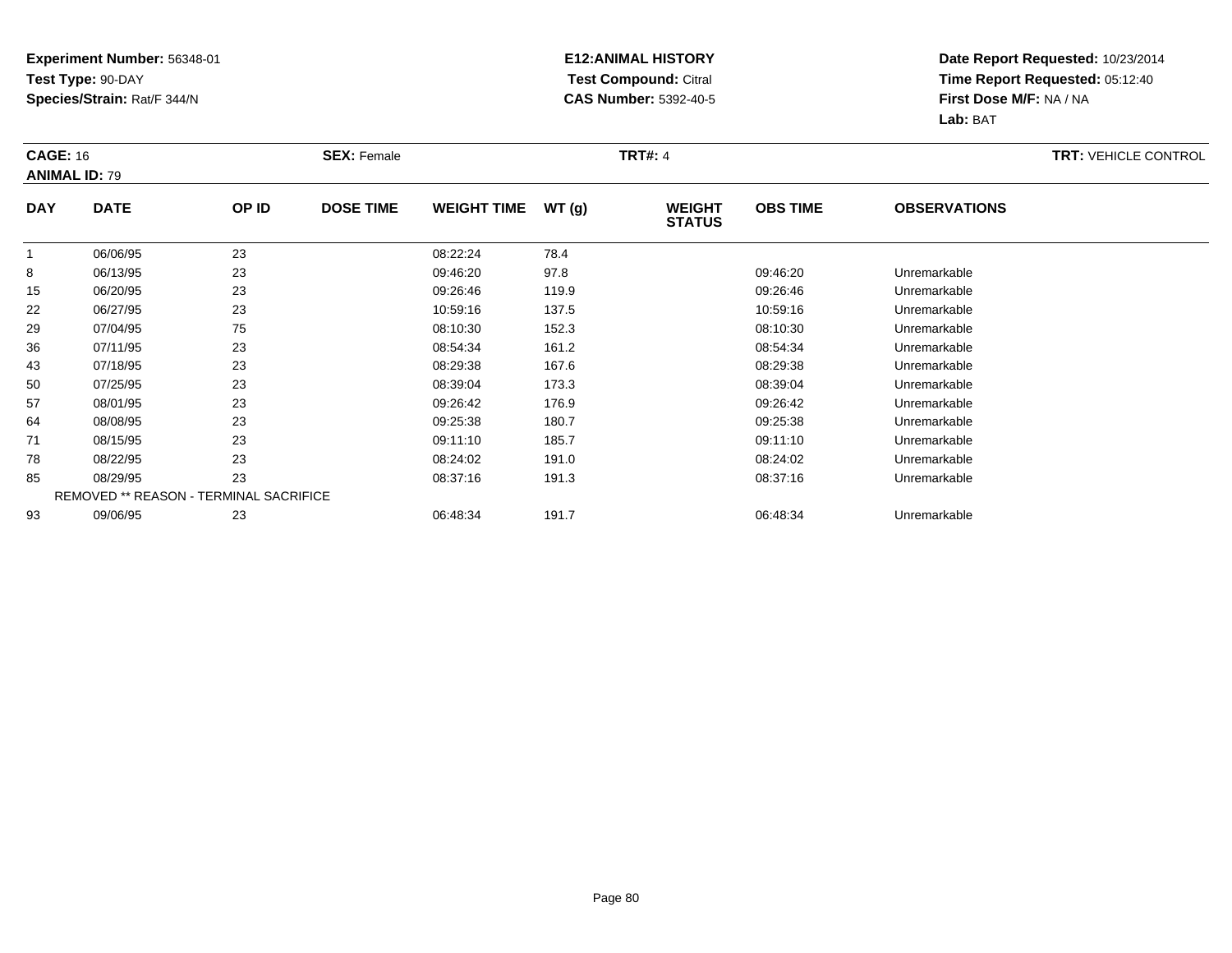#### **E12:ANIMAL HISTORY Test Compound:** Citral **CAS Number:** 5392-40-5

|              | <b>CAGE: 16</b><br><b>ANIMAL ID: 80</b> |       | <b>SEX: Female</b> |                    |       | <b>TRT#: 4</b>                 | <b>TRT: VEHICLE CONTROL</b> |                     |  |
|--------------|-----------------------------------------|-------|--------------------|--------------------|-------|--------------------------------|-----------------------------|---------------------|--|
| <b>DAY</b>   | <b>DATE</b>                             | OP ID | <b>DOSE TIME</b>   | <b>WEIGHT TIME</b> | WT(g) | <b>WEIGHT</b><br><b>STATUS</b> | <b>OBS TIME</b>             | <b>OBSERVATIONS</b> |  |
| $\mathbf{1}$ | 06/06/95                                | 23    |                    | 08:22:24           | 71.5  |                                |                             |                     |  |
| 8            | 06/13/95                                | 23    |                    | 09:46:20           | 92.7  |                                | 09:46:20                    | Unremarkable        |  |
| 15           | 06/20/95                                | 23    |                    | 09:26:46           | 115.8 |                                | 09:26:46                    | Unremarkable        |  |
| 22           | 06/27/95                                | 23    |                    | 10:59:16           | 134.2 |                                | 10:59:16                    | Unremarkable        |  |
| 29           | 07/04/95                                | 75    |                    | 08:10:30           | 145.4 |                                | 08:10:30                    | Unremarkable        |  |
| 36           | 07/11/95                                | 23    |                    | 08:54:34           | 153.9 |                                | 08.54.34                    | Unremarkable        |  |
| 43           | 07/18/95                                | 23    |                    | 08:29:38           | 158.9 |                                | 08:29:38                    | Unremarkable        |  |
| 50           | 07/25/95                                | 23    |                    | 08:39:04           | 163.5 |                                | 08:39:04                    | Unremarkable        |  |
| 57           | 08/01/95                                | 23    |                    | 09:26:42           | 167.6 |                                | 09:26:42                    | Unremarkable        |  |
| 64           | 08/08/95                                | 23    |                    | 09:25:38           | 172.2 |                                | 09:25:38                    | Unremarkable        |  |
| 71           | 08/15/95                                | 23    |                    | 09:11:10           | 179.3 |                                | 09:11:10                    | Unremarkable        |  |
| 78           | 08/22/95                                | 23    |                    | 08:24:02           | 180.2 |                                | 08:24:02                    | Unremarkable        |  |
| 85           | 08/29/95                                | 23    |                    | 08:37:16           | 188.7 |                                | 08:37:16                    | Unremarkable        |  |
|              | REMOVED ** REASON - TERMINAL SACRIFICE  |       |                    |                    |       |                                |                             |                     |  |
| 93           | 09/06/95                                | 23    |                    | 06:48:34           | 192.4 |                                | 06:48:34                    | Unremarkable        |  |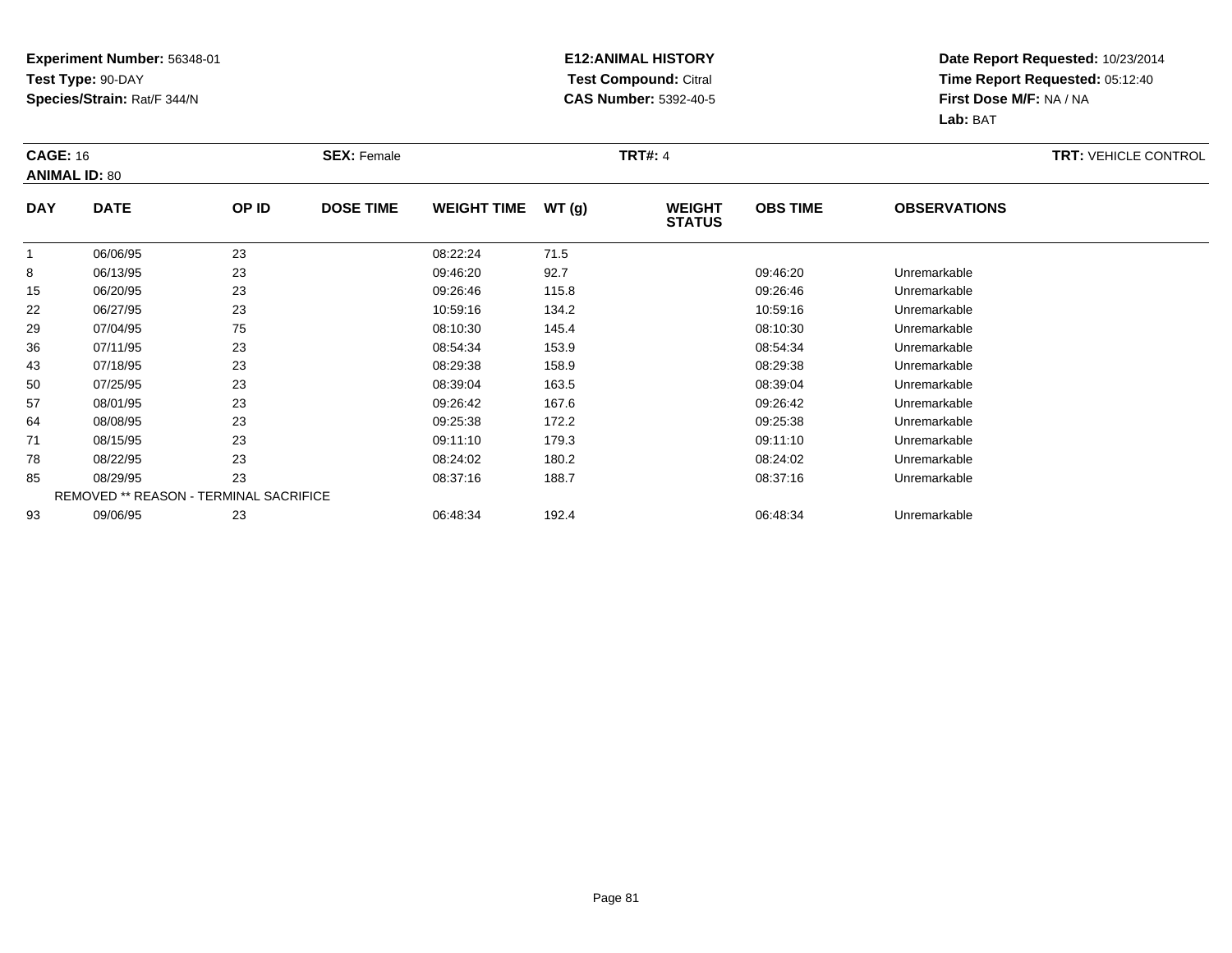#### **E12:ANIMAL HISTORY Test Compound:** Citral **CAS Number:** 5392-40-5

|              | <b>CAGE: 17</b><br><b>ANIMAL ID: 81</b>       |       | <b>SEX: Female</b> |                    |       | <b>TRT#: 6</b>                 | <b>TRT: 3900 PPM</b> |                     |  |
|--------------|-----------------------------------------------|-------|--------------------|--------------------|-------|--------------------------------|----------------------|---------------------|--|
| <b>DAY</b>   | <b>DATE</b>                                   | OP ID | <b>DOSE TIME</b>   | <b>WEIGHT TIME</b> | WT(g) | <b>WEIGHT</b><br><b>STATUS</b> | <b>OBS TIME</b>      | <b>OBSERVATIONS</b> |  |
| $\mathbf{1}$ | 06/06/95                                      | 23    |                    | 08:02:22           | 85.1  |                                |                      |                     |  |
| 8            | 06/13/95                                      | 23    |                    | 10:45:48           | 92.1  |                                | 10:45:48             | Unremarkable        |  |
| 15           | 06/20/95                                      | 23    |                    | 09:37:36           | 114.1 |                                | 09:37:36             | Unremarkable        |  |
| 22           | 06/27/95                                      | 23    |                    | 11:01:56           | 124.2 |                                | 11:01:56             | Unremarkable        |  |
| 29           | 07/04/95                                      | 75    |                    | 08:14:08           | 134.5 |                                | 08:14:08             | Unremarkable        |  |
| 36           | 07/11/95                                      | 23    |                    | 08:57:22           | 141.6 |                                | 08:57:22             | Unremarkable        |  |
| 43           | 07/18/95                                      | 23    |                    | 08:40:12           | 150.6 |                                | 08:40:12             | Unremarkable        |  |
| 50           | 07/25/95                                      | 23    |                    | 08:43:44           | 152.3 |                                | 08:43:44             | Unremarkable        |  |
| 57           | 08/01/95                                      | 23    |                    | 09:30:06           | 153.9 |                                | 09:30:06             | Unremarkable        |  |
| 64           | 08/08/95                                      | 23    |                    | 09:29:08           | 161.0 |                                | 09:29:08             | Unremarkable        |  |
| 71           | 08/15/95                                      | 23    |                    | 09:14:14           | 160.8 |                                | 09:14:14             | Unremarkable        |  |
| 78           | 08/22/95                                      | 23    |                    | 08:26:36           | 164.6 |                                | 08:26:36             | Unremarkable        |  |
| 85           | 08/29/95                                      | 23    |                    | 08:41:14           | 167.3 |                                | 08:41:14             | Unremarkable        |  |
|              | <b>REMOVED ** REASON - TERMINAL SACRIFICE</b> |       |                    |                    |       |                                |                      |                     |  |
| 93           | 09/06/95                                      | 23    |                    | 06:53:24           | 170.4 |                                | 06:53:24             | Unremarkable        |  |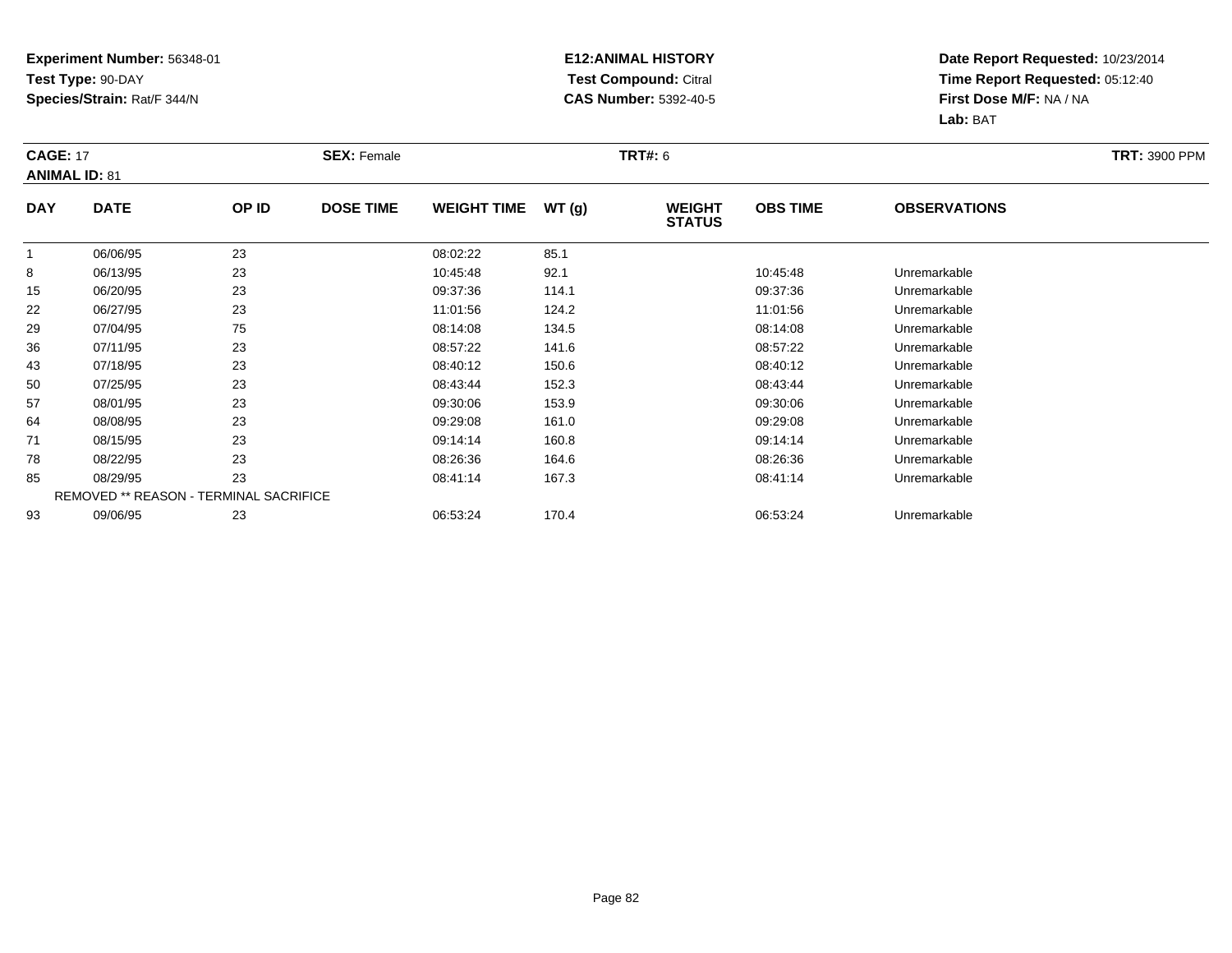#### **E12:ANIMAL HISTORY Test Compound:** Citral **CAS Number:** 5392-40-5

|              | <b>CAGE: 17</b><br><b>ANIMAL ID: 82</b>       |       | <b>SEX: Female</b> |                    |       |                                | <b>TRT#:</b> 6  |                     |  |  |  |
|--------------|-----------------------------------------------|-------|--------------------|--------------------|-------|--------------------------------|-----------------|---------------------|--|--|--|
| <b>DAY</b>   | <b>DATE</b>                                   | OP ID | <b>DOSE TIME</b>   | <b>WEIGHT TIME</b> | WT(g) | <b>WEIGHT</b><br><b>STATUS</b> | <b>OBS TIME</b> | <b>OBSERVATIONS</b> |  |  |  |
| $\mathbf{1}$ | 06/06/95                                      | 23    |                    | 08:02:22           | 69.1  |                                |                 |                     |  |  |  |
| 8            | 06/13/95                                      | 23    |                    | 10:45:48           | 83.2  |                                | 10:45:48        | Unremarkable        |  |  |  |
| 15           | 06/20/95                                      | 23    |                    | 09:37:36           | 112.3 |                                | 09:37:36        | Unremarkable        |  |  |  |
| 22           | 06/27/95                                      | 23    |                    | 11:01:56           | 127.4 |                                | 11:01:56        | Unremarkable        |  |  |  |
| 29           | 07/04/95                                      | 75    |                    | 08:14:08           | 139.1 |                                | 08:14:08        | Unremarkable        |  |  |  |
| 36           | 07/11/95                                      | 23    |                    | 08:57:22           | 147.1 |                                | 08:57:22        | Unremarkable        |  |  |  |
| 43           | 07/18/95                                      | 23    |                    | 08:40:12           | 160.7 |                                | 08:40:12        | Unremarkable        |  |  |  |
| 50           | 07/25/95                                      | 23    |                    | 08:43:44           | 167.4 |                                | 08:43:44        | Unremarkable        |  |  |  |
| 57           | 08/01/95                                      | 23    |                    | 09:30:06           | 171.3 |                                | 09:30:06        | Unremarkable        |  |  |  |
| 64           | 08/08/95                                      | 23    |                    | 09:29:08           | 174.5 |                                | 09:29:08        | Unremarkable        |  |  |  |
| 71           | 08/15/95                                      | 23    |                    | 09:14:14           | 174.0 |                                | 09:14:14        | Unremarkable        |  |  |  |
| 78           | 08/22/95                                      | 23    |                    | 08:26:36           | 178.3 |                                | 08:26:36        | Unremarkable        |  |  |  |
| 85           | 08/29/95                                      | 23    |                    | 08:41:14           | 181.3 |                                | 08:41:14        | Unremarkable        |  |  |  |
|              | <b>REMOVED ** REASON - TERMINAL SACRIFICE</b> |       |                    |                    |       |                                |                 |                     |  |  |  |
| 93           | 09/06/95                                      | 23    |                    | 06:53:24           | 183.8 |                                | 06:53:24        | Unremarkable        |  |  |  |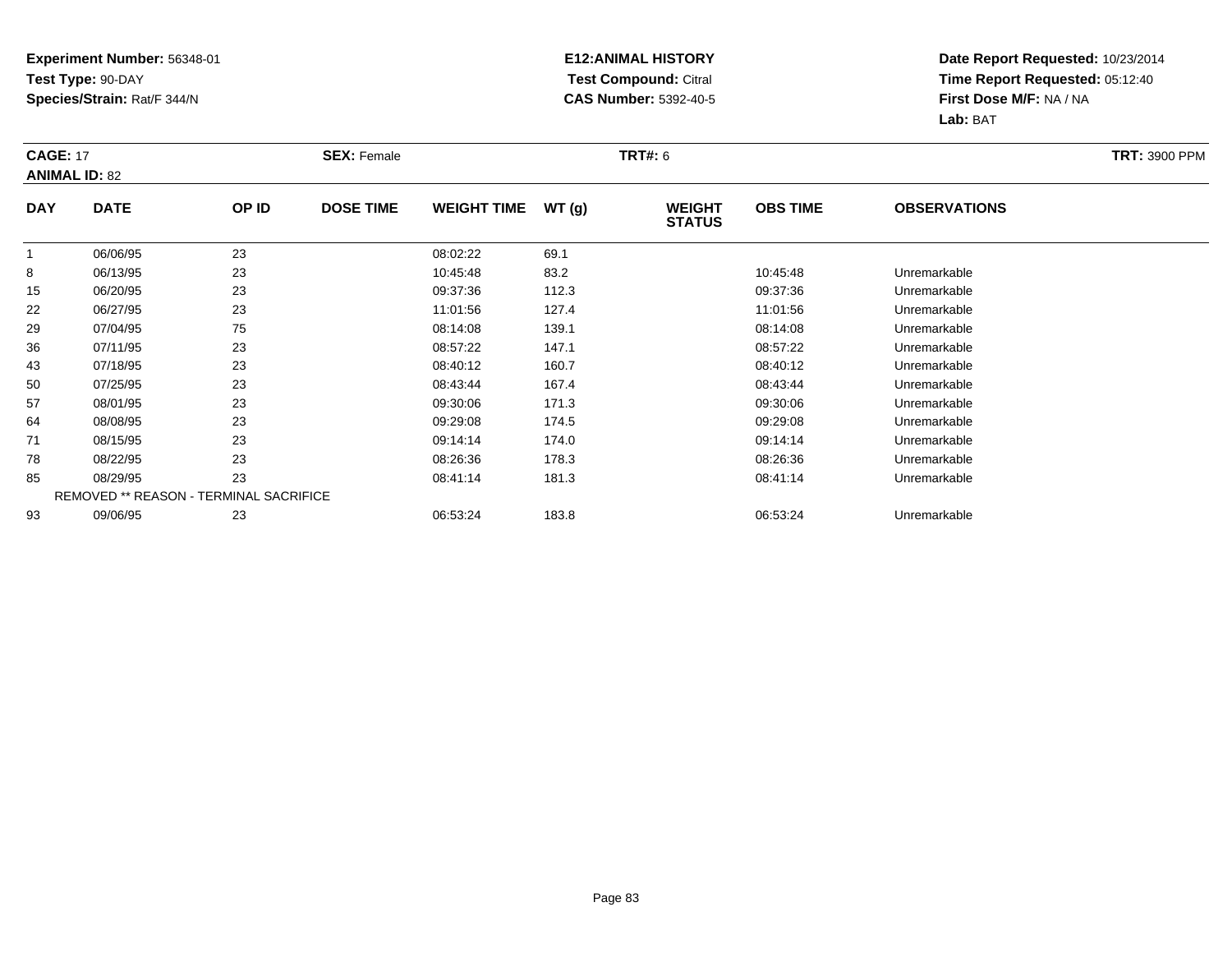#### **E12:ANIMAL HISTORY Test Compound:** Citral **CAS Number:** 5392-40-5

|             | <b>CAGE: 17</b><br><b>ANIMAL ID: 83</b> |       | <b>SEX: Female</b> |                    |       | <b>TRT#:</b> 6                 | <b>TRT: 3900 PPM</b> |                     |  |
|-------------|-----------------------------------------|-------|--------------------|--------------------|-------|--------------------------------|----------------------|---------------------|--|
| <b>DAY</b>  | <b>DATE</b>                             | OP ID | <b>DOSE TIME</b>   | <b>WEIGHT TIME</b> | WT(g) | <b>WEIGHT</b><br><b>STATUS</b> | <b>OBS TIME</b>      | <b>OBSERVATIONS</b> |  |
| $\mathbf 1$ | 06/06/95                                | 23    |                    | 08:02:22           | 82.6  |                                |                      |                     |  |
| 8           | 06/13/95                                | 23    |                    | 10:45:48           | 97.3  |                                | 10:45:48             | Unremarkable        |  |
| 15          | 06/20/95                                | 23    |                    | 09:37:36           | 123.5 |                                | 09:37:36             | Unremarkable        |  |
| 22          | 06/27/95                                | 23    |                    | 11:01:56           | 141.8 |                                | 11:01:56             | Unremarkable        |  |
| 29          | 07/04/95                                | 75    |                    | 08:14:08           | 155.4 |                                | 08:14:08             | Unremarkable        |  |
| 36          | 07/11/95                                | 23    |                    | 08:57:22           | 161.2 |                                | 08:57:22             | Unremarkable        |  |
| 43          | 07/18/95                                | 23    |                    | 08:40:12           | 171.5 |                                | 08:40:12             | Unremarkable        |  |
| 50          | 07/25/95                                | 23    |                    | 08:43:44           | 176.2 |                                | 08:43:44             | Unremarkable        |  |
| 57          | 08/01/95                                | 23    |                    | 09:30:06           | 176.8 |                                | 09:30:06             | Unremarkable        |  |
| 64          | 08/08/95                                | 23    |                    | 09:29:08           | 178.9 |                                | 09:29:08             | Unremarkable        |  |
| 71          | 08/15/95                                | 23    |                    | 09:14:14           | 179.6 |                                | 09:14:14             | Unremarkable        |  |
| 78          | 08/22/95                                | 23    |                    | 08:26:36           | 185.2 |                                | 08:26:36             | Unremarkable        |  |
| 85          | 08/29/95                                | 23    |                    | 08:41:14           | 187.5 |                                | 08:41:14             | Unremarkable        |  |
|             | REMOVED ** REASON - TERMINAL SACRIFICE  |       |                    |                    |       |                                |                      |                     |  |
| 93          | 09/06/95                                | 23    |                    | 06:53:24           | 192.5 |                                | 06:53:24             | Unremarkable        |  |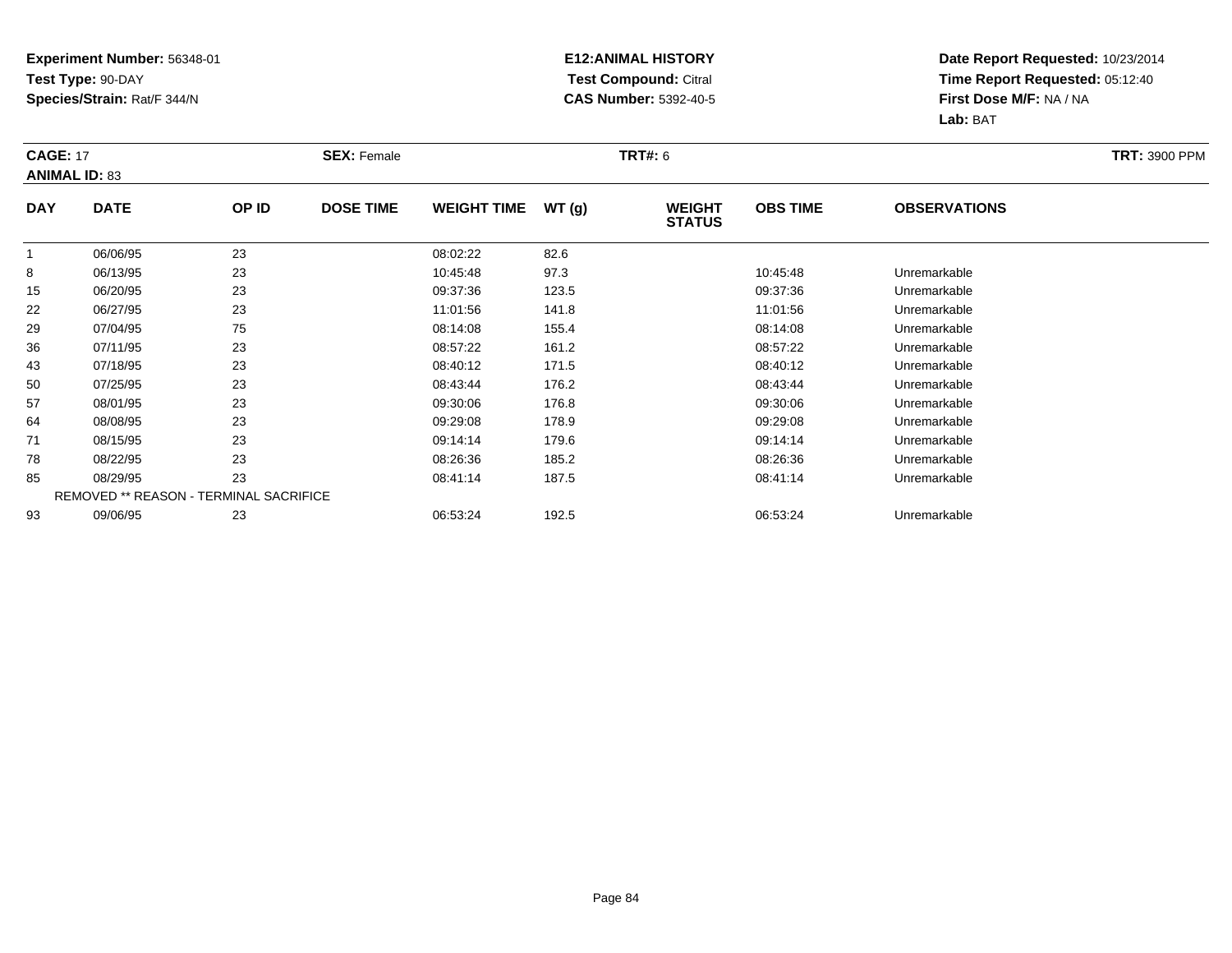#### **E12:ANIMAL HISTORY Test Compound:** Citral **CAS Number:** 5392-40-5

|             | <b>CAGE: 17</b><br><b>ANIMAL ID: 84</b> |                                        | <b>SEX: Female</b> |                    |       | <b>TRT#:</b> 6                 | <b>TRT: 3900 PPM</b> |                     |  |
|-------------|-----------------------------------------|----------------------------------------|--------------------|--------------------|-------|--------------------------------|----------------------|---------------------|--|
| <b>DAY</b>  | <b>DATE</b>                             | OP ID                                  | <b>DOSE TIME</b>   | <b>WEIGHT TIME</b> | WT(g) | <b>WEIGHT</b><br><b>STATUS</b> | <b>OBS TIME</b>      | <b>OBSERVATIONS</b> |  |
| $\mathbf 1$ | 06/06/95                                | 23                                     |                    | 08:02:22           | 99.9  |                                |                      |                     |  |
| 8           | 06/13/95                                | 23                                     |                    | 10:45:48           | 108.1 |                                | 10:45:48             | Unremarkable        |  |
| 15          | 06/20/95                                | 23                                     |                    | 09:37:36           | 133.3 |                                | 09:37:36             | Unremarkable        |  |
| 22          | 06/27/95                                | 23                                     |                    | 11:01:56           | 146.2 |                                | 11:01:56             | Unremarkable        |  |
| 29          | 07/04/95                                | 75                                     |                    | 08:14:08           | 160.7 |                                | 08:14:08             | Unremarkable        |  |
| 36          | 07/11/95                                | 23                                     |                    | 08:57:22           | 161.6 |                                | 08:57:22             | Unremarkable        |  |
| 43          | 07/18/95                                | 23                                     |                    | 08:40:12           | 170.8 |                                | 08:40:12             | Unremarkable        |  |
| 50          | 07/25/95                                | 23                                     |                    | 08:43:44           | 182.5 |                                | 08:43:44             | Unremarkable        |  |
| 57          | 08/01/95                                | 23                                     |                    | 09:30:06           | 178.3 |                                | 09:30:06             | Unremarkable        |  |
| 64          | 08/08/95                                | 23                                     |                    | 09:29:08           | 182.3 |                                | 09:29:08             | Unremarkable        |  |
| 71          | 08/15/95                                | 23                                     |                    | 09:14:14           | 181.2 |                                | 09:14:14             | Unremarkable        |  |
| 78          | 08/22/95                                | 23                                     |                    | 08:26:36           | 187.8 |                                | 08:26:36             | Unremarkable        |  |
| 85          | 08/29/95                                | 23                                     |                    | 08:41:14           | 191.9 |                                | 08:41:14             | Unremarkable        |  |
|             |                                         | REMOVED ** REASON - TERMINAL SACRIFICE |                    |                    |       |                                |                      |                     |  |
| 93          | 09/06/95                                | 23                                     |                    | 06:53:24           | 196.3 |                                | 06:53:24             | Unremarkable        |  |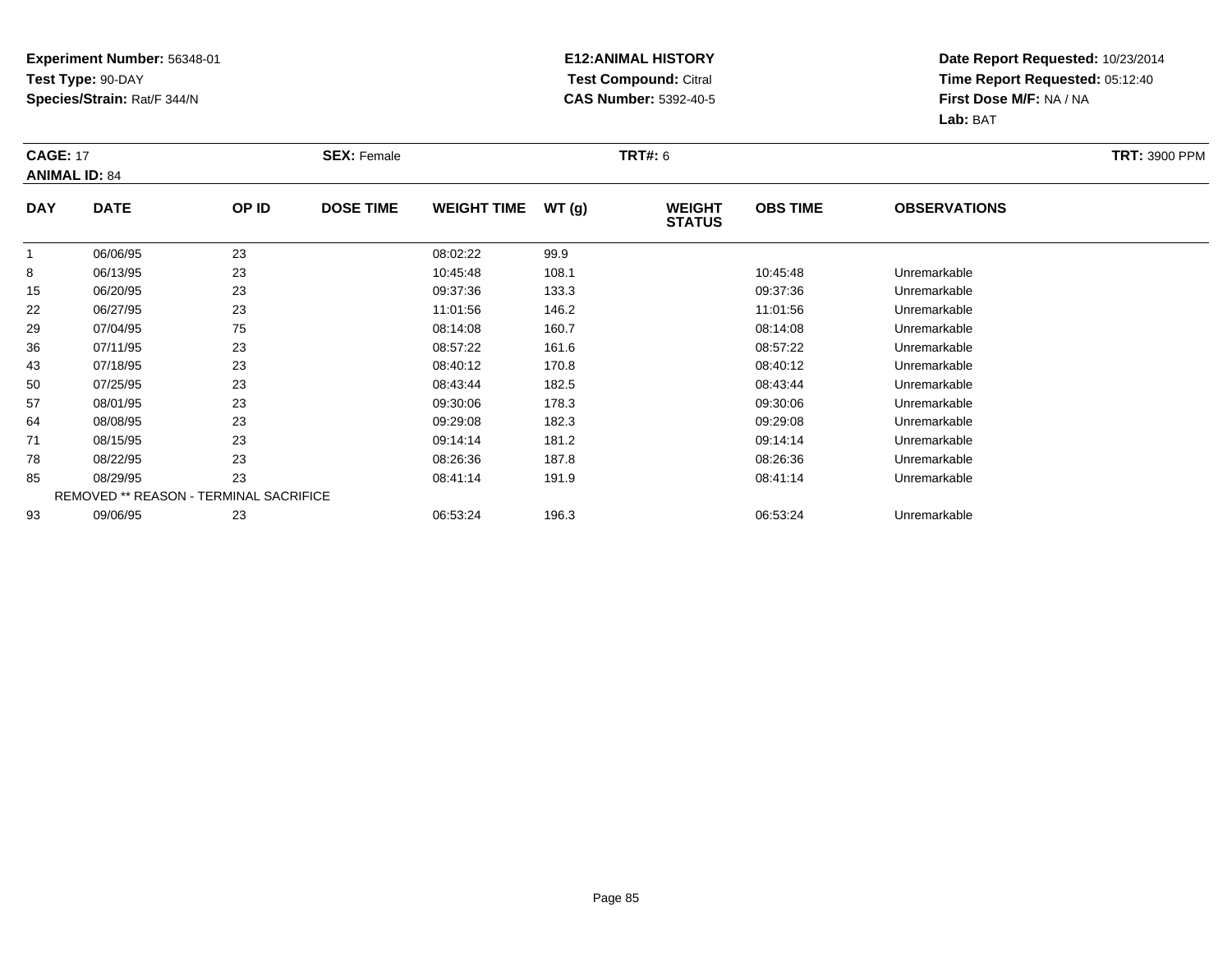#### **E12:ANIMAL HISTORY Test Compound:** Citral **CAS Number:** 5392-40-5

|             | <b>CAGE: 17</b><br><b>ANIMAL ID: 85</b> |                                        | <b>SEX: Female</b> |                    |       | <b>TRT#:</b> 6                 | <b>TRT: 3900 PPM</b> |                     |  |
|-------------|-----------------------------------------|----------------------------------------|--------------------|--------------------|-------|--------------------------------|----------------------|---------------------|--|
| <b>DAY</b>  | <b>DATE</b>                             | OP ID                                  | <b>DOSE TIME</b>   | <b>WEIGHT TIME</b> | WT(g) | <b>WEIGHT</b><br><b>STATUS</b> | <b>OBS TIME</b>      | <b>OBSERVATIONS</b> |  |
| $\mathbf 1$ | 06/06/95                                | 23                                     |                    | 08:02:22           | 81.2  |                                |                      |                     |  |
| 8           | 06/13/95                                | 23                                     |                    | 10:45:48           | 93.4  |                                | 10:45:48             | Unremarkable        |  |
| 15          | 06/20/95                                | 23                                     |                    | 09:37:36           | 118.4 |                                | 09:37:36             | Unremarkable        |  |
| 22          | 06/27/95                                | 23                                     |                    | 11:01:56           | 131.2 |                                | 11:01:56             | Unremarkable        |  |
| 29          | 07/04/95                                | 75                                     |                    | 08:14:08           | 146.5 |                                | 08:14:08             | Unremarkable        |  |
| 36          | 07/11/95                                | 23                                     |                    | 08:57:22           | 153.7 |                                | 08:57:22             | Unremarkable        |  |
| 43          | 07/18/95                                | 23                                     |                    | 08:40:12           | 160.6 |                                | 08:40:12             | Unremarkable        |  |
| 50          | 07/25/95                                | 23                                     |                    | 08:43:44           | 167.1 |                                | 08:43:44             | Unremarkable        |  |
| 57          | 08/01/95                                | 23                                     |                    | 09:30:06           | 170.4 |                                | 09:30:06             | Unremarkable        |  |
| 64          | 08/08/95                                | 23                                     |                    | 09:29:08           | 172.3 |                                | 09:29:08             | Unremarkable        |  |
| 71          | 08/15/95                                | 23                                     |                    | 09:14:14           | 181.3 |                                | 09:14:14             | Unremarkable        |  |
| 78          | 08/22/95                                | 23                                     |                    | 08:26:36           | 182.2 |                                | 08:26:36             | Unremarkable        |  |
| 85          | 08/29/95                                | 23                                     |                    | 08:41:14           | 184.6 |                                | 08:41:14             | Unremarkable        |  |
|             |                                         | REMOVED ** REASON - TERMINAL SACRIFICE |                    |                    |       |                                |                      |                     |  |
| 93          | 09/06/95                                | 23                                     |                    | 06:53:24           | 185.0 |                                | 06:53:24             | Unremarkable        |  |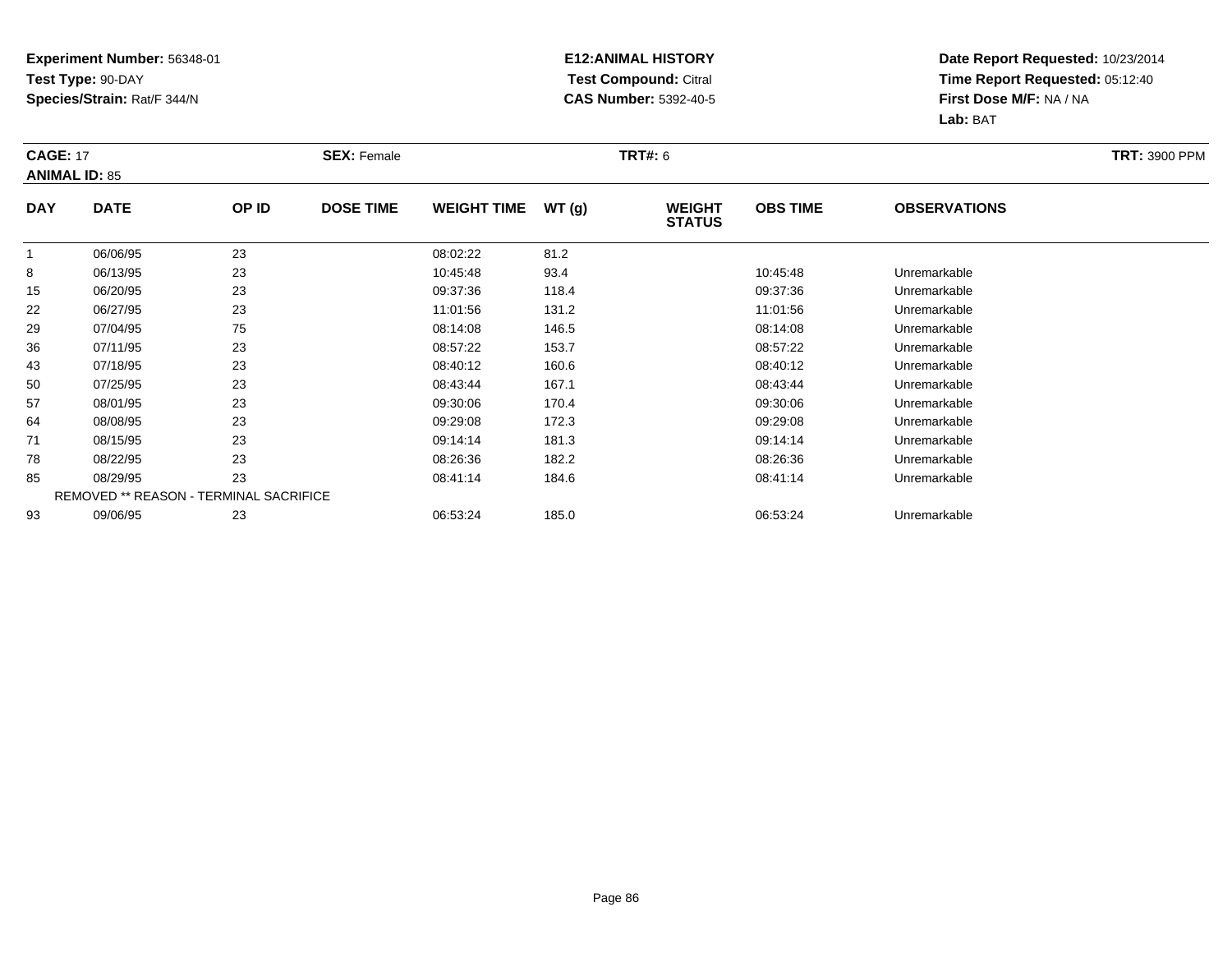#### **E12:ANIMAL HISTORY Test Compound:** Citral **CAS Number:** 5392-40-5

|              | <b>CAGE: 18</b><br><b>ANIMAL ID: 86</b> |       | <b>SEX: Female</b> |                    |       | <b>TRT#: 6</b>                 | <b>TRT: 3900 PPM</b> |                     |  |
|--------------|-----------------------------------------|-------|--------------------|--------------------|-------|--------------------------------|----------------------|---------------------|--|
| <b>DAY</b>   | <b>DATE</b>                             | OP ID | <b>DOSE TIME</b>   | <b>WEIGHT TIME</b> | WT(g) | <b>WEIGHT</b><br><b>STATUS</b> | <b>OBS TIME</b>      | <b>OBSERVATIONS</b> |  |
| $\mathbf{1}$ | 06/06/95                                | 23    |                    | 08:04:00           | 70.6  |                                |                      |                     |  |
| 8            | 06/13/95                                | 23    |                    | 10:42:48           | 90.6  |                                | 10:42:48             | Unremarkable        |  |
| 15           | 06/20/95                                | 23    |                    | 09:35:00           | 111.4 |                                | 09:35:00             | Unremarkable        |  |
| 22           | 06/27/95                                | 23    |                    | 11:04:22           | 116.8 |                                | 11:04:22             | Unremarkable        |  |
| 29           | 07/04/95                                | 75    |                    | 08:17:10           | 130.1 |                                | 08:17:10             | Unremarkable        |  |
| 36           | 07/11/95                                | 23    |                    | 08:59:50           | 141.7 |                                | 08:59:50             | Unremarkable        |  |
| 43           | 07/18/95                                | 23    |                    | 08:36:34           | 152.4 |                                | 08:36:34             | Unremarkable        |  |
| 50           | 07/25/95                                | 23    |                    | 08:46:56           | 157.1 |                                | 08:46:56             | Unremarkable        |  |
| 57           | 08/01/95                                | 23    |                    | 09:32:42           | 161.9 |                                | 09:32:42             | Unremarkable        |  |
| 64           | 08/08/95                                | 23    |                    | 09:32:10           | 169.0 |                                | 09:32:10             | Unremarkable        |  |
| 71           | 08/15/95                                | 23    |                    | 09:16:24           | 174.1 |                                | 09:16:24             | Unremarkable        |  |
| 78           | 08/22/95                                | 23    |                    | 08:28:46           | 177.3 |                                | 08:28:46             | Unremarkable        |  |
| 85           | 08/29/95                                | 23    |                    | 08:44:20           | 181.4 |                                | 08:44:20             | Unremarkable        |  |
|              | REMOVED ** REASON - TERMINAL SACRIFICE  |       |                    |                    |       |                                |                      |                     |  |
| 93           | 09/06/95                                | 23    |                    | 06:57:02           | 183.3 |                                | 06:57:02             | Unremarkable        |  |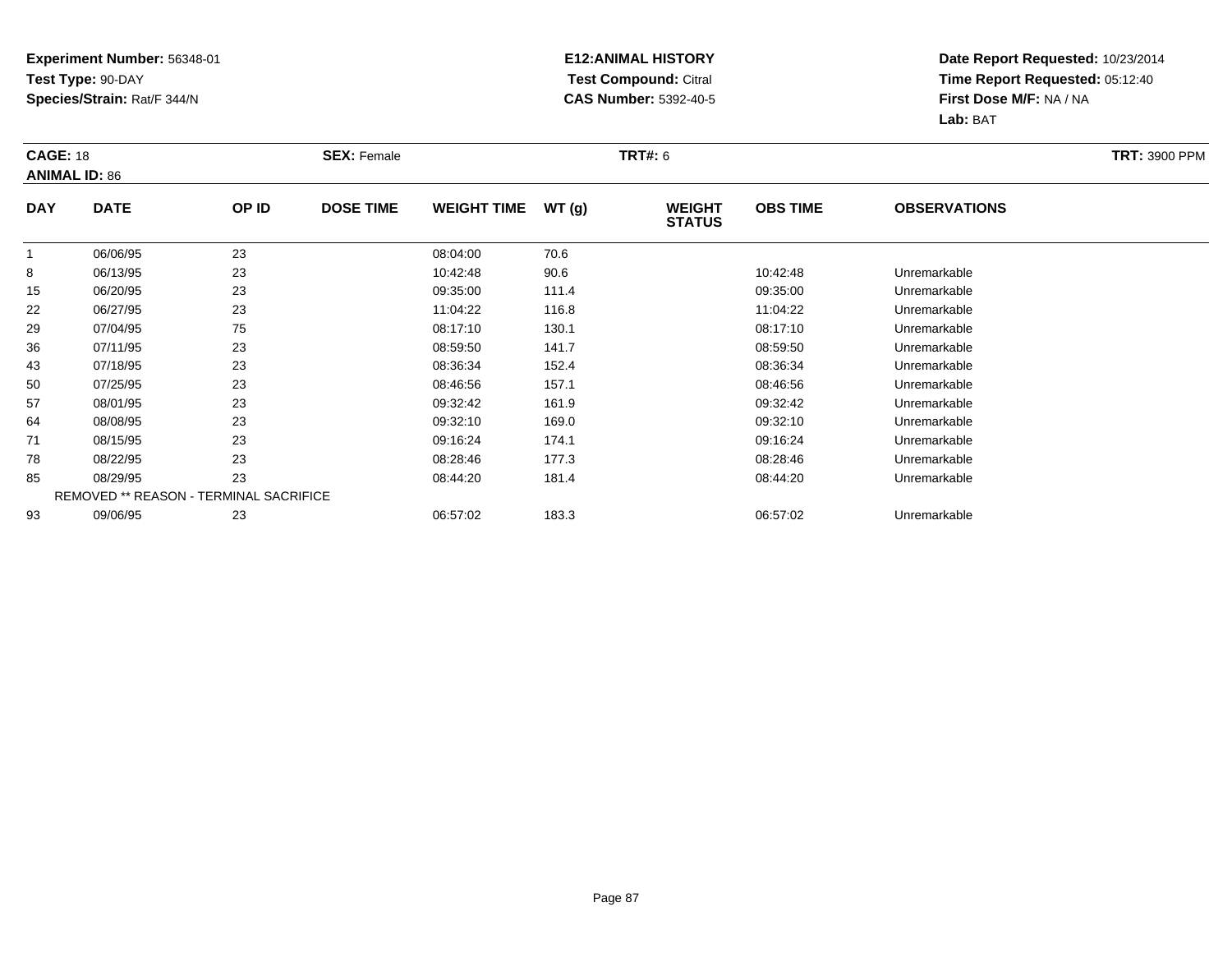#### **E12:ANIMAL HISTORY Test Compound:** Citral **CAS Number:** 5392-40-5

|            | <b>CAGE: 18</b><br><b>ANIMAL ID: 87</b> |       | <b>SEX: Female</b> |                    |       | <b>TRT#: 6</b>                 | <b>TRT: 3900 PPM</b> |                     |  |
|------------|-----------------------------------------|-------|--------------------|--------------------|-------|--------------------------------|----------------------|---------------------|--|
| <b>DAY</b> | <b>DATE</b>                             | OP ID | <b>DOSE TIME</b>   | <b>WEIGHT TIME</b> | WT(g) | <b>WEIGHT</b><br><b>STATUS</b> | <b>OBS TIME</b>      | <b>OBSERVATIONS</b> |  |
| 1          | 06/06/95                                | 23    |                    | 08:04:00           | 84.3  |                                |                      |                     |  |
| 8          | 06/13/95                                | 23    |                    | 10:42:48           | 103.8 |                                | 10:42:48             | Unremarkable        |  |
| 15         | 06/20/95                                | 23    |                    | 09:35:00           | 120.9 |                                | 09:35:00             | Unremarkable        |  |
| 22         | 06/27/95                                | 23    |                    | 11:04:22           | 134.0 |                                | 11:04:22             | Unremarkable        |  |
| 29         | 07/04/95                                | 75    |                    | 08:17:10           | 139.3 |                                | 08:17:10             | Unremarkable        |  |
| 36         | 07/11/95                                | 23    |                    | 08:59:50           | 152.5 |                                | 08:59:50             | Unremarkable        |  |
| 43         | 07/18/95                                | 23    |                    | 08:36:34           | 161.4 |                                | 08:36:34             | Unremarkable        |  |
| 50         | 07/25/95                                | 23    |                    | 08:46:56           | 168.0 |                                | 08:46:56             | Unremarkable        |  |
| 57         | 08/01/95                                | 23    |                    | 09:32:42           | 169.7 |                                | 09:32:42             | Unremarkable        |  |
| 64         | 08/08/95                                | 23    |                    | 09:32:10           | 178.2 |                                | 09:32:10             | Nasal/Eye Discharge |  |
| 71         | 08/15/95                                | 23    |                    | 09:16:24           | 176.2 |                                | 09:16:24             | Nasal/Eye Discharge |  |
| 78         | 08/22/95                                | 23    |                    | 08:28:46           | 182.6 |                                | 08:28:46             | Nasal/Eye Discharge |  |
| 85         | 08/29/95                                | 23    |                    | 08:44:20           | 185.8 |                                | 08:44:20             | Nasal/Eye Discharge |  |
|            | REMOVED ** REASON - TERMINAL SACRIFICE  |       |                    |                    |       |                                |                      |                     |  |
| 93         | 09/06/95                                | 23    |                    | 06:57:02           | 185.4 |                                | 06:57:02             | Nasal/Eye Discharge |  |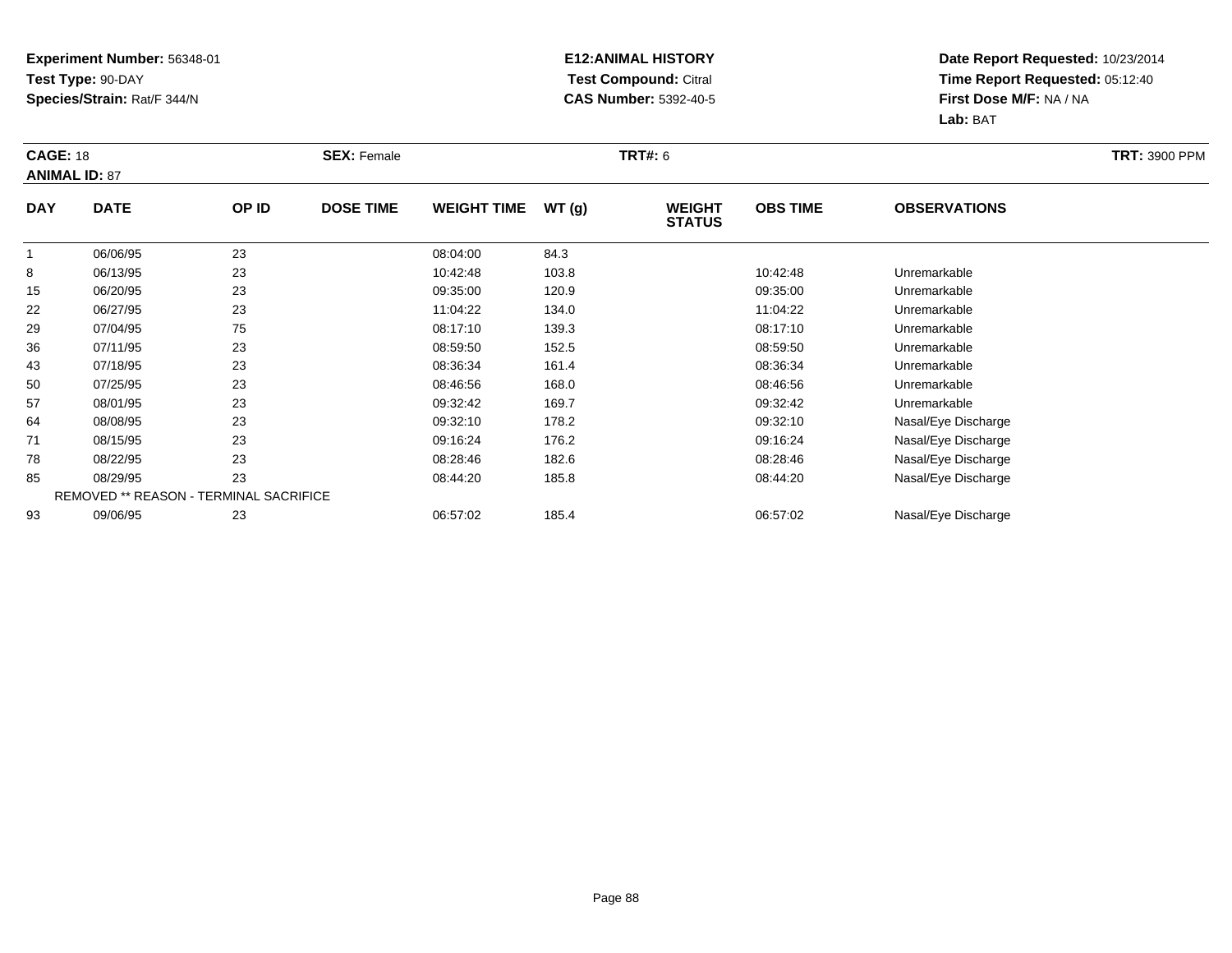#### **E12:ANIMAL HISTORY Test Compound:** Citral **CAS Number:** 5392-40-5

|             | <b>CAGE: 18</b><br><b>ANIMAL ID: 88</b> |                                        | <b>SEX: Female</b> |                    |       | <b>TRT#:</b> 6                 | <b>TRT: 3900 PPM</b> |                     |  |
|-------------|-----------------------------------------|----------------------------------------|--------------------|--------------------|-------|--------------------------------|----------------------|---------------------|--|
| <b>DAY</b>  | <b>DATE</b>                             | OP ID                                  | <b>DOSE TIME</b>   | <b>WEIGHT TIME</b> | WT(g) | <b>WEIGHT</b><br><b>STATUS</b> | <b>OBS TIME</b>      | <b>OBSERVATIONS</b> |  |
| $\mathbf 1$ | 06/06/95                                | 23                                     |                    | 08:04:00           | 69.8  |                                |                      |                     |  |
| 8           | 06/13/95                                | 23                                     |                    | 10:42:48           | 89.6  |                                | 10:42:48             | Unremarkable        |  |
| 15          | 06/20/95                                | 23                                     |                    | 09:35:00           | 109.4 |                                | 09:35:00             | Unremarkable        |  |
| 22          | 06/27/95                                | 23                                     |                    | 11:04:22           | 124.2 |                                | 11:04:22             | Unremarkable        |  |
| 29          | 07/04/95                                | 75                                     |                    | 08:17:10           | 133.6 |                                | 08:17:10             | Unremarkable        |  |
| 36          | 07/11/95                                | 23                                     |                    | 08:59:50           | 142.8 |                                | 08:59:50             | Unremarkable        |  |
| 43          | 07/18/95                                | 23                                     |                    | 08:36:34           | 143.2 |                                | 08:36:34             | Unremarkable        |  |
| 50          | 07/25/95                                | 23                                     |                    | 08:46:56           | 148.2 |                                | 08:46:56             | Unremarkable        |  |
| 57          | 08/01/95                                | 23                                     |                    | 09:32:42           | 151.1 |                                | 09:32:42             | Unremarkable        |  |
| 64          | 08/08/95                                | 23                                     |                    | 09:32:10           | 154.3 |                                | 09:32:10             | Unremarkable        |  |
| 71          | 08/15/95                                | 23                                     |                    | 09:16:24           | 159.1 |                                | 09:16:24             | Unremarkable        |  |
| 78          | 08/22/95                                | 23                                     |                    | 08:28:46           | 162.0 |                                | 08:28:46             | Unremarkable        |  |
| 85          | 08/29/95                                | 23                                     |                    | 08:44:20           | 172.3 |                                | 08:44:20             | Unremarkable        |  |
|             |                                         | REMOVED ** REASON - TERMINAL SACRIFICE |                    |                    |       |                                |                      |                     |  |
| 93          | 09/06/95                                | 23                                     |                    | 06:57:02           | 170.9 |                                | 06:57:02             | Unremarkable        |  |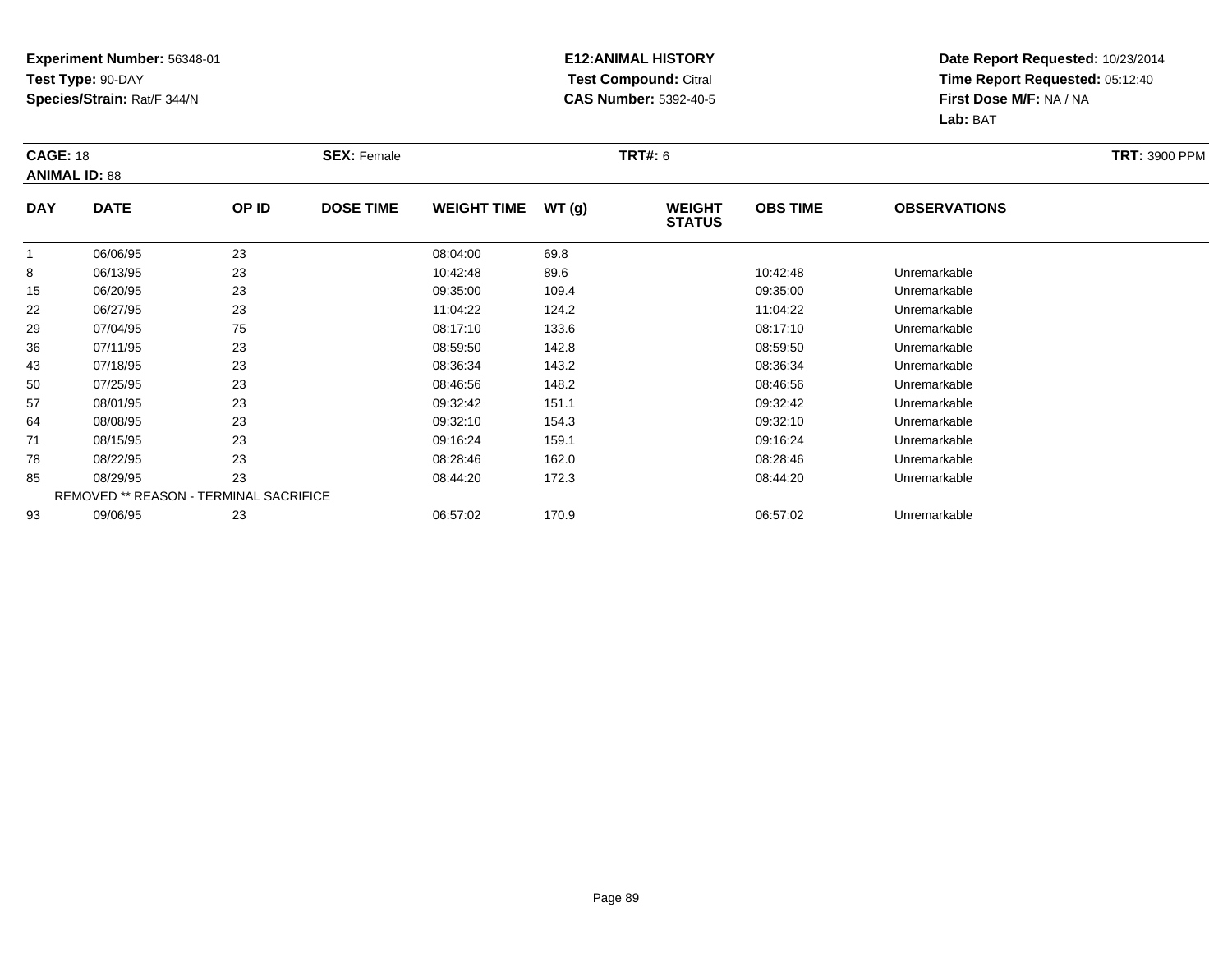#### **E12:ANIMAL HISTORY Test Compound:** Citral **CAS Number:** 5392-40-5

| <b>CAGE: 18</b> | <b>ANIMAL ID: 89</b>                   |       | <b>SEX: Female</b> |                    |       | <b>TRT#: 6</b>                 |                 |                     | <b>TRT: 3900 PPM</b> |
|-----------------|----------------------------------------|-------|--------------------|--------------------|-------|--------------------------------|-----------------|---------------------|----------------------|
| <b>DAY</b>      | <b>DATE</b>                            | OP ID | <b>DOSE TIME</b>   | <b>WEIGHT TIME</b> | WT(g) | <b>WEIGHT</b><br><b>STATUS</b> | <b>OBS TIME</b> | <b>OBSERVATIONS</b> |                      |
| $\mathbf{1}$    | 06/06/95                               | 23    |                    | 08:04:00           | 78.6  |                                |                 |                     |                      |
| 8               | 06/13/95                               | 23    |                    | 10:42:48           | 99.7  |                                | 10:42:48        | Unremarkable        |                      |
| 15              | 06/20/95                               | 23    |                    | 09:35:00           | 120.6 |                                | 09:35:00        | Unremarkable        |                      |
| 22              | 06/27/95                               | 23    |                    | 11:04:22           | 134.0 |                                | 11:04:22        | Unremarkable        |                      |
| 29              | 07/04/95                               | 75    |                    | 08:17:10           | 150.4 |                                | 08:17:10        | Unremarkable        |                      |
| 36              | 07/11/95                               | 23    |                    | 08:59:50           | 158.1 |                                | 08:59:50        | Unremarkable        |                      |
| 43              | 07/18/95                               | 23    |                    | 08:36:34           | 166.9 |                                | 08:36:34        | Unremarkable        |                      |
| 50              | 07/25/95                               | 23    |                    | 08:46:56           | 175.1 |                                | 08:46:56        | Unremarkable        |                      |
| 57              | 08/01/95                               | 23    |                    | 09:32:42           | 179.5 |                                | 09:32:42        | Unremarkable        |                      |
| 64              | 08/08/95                               | 23    |                    | 09:32:10           | 182.4 |                                | 09:32:10        | Unremarkable        |                      |
| 71              | 08/15/95                               | 23    |                    | 09:16:24           | 186.0 |                                | 09:16:24        | Unremarkable        |                      |
| 78              | 08/22/95                               | 23    |                    | 08:28:46           | 187.8 |                                | 08:28:46        | Unremarkable        |                      |
| 85              | 08/29/95                               | 23    |                    | 08:44:20           | 192.4 |                                | 08:44:20        | Unremarkable        |                      |
|                 | REMOVED ** REASON - TERMINAL SACRIFICE |       |                    |                    |       |                                |                 |                     |                      |
| 93              | 09/06/95                               | 23    |                    | 06:57:02           | 194.8 |                                | 06:57:02        | Unremarkable        |                      |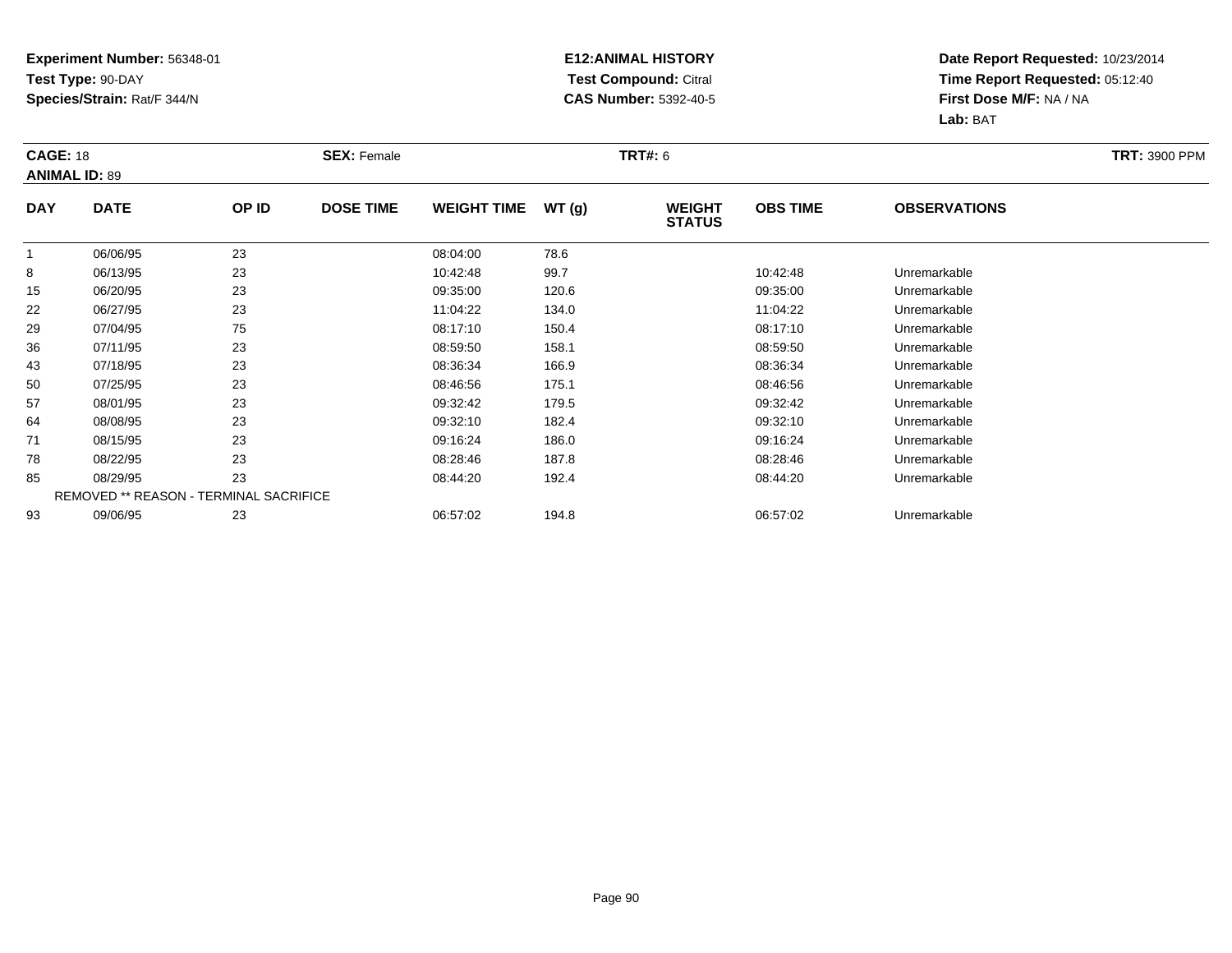#### **E12:ANIMAL HISTORY Test Compound:** Citral **CAS Number:** 5392-40-5

| <b>CAGE: 18</b> | <b>ANIMAL ID: 90</b>                          |       | <b>SEX: Female</b> |                    |       | <b>TRT#:</b> 6                 |                 |                     | <b>TRT: 3900 PPM</b> |
|-----------------|-----------------------------------------------|-------|--------------------|--------------------|-------|--------------------------------|-----------------|---------------------|----------------------|
| <b>DAY</b>      | <b>DATE</b>                                   | OP ID | <b>DOSE TIME</b>   | <b>WEIGHT TIME</b> | WT(g) | <b>WEIGHT</b><br><b>STATUS</b> | <b>OBS TIME</b> | <b>OBSERVATIONS</b> |                      |
| $\mathbf 1$     | 06/06/95                                      | 23    |                    | 08:04:00           | 72.5  |                                |                 |                     |                      |
| 8               | 06/13/95                                      | 23    |                    | 10:42:48           | 88.5  |                                | 10:42:48        | Unremarkable        |                      |
| 15              | 06/20/95                                      | 23    |                    | 09:35:00           | 104.1 |                                | 09:35:00        | Unremarkable        |                      |
| 22              | 06/27/95                                      | 23    |                    | 11:04:22           | 113.3 |                                | 11:04:22        | Unremarkable        |                      |
| 29              | 07/04/95                                      | 75    |                    | 08:17:10           | 123.1 |                                | 08:17:10        | Unremarkable        |                      |
| 36              | 07/11/95                                      | 23    |                    | 08:59:50           | 129.1 |                                | 08:59:50        | Unremarkable        |                      |
| 43              | 07/18/95                                      | 23    |                    | 08:36:34           | 137.2 |                                | 08:36:34        | Unremarkable        |                      |
| 50              | 07/25/95                                      | 23    |                    | 08:46:56           | 137.3 |                                | 08:46:56        | Unremarkable        |                      |
| 57              | 08/01/95                                      | 23    |                    | 09:32:42           | 142.9 |                                | 09:32:42        | Unremarkable        |                      |
| 64              | 08/08/95                                      | 23    |                    | 09:32:10           | 147.0 |                                | 09:32:10        | Unremarkable        |                      |
| 71              | 08/15/95                                      | 23    |                    | 09:16:24           | 147.7 |                                | 09:16:24        | Unremarkable        |                      |
| 78              | 08/22/95                                      | 23    |                    | 08:28:46           | 152.0 |                                | 08:28:46        | Unremarkable        |                      |
| 85              | 08/29/95                                      | 23    |                    | 08:44:20           | 157.4 |                                | 08:44:20        | Unremarkable        |                      |
|                 | <b>REMOVED ** REASON - TERMINAL SACRIFICE</b> |       |                    |                    |       |                                |                 |                     |                      |
| 93              | 09/06/95                                      | 23    |                    | 06:57:02           | 157.2 |                                | 06:57:02        | Unremarkable        |                      |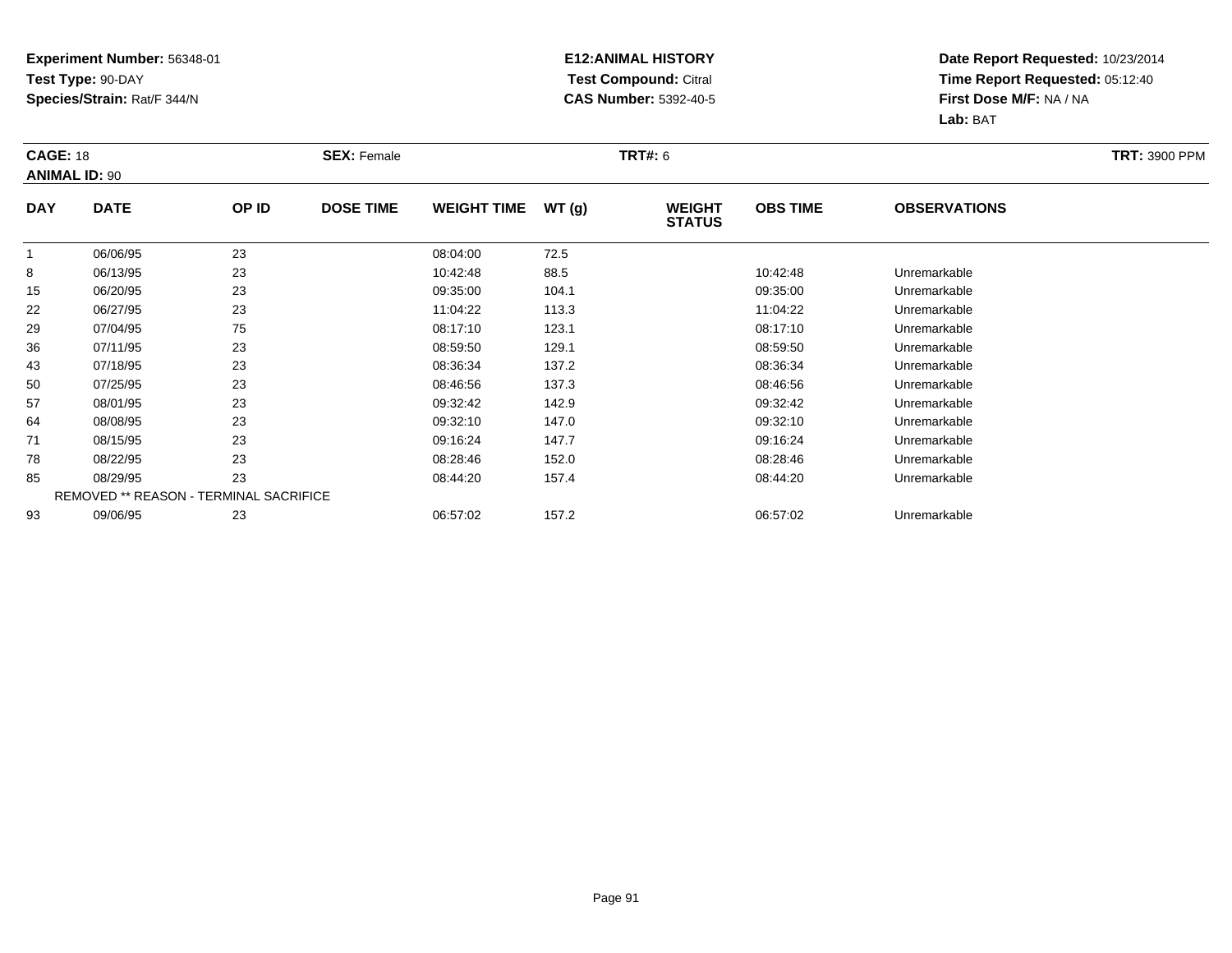#### **E12:ANIMAL HISTORY Test Compound:** Citral **CAS Number:** 5392-40-5

|              | <b>CAGE: 19</b><br><b>ANIMAL ID: 91</b> |                                        | <b>SEX: Female</b> |                    |       | <b>TRT#: 8</b>                 | <b>TRT: 7800 PPM</b> |                     |  |
|--------------|-----------------------------------------|----------------------------------------|--------------------|--------------------|-------|--------------------------------|----------------------|---------------------|--|
| <b>DAY</b>   | <b>DATE</b>                             | OP ID                                  | <b>DOSE TIME</b>   | <b>WEIGHT TIME</b> | WT(g) | <b>WEIGHT</b><br><b>STATUS</b> | <b>OBS TIME</b>      | <b>OBSERVATIONS</b> |  |
| $\mathbf{1}$ | 06/06/95                                | 23                                     |                    | 07:54:32           | 86.0  |                                |                      |                     |  |
| 8            | 06/13/95                                | 23                                     |                    | 10:53:30           | 96.7  |                                | 10:53:30             | Unremarkable        |  |
| 15           | 06/20/95                                | 23                                     |                    | 09:46:56           | 113.0 |                                | 09:46:56             | Unremarkable        |  |
| 22           | 06/27/95                                | 23                                     |                    | 11:06:44           | 125.7 |                                | 11:06:44             | Unremarkable        |  |
| 29           | 07/04/95                                | 75                                     |                    | 08:20:28           | 139.0 |                                | 08:20:28             | Unremarkable        |  |
| 36           | 07/11/95                                | 23                                     |                    | 09:02:20           | 146.3 |                                | 09:02:20             | Unremarkable        |  |
| 43           | 07/18/95                                | 23                                     |                    | 08:46:40           | 156.9 |                                | 08:46:40             | Unremarkable        |  |
| 50           | 07/25/95                                | 23                                     |                    | 08:51:36           | 159.2 |                                | 08:51:36             | Unremarkable        |  |
| 57           | 08/01/95                                | 23                                     |                    | 09:35:28           | 165.5 |                                | 09:35:28             | Unremarkable        |  |
| 64           | 08/08/95                                | 23                                     |                    | 09:35:22           | 168.8 |                                | 09:35:22             | Unremarkable        |  |
| 71           | 08/15/95                                | 23                                     |                    | 09:19:08           | 173.8 |                                | 09:19:08             | Unremarkable        |  |
| 78           | 08/22/95                                | 23                                     |                    | 08:31:32           | 174.5 |                                | 08:31:32             | Unremarkable        |  |
| 85           | 08/29/95                                | 23                                     |                    | 08:47:42           | 178.7 |                                | 08:47:42             | Unremarkable        |  |
|              |                                         | REMOVED ** REASON - TERMINAL SACRIFICE |                    |                    |       |                                |                      |                     |  |
| 93           | 09/06/95                                | 23                                     |                    | 07:00:46           | 184.0 |                                | 07:00:46             | Unremarkable        |  |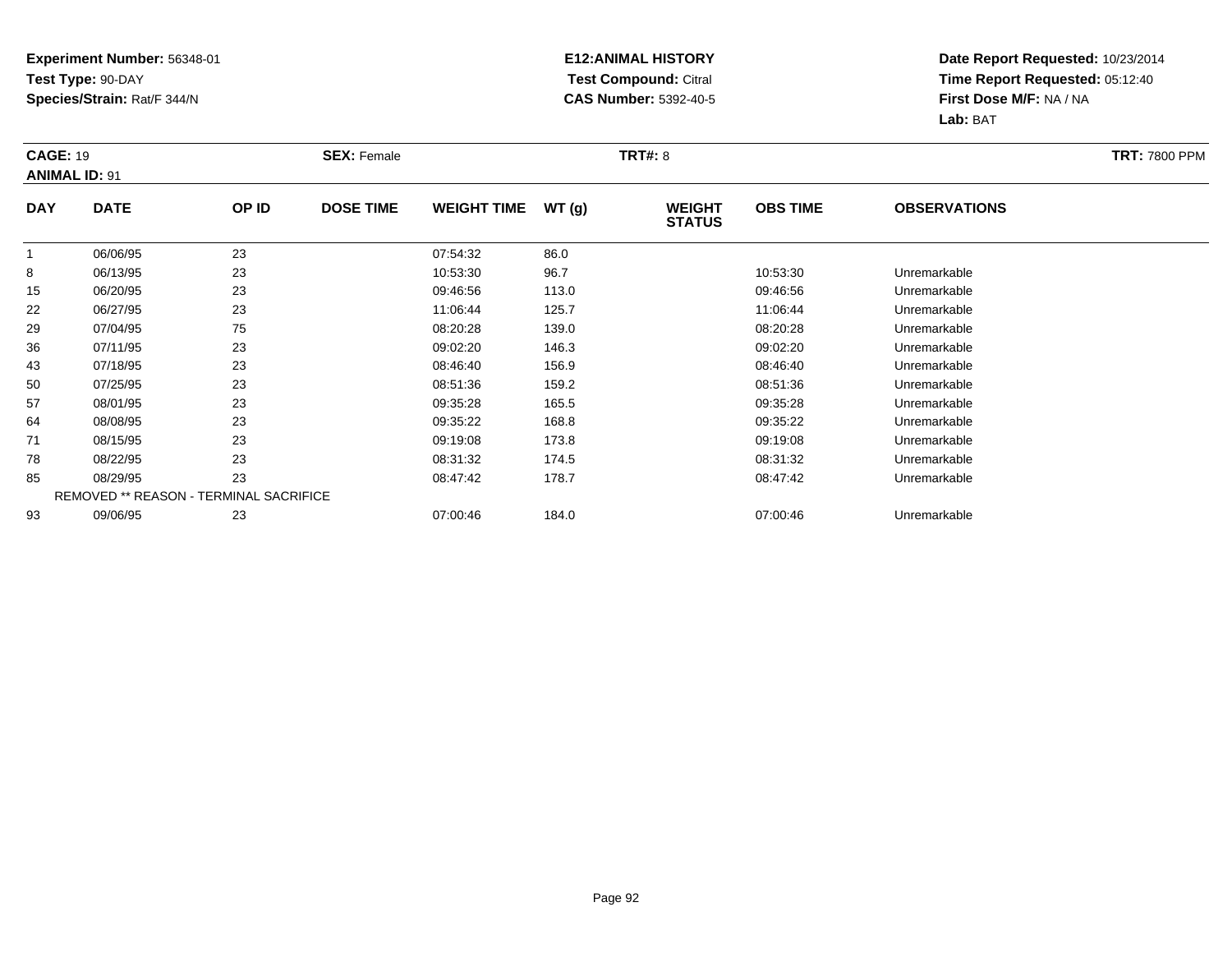#### **E12:ANIMAL HISTORY Test Compound:** Citral **CAS Number:** 5392-40-5

|              | <b>CAGE: 19</b><br><b>ANIMAL ID: 92</b> |                                        | <b>SEX: Female</b> |                    |       | <b>TRT#: 8</b>                 | <b>TRT: 7800 PPM</b> |                     |  |
|--------------|-----------------------------------------|----------------------------------------|--------------------|--------------------|-------|--------------------------------|----------------------|---------------------|--|
| <b>DAY</b>   | <b>DATE</b>                             | OP ID                                  | <b>DOSE TIME</b>   | <b>WEIGHT TIME</b> | WT(g) | <b>WEIGHT</b><br><b>STATUS</b> | <b>OBS TIME</b>      | <b>OBSERVATIONS</b> |  |
| $\mathbf{1}$ | 06/06/95                                | 23                                     |                    | 07:54:32           | 83.1  |                                |                      |                     |  |
| 8            | 06/13/95                                | 23                                     |                    | 10:53:30           | 93.2  |                                | 10:53:30             | Unremarkable        |  |
| 15           | 06/20/95                                | 23                                     |                    | 09:46:56           | 112.4 |                                | 09:46:56             | Unremarkable        |  |
| 22           | 06/27/95                                | 23                                     |                    | 11:06:44           | 128.8 |                                | 11:06:44             | Unremarkable        |  |
| 29           | 07/04/95                                | 75                                     |                    | 08:20:28           | 145.6 |                                | 08:20:28             | Unremarkable        |  |
| 36           | 07/11/95                                | 23                                     |                    | 09:02:20           | 149.3 |                                | 09:02:20             | Unremarkable        |  |
| 43           | 07/18/95                                | 23                                     |                    | 08:46:40           | 158.0 |                                | 08:46:40             | Unremarkable        |  |
| 50           | 07/25/95                                | 23                                     |                    | 08:51:36           | 162.6 |                                | 08:51:36             | Unremarkable        |  |
| 57           | 08/01/95                                | 23                                     |                    | 09:35:28           | 168.0 |                                | 09:35:28             | Unremarkable        |  |
| 64           | 08/08/95                                | 23                                     |                    | 09:35:22           | 167.2 |                                | 09:35:22             | Unremarkable        |  |
| 71           | 08/15/95                                | 23                                     |                    | 09:19:08           | 174.7 |                                | 09:19:08             | Unremarkable        |  |
| 78           | 08/22/95                                | 23                                     |                    | 08:31:32           | 179.8 |                                | 08:31:32             | Unremarkable        |  |
| 85           | 08/29/95                                | 23                                     |                    | 08:47:42           | 183.4 |                                | 08:47:42             | Unremarkable        |  |
|              |                                         | REMOVED ** REASON - TERMINAL SACRIFICE |                    |                    |       |                                |                      |                     |  |
| 93           | 09/06/95                                | 23                                     |                    | 07:00:46           | 189.1 |                                | 07:00:46             | Unremarkable        |  |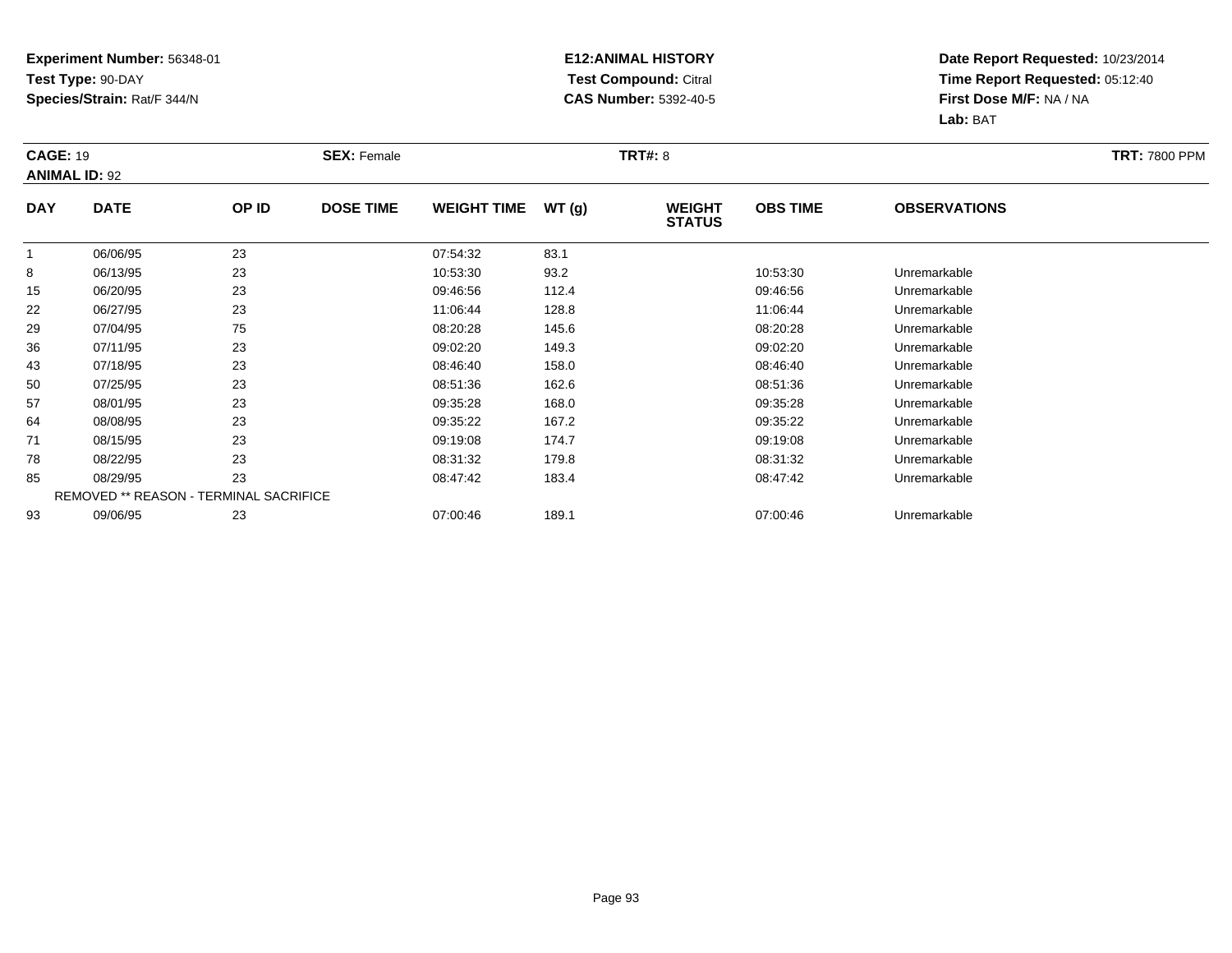#### **E12:ANIMAL HISTORY Test Compound:** Citral **CAS Number:** 5392-40-5

|              | <b>CAGE: 19</b><br><b>ANIMAL ID: 93</b>       |       | <b>SEX: Female</b> |                    |       | <b>TRT#: 8</b>                 | <b>TRT: 7800 PPM</b> |                     |  |
|--------------|-----------------------------------------------|-------|--------------------|--------------------|-------|--------------------------------|----------------------|---------------------|--|
| <b>DAY</b>   | <b>DATE</b>                                   | OP ID | <b>DOSE TIME</b>   | <b>WEIGHT TIME</b> | WT(g) | <b>WEIGHT</b><br><b>STATUS</b> | <b>OBS TIME</b>      | <b>OBSERVATIONS</b> |  |
| $\mathbf{1}$ | 06/06/95                                      | 23    |                    | 07:54:32           | 73.9  |                                |                      |                     |  |
| 8            | 06/13/95                                      | 23    |                    | 10:53:30           | 84.2  |                                | 10:53:30             | Unremarkable        |  |
| 15           | 06/20/95                                      | 23    |                    | 09:46:56           | 107.9 |                                | 09:46:56             | Unremarkable        |  |
| 22           | 06/27/95                                      | 23    |                    | 11:06:44           | 125.9 |                                | 11:06:44             | Unremarkable        |  |
| 29           | 07/04/95                                      | 75    |                    | 08:20:28           | 137.5 |                                | 08:20:28             | Unremarkable        |  |
| 36           | 07/11/95                                      | 23    |                    | 09:02:20           | 144.9 |                                | 09:02:20             | Unremarkable        |  |
| 43           | 07/18/95                                      | 23    |                    | 08:46:40           | 151.6 |                                | 08:46:40             | Unremarkable        |  |
| 50           | 07/25/95                                      | 23    |                    | 08:51:36           | 159.3 |                                | 08:51:36             | Unremarkable        |  |
| 57           | 08/01/95                                      | 23    |                    | 09:35:28           | 164.2 |                                | 09:35:28             | Unremarkable        |  |
| 64           | 08/08/95                                      | 23    |                    | 09:35:22           | 167.9 |                                | 09:35:22             | Unremarkable        |  |
| 71           | 08/15/95                                      | 23    |                    | 09:19:08           | 171.9 |                                | 09:19:08             | Unremarkable        |  |
| 78           | 08/22/95                                      | 23    |                    | 08:31:32           | 173.3 |                                | 08:31:32             | Unremarkable        |  |
| 85           | 08/29/95                                      | 23    |                    | 08:47:42           | 176.5 |                                | 08:47:42             | Unremarkable        |  |
|              | <b>REMOVED ** REASON - TERMINAL SACRIFICE</b> |       |                    |                    |       |                                |                      |                     |  |
| 93           | 09/06/95                                      | 23    |                    | 07:00:46           | 180.4 |                                | 07:00:46             | Unremarkable        |  |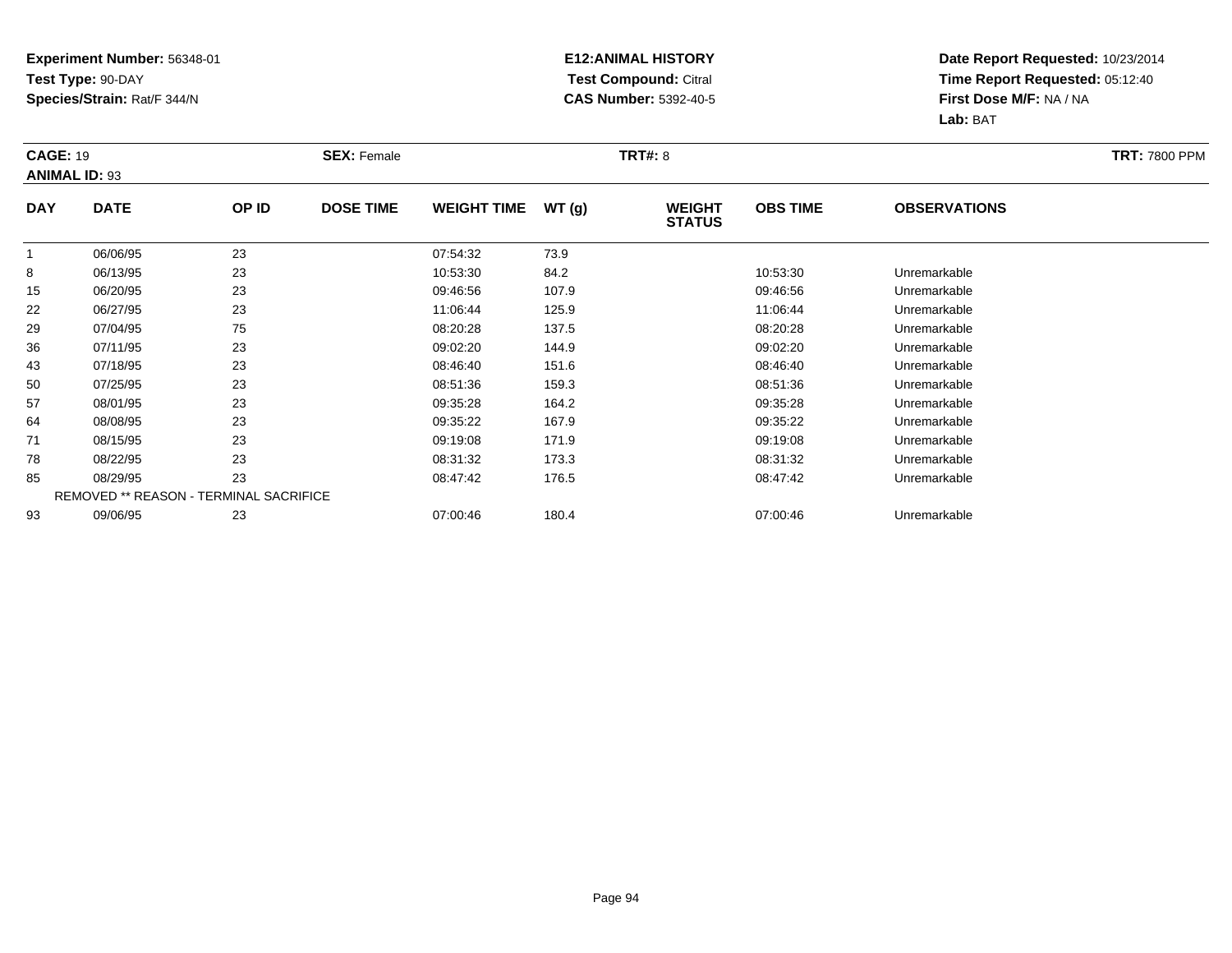#### **E12:ANIMAL HISTORY Test Compound:** Citral **CAS Number:** 5392-40-5

|              | <b>CAGE: 19</b><br><b>ANIMAL ID: 94</b> |       | <b>SEX: Female</b> |                    |       |                                | <b>TRT#: 8</b>  |                     |  |  |  |
|--------------|-----------------------------------------|-------|--------------------|--------------------|-------|--------------------------------|-----------------|---------------------|--|--|--|
| <b>DAY</b>   | <b>DATE</b>                             | OP ID | <b>DOSE TIME</b>   | <b>WEIGHT TIME</b> | WT(g) | <b>WEIGHT</b><br><b>STATUS</b> | <b>OBS TIME</b> | <b>OBSERVATIONS</b> |  |  |  |
| $\mathbf{1}$ | 06/06/95                                | 23    |                    | 07:54:32           | 93.2  |                                |                 |                     |  |  |  |
| 8            | 06/13/95                                | 23    |                    | 10:53:30           | 103.7 |                                | 10:53:30        | Unremarkable        |  |  |  |
| 15           | 06/20/95                                | 23    |                    | 09:46:56           | 124.9 |                                | 09:46:56        | Unremarkable        |  |  |  |
| 22           | 06/27/95                                | 23    |                    | 11:06:44           | 142.9 |                                | 11:06:44        | Unremarkable        |  |  |  |
| 29           | 07/04/95                                | 75    |                    | 08:20:28           | 153.8 |                                | 08:20:28        | Unremarkable        |  |  |  |
| 36           | 07/11/95                                | 23    |                    | 09:02:20           | 163.9 |                                | 09:02:20        | Unremarkable        |  |  |  |
| 43           | 07/18/95                                | 23    |                    | 08:46:40           | 172.5 |                                | 08:46:40        | Unremarkable        |  |  |  |
| 50           | 07/25/95                                | 23    |                    | 08:51:36           | 178.4 |                                | 08:51:36        | Unremarkable        |  |  |  |
| 57           | 08/01/95                                | 23    |                    | 09:35:28           | 180.1 |                                | 09:35:28        | Unremarkable        |  |  |  |
| 64           | 08/08/95                                | 23    |                    | 09:35:22           | 188.6 |                                | 09:35:22        | Unremarkable        |  |  |  |
| 71           | 08/15/95                                | 23    |                    | 09:19:08           | 191.8 |                                | 09:19:08        | Unremarkable        |  |  |  |
| 78           | 08/22/95                                | 23    |                    | 08:31:32           | 192.2 |                                | 08:31:32        | Unremarkable        |  |  |  |
| 85           | 08/29/95                                | 23    |                    | 08:47:42           | 197.9 |                                | 08:47:42        | Unremarkable        |  |  |  |
|              | REMOVED ** REASON - TERMINAL SACRIFICE  |       |                    |                    |       |                                |                 |                     |  |  |  |
| 93           | 09/06/95                                | 23    |                    | 07:00:46           | 204.1 |                                | 07:00:46        | Unremarkable        |  |  |  |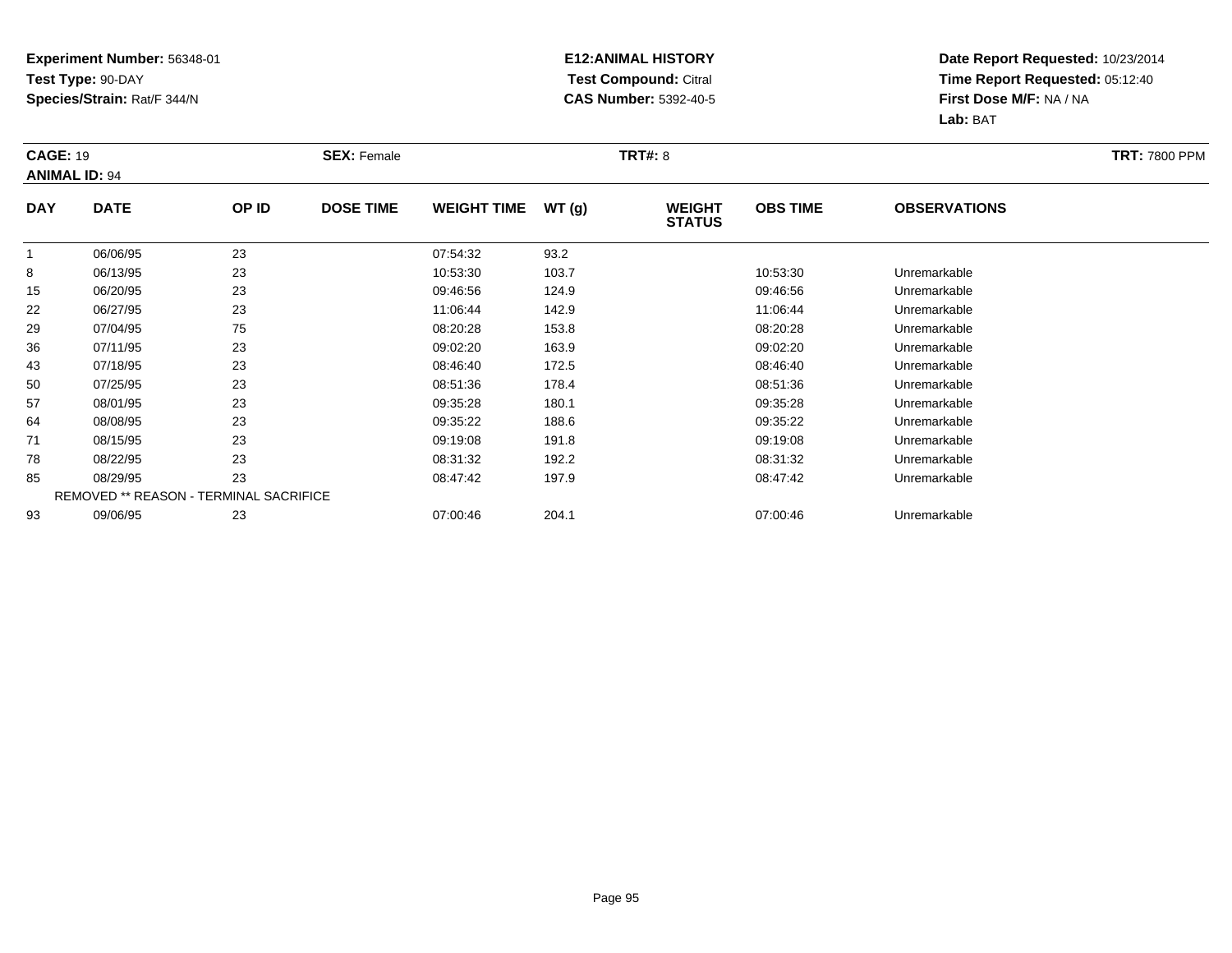#### **E12:ANIMAL HISTORY Test Compound:** Citral **CAS Number:** 5392-40-5

|              | <b>CAGE: 19</b><br><b>ANIMAL ID: 95</b> |                                        | <b>SEX: Female</b> |                    |       | <b>TRT#: 8</b>                 | <b>TRT: 7800 PPM</b> |                     |  |
|--------------|-----------------------------------------|----------------------------------------|--------------------|--------------------|-------|--------------------------------|----------------------|---------------------|--|
| <b>DAY</b>   | <b>DATE</b>                             | OP ID                                  | <b>DOSE TIME</b>   | <b>WEIGHT TIME</b> | WT(g) | <b>WEIGHT</b><br><b>STATUS</b> | <b>OBS TIME</b>      | <b>OBSERVATIONS</b> |  |
| $\mathbf{1}$ | 06/06/95                                | 23                                     |                    | 07:54:32           | 84.7  |                                |                      |                     |  |
| 8            | 06/13/95                                | 23                                     |                    | 10:53:30           | 94.7  |                                | 10:53:30             | Unremarkable        |  |
| 15           | 06/20/95                                | 23                                     |                    | 09:46:56           | 117.7 |                                | 09:46:56             | Unremarkable        |  |
| 22           | 06/27/95                                | 23                                     |                    | 11:06:44           | 134.6 |                                | 11:06:44             | Unremarkable        |  |
| 29           | 07/04/95                                | 75                                     |                    | 08:20:28           | 146.3 |                                | 08:20:28             | Unremarkable        |  |
| 36           | 07/11/95                                | 23                                     |                    | 09:02:20           | 152.9 |                                | 09:02:20             | Unremarkable        |  |
| 43           | 07/18/95                                | 23                                     |                    | 08:46:40           | 163.2 |                                | 08:46:40             | Unremarkable        |  |
| 50           | 07/25/95                                | 23                                     |                    | 08:51:36           | 165.6 |                                | 08:51:36             | Unremarkable        |  |
| 57           | 08/01/95                                | 23                                     |                    | 09:35:28           | 168.9 |                                | 09:35:28             | Unremarkable        |  |
| 64           | 08/08/95                                | 23                                     |                    | 09:35:22           | 166.3 |                                | 09:35:22             | Unremarkable        |  |
| 71           | 08/15/95                                | 23                                     |                    | 09:19:08           | 174.2 |                                | 09:19:08             | Unremarkable        |  |
| 78           | 08/22/95                                | 23                                     |                    | 08:31:32           | 179.8 |                                | 08:31:32             | Unremarkable        |  |
| 85           | 08/29/95                                | 23                                     |                    | 08:47:42           | 180.9 |                                | 08:47:42             | Unremarkable        |  |
|              |                                         | REMOVED ** REASON - TERMINAL SACRIFICE |                    |                    |       |                                |                      |                     |  |
| 93           | 09/06/95                                | 23                                     |                    | 07:00:46           | 187.8 |                                | 07:00:46             | Unremarkable        |  |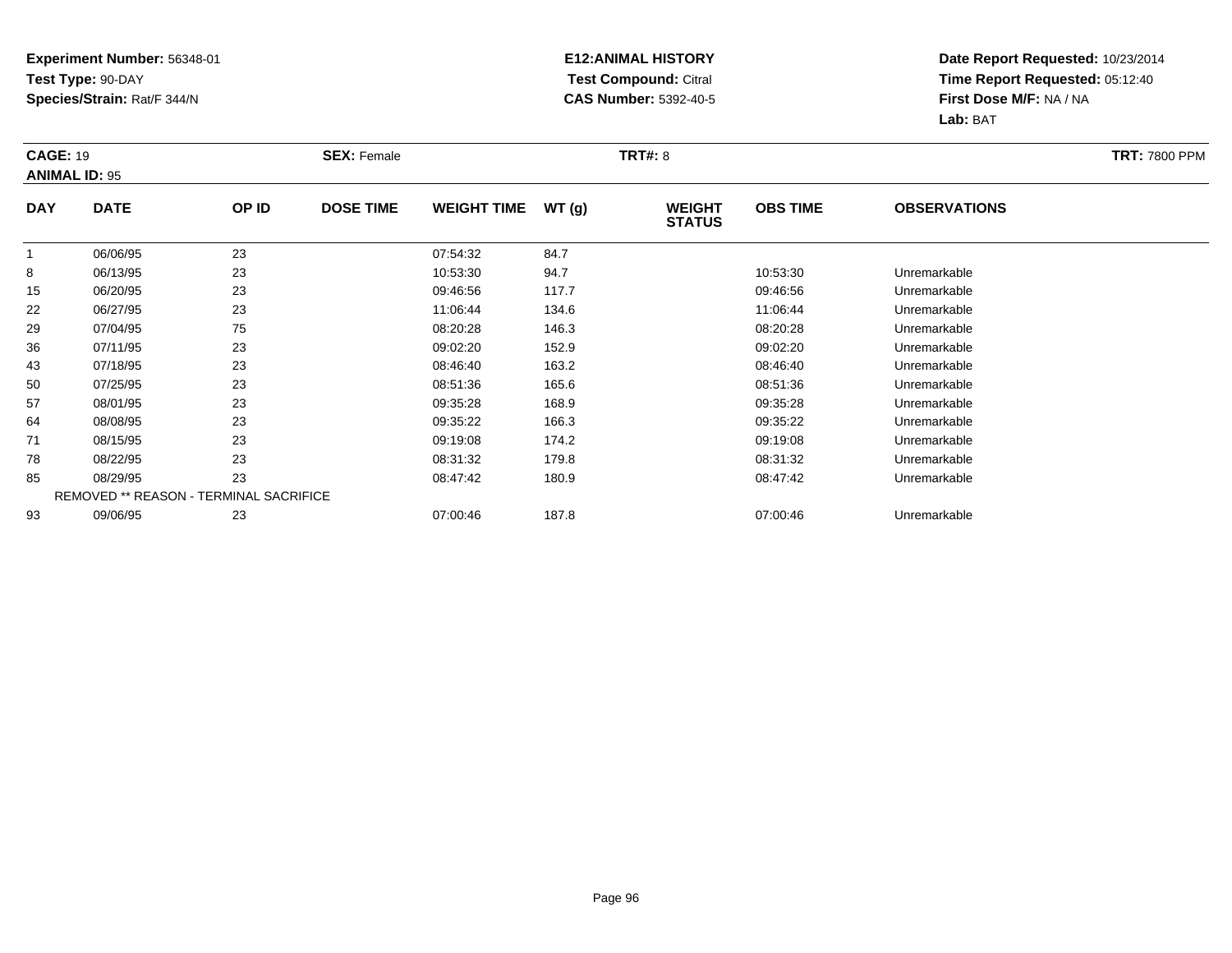#### **E12:ANIMAL HISTORY Test Compound:** Citral **CAS Number:** 5392-40-5

| <b>CAGE: 20</b> | <b>ANIMAL ID: 96</b>                   |       | <b>SEX: Female</b> |                    |       | <b>TRT#: 8</b>                 |                 |                     | <b>TRT: 7800 PPM</b> |
|-----------------|----------------------------------------|-------|--------------------|--------------------|-------|--------------------------------|-----------------|---------------------|----------------------|
| <b>DAY</b>      | <b>DATE</b>                            | OP ID | <b>DOSE TIME</b>   | <b>WEIGHT TIME</b> | WT(g) | <b>WEIGHT</b><br><b>STATUS</b> | <b>OBS TIME</b> | <b>OBSERVATIONS</b> |                      |
|                 | 06/06/95                               | 23    |                    | 07:56:50           | 77.5  |                                |                 |                     |                      |
| 8               | 06/13/95                               | 23    |                    | 10:50:26           | 91.5  |                                | 10:50:26        | Unremarkable        |                      |
| 15              | 06/20/95                               | 23    |                    | 09:43:34           | 110.9 |                                | 09:43:34        | Unremarkable        |                      |
| 22              | 06/27/95                               | 23    |                    | 11:09:14           | 121.9 |                                | 11:09:14        | Unremarkable        |                      |
| 29              | 07/04/95                               | 75    |                    | 08:22:48           | 136.2 |                                | 08:22:48        | Unremarkable        |                      |
| 36              | 07/11/95                               | 23    |                    | 09:04:38           | 141.6 |                                | 09:04:38        | Unremarkable        |                      |
| 43              | 07/18/95                               | 23    |                    | 08:43:40           | 144.5 |                                | 08:43:40        | Unremarkable        |                      |
| 50              | 07/25/95                               | 23    |                    | 08:54:44           | 149.2 |                                | 08:54:44        | Unremarkable        |                      |
| 57              | 08/01/95                               | 23    |                    | 09:38:10           | 157.5 |                                | 09:38:10        | Unremarkable        |                      |
| 64              | 08/08/95                               | 23    |                    | 09:38:54           | 162.4 |                                | 09:38:54        | Unremarkable        |                      |
| 71              | 08/15/95                               | 23    |                    | 09:22:02           | 165.5 |                                | 09:22:02        | Unremarkable        |                      |
| 78              | 08/22/95                               | 23    |                    | 08:33:38           | 169.4 |                                | 08:33:38        | Unremarkable        |                      |
| 85              | 08/29/95                               | 23    |                    | 08:50:40           | 172.9 |                                | 08:50:40        | Unremarkable        |                      |
|                 | REMOVED ** REASON - TERMINAL SACRIFICE |       |                    |                    |       |                                |                 |                     |                      |
| 93              | 09/06/95                               | 23    |                    | 07:03:56           | 178.6 |                                | 07:03:56        | Unremarkable        |                      |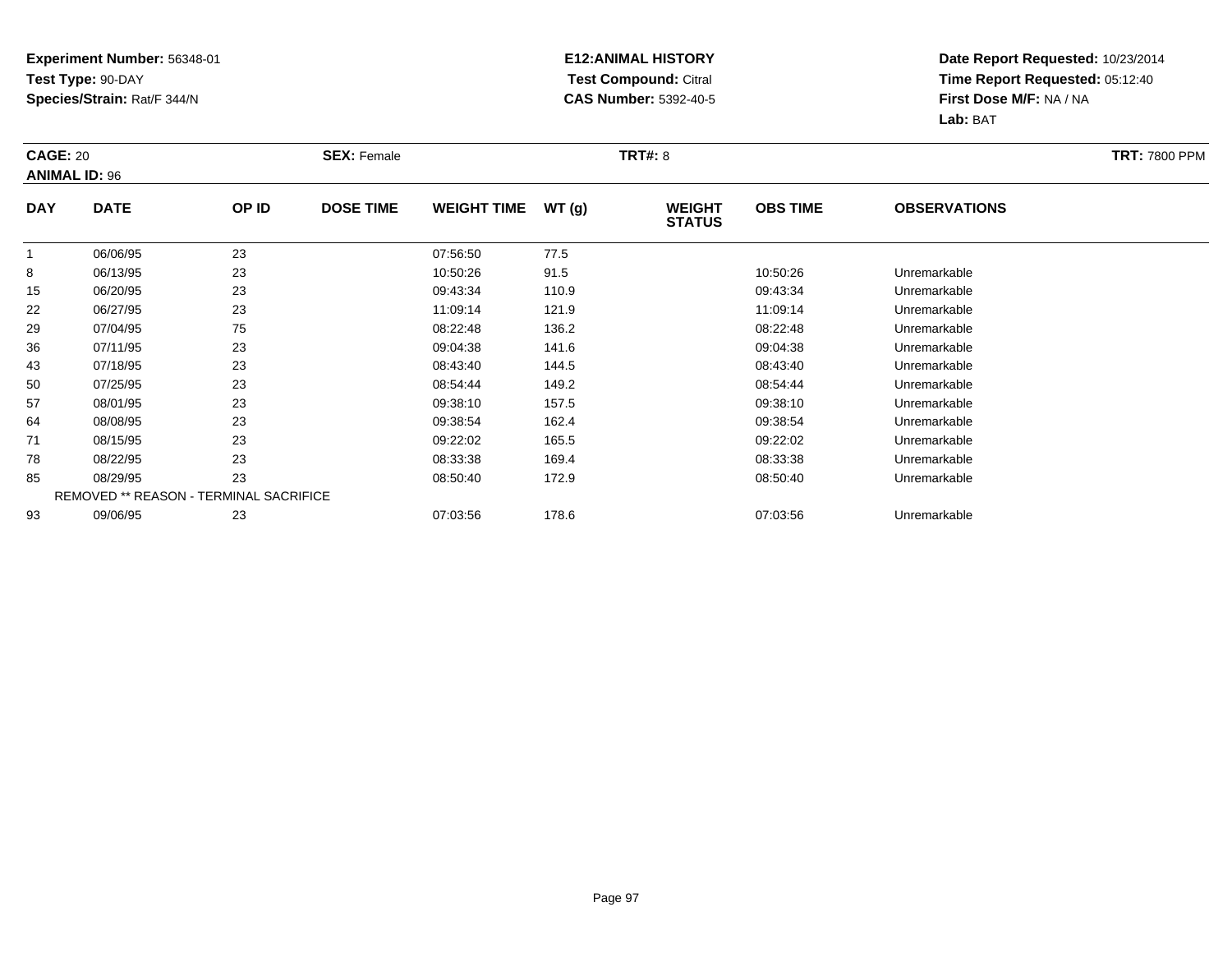#### **E12:ANIMAL HISTORY Test Compound:** Citral **CAS Number:** 5392-40-5

| <b>CAGE: 20</b><br><b>ANIMAL ID: 97</b> |             |                                        | <b>SEX: Female</b> |                    |       | <b>TRT#: 8</b>                 |                 |                     | <b>TRT: 7800 PPM</b> |
|-----------------------------------------|-------------|----------------------------------------|--------------------|--------------------|-------|--------------------------------|-----------------|---------------------|----------------------|
| <b>DAY</b>                              | <b>DATE</b> | OP ID                                  | <b>DOSE TIME</b>   | <b>WEIGHT TIME</b> | WT(g) | <b>WEIGHT</b><br><b>STATUS</b> | <b>OBS TIME</b> | <b>OBSERVATIONS</b> |                      |
| $\mathbf 1$                             | 06/06/95    | 23                                     |                    | 07:56:50           | 96.3  |                                |                 |                     |                      |
| 8                                       | 06/13/95    | 23                                     |                    | 10:50:26           | 107.2 |                                | 10:50:26        | Unremarkable        |                      |
| 15                                      | 06/20/95    | 23                                     |                    | 09:43:34           | 130.2 |                                | 09:43:34        | Unremarkable        |                      |
| 22                                      | 06/27/95    | 23                                     |                    | 11:09:14           | 144.2 |                                | 11:09:14        | Unremarkable        |                      |
| 29                                      | 07/04/95    | 75                                     |                    | 08:22:48           | 156.3 |                                | 08:22:48        | Unremarkable        |                      |
| 36                                      | 07/11/95    | 23                                     |                    | 09:04:38           | 162.8 |                                | 09:04:38        | Unremarkable        |                      |
| 43                                      | 07/18/95    | 23                                     |                    | 08:43:40           | 165.2 |                                | 08:43:40        | Unremarkable        |                      |
| 50                                      | 07/25/95    | 23                                     |                    | 08:54:44           | 170.0 |                                | 08:54:44        | Unremarkable        |                      |
| 57                                      | 08/01/95    | 23                                     |                    | 09:38:10           | 175.7 |                                | 09:38:10        | Unremarkable        |                      |
| 64                                      | 08/08/95    | 23                                     |                    | 09:38:54           | 182.4 |                                | 09:38:54        | Unremarkable        |                      |
| 71                                      | 08/15/95    | 23                                     |                    | 09:22:02           | 183.8 |                                | 09:22:02        | Unremarkable        |                      |
| 78                                      | 08/22/95    | 23                                     |                    | 08:33:38           | 188.4 |                                | 08:33:38        | Unremarkable        |                      |
| 85                                      | 08/29/95    | 23                                     |                    | 08:50:40           | 186.5 |                                | 08:50:40        | Unremarkable        |                      |
|                                         |             | REMOVED ** REASON - TERMINAL SACRIFICE |                    |                    |       |                                |                 |                     |                      |
| 93                                      | 09/06/95    | 23                                     |                    | 07:03:56           | 194.9 |                                | 07:03:56        | Unremarkable        |                      |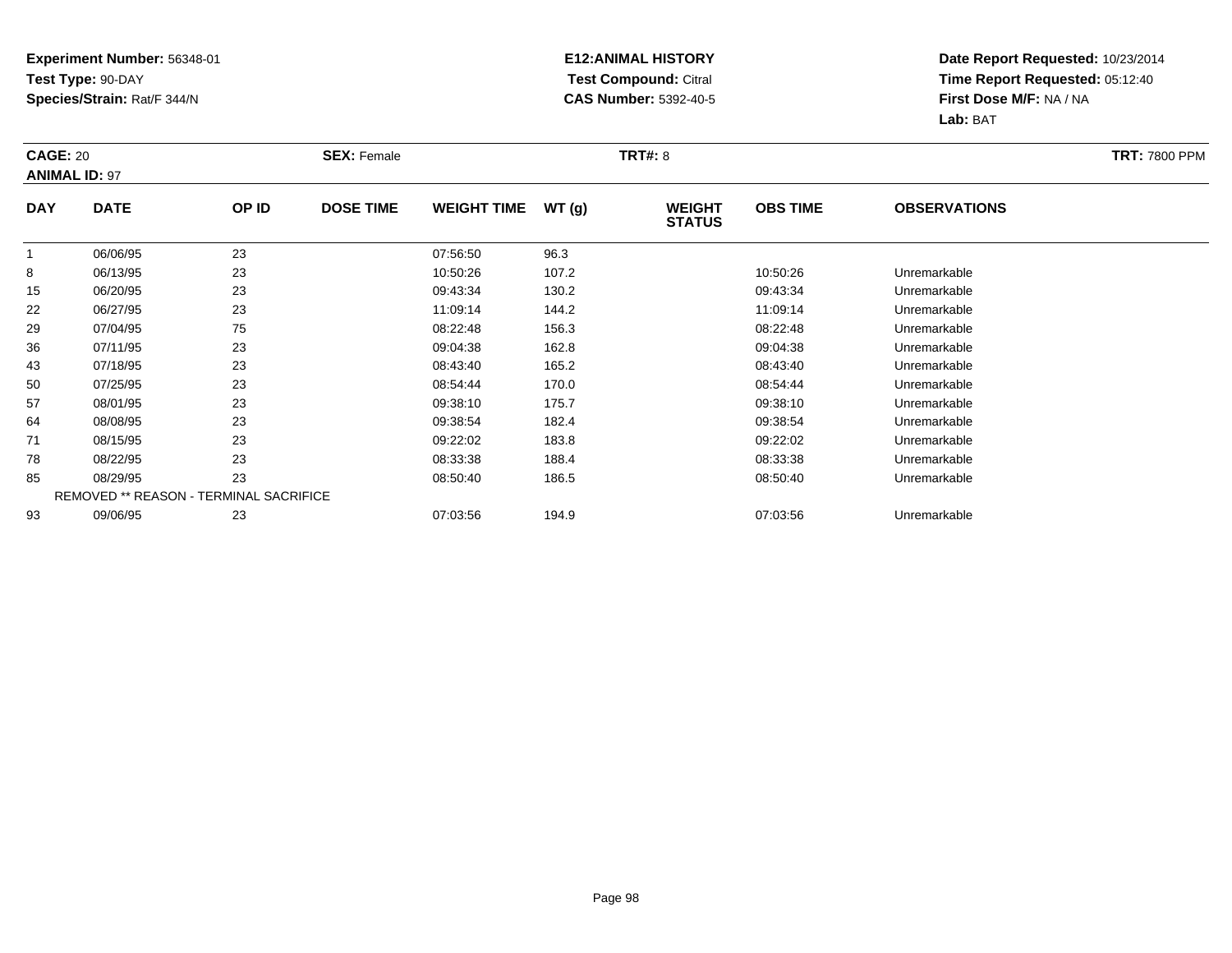#### **E12:ANIMAL HISTORY Test Compound:** Citral **CAS Number:** 5392-40-5

| <b>CAGE: 20</b> | <b>ANIMAL ID: 98</b>                          |       | <b>SEX: Female</b> |                    |       | <b>TRT#: 8</b>                 |                 |                     | <b>TRT: 7800 PPM</b> |
|-----------------|-----------------------------------------------|-------|--------------------|--------------------|-------|--------------------------------|-----------------|---------------------|----------------------|
| <b>DAY</b>      | <b>DATE</b>                                   | OP ID | <b>DOSE TIME</b>   | <b>WEIGHT TIME</b> | WT(g) | <b>WEIGHT</b><br><b>STATUS</b> | <b>OBS TIME</b> | <b>OBSERVATIONS</b> |                      |
| $\mathbf{1}$    | 06/06/95                                      | 23    |                    | 07:56:50           | 70.5  |                                |                 |                     |                      |
| 8               | 06/13/95                                      | 23    |                    | 10:50:26           | 83.1  |                                | 10:50:26        | Unremarkable        |                      |
| 15              | 06/20/95                                      | 23    |                    | 09:43:34           | 107.4 |                                | 09:43:34        | Unremarkable        |                      |
| 22              | 06/27/95                                      | 23    |                    | 11:09:14           | 120.5 |                                | 11:09:14        | Unremarkable        |                      |
| 29              | 07/04/95                                      | 75    |                    | 08:22:48           | 135.7 |                                | 08:22:48        | Unremarkable        |                      |
| 36              | 07/11/95                                      | 23    |                    | 09:04:38           | 142.5 |                                | 09:04:38        | Unremarkable        |                      |
| 43              | 07/18/95                                      | 23    |                    | 08:43:40           | 149.0 |                                | 08:43:40        | Unremarkable        |                      |
| 50              | 07/25/95                                      | 23    |                    | 08:54:44           | 150.0 |                                | 08.54.44        | Unremarkable        |                      |
| 57              | 08/01/95                                      | 23    |                    | 09:38:10           | 157.9 |                                | 09:38:10        | Unremarkable        |                      |
| 64              | 08/08/95                                      | 23    |                    | 09:38:54           | 159.7 |                                | 09:38:54        | Unremarkable        |                      |
| 71              | 08/15/95                                      | 23    |                    | 09:22:02           | 163.5 |                                | 09:22:02        | Unremarkable        |                      |
| 78              | 08/22/95                                      | 23    |                    | 08:33:38           | 172.4 |                                | 08:33:38        | Unremarkable        |                      |
| 85              | 08/29/95                                      | 23    |                    | 08:50:40           | 173.6 |                                | 08:50:40        | Unremarkable        |                      |
|                 | <b>REMOVED ** REASON - TERMINAL SACRIFICE</b> |       |                    |                    |       |                                |                 |                     |                      |
| 93              | 09/06/95                                      | 23    |                    | 07:03:56           | 180.6 |                                | 07:03:56        | Unremarkable        |                      |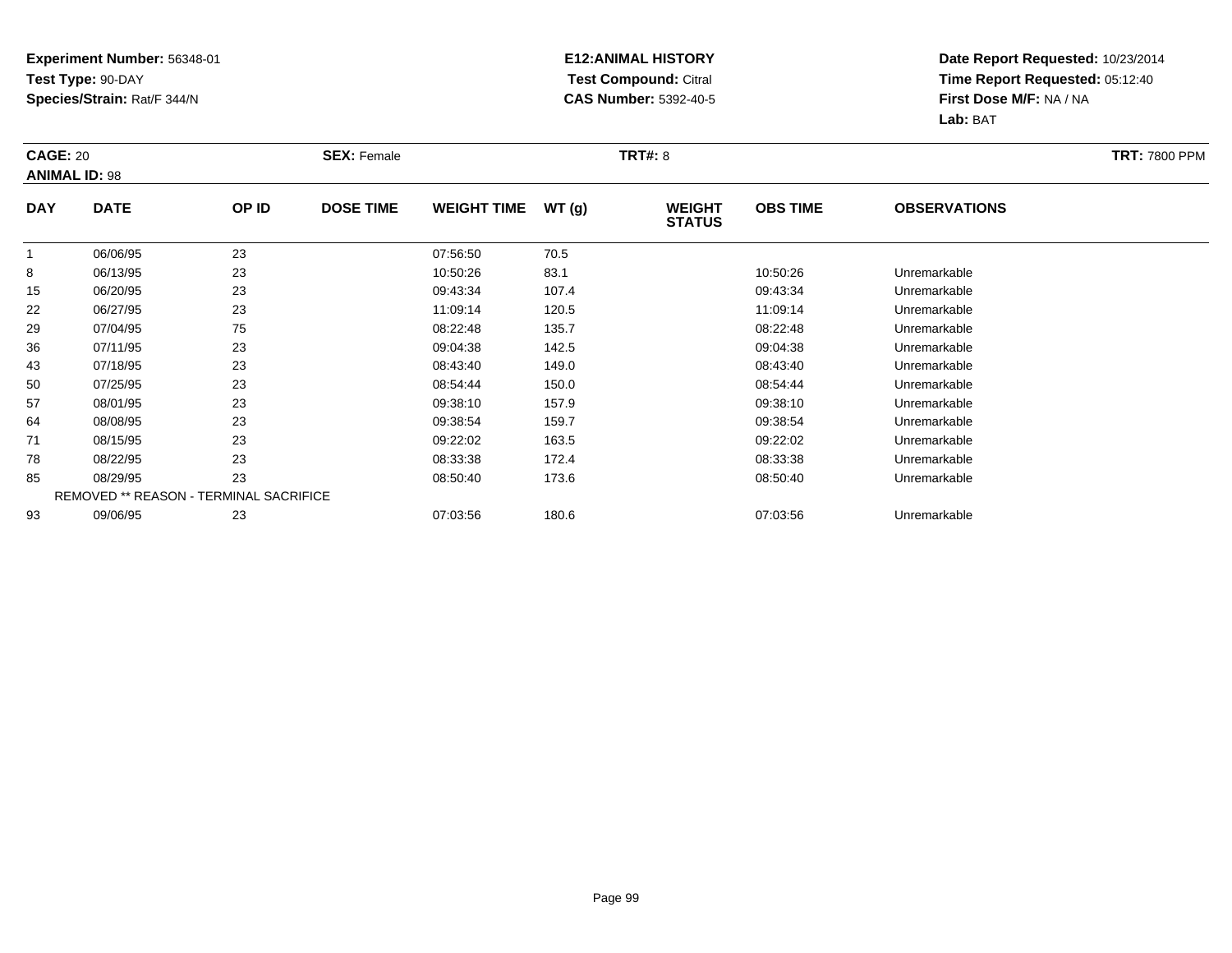#### **E12:ANIMAL HISTORY Test Compound:** Citral **CAS Number:** 5392-40-5

| <b>CAGE: 20</b> | <b>ANIMAL ID: 99</b>                   |       | <b>SEX: Female</b> |                    |       | <b>TRT#: 8</b>                 |                 |                     | <b>TRT: 7800 PPM</b> |
|-----------------|----------------------------------------|-------|--------------------|--------------------|-------|--------------------------------|-----------------|---------------------|----------------------|
| <b>DAY</b>      | <b>DATE</b>                            | OP ID | <b>DOSE TIME</b>   | <b>WEIGHT TIME</b> | WT(g) | <b>WEIGHT</b><br><b>STATUS</b> | <b>OBS TIME</b> | <b>OBSERVATIONS</b> |                      |
| $\mathbf{1}$    | 06/06/95                               | 23    |                    | 07:56:50           | 94.5  |                                |                 |                     |                      |
| 8               | 06/13/95                               | 23    |                    | 10:50:26           | 106.1 |                                | 10:50:26        | Unremarkable        |                      |
| 15              | 06/20/95                               | 23    |                    | 09:43:34           | 125.5 |                                | 09:43:34        | Unremarkable        |                      |
| 22              | 06/27/95                               | 23    |                    | 11:09:14           | 139.3 |                                | 11:09:14        | Unremarkable        |                      |
| 29              | 07/04/95                               | 75    |                    | 08:22:48           | 151.9 |                                | 08:22:48        | Unremarkable        |                      |
| 36              | 07/11/95                               | 23    |                    | 09:04:38           | 157.6 |                                | 09:04:38        | Unremarkable        |                      |
| 43              | 07/18/95                               | 23    |                    | 08:43:40           | 161.9 |                                | 08:43:40        | Unremarkable        |                      |
| 50              | 07/25/95                               | 23    |                    | 08:54:44           | 168.2 |                                | 08:54:44        | Unremarkable        |                      |
| 57              | 08/01/95                               | 23    |                    | 09:38:10           | 172.7 |                                | 09:38:10        | Unremarkable        |                      |
| 64              | 08/08/95                               | 23    |                    | 09:38:54           | 177.8 |                                | 09:38:54        | Unremarkable        |                      |
| 71              | 08/15/95                               | 23    |                    | 09:22:02           | 182.1 |                                | 09:22:02        | Unremarkable        |                      |
| 78              | 08/22/95                               | 23    |                    | 08:33:38           | 185.3 |                                | 08:33:38        | Unremarkable        |                      |
| 85              | 08/29/95                               | 23    |                    | 08:50:40           | 184.2 |                                | 08:50:40        | Unremarkable        |                      |
|                 | REMOVED ** REASON - TERMINAL SACRIFICE |       |                    |                    |       |                                |                 |                     |                      |
| 93              | 09/06/95                               | 23    |                    | 07:03:56           | 192.5 |                                | 07:03:56        | Unremarkable        |                      |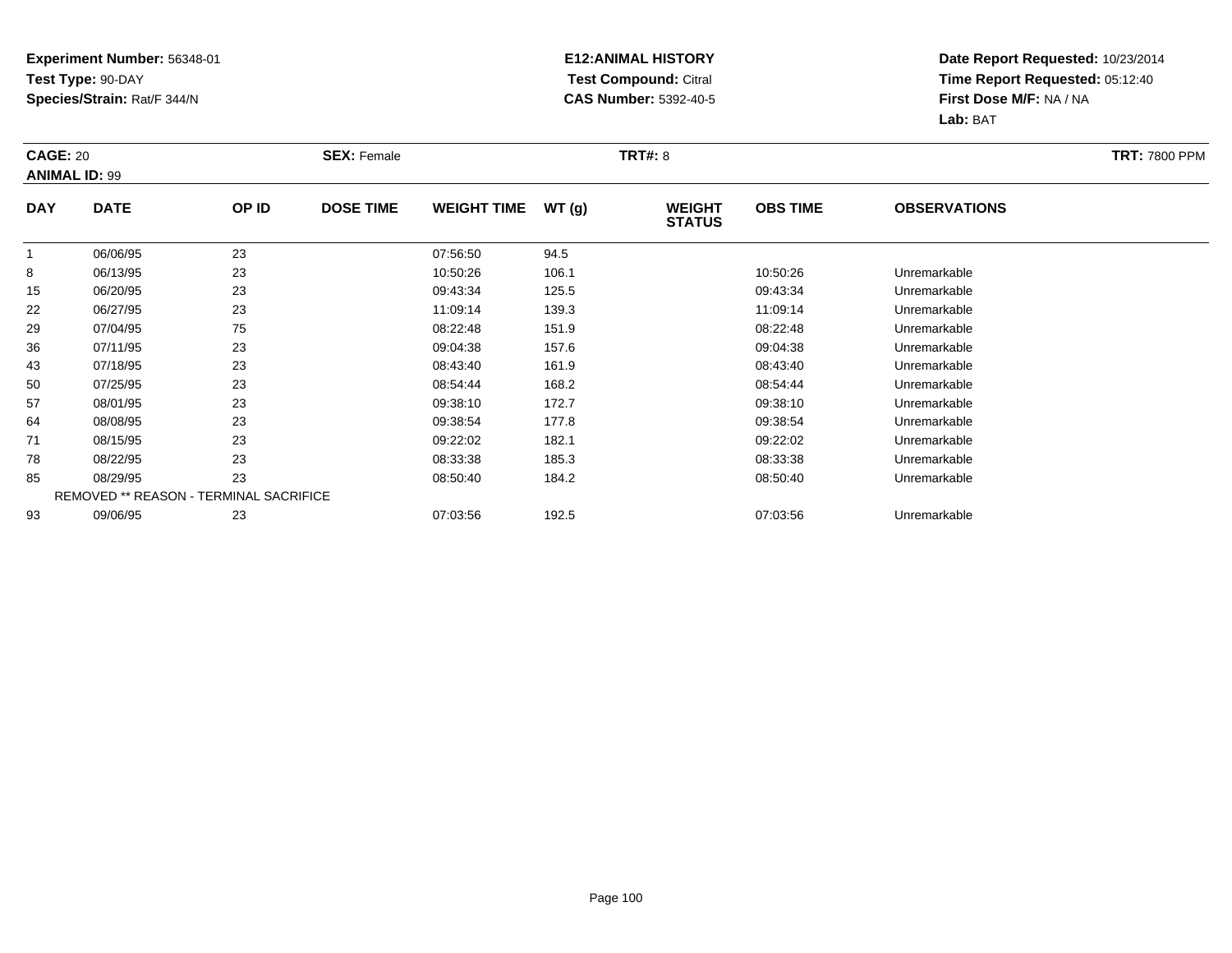#### **E12:ANIMAL HISTORY Test Compound:** Citral **CAS Number:** 5392-40-5

| <b>CAGE: 20</b> | <b>ANIMAL ID: 100</b>                         |       | <b>SEX: Female</b> |                    |       | <b>TRT#: 8</b>                 |                 |                     | <b>TRT: 7800 PPM</b> |
|-----------------|-----------------------------------------------|-------|--------------------|--------------------|-------|--------------------------------|-----------------|---------------------|----------------------|
| <b>DAY</b>      | <b>DATE</b>                                   | OP ID | <b>DOSE TIME</b>   | <b>WEIGHT TIME</b> | WT(g) | <b>WEIGHT</b><br><b>STATUS</b> | <b>OBS TIME</b> | <b>OBSERVATIONS</b> |                      |
| $\mathbf{1}$    | 06/06/95                                      | 23    |                    | 07:56:50           | 81.3  |                                |                 |                     |                      |
| 8               | 06/13/95                                      | 23    |                    | 10:50:26           | 97.4  |                                | 10:50:26        | Unremarkable        |                      |
| 15              | 06/20/95                                      | 23    |                    | 09:43:34           | 117.7 |                                | 09:43:34        | Unremarkable        |                      |
| 22              | 06/27/95                                      | 23    |                    | 11:09:14           | 131.8 |                                | 11:09:14        | Unremarkable        |                      |
| 29              | 07/04/95                                      | 75    |                    | 08:22:48           | 144.3 |                                | 08:22:48        | Unremarkable        |                      |
| 36              | 07/11/95                                      | 23    |                    | 09:04:38           | 152.0 |                                | 09:04:38        | Unremarkable        |                      |
| 43              | 07/18/95                                      | 23    |                    | 08:43:40           | 160.4 |                                | 08:43:40        | Unremarkable        |                      |
| 50              | 07/25/95                                      | 23    |                    | 08:54:44           | 163.4 |                                | 08.54.44        | Unremarkable        |                      |
| 57              | 08/01/95                                      | 23    |                    | 09:38:10           | 167.5 |                                | 09:38:10        | Unremarkable        |                      |
| 64              | 08/08/95                                      | 23    |                    | 09:38:54           | 170.6 |                                | 09:38:54        | Unremarkable        |                      |
| 71              | 08/15/95                                      | 23    |                    | 09:22:02           | 174.5 |                                | 09:22:02        | Unremarkable        |                      |
| 78              | 08/22/95                                      | 23    |                    | 08:33:38           | 178.4 |                                | 08:33:38        | Unremarkable        |                      |
| 85              | 08/29/95                                      | 23    |                    | 08:50:40           | 177.7 |                                | 08:50:40        | Unremarkable        |                      |
|                 | <b>REMOVED ** REASON - TERMINAL SACRIFICE</b> |       |                    |                    |       |                                |                 |                     |                      |
| 93              | 09/06/95                                      | 23    |                    | 07:03:56           | 187.7 |                                | 07:03:56        | Unremarkable        |                      |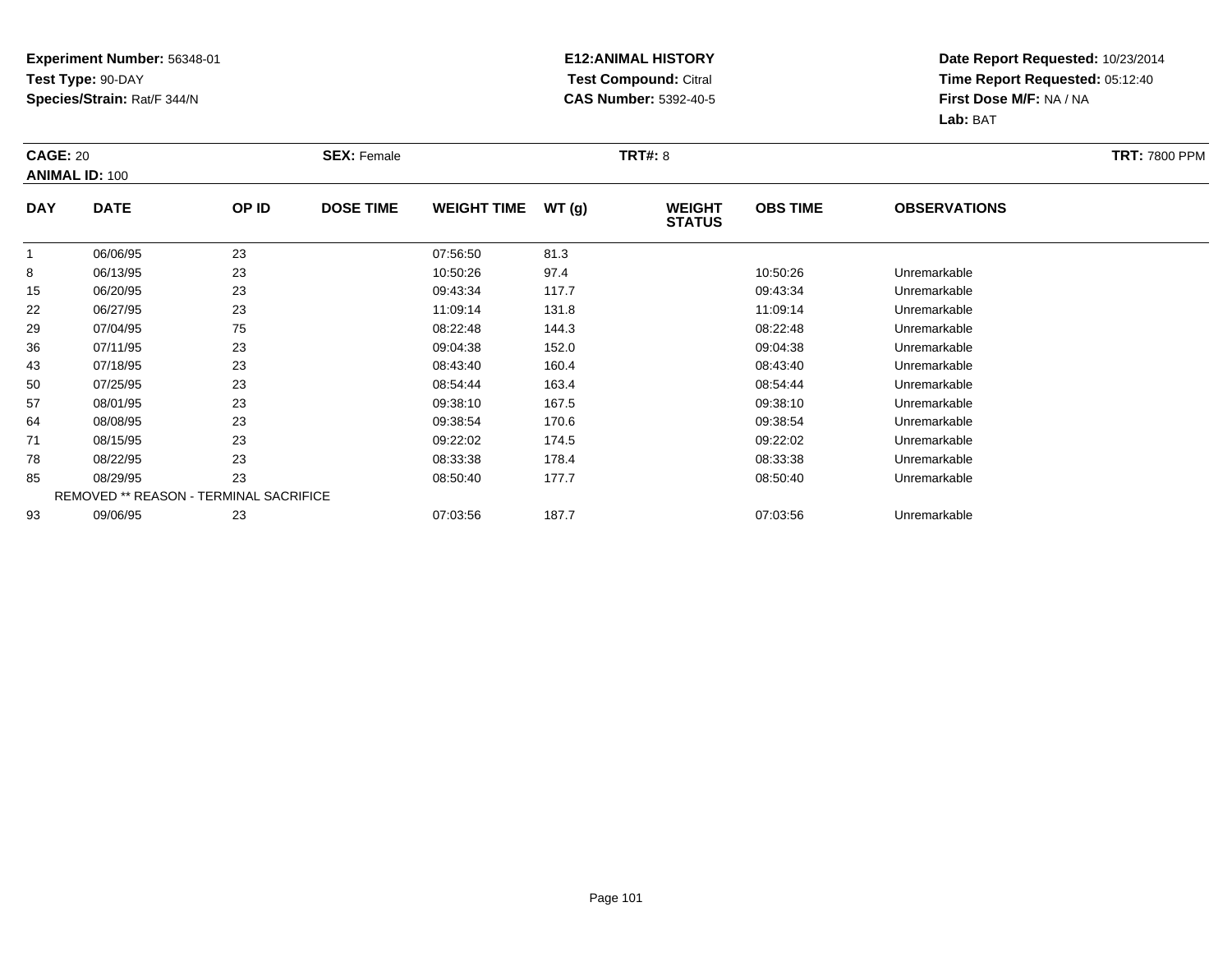#### **E12:ANIMAL HISTORY Test Compound:** Citral **CAS Number:** 5392-40-5

| <b>CAGE: 21</b> | <b>ANIMAL ID: 101</b>                  |       | <b>SEX: Female</b> |                    |       | <b>TRT#: 10</b>                |                 |                     | <b>TRT: 15600 PPM</b> |
|-----------------|----------------------------------------|-------|--------------------|--------------------|-------|--------------------------------|-----------------|---------------------|-----------------------|
| <b>DAY</b>      | <b>DATE</b>                            | OP ID | <b>DOSE TIME</b>   | <b>WEIGHT TIME</b> | WT(g) | <b>WEIGHT</b><br><b>STATUS</b> | <b>OBS TIME</b> | <b>OBSERVATIONS</b> |                       |
| $\mathbf{1}$    | 06/06/95                               | 23    |                    | 08:06:00           | 87.2  |                                |                 |                     |                       |
| 8               | 06/13/95                               | 23    |                    | 10:58:18           | 86.6  |                                | 10:58:18        | Unremarkable        |                       |
| 15              | 06/20/95                               | 23    |                    | 09:54:28           | 104.3 |                                | 09:54:28        | Unremarkable        |                       |
| 22              | 06/27/95                               | 23    |                    | 11:11:58           | 119.0 |                                | 11:11:58        | Unremarkable        |                       |
| 29              | 07/04/95                               | 75    |                    | 08:26:08           | 131.8 |                                | 08:26:08        | Unremarkable        |                       |
| 36              | 07/11/95                               | 23    |                    | 09:07:00           | 134.6 |                                | 09:07:00        | Unremarkable        |                       |
| 43              | 07/18/95                               | 23    |                    | 08:52:54           | 141.7 |                                | 08:52:54        | Unremarkable        |                       |
| 50              | 07/25/95                               | 23    |                    | 08:58:52           | 144.9 |                                | 08:58:52        | Unremarkable        |                       |
| 57              | 08/01/95                               | 23    |                    | 09:41:08           | 147.7 |                                | 09:41:08        | Unremarkable        |                       |
| 64              | 08/08/95                               | 23    |                    | 09:42:28           | 149.0 |                                | 09:42:28        | Unremarkable        |                       |
| 71              | 08/15/95                               | 23    |                    | 09:24:38           | 154.2 |                                | 09:24:38        | Unremarkable        |                       |
| 78              | 08/22/95                               | 23    |                    | 08:36:08           | 158.0 |                                | 08:36:08        | Unremarkable        |                       |
| 85              | 08/29/95                               | 23    |                    | 08:54:54           | 163.0 |                                | 08:54:54        | Unremarkable        |                       |
|                 | REMOVED ** REASON - TERMINAL SACRIFICE |       |                    |                    |       |                                |                 |                     |                       |
| 93              | 09/06/95                               | 23    |                    | 07:08:32           | 165.0 |                                | 07:08:32        | Unremarkable        |                       |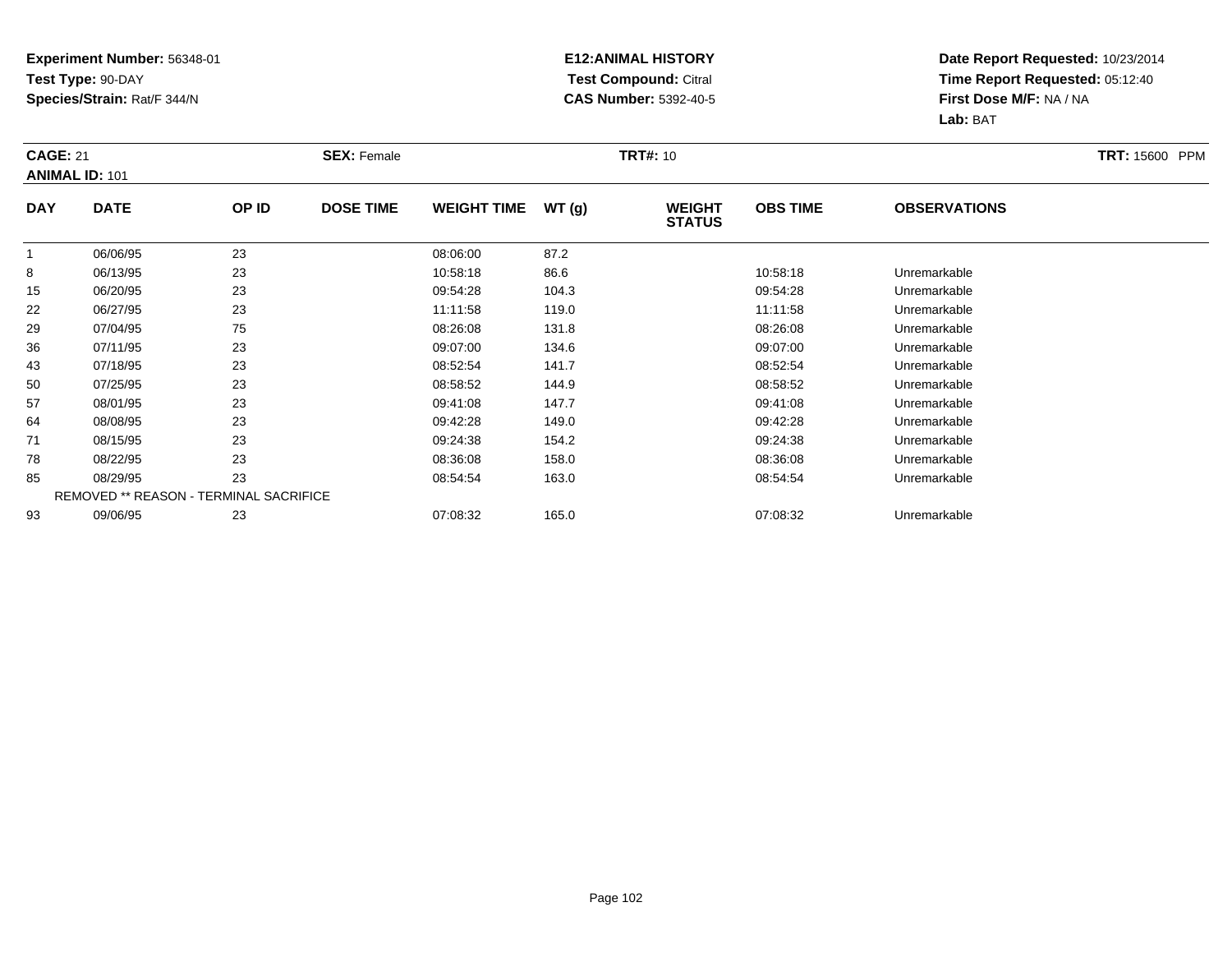#### **E12:ANIMAL HISTORY Test Compound:** Citral **CAS Number:** 5392-40-5

| <b>CAGE: 21</b> | <b>ANIMAL ID: 102</b>                  |       | <b>SEX: Female</b> |                    |       | <b>TRT#: 10</b>                |                 |                     | <b>TRT: 15600 PPM</b> |
|-----------------|----------------------------------------|-------|--------------------|--------------------|-------|--------------------------------|-----------------|---------------------|-----------------------|
| <b>DAY</b>      | <b>DATE</b>                            | OP ID | <b>DOSE TIME</b>   | <b>WEIGHT TIME</b> | WT(g) | <b>WEIGHT</b><br><b>STATUS</b> | <b>OBS TIME</b> | <b>OBSERVATIONS</b> |                       |
| $\mathbf{1}$    | 06/06/95                               | 23    |                    | 08:06:00           | 77.6  |                                |                 |                     |                       |
| 8               | 06/13/95                               | 23    |                    | 10:58:18           | 74.8  |                                | 10:58:18        | Unremarkable        |                       |
| 15              | 06/20/95                               | 23    |                    | 09:54:28           | 89.2  |                                | 09:54:28        | Unremarkable        |                       |
| 22              | 06/27/95                               | 23    |                    | 11:11:58           | 106.7 |                                | 11:11:58        | Unremarkable        |                       |
| 29              | 07/04/95                               | 75    |                    | 08:26:08           | 120.6 |                                | 08:26:08        | Unremarkable        |                       |
| 36              | 07/11/95                               | 23    |                    | 09:07:00           | 128.4 |                                | 09:07:00        | Unremarkable        |                       |
| 43              | 07/18/95                               | 23    |                    | 08:52:54           | 137.7 |                                | 08:52:54        | Unremarkable        |                       |
| 50              | 07/25/95                               | 23    |                    | 08:58:52           | 142.2 |                                | 08:58:52        | Unremarkable        |                       |
| 57              | 08/01/95                               | 23    |                    | 09:41:08           | 144.7 |                                | 09:41:08        | Unremarkable        |                       |
| 64              | 08/08/95                               | 23    |                    | 09:42:28           | 152.4 |                                | 09:42:28        | Unremarkable        |                       |
| 71              | 08/15/95                               | 23    |                    | 09:24:38           | 155.3 |                                | 09:24:38        | Unremarkable        |                       |
| 78              | 08/22/95                               | 23    |                    | 08:36:08           | 156.9 |                                | 08:36:08        | Unremarkable        |                       |
| 85              | 08/29/95                               | 23    |                    | 08:54:54           | 159.6 |                                | 08:54:54        | Unremarkable        |                       |
|                 | REMOVED ** REASON - TERMINAL SACRIFICE |       |                    |                    |       |                                |                 |                     |                       |
| 93              | 09/06/95                               | 23    |                    | 07:08:32           | 161.1 |                                | 07:08:32        | Unremarkable        |                       |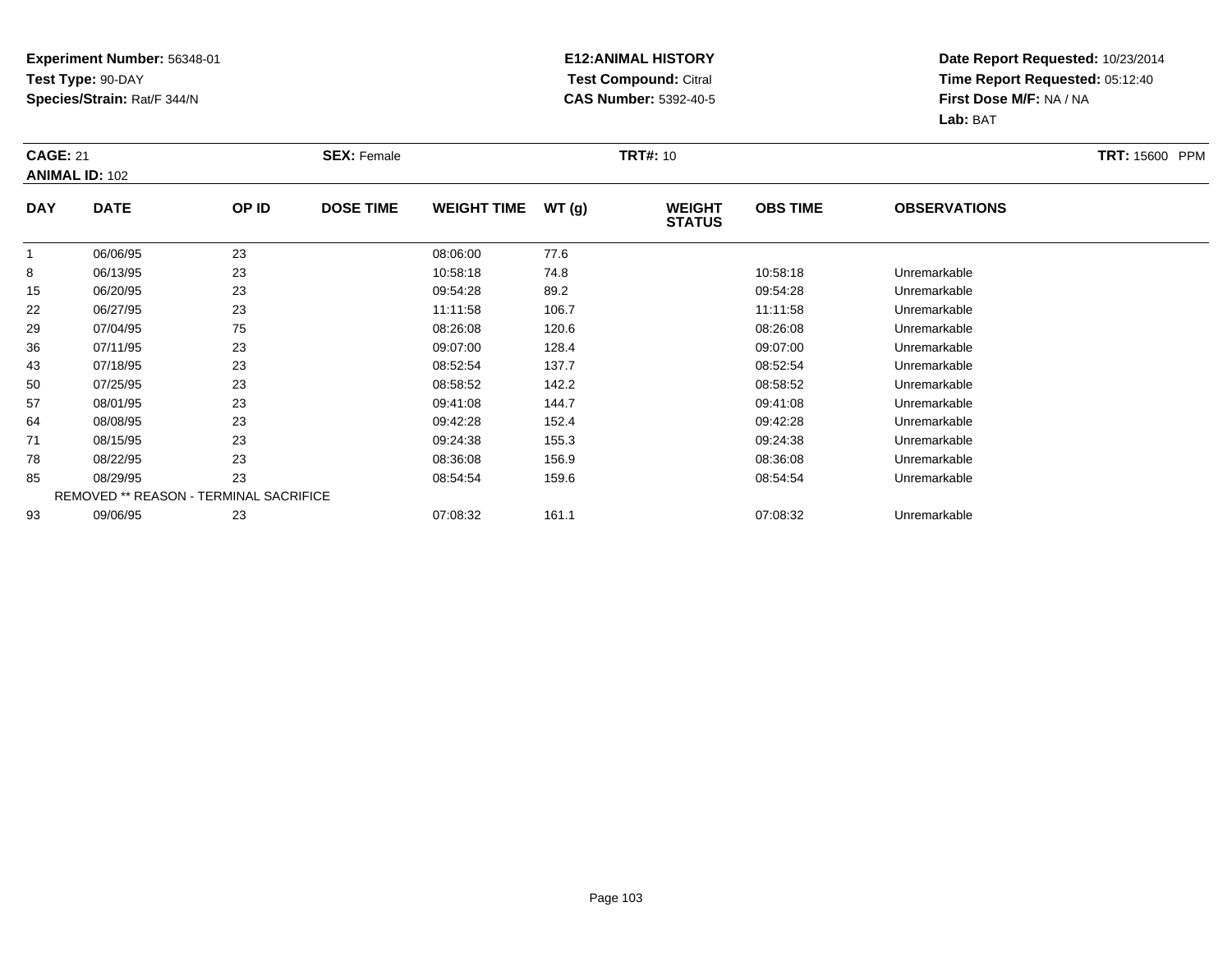#### **E12:ANIMAL HISTORY Test Compound:** Citral **CAS Number:** 5392-40-5

| <b>CAGE: 21</b> | <b>ANIMAL ID: 103</b>                  |       | <b>SEX: Female</b> |                    |       | <b>TRT#: 10</b>                |                 |                     | <b>TRT: 15600 PPM</b> |
|-----------------|----------------------------------------|-------|--------------------|--------------------|-------|--------------------------------|-----------------|---------------------|-----------------------|
| <b>DAY</b>      | <b>DATE</b>                            | OP ID | <b>DOSE TIME</b>   | <b>WEIGHT TIME</b> | WT(g) | <b>WEIGHT</b><br><b>STATUS</b> | <b>OBS TIME</b> | <b>OBSERVATIONS</b> |                       |
| $\mathbf{1}$    | 06/06/95                               | 23    |                    | 08:06:00           | 89.6  |                                |                 |                     |                       |
| 8               | 06/13/95                               | 23    |                    | 10:58:18           | 86.3  |                                | 10:58:18        | Unremarkable        |                       |
| 15              | 06/20/95                               | 23    |                    | 09:54:28           | 106.1 |                                | 09:54:28        | Unremarkable        |                       |
| 22              | 06/27/95                               | 23    |                    | 11:11:58           | 121.9 |                                | 11:11:58        | Unremarkable        |                       |
| 29              | 07/04/95                               | 75    |                    | 08:26:08           | 134.7 |                                | 08:26:08        | Unremarkable        |                       |
| 36              | 07/11/95                               | 23    |                    | 09:07:00           | 141.6 |                                | 09:07:00        | Unremarkable        |                       |
| 43              | 07/18/95                               | 23    |                    | 08:52:54           | 149.8 |                                | 08.52.54        | Unremarkable        |                       |
| 50              | 07/25/95                               | 23    |                    | 08:58:52           | 155.3 |                                | 08:58:52        | Unremarkable        |                       |
| 57              | 08/01/95                               | 23    |                    | 09:41:08           | 157.8 |                                | 09:41:08        | Unremarkable        |                       |
| 64              | 08/08/95                               | 23    |                    | 09:42:28           | 161.7 |                                | 09:42:28        | Unremarkable        |                       |
| 71              | 08/15/95                               | 23    |                    | 09:24:38           | 168.7 |                                | 09:24:38        | Unremarkable        |                       |
| 78              | 08/22/95                               | 23    |                    | 08:36:08           | 170.1 |                                | 08:36:08        | Unremarkable        |                       |
| 85              | 08/29/95                               | 23    |                    | 08:54:54           | 171.8 |                                | 08:54:54        | Unremarkable        |                       |
|                 | REMOVED ** REASON - TERMINAL SACRIFICE |       |                    |                    |       |                                |                 |                     |                       |
| 93              | 09/06/95                               | 23    |                    | 07:08:32           | 174.0 |                                | 07:08:32        | Unremarkable        |                       |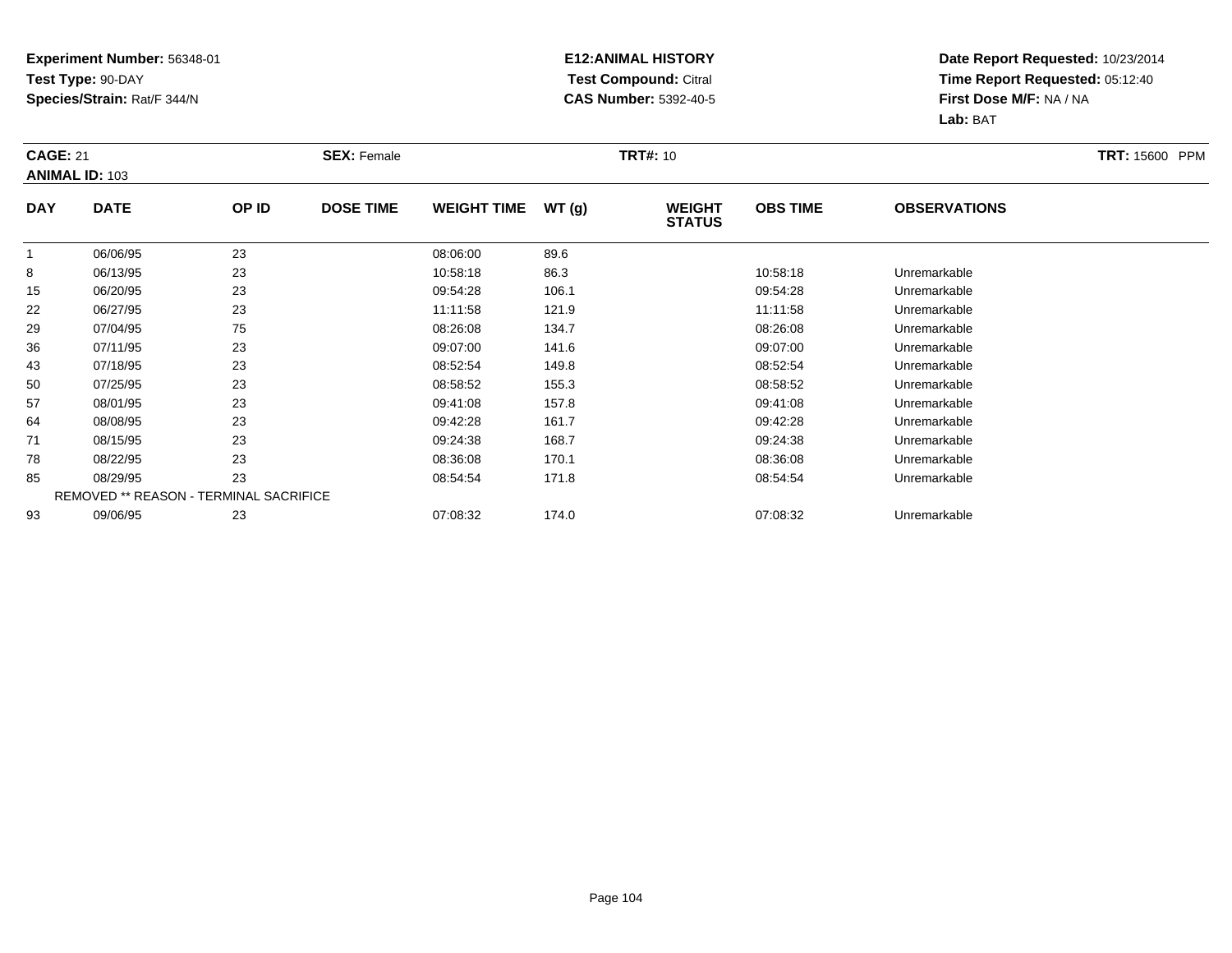#### **E12:ANIMAL HISTORY Test Compound:** Citral **CAS Number:** 5392-40-5

| <b>CAGE: 21</b> | <b>ANIMAL ID: 104</b> |                                        | <b>SEX: Female</b> |                    |       | <b>TRT#: 10</b>                |                 |                     | TRT: 15600 PPM |
|-----------------|-----------------------|----------------------------------------|--------------------|--------------------|-------|--------------------------------|-----------------|---------------------|----------------|
| <b>DAY</b>      | <b>DATE</b>           | OP ID                                  | <b>DOSE TIME</b>   | <b>WEIGHT TIME</b> | WT(g) | <b>WEIGHT</b><br><b>STATUS</b> | <b>OBS TIME</b> | <b>OBSERVATIONS</b> |                |
| $\mathbf 1$     | 06/06/95              | 23                                     |                    | 08:06:00           | 98.9  |                                |                 |                     |                |
| 8               | 06/13/95              | 23                                     |                    | 10:58:18           | 90.3  |                                | 10:58:18        | Unremarkable        |                |
| 15              | 06/20/95              | 23                                     |                    | 09:54:28           | 112.1 |                                | 09:54:28        | Unremarkable        |                |
| 22              | 06/27/95              | 23                                     |                    | 11:11:58           | 126.2 |                                | 11:11:58        | Unremarkable        |                |
| 29              | 07/04/95              | 75                                     |                    | 08:26:08           | 138.2 |                                | 08:26:08        | Unremarkable        |                |
| 36              | 07/11/95              | 23                                     |                    | 09:07:00           | 146.1 |                                | 09:07:00        | Unremarkable        |                |
| 43              | 07/18/95              | 23                                     |                    | 08:52:54           | 153.0 |                                | 08:52:54        | Unremarkable        |                |
| 50              | 07/25/95              | 23                                     |                    | 08:58:52           | 156.0 |                                | 08:58:52        | Unremarkable        |                |
| 57              | 08/01/95              | 23                                     |                    | 09:41:08           | 159.5 |                                | 09:41:08        | Unremarkable        |                |
| 64              | 08/08/95              | 23                                     |                    | 09:42:28           | 162.8 |                                | 09:42:28        | Unremarkable        |                |
| 71              | 08/15/95              | 23                                     |                    | 09:24:38           | 169.0 |                                | 09:24:38        | Unremarkable        |                |
| 78              | 08/22/95              | 23                                     |                    | 08:36:08           | 173.9 |                                | 08:36:08        | Unremarkable        |                |
| 85              | 08/29/95              | 23                                     |                    | 08:54:54           | 173.4 |                                | 08:54:54        | Unremarkable        |                |
|                 |                       | REMOVED ** REASON - TERMINAL SACRIFICE |                    |                    |       |                                |                 |                     |                |
| 93              | 09/06/95              | 23                                     |                    | 07:08:32           | 173.4 |                                | 07:08:32        | Unremarkable        |                |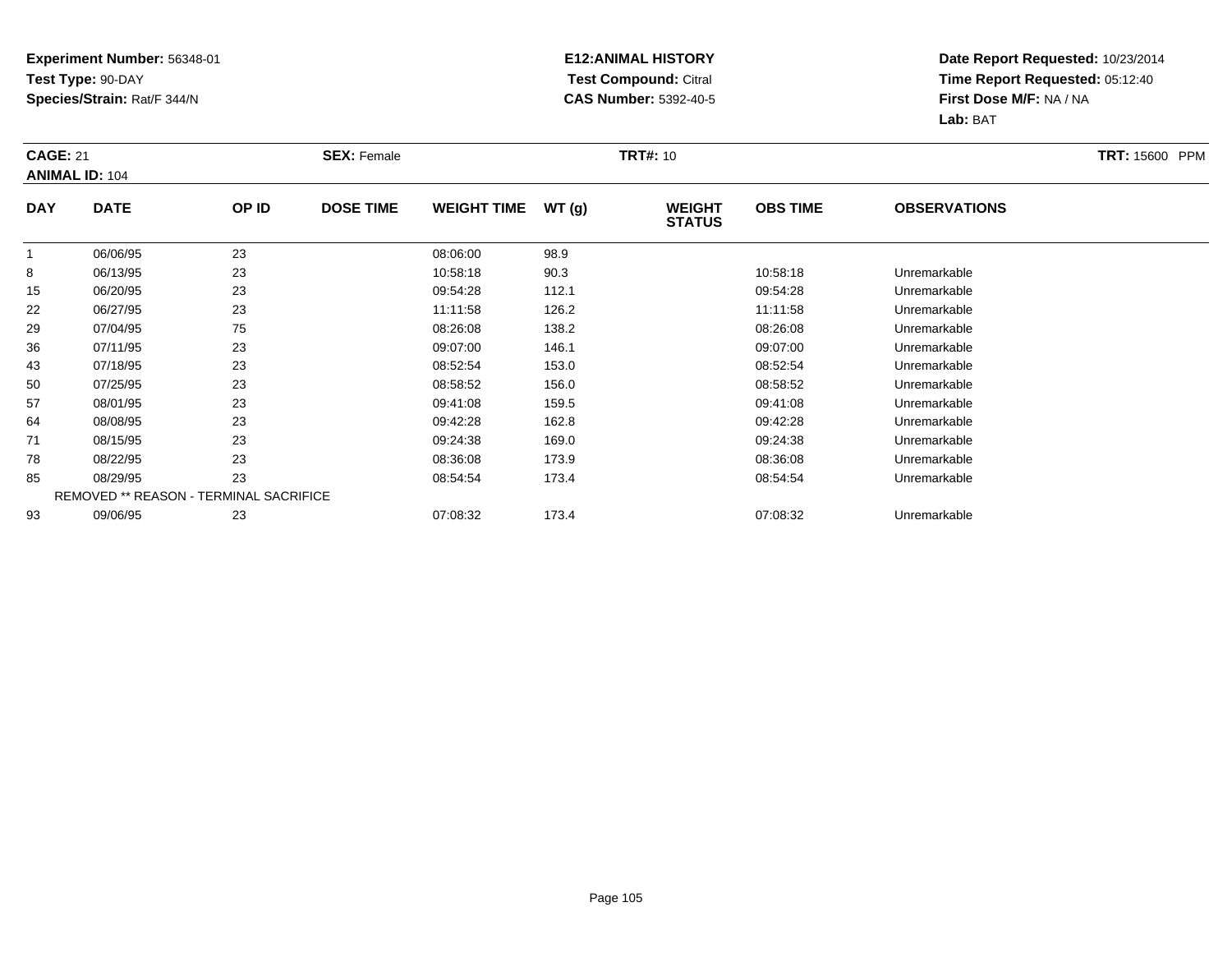#### **E12:ANIMAL HISTORY Test Compound:** Citral **CAS Number:** 5392-40-5

| <b>CAGE: 21</b> | <b>ANIMAL ID: 105</b>                  |       | <b>SEX: Female</b> |                    |       | <b>TRT#: 10</b>                |                 |                     | <b>TRT: 15600 PPM</b> |
|-----------------|----------------------------------------|-------|--------------------|--------------------|-------|--------------------------------|-----------------|---------------------|-----------------------|
| <b>DAY</b>      | <b>DATE</b>                            | OP ID | <b>DOSE TIME</b>   | <b>WEIGHT TIME</b> | WT(g) | <b>WEIGHT</b><br><b>STATUS</b> | <b>OBS TIME</b> | <b>OBSERVATIONS</b> |                       |
| $\mathbf{1}$    | 06/06/95                               | 23    |                    | 08:06:00           | 75.8  |                                |                 |                     |                       |
| 8               | 06/13/95                               | 23    |                    | 10:58:18           | 70.5  |                                | 10:58:18        | Unremarkable        |                       |
| 15              | 06/20/95                               | 23    |                    | 09:54:28           | 85.4  |                                | 09:54:28        | Unremarkable        |                       |
| 22              | 06/27/95                               | 23    |                    | 11:11:58           | 105.8 |                                | 11:11:58        | Unremarkable        |                       |
| 29              | 07/04/95                               | 75    |                    | 08:26:08           | 121.1 |                                | 08:26:08        | Unremarkable        |                       |
| 36              | 07/11/95                               | 23    |                    | 09:07:00           | 131.1 |                                | 09:07:00        | Unremarkable        |                       |
| 43              | 07/18/95                               | 23    |                    | 08:52:54           | 140.7 |                                | 08:52:54        | Unremarkable        |                       |
| 50              | 07/25/95                               | 23    |                    | 08:58:52           | 146.7 |                                | 08:58:52        | Unremarkable        |                       |
| 57              | 08/01/95                               | 23    |                    | 09:41:08           | 152.1 |                                | 09:41:08        | Unremarkable        |                       |
| 64              | 08/08/95                               | 23    |                    | 09:42:28           | 156.1 |                                | 09:42:28        | Unremarkable        |                       |
| 71              | 08/15/95                               | 23    |                    | 09:24:38           | 157.3 |                                | 09:24:38        | Unremarkable        |                       |
| 78              | 08/22/95                               | 23    |                    | 08:36:08           | 161.7 |                                | 08:36:08        | Unremarkable        |                       |
| 85              | 08/29/95                               | 23    |                    | 08:54:54           | 165.7 |                                | 08:54:54        | Unremarkable        |                       |
|                 | REMOVED ** REASON - TERMINAL SACRIFICE |       |                    |                    |       |                                |                 |                     |                       |
| 93              | 09/06/95                               | 23    |                    | 07:08:32           | 166.2 |                                | 07:08:32        | Unremarkable        |                       |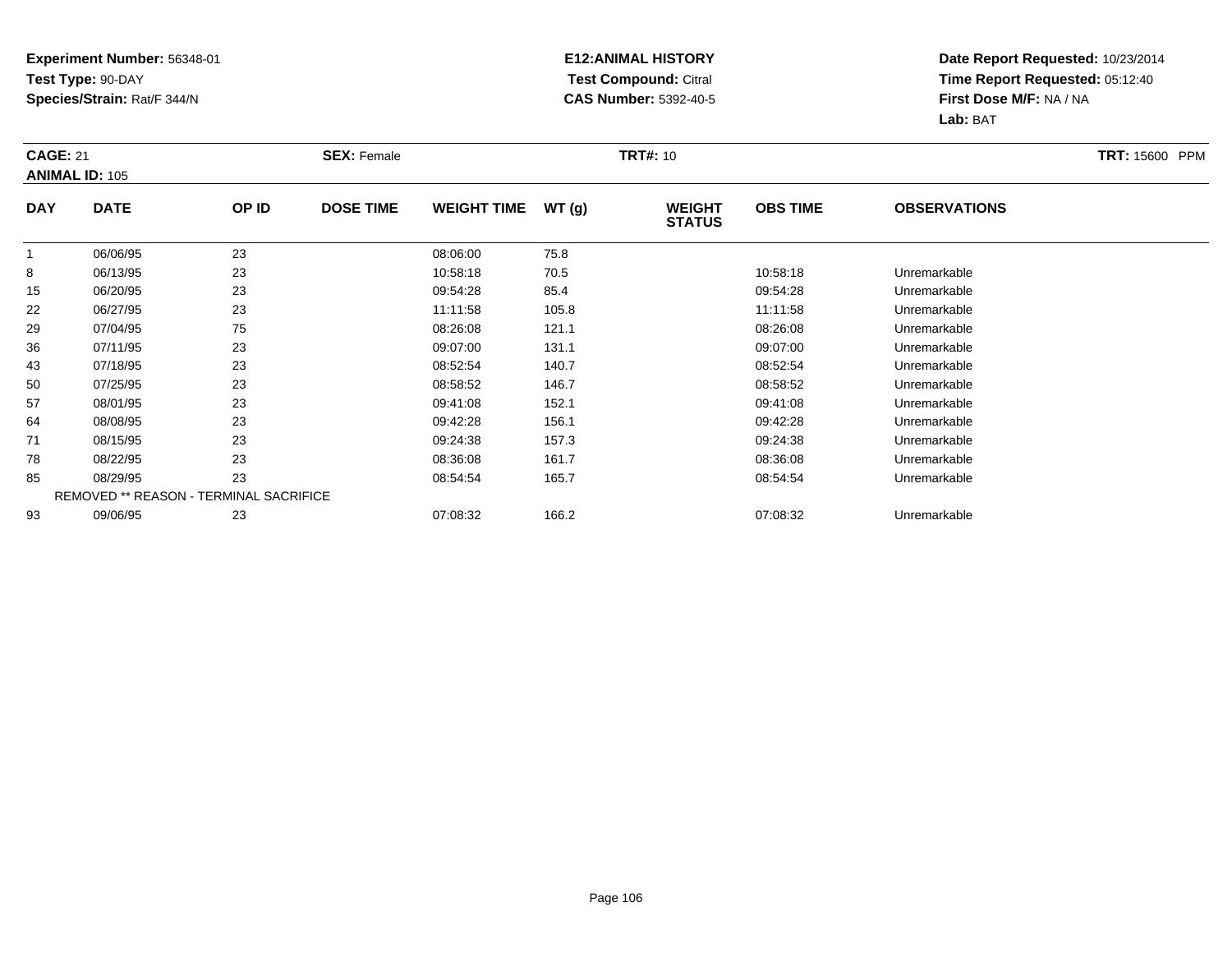#### **E12:ANIMAL HISTORY Test Compound:** Citral **CAS Number:** 5392-40-5

| <b>CAGE: 22</b> | <b>ANIMAL ID: 106</b>                  |       | <b>SEX: Female</b> |                    |       | <b>TRT#: 10</b>                |                 |                     | <b>TRT: 15600 PPM</b> |
|-----------------|----------------------------------------|-------|--------------------|--------------------|-------|--------------------------------|-----------------|---------------------|-----------------------|
| <b>DAY</b>      | <b>DATE</b>                            | OP ID | <b>DOSE TIME</b>   | <b>WEIGHT TIME</b> | WT(g) | <b>WEIGHT</b><br><b>STATUS</b> | <b>OBS TIME</b> | <b>OBSERVATIONS</b> |                       |
| $\mathbf{1}$    | 06/06/95                               | 23    |                    | 08:07:58           | 88.8  |                                |                 |                     |                       |
| 8               | 06/13/95                               | 23    |                    | 11:02:58           | 89.4  |                                | 11:02:58        | Unremarkable        |                       |
| 15              | 06/20/95                               | 23    |                    | 09:51:32           | 107.8 |                                | 09:51:32        | Unremarkable        |                       |
| 22              | 06/27/95                               | 23    |                    | 11:14:50           | 120.7 |                                | 11:14:50        | Unremarkable        |                       |
| 29              | 07/04/95                               | 75    |                    | 08:28:46           | 128.9 |                                | 08:28:46        | Unremarkable        |                       |
| 36              | 07/11/95                               | 23    |                    | 09:09:14           | 138.8 |                                | 09:09:14        | Unremarkable        |                       |
| 43              | 07/18/95                               | 23    |                    | 08:49:54           | 146.9 |                                | 08:49:54        | Unremarkable        |                       |
| 50              | 07/25/95                               | 23    |                    | 09:03:12           | 147.3 |                                | 09:03:12        | Unremarkable        |                       |
| 57              | 08/01/95                               | 23    |                    | 09:43:40           | 152.1 |                                | 09:43:40        | Unremarkable        |                       |
| 64              | 08/08/95                               | 23    |                    | 09:45:24           | 160.5 |                                | 09:45:24        | Unremarkable        |                       |
| 71              | 08/15/95                               | 23    |                    | 09:27:00           | 166.0 |                                | 09:27:00        | Unremarkable        |                       |
| 78              | 08/22/95                               | 23    |                    | 08:38:10           | 165.9 |                                | 08:38:10        | Unremarkable        |                       |
| 85              | 08/29/95                               | 23    |                    | 08:58:16           | 170.8 |                                | 08:58:16        | Unremarkable        |                       |
|                 | REMOVED ** REASON - TERMINAL SACRIFICE |       |                    |                    |       |                                |                 |                     |                       |
| 93              | 09/06/95                               | 23    |                    | 07:11:50           | 183.7 |                                | 07:11:50        | Unremarkable        |                       |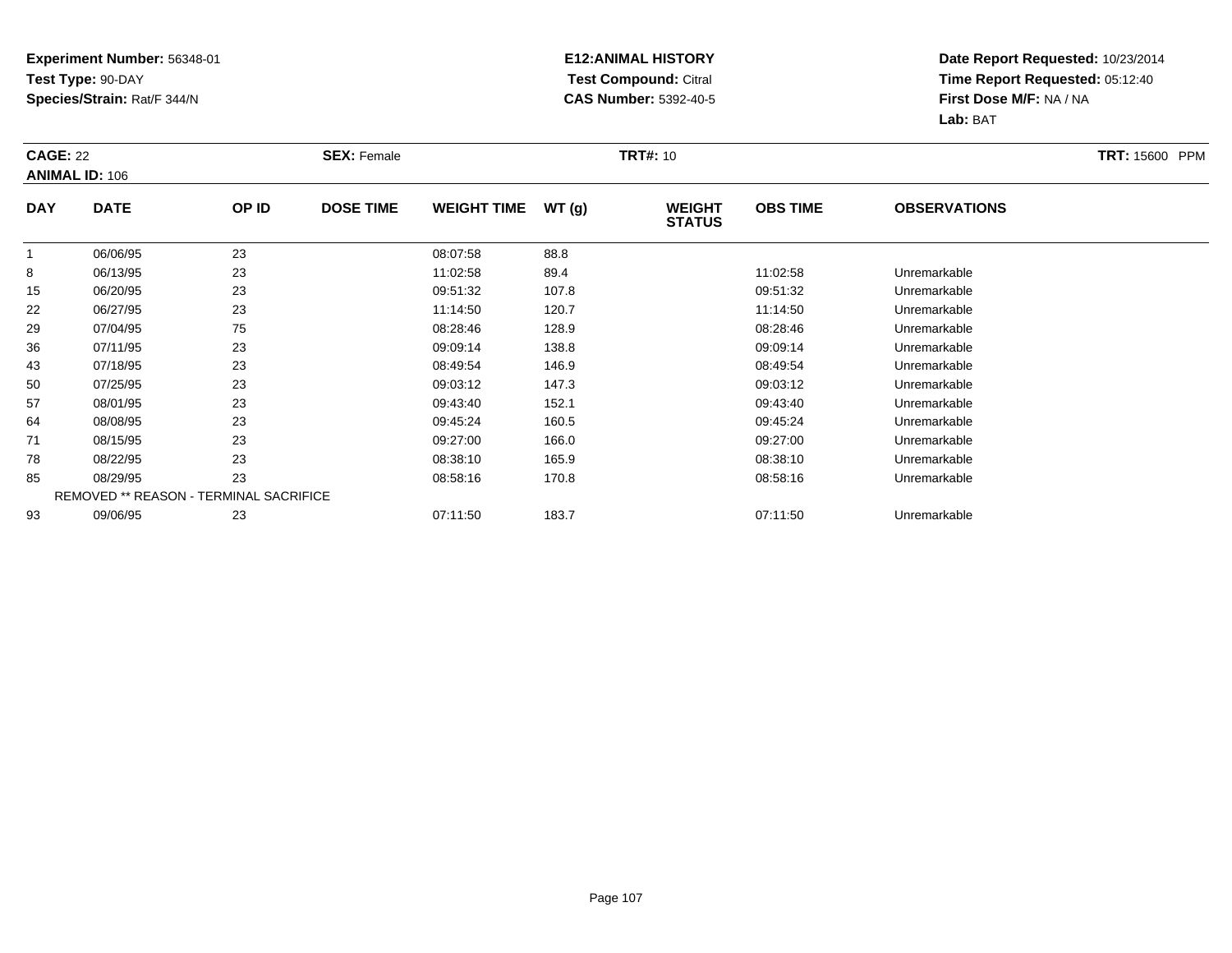#### **E12:ANIMAL HISTORY Test Compound:** Citral **CAS Number:** 5392-40-5

| <b>CAGE: 22</b> | <b>ANIMAL ID: 107</b> |                                        | <b>SEX: Female</b> |                    |       | <b>TRT#: 10</b>                |                 |                     | <b>TRT: 15600 PPM</b> |
|-----------------|-----------------------|----------------------------------------|--------------------|--------------------|-------|--------------------------------|-----------------|---------------------|-----------------------|
| <b>DAY</b>      | <b>DATE</b>           | OP ID                                  | <b>DOSE TIME</b>   | <b>WEIGHT TIME</b> | WT(g) | <b>WEIGHT</b><br><b>STATUS</b> | <b>OBS TIME</b> | <b>OBSERVATIONS</b> |                       |
| $\mathbf{1}$    | 06/06/95              | 23                                     |                    | 08:07:58           | 77.2  |                                |                 |                     |                       |
| 8               | 06/13/95              | 23                                     |                    | 11:02:58           | 76.7  |                                | 11:02:58        | Unremarkable        |                       |
| 15              | 06/20/95              | 23                                     |                    | 09:51:32           | 92.3  |                                | 09:51:32        | Unremarkable        |                       |
| 22              | 06/27/95              | 23                                     |                    | 11:14:50           | 108.1 |                                | 11:14:50        | Unremarkable        |                       |
| 29              | 07/04/95              | 75                                     |                    | 08:28:46           | 123.6 |                                | 08:28:46        | Unremarkable        |                       |
| 36              | 07/11/95              | 23                                     |                    | 09:09:14           | 131.5 |                                | 09:09:14        | Unremarkable        |                       |
| 43              | 07/18/95              | 23                                     |                    | 08:49:54           | 140.5 |                                | 08:49:54        | Unremarkable        |                       |
| 50              | 07/25/95              | 23                                     |                    | 09:03:12           | 142.4 |                                | 09:03:12        | Unremarkable        |                       |
| 57              | 08/01/95              | 23                                     |                    | 09:43:40           | 149.5 |                                | 09:43:40        | Unremarkable        |                       |
| 64              | 08/08/95              | 23                                     |                    | 09:45:24           | 153.5 |                                | 09:45:24        | Unremarkable        |                       |
| 71              | 08/15/95              | 23                                     |                    | 09:27:00           | 158.8 |                                | 09:27:00        | Unremarkable        |                       |
| 78              | 08/22/95              | 23                                     |                    | 08:38:10           | 161.9 |                                | 08:38:10        | Unremarkable        |                       |
| 85              | 08/29/95              | 23                                     |                    | 08:58:16           | 163.3 |                                | 08:58:16        | Unremarkable        |                       |
|                 |                       | REMOVED ** REASON - TERMINAL SACRIFICE |                    |                    |       |                                |                 |                     |                       |
| 93              | 09/06/95              | 23                                     |                    | 07:11:50           | 167.3 |                                | 07:11:50        | Unremarkable        |                       |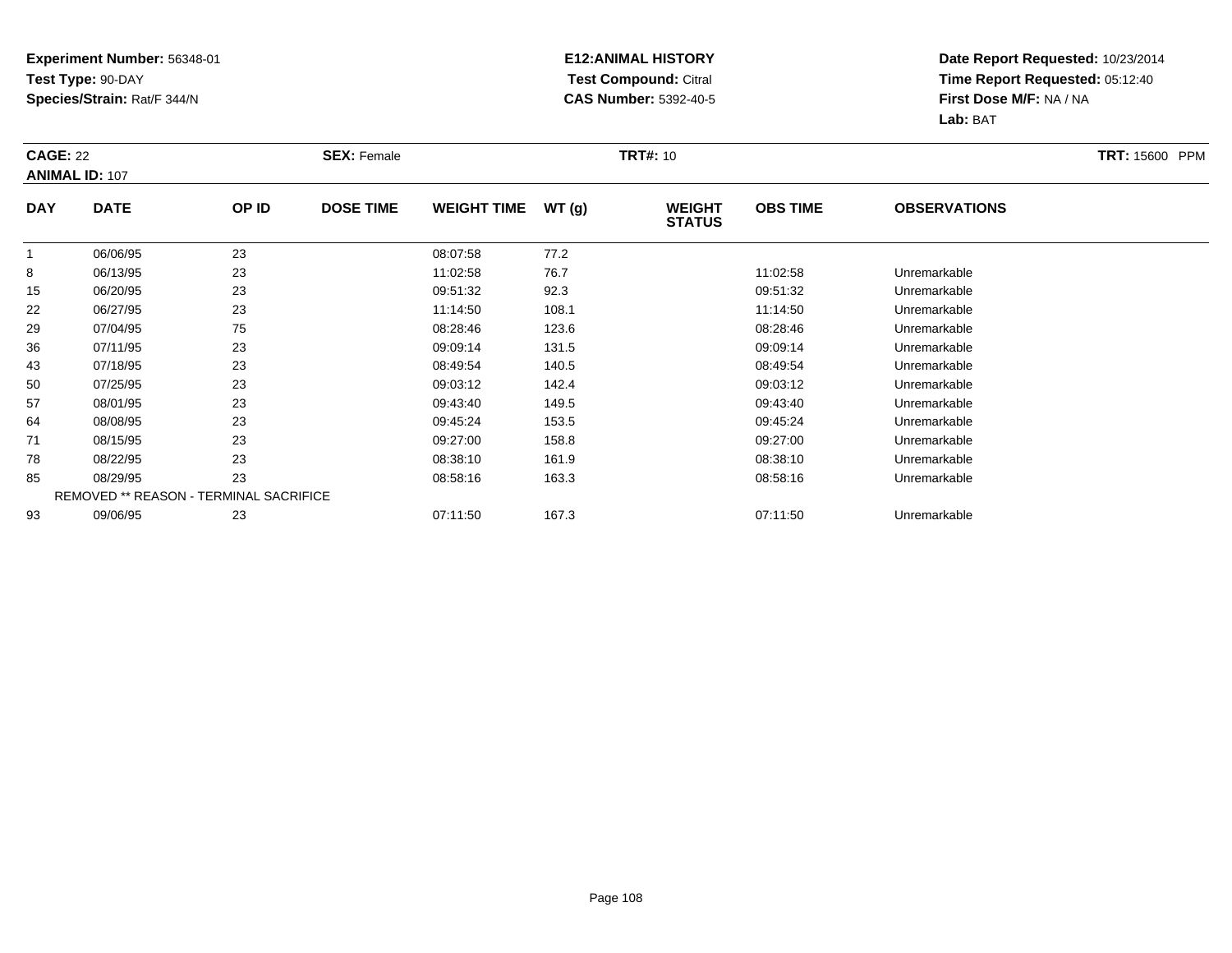#### **E12:ANIMAL HISTORY Test Compound:** Citral **CAS Number:** 5392-40-5

|              | <b>CAGE: 22</b><br><b>ANIMAL ID: 108</b> |       | <b>SEX: Female</b> |                    |       | <b>TRT#: 10</b>                |                 | <b>TRT: 15600 PPM</b> |  |
|--------------|------------------------------------------|-------|--------------------|--------------------|-------|--------------------------------|-----------------|-----------------------|--|
| <b>DAY</b>   | <b>DATE</b>                              | OP ID | <b>DOSE TIME</b>   | <b>WEIGHT TIME</b> | WT(g) | <b>WEIGHT</b><br><b>STATUS</b> | <b>OBS TIME</b> | <b>OBSERVATIONS</b>   |  |
| $\mathbf{1}$ | 06/06/95                                 | 23    |                    | 08:07:58           | 74.1  |                                |                 |                       |  |
| 8            | 06/13/95                                 | 23    |                    | 11:02:58           | 77.4  |                                | 11:02:58        | Unremarkable          |  |
| 15           | 06/20/95                                 | 23    |                    | 09:51:32           | 92.9  |                                | 09:51:32        | Unremarkable          |  |
| 22           | 06/27/95                                 | 23    |                    | 11:14:50           | 111.0 |                                | 11:14:50        | Unremarkable          |  |
| 29           | 07/04/95                                 | 75    |                    | 08:28:46           | 123.4 |                                | 08:28:46        | Unremarkable          |  |
| 36           | 07/11/95                                 | 23    |                    | 09:09:14           | 132.0 |                                | 09:09:14        | Unremarkable          |  |
| 43           | 07/18/95                                 | 23    |                    | 08:49:54           | 143.2 |                                | 08:49:54        | Unremarkable          |  |
| 50           | 07/25/95                                 | 23    |                    | 09:03:12           | 145.9 |                                | 09:03:12        | Unremarkable          |  |
| 57           | 08/01/95                                 | 23    |                    | 09:43:40           | 148.7 |                                | 09:43:40        | Unremarkable          |  |
| 64           | 08/08/95                                 | 23    |                    | 09:45:24           | 153.5 |                                | 09:45:24        | Unremarkable          |  |
| 71           | 08/15/95                                 | 23    |                    | 09:27:00           | 158.4 |                                | 09:27:00        | Unremarkable          |  |
| 78           | 08/22/95                                 | 23    |                    | 08:38:10           | 161.4 |                                | 08:38:10        | Unremarkable          |  |
| 85           | 08/29/95                                 | 23    |                    | 08:58:16           | 164.7 |                                | 08:58:16        | Unremarkable          |  |
|              | REMOVED ** REASON - TERMINAL SACRIFICE   |       |                    |                    |       |                                |                 |                       |  |
| 93           | 09/06/95                                 | 23    |                    | 07:11:50           | 170.4 |                                | 07:11:50        | Unremarkable          |  |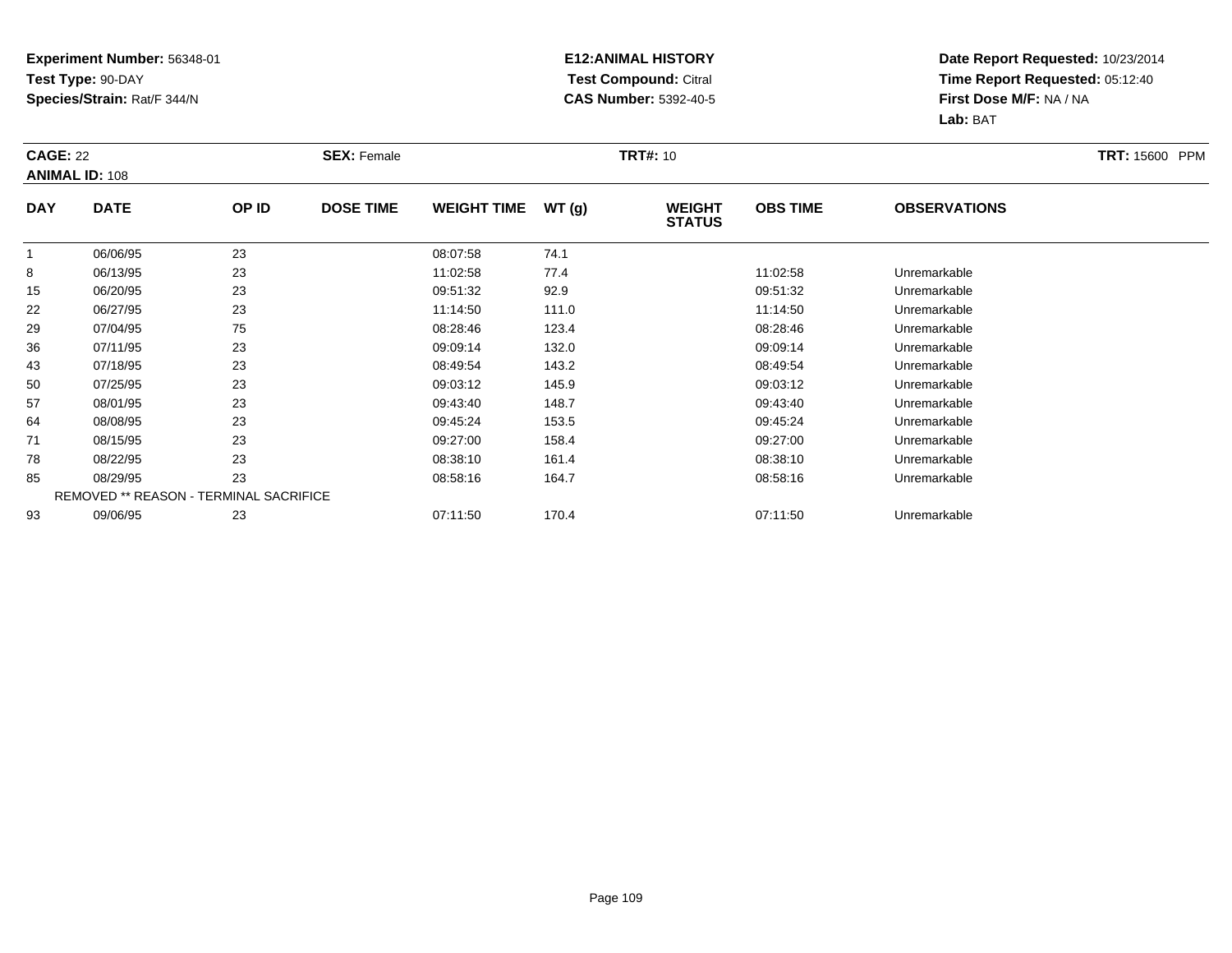#### **E12:ANIMAL HISTORY Test Compound:** Citral **CAS Number:** 5392-40-5

|              | <b>CAGE: 22</b><br><b>ANIMAL ID: 109</b> |       | <b>SEX: Female</b> |                    |       | <b>TRT#: 10</b>                |                 | <b>TRT: 15600 PPM</b> |  |
|--------------|------------------------------------------|-------|--------------------|--------------------|-------|--------------------------------|-----------------|-----------------------|--|
| <b>DAY</b>   | <b>DATE</b>                              | OP ID | <b>DOSE TIME</b>   | <b>WEIGHT TIME</b> | WT(g) | <b>WEIGHT</b><br><b>STATUS</b> | <b>OBS TIME</b> | <b>OBSERVATIONS</b>   |  |
| $\mathbf{1}$ | 06/06/95                                 | 23    |                    | 08:07:58           | 82.0  |                                |                 |                       |  |
| 8            | 06/13/95                                 | 23    |                    | 11:02:58           | 87.4  |                                | 11:02:58        | Unremarkable          |  |
| 15           | 06/20/95                                 | 23    |                    | 09:51:32           | 103.8 |                                | 09:51:32        | Unremarkable          |  |
| 22           | 06/27/95                                 | 23    |                    | 11:14:50           | 112.6 |                                | 11:14:50        | Unremarkable          |  |
| 29           | 07/04/95                                 | 75    |                    | 08:28:46           | 120.4 |                                | 08:28:46        | Unremarkable          |  |
| 36           | 07/11/95                                 | 23    |                    | 09:09:14           | 129.5 |                                | 09:09:14        | Unremarkable          |  |
| 43           | 07/18/95                                 | 23    |                    | 08:49:54           | 135.8 |                                | 08:49:54        | Unremarkable          |  |
| 50           | 07/25/95                                 | 23    |                    | 09:03:12           | 137.5 |                                | 09:03:12        | Unremarkable          |  |
| 57           | 08/01/95                                 | 23    |                    | 09:43:40           | 142.9 |                                | 09:43:40        | Unremarkable          |  |
| 64           | 08/08/95                                 | 23    |                    | 09:45:24           | 150.6 |                                | 09:45:24        | Unremarkable          |  |
| 71           | 08/15/95                                 | 23    |                    | 09:27:00           | 150.1 |                                | 09:27:00        | Unremarkable          |  |
| 78           | 08/22/95                                 | 23    |                    | 08:38:10           | 154.5 |                                | 08:38:10        | Unremarkable          |  |
| 85           | 08/29/95                                 | 23    |                    | 08:58:16           | 157.8 |                                | 08:58:16        | Unremarkable          |  |
|              | REMOVED ** REASON - TERMINAL SACRIFICE   |       |                    |                    |       |                                |                 |                       |  |
| 93           | 09/06/95                                 | 23    |                    | 07:11:50           | 165.0 |                                | 07:11:50        | Unremarkable          |  |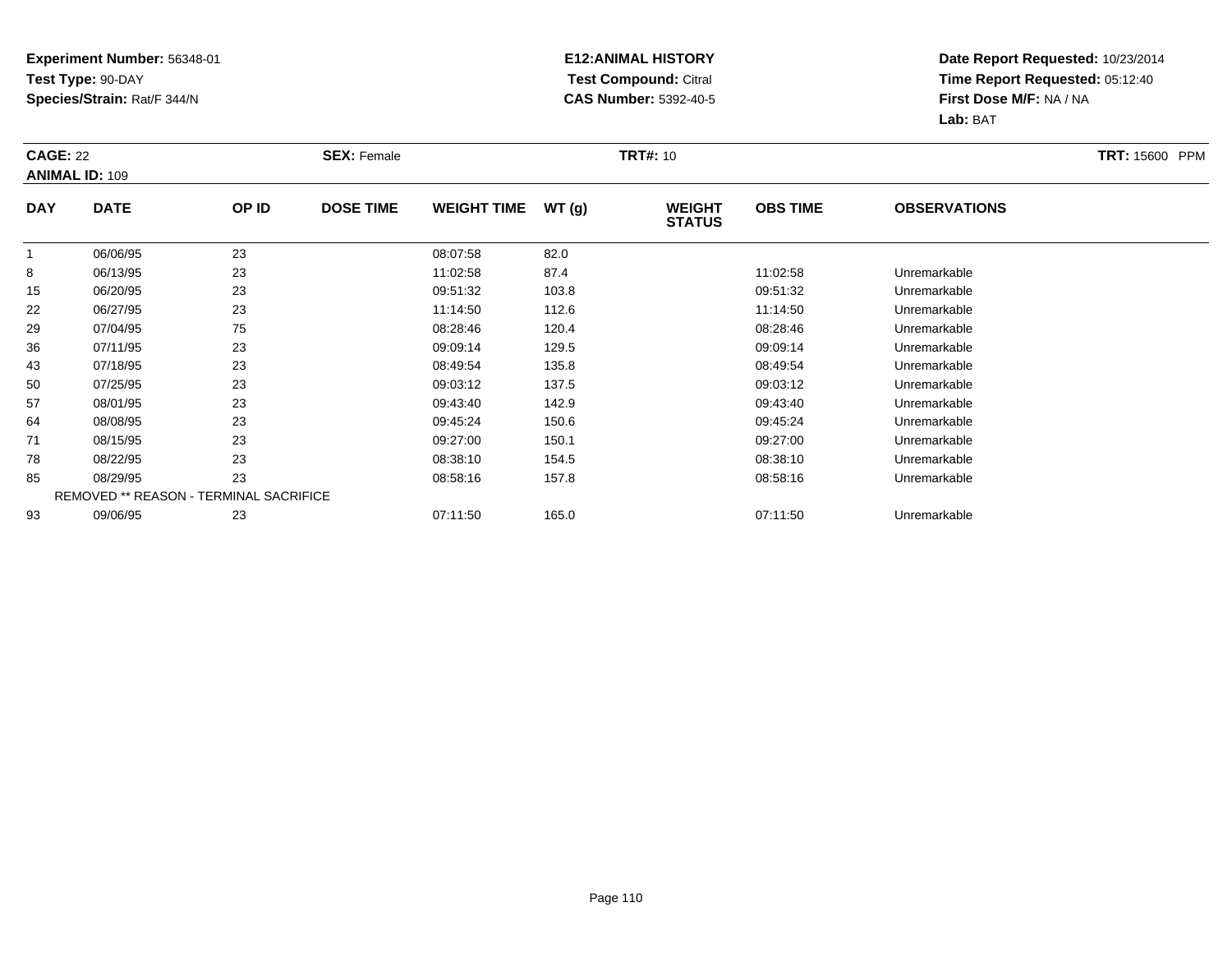#### **E12:ANIMAL HISTORY Test Compound:** Citral **CAS Number:** 5392-40-5

| <b>CAGE: 22</b><br><b>ANIMAL ID: 110</b> |                                        | <b>SEX: Female</b> |                  |                    | <b>TRT#: 10</b> |                                | <b>TRT: 15600 PPM</b> |                     |  |
|------------------------------------------|----------------------------------------|--------------------|------------------|--------------------|-----------------|--------------------------------|-----------------------|---------------------|--|
| <b>DAY</b>                               | <b>DATE</b>                            | OP ID              | <b>DOSE TIME</b> | <b>WEIGHT TIME</b> | WT(g)           | <b>WEIGHT</b><br><b>STATUS</b> | <b>OBS TIME</b>       | <b>OBSERVATIONS</b> |  |
| $\mathbf{1}$                             | 06/06/95                               | 23                 |                  | 08:07:58           | 91.9            |                                |                       |                     |  |
| 8                                        | 06/13/95                               | 23                 |                  | 11:02:58           | 91.7            |                                | 11:02:58              | Unremarkable        |  |
| 15                                       | 06/20/95                               | 23                 |                  | 09:51:32           | 106.7           |                                | 09:51:32              | Unremarkable        |  |
| 22                                       | 06/27/95                               | 23                 |                  | 11:14:50           | 121.5           |                                | 11:14:50              | Unremarkable        |  |
| 29                                       | 07/04/95                               | 75                 |                  | 08:28:46           | 128.5           |                                | 08:28:46              | Unremarkable        |  |
| 36                                       | 07/11/95                               | 23                 |                  | 09:09:14           | 134.7           |                                | 09:09:14              | Unremarkable        |  |
| 43                                       | 07/18/95                               | 23                 |                  | 08:49:54           | 145.3           |                                | 08:49:54              | Unremarkable        |  |
| 50                                       | 07/25/95                               | 23                 |                  | 09:03:12           | 144.8           |                                | 09:03:12              | Unremarkable        |  |
| 57                                       | 08/01/95                               | 23                 |                  | 09:43:40           | 147.4           |                                | 09:43:40              | Unremarkable        |  |
| 64                                       | 08/08/95                               | 23                 |                  | 09:45:24           | 155.6           |                                | 09:45:24              | Unremarkable        |  |
| 71                                       | 08/15/95                               | 23                 |                  | 09:27:00           | 160.2           |                                | 09:27:00              | Unremarkable        |  |
| 78                                       | 08/22/95                               | 23                 |                  | 08:38:10           | 164.8           |                                | 08:38:10              | Unremarkable        |  |
| 85                                       | 08/29/95                               | 23                 |                  | 08:58:16           | 170.5           |                                | 08:58:16              | Unremarkable        |  |
|                                          | REMOVED ** REASON - TERMINAL SACRIFICE |                    |                  |                    |                 |                                |                       |                     |  |
| 93                                       | 09/06/95                               | 23                 |                  | 07:11:50           | 171.9           |                                | 07:11:50              | Unremarkable        |  |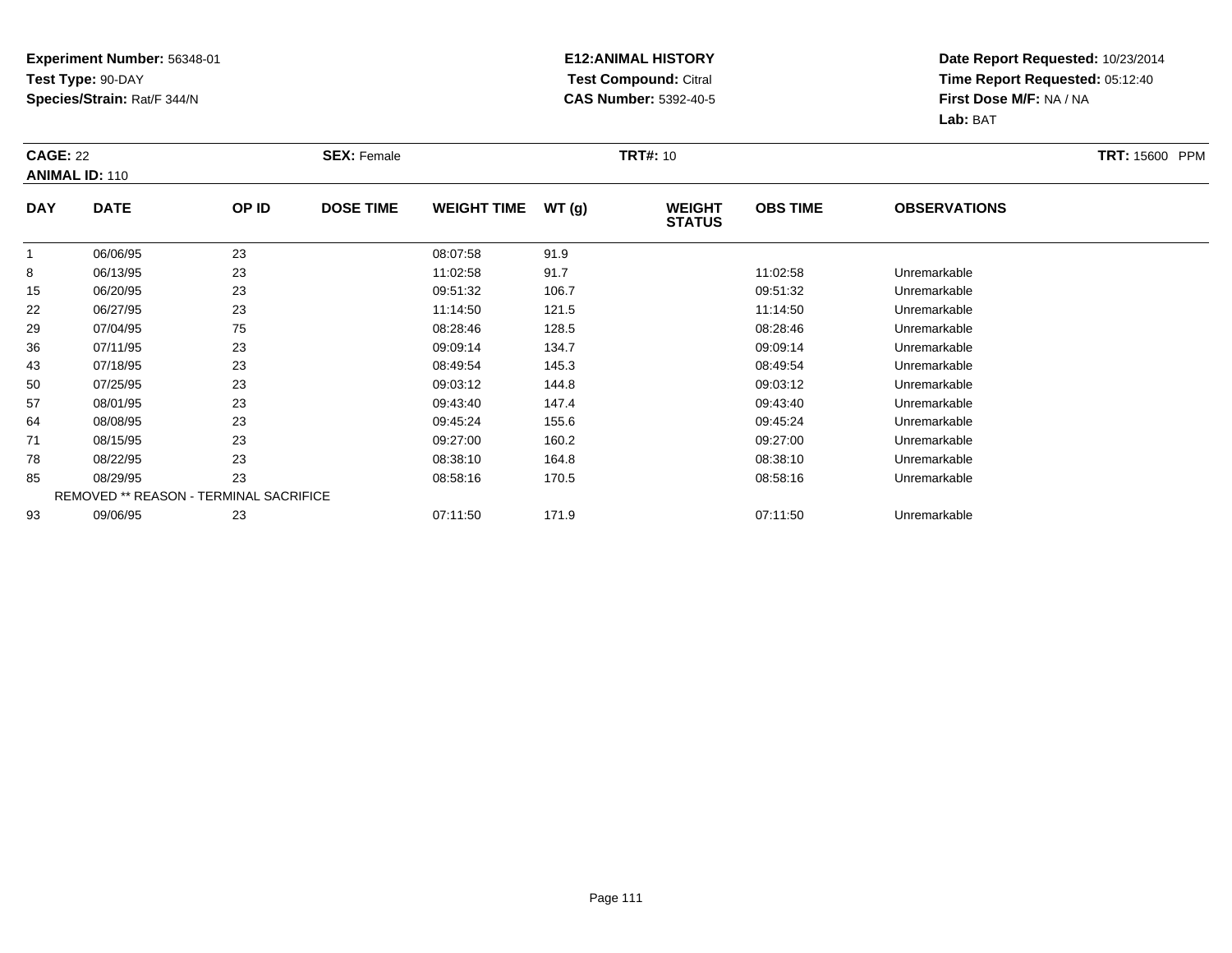|                                          | Experiment Number: 56348-01<br>Test Type: 90-DAY<br>Species/Strain: Rat/F 344/N |                                               |                    |                    |       | <b>E12: ANIMAL HISTORY</b><br><b>Test Compound: Citral</b><br><b>CAS Number: 5392-40-5</b> |                 | Date Report Requested: 10/23/2014<br>Time Report Requested: 05:12:40<br>First Dose M/F: NA / NA |  |  |
|------------------------------------------|---------------------------------------------------------------------------------|-----------------------------------------------|--------------------|--------------------|-------|--------------------------------------------------------------------------------------------|-----------------|-------------------------------------------------------------------------------------------------|--|--|
|                                          |                                                                                 |                                               |                    |                    |       |                                                                                            |                 | Lab: BAT                                                                                        |  |  |
| <b>CAGE: 23</b><br><b>ANIMAL ID: 111</b> |                                                                                 |                                               | <b>SEX: Female</b> |                    |       | <b>TRT#: 12</b>                                                                            | TRT: 31300 PPM  |                                                                                                 |  |  |
| <b>DAY</b>                               | <b>DATE</b>                                                                     | OP ID                                         | <b>DOSE TIME</b>   | <b>WEIGHT TIME</b> | WT(g) | <b>WEIGHT</b><br><b>STATUS</b>                                                             | <b>OBS TIME</b> | <b>OBSERVATIONS</b>                                                                             |  |  |
|                                          | 06/06/95                                                                        | 23                                            |                    | 07:58:44           | 96.7  |                                                                                            |                 |                                                                                                 |  |  |
| 8                                        | 06/13/95                                                                        | 23                                            |                    | 11:07:20           | 82.1  |                                                                                            | 11:07:20        | <b>Thin</b>                                                                                     |  |  |
|                                          |                                                                                 | <b>REMOVED ** REASON - MORIBUND SACRIFICE</b> |                    |                    |       |                                                                                            |                 |                                                                                                 |  |  |
| 9                                        | 06/14/95                                                                        | 23                                            |                    | 14:06:22           | 81.3  |                                                                                            | 14:06:22        | Thin                                                                                            |  |  |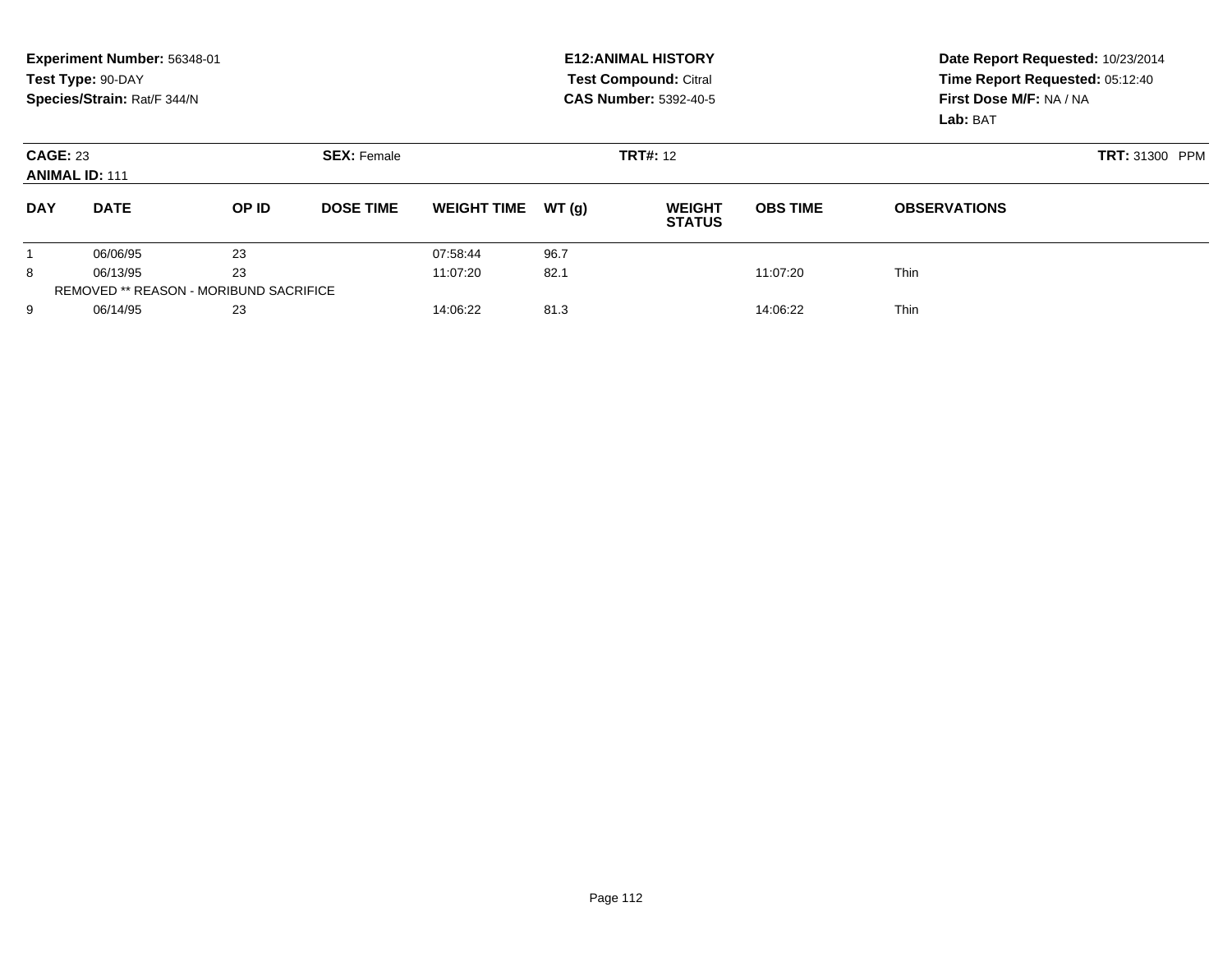|                 | Experiment Number: 56348-01<br>Test Type: 90-DAY<br>Species/Strain: Rat/F 344/N |                                               |                    |                    |       | <b>E12: ANIMAL HISTORY</b><br>Test Compound: Citral<br><b>CAS Number: 5392-40-5</b> | Date Report Requested: 10/23/2014<br>Time Report Requested: 05:12:40<br>First Dose M/F: NA / NA<br>Lab: BAT |                       |
|-----------------|---------------------------------------------------------------------------------|-----------------------------------------------|--------------------|--------------------|-------|-------------------------------------------------------------------------------------|-------------------------------------------------------------------------------------------------------------|-----------------------|
| <b>CAGE: 23</b> | <b>ANIMAL ID: 112</b>                                                           |                                               | <b>SEX: Female</b> |                    |       | <b>TRT#: 12</b>                                                                     |                                                                                                             | <b>TRT: 31300 PPM</b> |
| <b>DAY</b>      | <b>DATE</b>                                                                     | OP ID                                         | <b>DOSE TIME</b>   | <b>WEIGHT TIME</b> | WT(q) | <b>WEIGHT</b><br><b>STATUS</b>                                                      | <b>OBS TIME</b>                                                                                             | <b>OBSERVATIONS</b>   |
|                 | 06/06/95                                                                        | 23                                            |                    | 07:58:44           | 83.2  |                                                                                     |                                                                                                             |                       |
| 8               | 06/13/95                                                                        | 23                                            |                    | 11:07:20           | 74.5  |                                                                                     | 11:07:20                                                                                                    | <b>Thin</b>           |
|                 |                                                                                 | <b>REMOVED ** REASON - MORIBUND SACRIFICE</b> |                    |                    |       |                                                                                     |                                                                                                             |                       |
| 9               | 06/14/95                                                                        | 23                                            |                    | 14:06:22           | 73.8  |                                                                                     | 14:06:22                                                                                                    | <b>Thin</b>           |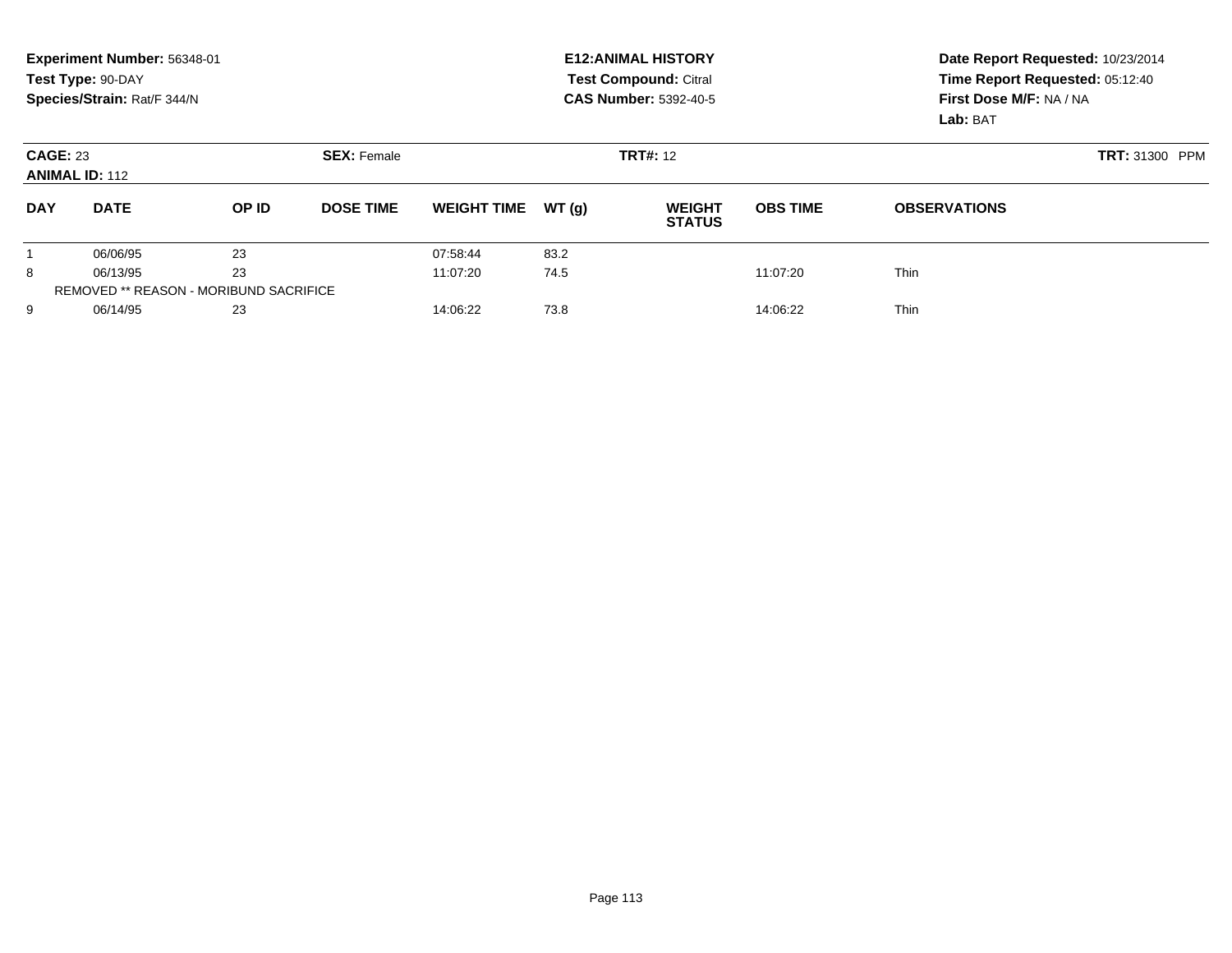|                 | Experiment Number: 56348-01<br>Test Type: 90-DAY<br>Species/Strain: Rat/F 344/N |       |                  |                    |       | <b>E12: ANIMAL HISTORY</b><br><b>Test Compound: Citral</b><br><b>CAS Number: 5392-40-5</b> |                 | Date Report Requested: 10/23/2014<br>Time Report Requested: 05:12:40<br>First Dose M/F: NA / NA<br>Lab: BAT |  |
|-----------------|---------------------------------------------------------------------------------|-------|------------------|--------------------|-------|--------------------------------------------------------------------------------------------|-----------------|-------------------------------------------------------------------------------------------------------------|--|
| <b>CAGE: 23</b> | <b>ANIMAL ID: 113</b>                                                           |       |                  |                    |       | <b>TRT#: 12</b>                                                                            |                 | <b>TRT: 31300 PPM</b>                                                                                       |  |
| <b>DAY</b>      | <b>DATE</b>                                                                     | OP ID | <b>DOSE TIME</b> | <b>WEIGHT TIME</b> | WT(q) | <b>WEIGHT</b><br><b>STATUS</b>                                                             | <b>OBS TIME</b> | <b>OBSERVATIONS</b>                                                                                         |  |
|                 | 06/06/95                                                                        | 23    |                  | 07:58:44           | 76.3  |                                                                                            |                 |                                                                                                             |  |
| 8               | 06/13/95                                                                        | 23    |                  | 11:07:20           | 52.4  |                                                                                            | 11:07:20        | <b>Thin</b>                                                                                                 |  |
|                 | <b>REMOVED ** REASON - MORIBUND SACRIFICE</b>                                   |       |                  |                    |       |                                                                                            |                 |                                                                                                             |  |
| 9               | 06/14/95                                                                        | 23    |                  | 14:06:22           | 51.0  |                                                                                            | 14:06:22        | <b>Thin</b>                                                                                                 |  |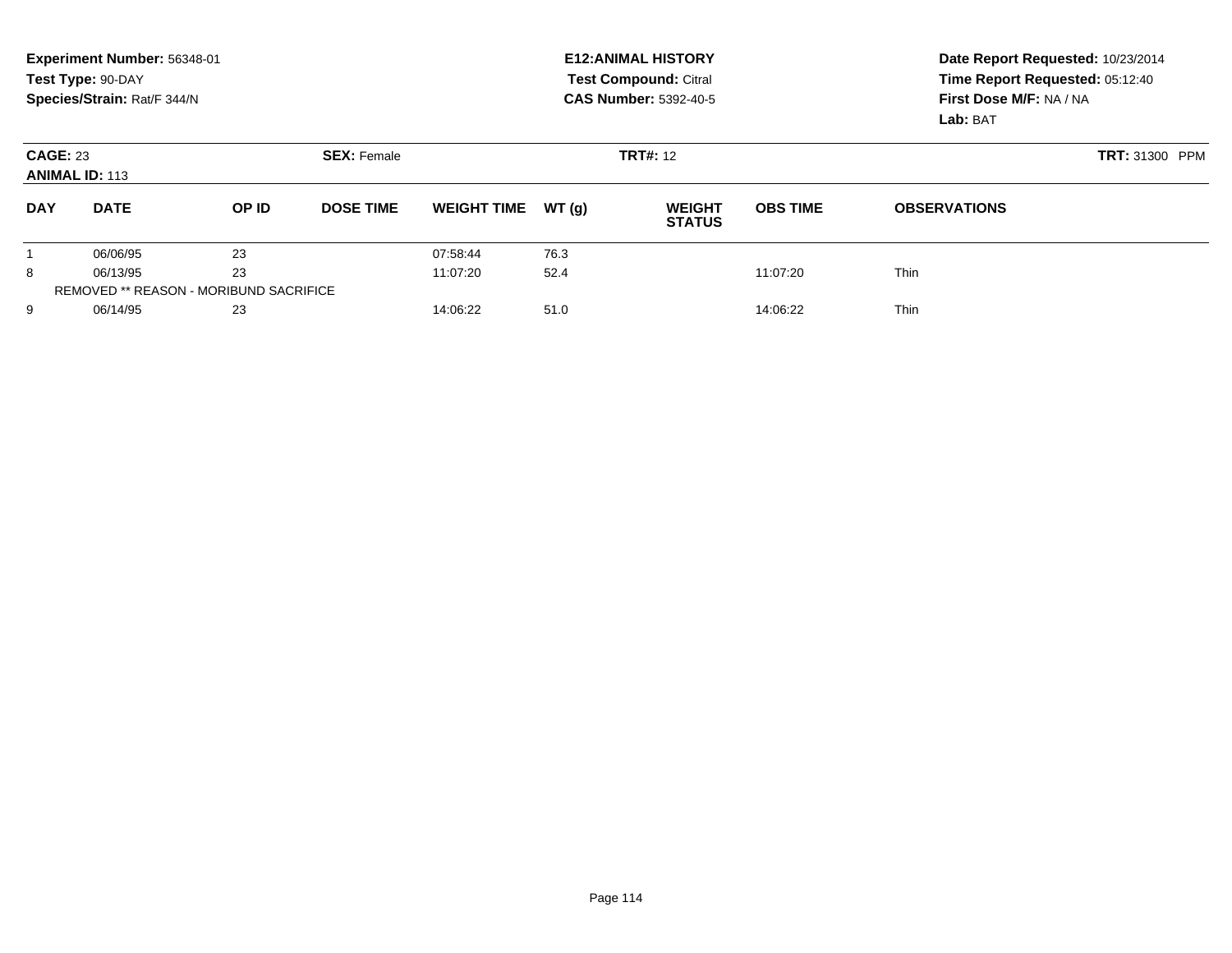|                                          | Experiment Number: 56348-01<br>Test Type: 90-DAY<br>Species/Strain: Rat/F 344/N |                                               |                    |                    |       | <b>E12: ANIMAL HISTORY</b><br><b>Test Compound: Citral</b><br><b>CAS Number: 5392-40-5</b> |                 | Date Report Requested: 10/23/2014<br>Time Report Requested: 05:12:40<br>First Dose M/F: NA / NA<br>Lab: BAT |  |  |
|------------------------------------------|---------------------------------------------------------------------------------|-----------------------------------------------|--------------------|--------------------|-------|--------------------------------------------------------------------------------------------|-----------------|-------------------------------------------------------------------------------------------------------------|--|--|
| <b>CAGE: 23</b><br><b>ANIMAL ID: 114</b> |                                                                                 |                                               | <b>SEX: Female</b> |                    |       | <b>TRT#: 12</b>                                                                            |                 | <b>TRT: 31300 PPM</b>                                                                                       |  |  |
| <b>DAY</b>                               | <b>DATE</b>                                                                     | OP ID                                         | <b>DOSE TIME</b>   | <b>WEIGHT TIME</b> | WT(q) | <b>WEIGHT</b><br><b>STATUS</b>                                                             | <b>OBS TIME</b> | <b>OBSERVATIONS</b>                                                                                         |  |  |
|                                          | 06/06/95                                                                        | 23                                            |                    | 07:58:44           | 77.4  |                                                                                            |                 |                                                                                                             |  |  |
| 8                                        | 06/13/95                                                                        | 23                                            |                    | 11:07:20           | 63.1  |                                                                                            | 11:07:20        | <b>Thin</b>                                                                                                 |  |  |
|                                          |                                                                                 | <b>REMOVED ** REASON - MORIBUND SACRIFICE</b> |                    |                    |       |                                                                                            |                 |                                                                                                             |  |  |
| 9                                        | 06/14/95                                                                        | 23                                            |                    | 14:06:22           | 59.1  |                                                                                            | 14:06:22        | <b>Thin</b>                                                                                                 |  |  |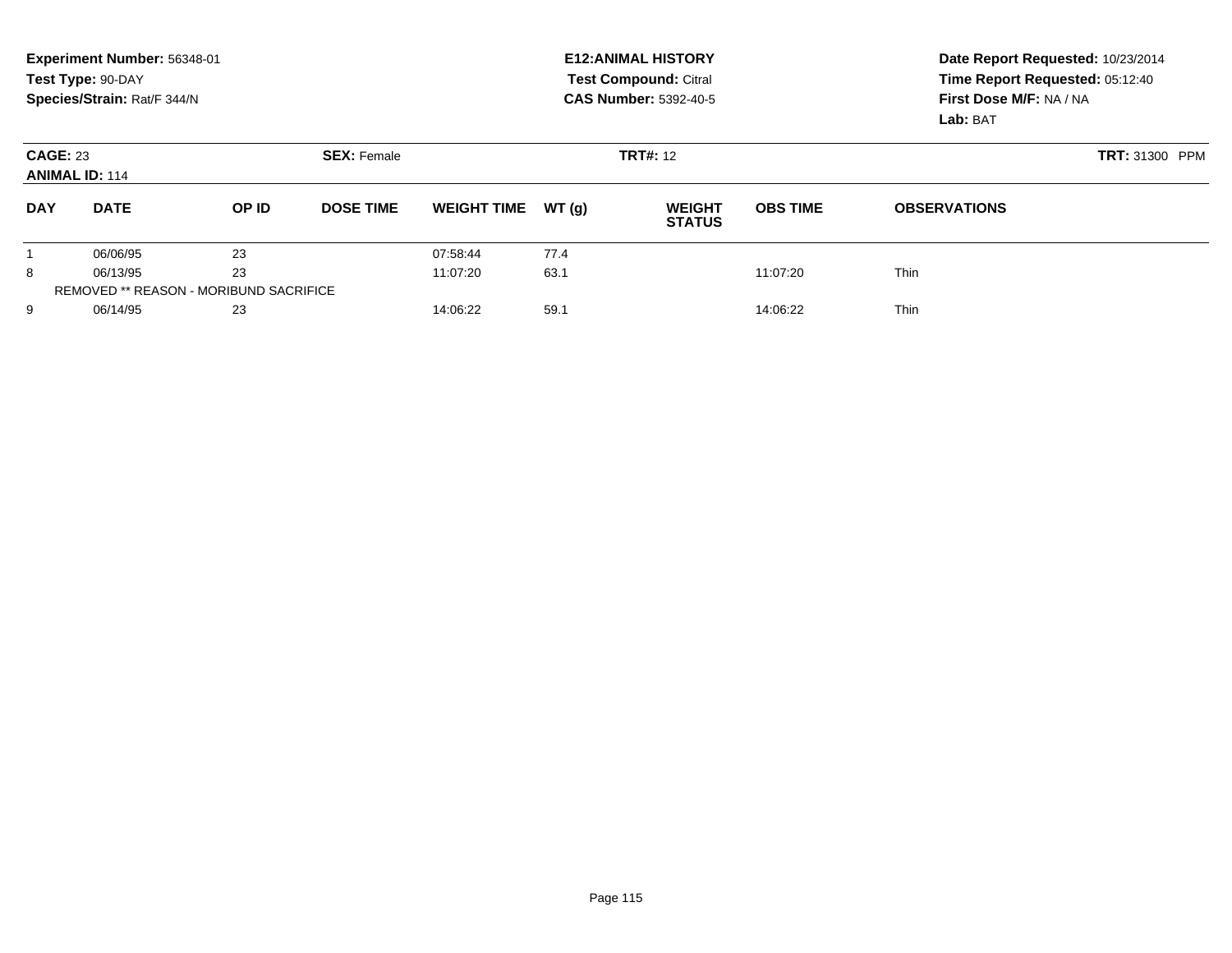|                 | Experiment Number: 56348-01<br>Test Type: 90-DAY<br>Species/Strain: Rat/F 344/N |                                               |                    |                    |       | <b>E12: ANIMAL HISTORY</b><br>Test Compound: Citral<br><b>CAS Number: 5392-40-5</b> | Date Report Requested: 10/23/2014<br>Time Report Requested: 05:12:40<br>First Dose M/F: NA / NA<br>Lab: BAT |                       |  |
|-----------------|---------------------------------------------------------------------------------|-----------------------------------------------|--------------------|--------------------|-------|-------------------------------------------------------------------------------------|-------------------------------------------------------------------------------------------------------------|-----------------------|--|
| <b>CAGE: 23</b> | <b>ANIMAL ID: 115</b>                                                           |                                               | <b>SEX: Female</b> |                    |       | <b>TRT#: 12</b>                                                                     |                                                                                                             | <b>TRT: 31300 PPM</b> |  |
| <b>DAY</b>      | <b>DATE</b>                                                                     | OP ID                                         | <b>DOSE TIME</b>   | <b>WEIGHT TIME</b> | WT(q) | <b>WEIGHT</b><br><b>STATUS</b>                                                      | <b>OBS TIME</b>                                                                                             | <b>OBSERVATIONS</b>   |  |
|                 | 06/06/95                                                                        | 23                                            |                    | 07:58:44           | 87.9  |                                                                                     |                                                                                                             |                       |  |
| 8               | 06/13/95                                                                        | 23                                            |                    | 11:07:20           | 71.7  |                                                                                     | 11:07:20                                                                                                    | <b>Thin</b>           |  |
|                 |                                                                                 | <b>REMOVED ** REASON - MORIBUND SACRIFICE</b> |                    |                    |       |                                                                                     |                                                                                                             |                       |  |
| 9               | 06/14/95                                                                        | 23                                            |                    | 14:06:22           | 65.8  |                                                                                     | 14:06:22                                                                                                    | <b>Thin</b>           |  |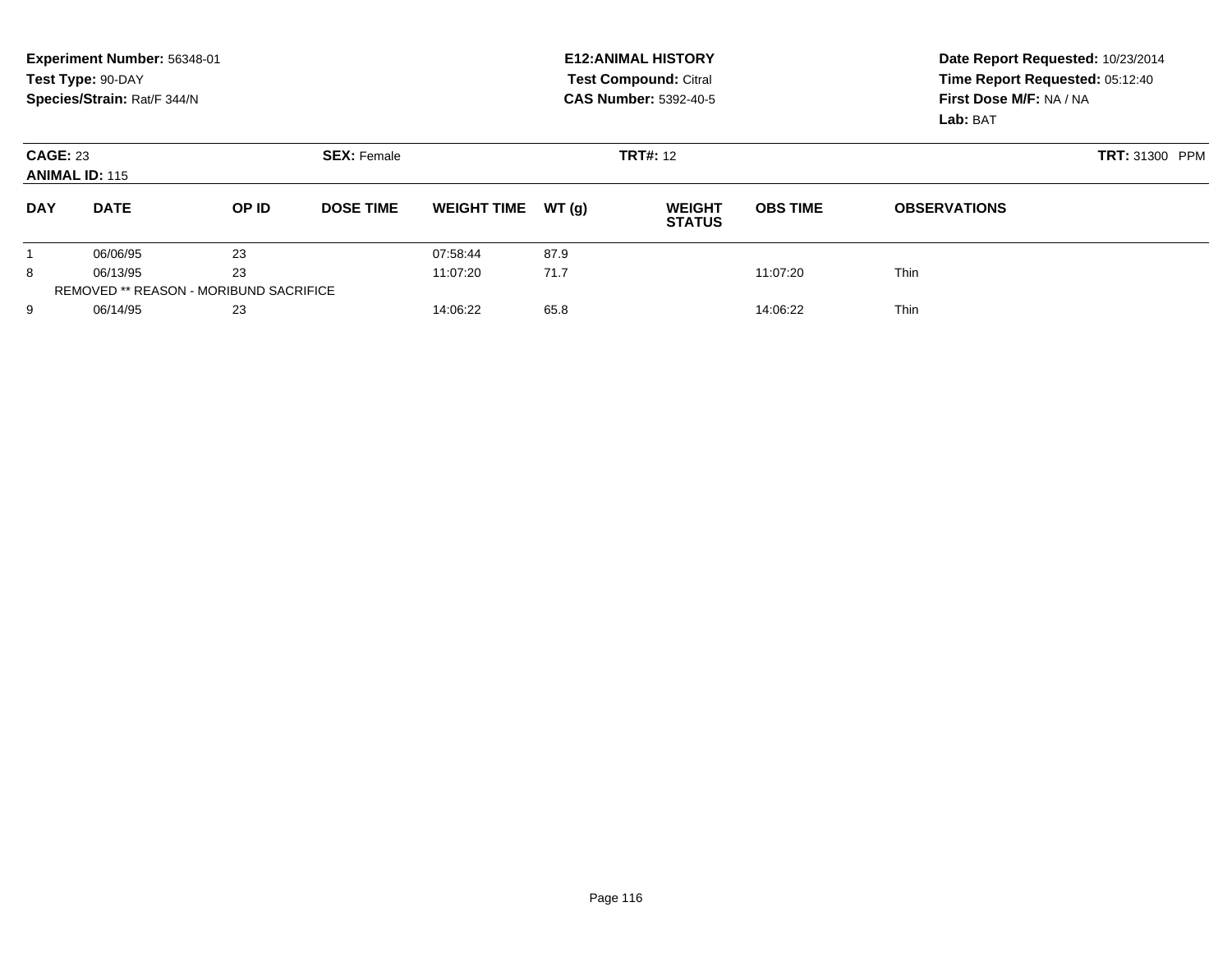|                 | Experiment Number: 56348-01<br>Test Type: 90-DAY<br>Species/Strain: Rat/F 344/N |                                               |                    |                    |       | <b>E12: ANIMAL HISTORY</b><br><b>Test Compound: Citral</b><br><b>CAS Number: 5392-40-5</b> | Date Report Requested: 10/23/2014<br>Time Report Requested: 05:12:40<br>First Dose M/F: NA / NA<br>Lab: BAT |                     |  |
|-----------------|---------------------------------------------------------------------------------|-----------------------------------------------|--------------------|--------------------|-------|--------------------------------------------------------------------------------------------|-------------------------------------------------------------------------------------------------------------|---------------------|--|
| <b>CAGE: 24</b> | <b>ANIMAL ID: 116</b>                                                           |                                               | <b>SEX: Female</b> |                    |       | <b>TRT#: 12</b>                                                                            |                                                                                                             | TRT: 31300 PPM      |  |
| <b>DAY</b>      | <b>DATE</b>                                                                     | OP ID                                         | <b>DOSE TIME</b>   | <b>WEIGHT TIME</b> | WT(q) | <b>WEIGHT</b><br><b>STATUS</b>                                                             | <b>OBS TIME</b>                                                                                             | <b>OBSERVATIONS</b> |  |
|                 | 06/06/95                                                                        | 23                                            |                    | 08:00:34           | 81.9  |                                                                                            |                                                                                                             |                     |  |
| 8               | 06/13/95                                                                        | 23                                            |                    | 11:12:44           | 60.7  |                                                                                            | 11:12:44                                                                                                    | <b>Thin</b>         |  |
|                 |                                                                                 | <b>REMOVED ** REASON - MORIBUND SACRIFICE</b> |                    |                    |       |                                                                                            |                                                                                                             |                     |  |
| 9               | 06/14/95                                                                        | 23                                            |                    | 14:12:30           | 55.0  |                                                                                            | 14:12:30                                                                                                    | <b>Thin</b>         |  |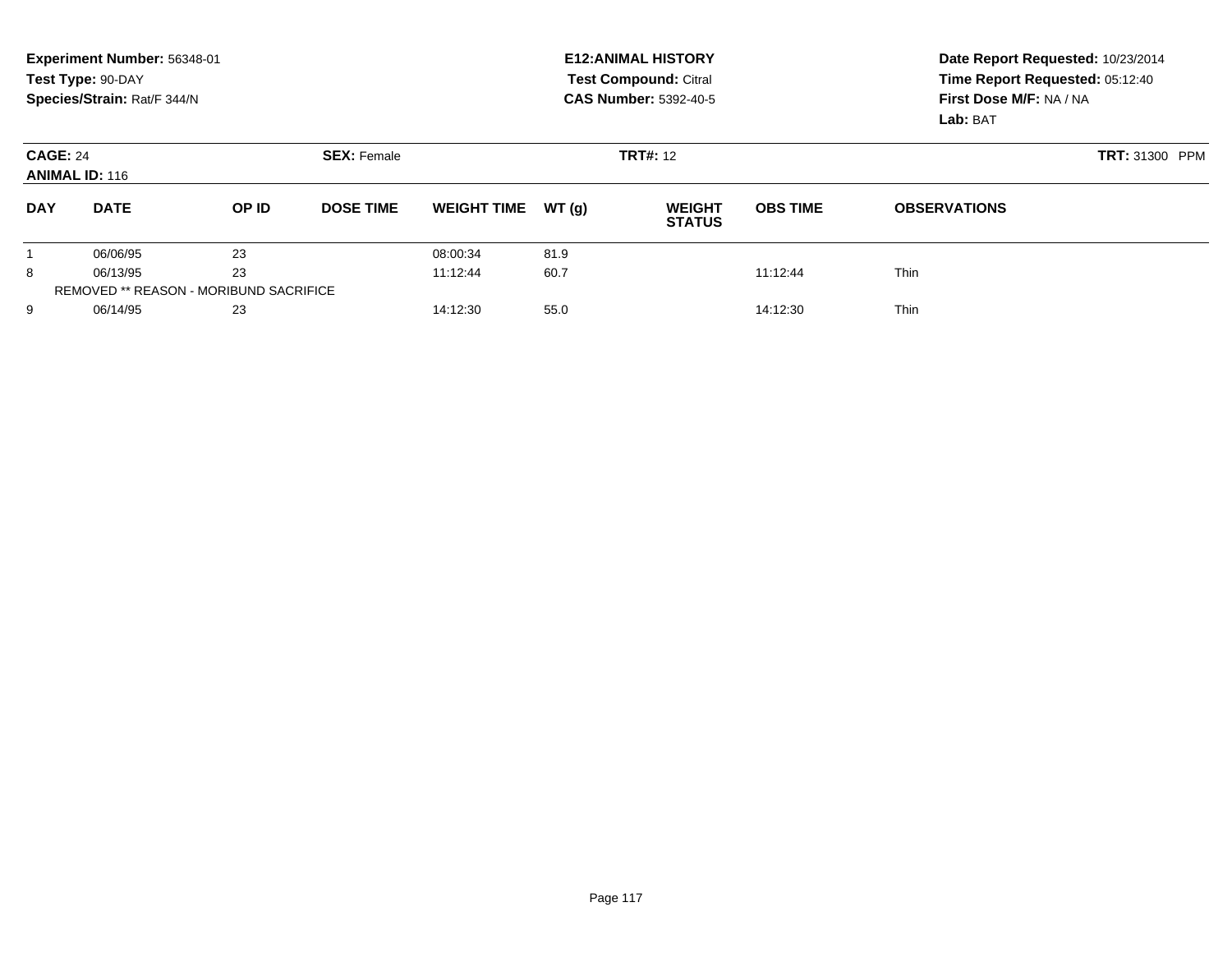|                 | Experiment Number: 56348-01<br>Test Type: 90-DAY<br>Species/Strain: Rat/F 344/N |                                               |                    |                    |       | <b>E12: ANIMAL HISTORY</b><br><b>Test Compound: Citral</b><br><b>CAS Number: 5392-40-5</b> | Date Report Requested: 10/23/2014<br>Time Report Requested: 05:12:40<br>First Dose M/F: NA / NA<br>Lab: BAT |                       |  |
|-----------------|---------------------------------------------------------------------------------|-----------------------------------------------|--------------------|--------------------|-------|--------------------------------------------------------------------------------------------|-------------------------------------------------------------------------------------------------------------|-----------------------|--|
| <b>CAGE: 24</b> | <b>ANIMAL ID: 117</b>                                                           |                                               | <b>SEX: Female</b> |                    |       | <b>TRT#: 12</b>                                                                            |                                                                                                             | <b>TRT: 31300 PPM</b> |  |
| <b>DAY</b>      | <b>DATE</b>                                                                     | OP ID                                         | <b>DOSE TIME</b>   | <b>WEIGHT TIME</b> | WT(q) | <b>WEIGHT</b><br><b>STATUS</b>                                                             | <b>OBS TIME</b>                                                                                             | <b>OBSERVATIONS</b>   |  |
|                 | 06/06/95                                                                        | 23                                            |                    | 08:00:34           | 72.6  |                                                                                            |                                                                                                             |                       |  |
| 8               | 06/13/95                                                                        | 23                                            |                    | 11:12:44           | 60.3  |                                                                                            | 11:12:44                                                                                                    | <b>Thin</b>           |  |
|                 |                                                                                 | <b>REMOVED ** REASON - MORIBUND SACRIFICE</b> |                    |                    |       |                                                                                            |                                                                                                             |                       |  |
| 9               | 06/14/95                                                                        | 23                                            |                    | 14:12:30           | 52.8  |                                                                                            | 14:12:30                                                                                                    | <b>Thin</b>           |  |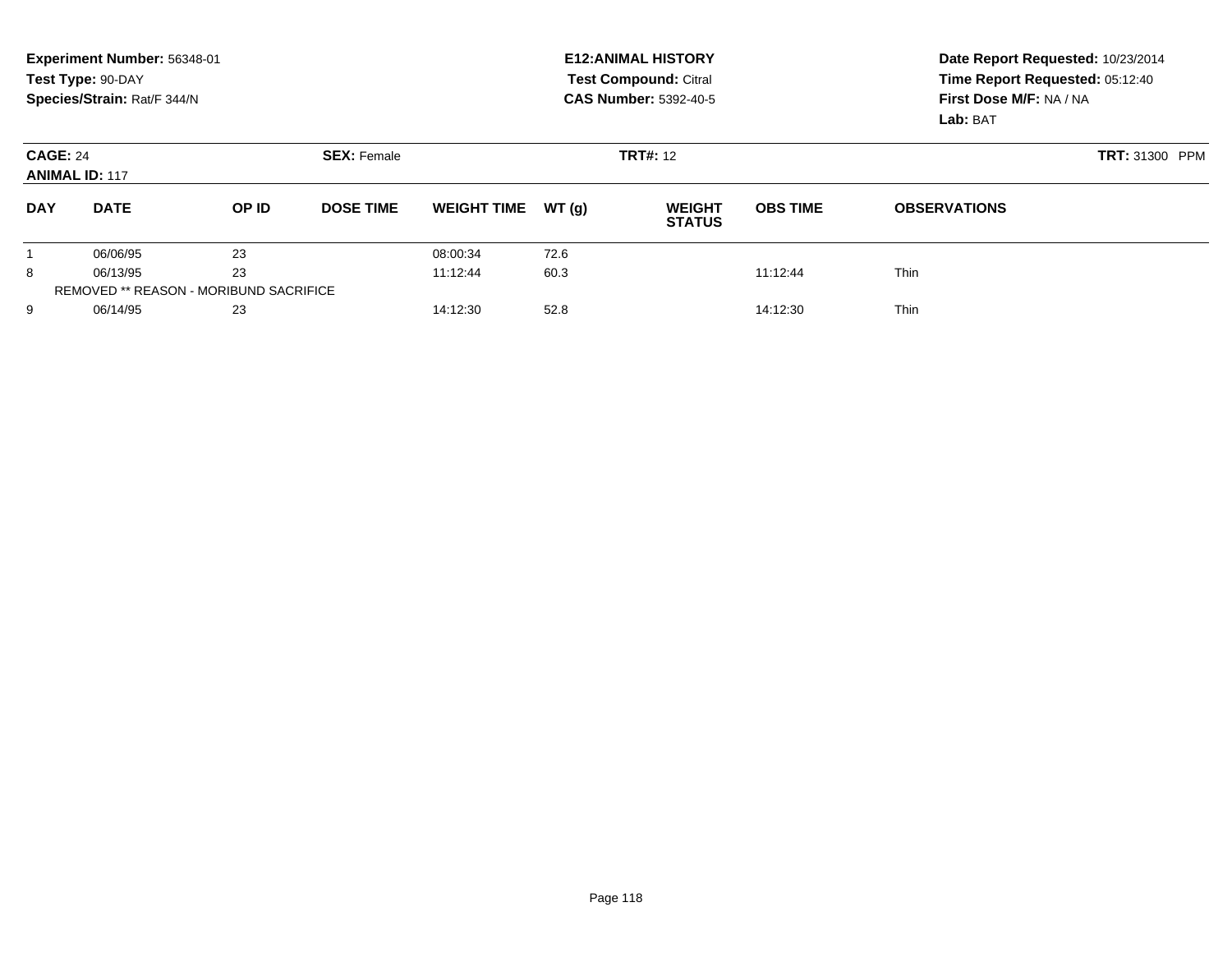|                                          | Experiment Number: 56348-01<br>Test Type: 90-DAY<br>Species/Strain: Rat/F 344/N |                                               |                    |                    |       | <b>E12: ANIMAL HISTORY</b><br><b>Test Compound: Citral</b><br><b>CAS Number: 5392-40-5</b> | Date Report Requested: 10/23/2014<br>Time Report Requested: 05:12:40<br>First Dose M/F: NA / NA |                     |  |  |
|------------------------------------------|---------------------------------------------------------------------------------|-----------------------------------------------|--------------------|--------------------|-------|--------------------------------------------------------------------------------------------|-------------------------------------------------------------------------------------------------|---------------------|--|--|
|                                          |                                                                                 |                                               |                    |                    |       |                                                                                            |                                                                                                 | Lab: BAT            |  |  |
| <b>CAGE: 24</b><br><b>ANIMAL ID: 118</b> |                                                                                 |                                               | <b>SEX: Female</b> |                    |       | <b>TRT#: 12</b>                                                                            | TRT: 31300 PPM                                                                                  |                     |  |  |
| <b>DAY</b>                               | <b>DATE</b>                                                                     | OP ID                                         | <b>DOSE TIME</b>   | <b>WEIGHT TIME</b> | WT(g) | <b>WEIGHT</b><br><b>STATUS</b>                                                             | <b>OBS TIME</b>                                                                                 | <b>OBSERVATIONS</b> |  |  |
|                                          | 06/06/95                                                                        | 23                                            |                    | 08:00:34           | 82.1  |                                                                                            |                                                                                                 |                     |  |  |
| 8                                        | 06/13/95                                                                        | 23                                            |                    | 11:12:44           | 65.8  |                                                                                            | 11:12:44                                                                                        | <b>Thin</b>         |  |  |
|                                          |                                                                                 | <b>REMOVED ** REASON - MORIBUND SACRIFICE</b> |                    |                    |       |                                                                                            |                                                                                                 |                     |  |  |
| 9                                        | 06/14/95                                                                        | 23                                            |                    | 14:12:30           | 58.8  |                                                                                            | 14:12:30                                                                                        | Thin                |  |  |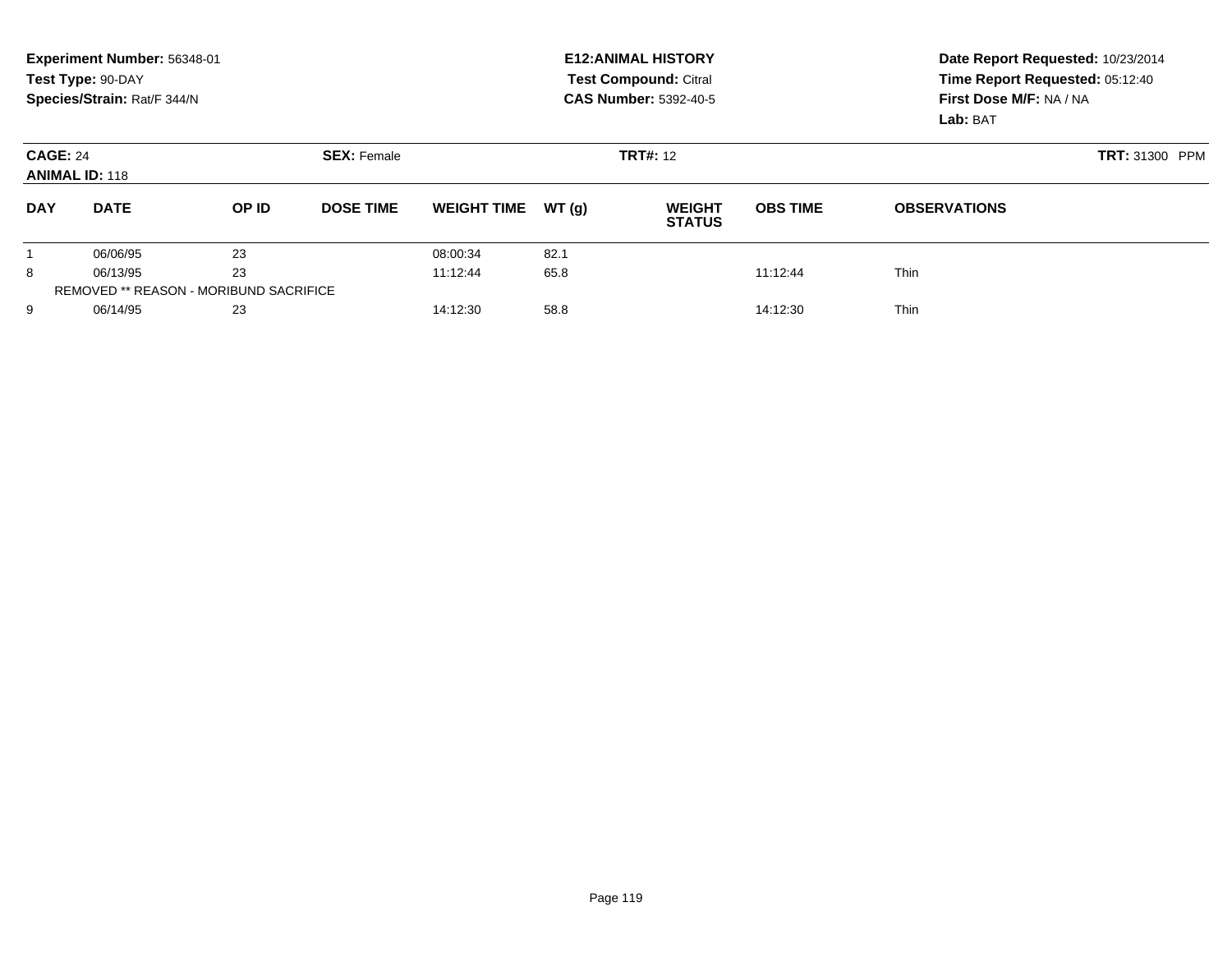|                 | Experiment Number: 56348-01<br>Test Type: 90-DAY<br>Species/Strain: Rat/F 344/N |                                               |                    |                    |       | <b>E12: ANIMAL HISTORY</b><br><b>Test Compound: Citral</b><br><b>CAS Number: 5392-40-5</b> | Date Report Requested: 10/23/2014<br>Time Report Requested: 05:12:40<br>First Dose M/F: NA / NA<br>Lab: BAT |                     |  |
|-----------------|---------------------------------------------------------------------------------|-----------------------------------------------|--------------------|--------------------|-------|--------------------------------------------------------------------------------------------|-------------------------------------------------------------------------------------------------------------|---------------------|--|
| <b>CAGE: 24</b> | <b>ANIMAL ID: 119</b>                                                           |                                               | <b>SEX: Female</b> |                    |       | <b>TRT#: 12</b>                                                                            |                                                                                                             | TRT: 31300 PPM      |  |
| <b>DAY</b>      | <b>DATE</b>                                                                     | OP ID                                         | <b>DOSE TIME</b>   | <b>WEIGHT TIME</b> | WT(g) | <b>WEIGHT</b><br><b>STATUS</b>                                                             | <b>OBS TIME</b>                                                                                             | <b>OBSERVATIONS</b> |  |
|                 | 06/06/95                                                                        | 23                                            |                    | 08:00:34           | 89.7  |                                                                                            |                                                                                                             |                     |  |
| 8               | 06/13/95                                                                        | 23                                            |                    | 11:12:44           | 69.1  |                                                                                            | 11:12:44                                                                                                    | <b>Thin</b>         |  |
|                 |                                                                                 | <b>REMOVED ** REASON - MORIBUND SACRIFICE</b> |                    |                    |       |                                                                                            |                                                                                                             |                     |  |
| 9               | 06/14/95                                                                        | 23                                            |                    | 14:12:30           | 62.3  |                                                                                            | 14:12:30                                                                                                    | Thin                |  |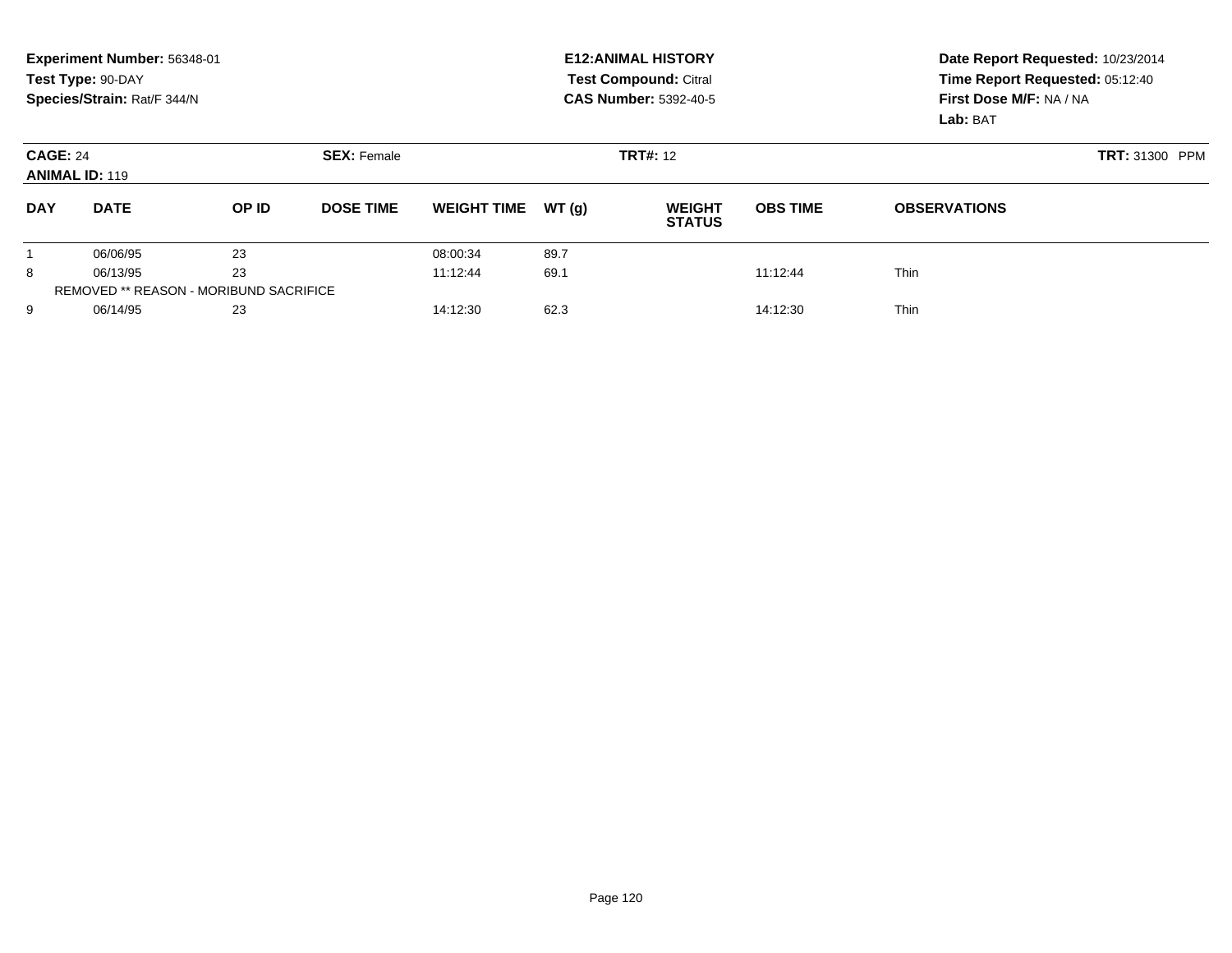| <b>Test Compound: Citral</b><br>Test Type: 90-DAY<br>Species/Strain: Rat/F 344/N<br>First Dose M/F: NA / NA<br><b>CAS Number: 5392-40-5</b><br>Lab: BAT           | Time Report Requested: 05:12:40 |
|-------------------------------------------------------------------------------------------------------------------------------------------------------------------|---------------------------------|
| <b>TRT#: 12</b><br><b>CAGE: 24</b><br><b>SEX: Female</b><br><b>ANIMAL ID: 120</b>                                                                                 | <b>TRT: 31300 PPM</b>           |
| <b>DAY</b><br><b>DATE</b><br>OP ID<br><b>DOSE TIME</b><br>WT(q)<br><b>OBS TIME</b><br><b>WEIGHT TIME</b><br><b>WEIGHT</b><br><b>OBSERVATIONS</b><br><b>STATUS</b> |                                 |
| 23<br>94.5<br>06/06/95<br>08:00:34                                                                                                                                |                                 |
| 23<br>8<br>76.0<br><b>Thin</b><br>11:12:44<br>11:12:44<br>06/13/95                                                                                                |                                 |
| <b>REMOVED ** REASON - MORIBUND SACRIFICE</b>                                                                                                                     |                                 |
| <b>Thin</b><br>9<br>06/14/95<br>23<br>69.3<br>14:12:30<br>14:12:30                                                                                                |                                 |